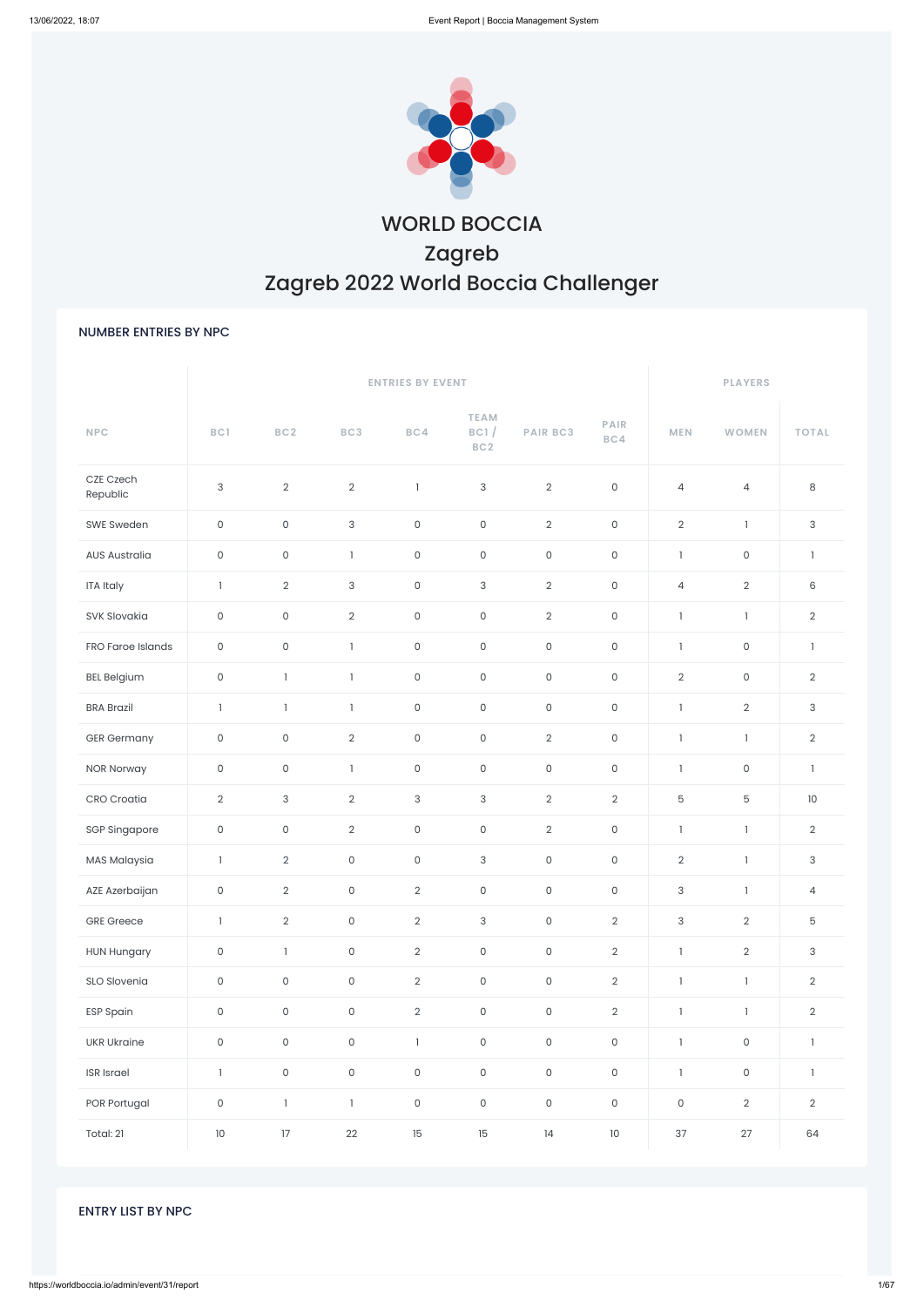#### **EVENT PARTICIPATION AND WORLD RANKING**

| <b>NPC</b>            | <b>SPORT</b><br><b>CLASS</b> | NO.  | <b>GENDER</b>                                                                                              | <b>NAME</b>                              | BC1                      | BC2                      | BC3                      | BC4                      | <b>TEAM</b><br>BC1/<br>BC2 | <b>PAIR</b><br>BC3                    | <b>PAIR</b><br>BC4       |
|-----------------------|------------------------------|------|------------------------------------------------------------------------------------------------------------|------------------------------------------|--------------------------|--------------------------|--------------------------|--------------------------|----------------------------|---------------------------------------|--------------------------|
| AUS                   | BC <sub>3</sub>              | 2303 | ${\sf M}$                                                                                                  | Spencer<br>Cotie                         |                          |                          | 16                       |                          |                            |                                       |                          |
| AZE                   | BC <sub>2</sub>              | 2206 | ${\sf M}$                                                                                                  | Orkhan<br>Karimov                        |                          | 42                       |                          |                          |                            |                                       |                          |
| AZE                   | BC <sub>2</sub>              | 1204 | $\mathsf F$                                                                                                | Sona<br>Aghayeva                         |                          |                          |                          |                          |                            |                                       |                          |
| AZE                   | BC4                          | 2405 | ${\sf M}$                                                                                                  | <b>Bahruz</b><br>Mirzayev                |                          |                          |                          | 41                       |                            |                                       |                          |
| AZE                   | BC4                          | 2406 | ${\sf M}$                                                                                                  | Zaur<br>Veysalov                         |                          |                          |                          | 52                       |                            |                                       |                          |
| <b>BEL</b>            | BC <sub>2</sub>              | 2201 | ${\sf M}$                                                                                                  | Francis<br>Rombouts                      |                          | $10$                     |                          |                          |                            |                                       |                          |
| BEL                   | BC <sub>3</sub>              | 2308 | ${\sf M}$                                                                                                  | Arno Van<br>Praet                        |                          | $\overline{\phantom{a}}$ | 52                       |                          |                            |                                       |                          |
| <b>BRA</b>            | <b>BC1</b>                   | 1105 | $\mathsf F$                                                                                                | Leticia<br><b>Karoline Dos</b><br>Santos |                          |                          |                          |                          |                            |                                       |                          |
| <b>BRA</b>            | BC <sub>2</sub>              | 1205 | F                                                                                                          | Mariana<br>Olimpia<br>Silva              |                          |                          |                          |                          |                            |                                       |                          |
| <b>BRA</b>            | BC <sub>3</sub>              | 2309 | $\mathsf{M}% _{T}=\mathsf{M}_{T}\!\left( a,b\right) ,\ \mathsf{M}_{T}=\mathsf{M}_{T}\!\left( a,b\right) ,$ | Antonio<br>Leme                          |                          |                          | 57                       |                          |                            |                                       |                          |
| CRO                   | BC1                          | 1101 | $\mathsf F$                                                                                                | Dora Basic                               | $\,6$                    |                          |                          |                          | 17                         |                                       |                          |
| CRO                   | BC1                          | 2101 | ${\sf M}$                                                                                                  | Martin<br>Frkovic                        | 13                       |                          |                          |                          |                            |                                       |                          |
| CRO                   | BC <sub>2</sub>              | 2204 | ${\sf M}$                                                                                                  | Luka<br>Wagner                           |                          | 33                       |                          |                          | 17                         |                                       |                          |
| CRO                   | BC2                          | 2205 | ${\sf M}$                                                                                                  | Marko<br>Turkovic                        |                          | 39                       |                          |                          | 17                         | $\hspace{1.5cm} \rule{1.5cm}{0.15cm}$ |                          |
| CRO                   | BC <sub>2</sub>              | 1208 | $\mathsf F$                                                                                                | Monika<br>Hace                           |                          |                          |                          |                          |                            |                                       |                          |
| CRO                   | BC <sub>3</sub>              | 1306 | $\mathsf F$                                                                                                | Dora Lovrić                              |                          |                          |                          |                          |                            | 31                                    |                          |
| CRO                   | BC <sub>3</sub>              | 2312 | ${\sf M}$                                                                                                  | Marko<br>Arambasic                       |                          |                          | 75                       |                          |                            | 31                                    | $\overline{\phantom{a}}$ |
| CRO                   | BC4                          | 1403 | $\mathsf F$                                                                                                | Anamarija<br>Arambasic                   |                          |                          |                          | 21                       |                            | $\overline{\phantom{a}}$              | 15                       |
| CRO                   | BC4                          | 2403 | ${\sf M}$                                                                                                  | Davor<br>Komar                           |                          |                          |                          | $11\,$                   |                            |                                       | 15                       |
| CRO                   | BC4                          | 1406 | $\mathsf F$                                                                                                | Silvana<br>Strunjak                      |                          |                          |                          |                          |                            |                                       |                          |
| CZE                   | <b>BCI</b>                   | 1103 | F                                                                                                          | Barbora<br>Skopalová                     | $\overline{\phantom{a}}$ | $\overline{\phantom{a}}$ | $\overline{\phantom{a}}$ | $\overline{\phantom{a}}$ | $\overline{\phantom{a}}$   | $\overline{\phantom{a}}$              | $\overline{\phantom{a}}$ |
| $\mathsf{CZE}\xspace$ | $\mathsf{BCI}$               | 2102 | ${\sf M}$                                                                                                  | Roman<br>Sajdak                          | 35                       |                          |                          |                          | 22                         |                                       |                          |
| $\mathsf{CZE}\xspace$ | <b>BCI</b>                   | 1102 | $\mathsf F$                                                                                                | Simona<br>Blazkova                       | $19$                     |                          |                          |                          | $22\,$                     |                                       |                          |
| $\mathsf{CZE}\xspace$ | BC2                          | 1207 | $\mathsf F$                                                                                                | Jiřina<br>Kreibichová                    |                          |                          |                          |                          |                            |                                       |                          |
| $\mathsf{CZE}\xspace$ | BC <sub>2</sub>              | 2202 | ${\sf M}$                                                                                                  | Josef Zabka                              | $\overline{\phantom{a}}$ | 12                       | $\overline{\phantom{0}}$ | $\overline{\phantom{a}}$ | $22\,$                     |                                       |                          |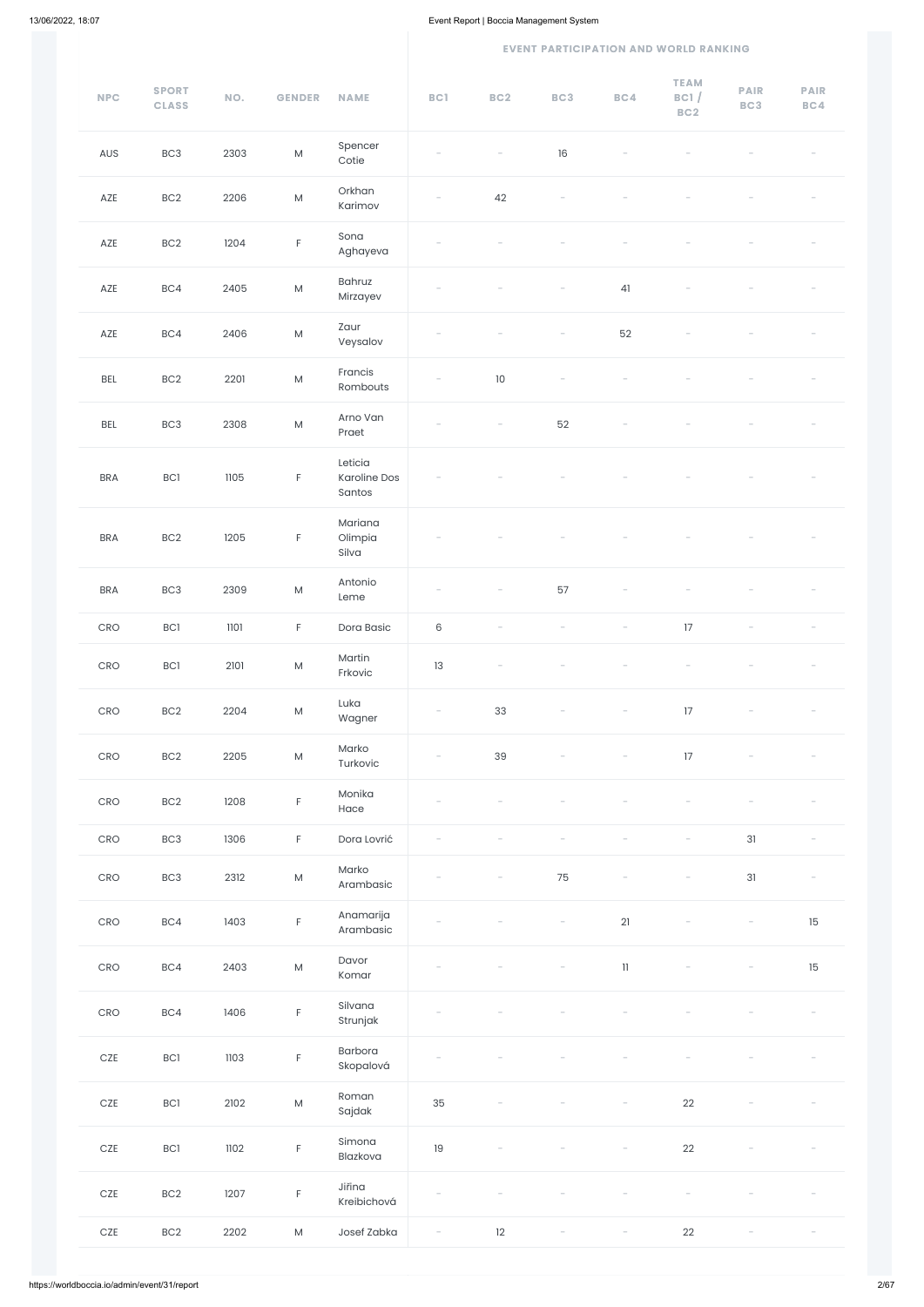#### **EVENT PARTICIPATION AND WORLD RANKING**

| NPC                         | <b>SPORT</b><br><b>CLASS</b> | NO.  | <b>GENDER</b>                                                                                              | <b>NAME</b>                  | BC1    | BC <sub>2</sub> | BC3                      | BC4                      | <b>TEAM</b><br>BC1/<br>BC <sub>2</sub>                                    | <b>PAIR</b><br>BC3              | PAIR<br>BC4              |
|-----------------------------|------------------------------|------|------------------------------------------------------------------------------------------------------------|------------------------------|--------|-----------------|--------------------------|--------------------------|---------------------------------------------------------------------------|---------------------------------|--------------------------|
| $CZE$                       | BC <sub>3</sub>              | 2301 | M                                                                                                          | Adam Peska                   |        |                 | $\mathbf{1}$             |                          |                                                                           | 15                              |                          |
| $CZE$                       | BC <sub>3</sub>              | 1302 | F                                                                                                          | Marcela<br>Cermakova         |        |                 | 15                       |                          |                                                                           | 15                              |                          |
| $CZE$                       | BC4                          | 2402 | $\mathsf{M}% _{T}=\mathsf{M}_{T}\!\left( a,b\right) ,\ \mathsf{M}_{T}=\mathsf{M}_{T}\!\left( a,b\right) ,$ | Radek<br>Prochazka           |        |                 |                          | $\,8\,$                  |                                                                           |                                 |                          |
| ESP                         | BC4                          | 1405 | F.                                                                                                         | Sara Aller<br>Mayo           |        |                 |                          | 28                       |                                                                           |                                 | 18                       |
| ESP                         | BC4                          | 2404 | ${\sf M}$                                                                                                  | Vasile<br>Agache             |        |                 | $\overline{\phantom{0}}$ | 12                       | $\hspace{1.0cm} \rule{1.5cm}{0.15cm} \hspace{1.0cm} \rule{1.5cm}{0.15cm}$ | $\overline{\phantom{a}}$        | $18\,$                   |
| <b>FRO</b>                  | BC <sub>3</sub>              | 2307 | M                                                                                                          | Áki Joensen                  |        |                 | 49                       |                          |                                                                           |                                 |                          |
| GER                         | BC <sub>3</sub>              | 1304 | F.                                                                                                         | Christine<br>Fink            |        |                 | 25                       |                          |                                                                           | 24                              |                          |
| $\mathsf{GER}$              | BC <sub>3</sub>              | 2310 | $\mathsf{M}% _{T}=\mathsf{M}_{T}\!\left( a,b\right) ,\ \mathsf{M}_{T}=\mathsf{M}_{T}\!\left( a,b\right) ,$ | Ilker Icöz                   |        |                 | 63                       |                          |                                                                           | 24                              |                          |
| ${\small\textsf{GRE}}$      | BC1                          | 2104 | $\mathsf{M}% _{T}=\mathsf{M}_{T}\!\left( a,b\right) ,\ \mathsf{M}_{T}=\mathsf{M}_{T}\!\left( a,b\right) ,$ | <b>Bouloukos</b><br>Nikolaos | 38     |                 |                          |                          | 16                                                                        | $\overline{\phantom{0}}$        |                          |
| GRE                         | BC1                          | 2104 | ${\sf M}$                                                                                                  | Nikolaos<br><b>Bouloukos</b> | 38     |                 |                          |                          | 16                                                                        |                                 |                          |
| GRE                         | BC2                          | 1202 | $\mathsf F$                                                                                                | Dionysia<br>Tsakiri          | $\sim$ | 22              | $-$                      | $-$                      | 16                                                                        | $\hspace{0.1mm}-\hspace{0.1mm}$ |                          |
| ${\small\textsf{GRE}}$      | BC <sub>2</sub>              | 2209 | ${\sf M}$                                                                                                  | Nikolaos<br>Gonios           |        | 50              |                          | $\overline{\phantom{a}}$ | 16                                                                        |                                 |                          |
| GRE                         | BC4                          | 2409 | ${\sf M}$                                                                                                  | Arty<br>Tsoukali             |        |                 |                          |                          |                                                                           |                                 | $19$                     |
| GRE                         | BC4                          | 1402 | F.                                                                                                         | Chrysi Morfi<br>Metzou       |        |                 |                          | $11\,$                   |                                                                           |                                 | $19$                     |
| HUN                         | BC <sub>2</sub>              | 1201 | F.                                                                                                         | Vivien Nagy                  |        | $\,8\,$         |                          |                          |                                                                           |                                 | $\overline{\phantom{a}}$ |
| HUN                         | BC4                          | 1401 | F                                                                                                          | Alexandra<br>Szabo           |        |                 |                          | $6\,$                    |                                                                           |                                 | 12                       |
| <b>HUN</b>                  | BC4                          | 2407 | ${\sf M}$                                                                                                  | Gergo<br>Berkes              |        |                 |                          | $74$                     |                                                                           |                                 | 12                       |
| $\ensuremath{\mathsf{ISR}}$ | $\mathsf{BCI}$               | 2103 | ${\sf M}$                                                                                                  | Sergiy<br>Yaremenko          | 36     |                 |                          |                          |                                                                           |                                 |                          |
| <b>ITA</b>                  | <b>BC1</b>                   | 2105 | ${\sf M}$                                                                                                  | Riccardo<br>Zanella          |        |                 |                          |                          | 34                                                                        |                                 |                          |
| <b>ITA</b>                  | BC2                          | 2207 | ${\sf M}$                                                                                                  | Ciro<br>Montanino            |        | 43              |                          |                          | 34                                                                        |                                 |                          |

| <b>ITA</b> | BC <sub>2</sub> | 1203 | F           | Claudia<br>Targa                  | $\overline{\phantom{a}}$ | 29                       | $\overline{\phantom{a}}$ | $\overline{\phantom{a}}$ | 34                       |                          |  |
|------------|-----------------|------|-------------|-----------------------------------|--------------------------|--------------------------|--------------------------|--------------------------|--------------------------|--------------------------|--|
| <b>ITA</b> | BC <sub>3</sub> | 2314 | ${\sf M}$   | Gabriele<br>Zendron               |                          |                          |                          |                          |                          |                          |  |
| <b>ITA</b> | BC <sub>3</sub> | 1307 | $\mathsf F$ | Giulia<br>Marchisio               | $\sim$                   |                          |                          |                          | $\overline{\phantom{0}}$ | 34                       |  |
| <b>ITA</b> | BC <sub>3</sub> | 2304 | ${\sf M}$   | Mirco<br>Garavaglia               | $\overline{\phantom{a}}$ | $\overline{\phantom{a}}$ | 20                       | $\overline{\phantom{m}}$ | $\overline{\phantom{a}}$ | 34                       |  |
| MAS        | BC1             | 1104 | $\mathsf F$ | Angeline<br>Melissa<br>Anak Lawas | $\overline{\phantom{a}}$ |                          |                          | $\overline{\phantom{a}}$ | 30                       |                          |  |
| MAS        | BC <sub>2</sub> | 2203 | ${\sf M}$   | Chee Hoong<br>Lee                 | $\overline{\phantom{a}}$ | 22                       | $\overline{\phantom{a}}$ | $\overline{\phantom{a}}$ | 30                       | $\overline{\phantom{m}}$ |  |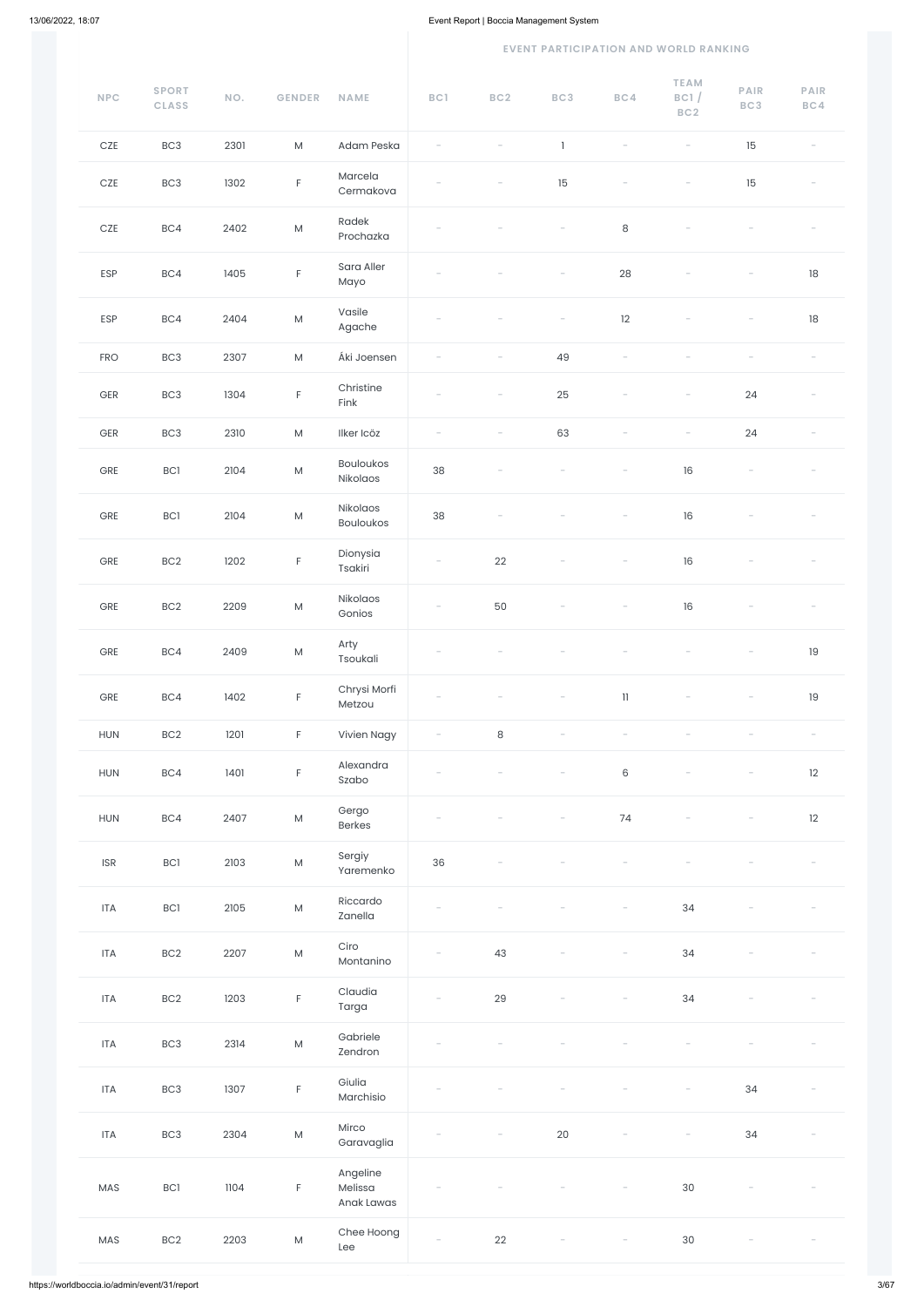#### **EVENT PARTICIPATION AND WORLD RANKING**

| NPC        | <b>SPORT</b><br><b>CLASS</b> | NO.  | <b>GENDER</b>                                                                                              | <b>NAME</b>                        | BC1 | BC2                      | BC3                      | BC4                      | <b>TEAM</b><br>BC1/<br>BC2 | <b>PAIR</b><br>BC3 | PAIR<br>BC4              |
|------------|------------------------------|------|------------------------------------------------------------------------------------------------------------|------------------------------------|-----|--------------------------|--------------------------|--------------------------|----------------------------|--------------------|--------------------------|
| MAS        | BC <sub>2</sub>              | 2208 | ${\sf M}$                                                                                                  | Mohammad<br>Syafiq Bin<br>Mohd Noh |     | 44                       |                          |                          | $30\,$                     |                    |                          |
| <b>NOR</b> | BC <sub>3</sub>              | 2311 | ${\sf M}$                                                                                                  | Konrad<br>Galan                    |     |                          | 74                       |                          |                            |                    |                          |
| POR        | BC <sub>2</sub>              | 1206 | $\mathsf F$                                                                                                | Ana Correia                        |     |                          |                          |                          |                            |                    |                          |
| POR        | BC <sub>3</sub>              | 1308 | F                                                                                                          | Joana<br>Pereira                   |     |                          |                          |                          |                            |                    |                          |
| SGP        | BC <sub>3</sub>              | 2313 | $\mathsf{M}% _{T}=\mathsf{M}_{T}\!\left( a,b\right) ,\ \mathsf{M}_{T}=\mathsf{M}_{T}\!\left( a,b\right) ,$ | Aloysius<br>Gan Kai<br>Hong        |     |                          |                          |                          |                            | $18\,$             |                          |
| SGP        | BC <sub>3</sub>              | 1303 | F                                                                                                          | Sze Ning<br>Toh                    |     |                          | 17                       |                          |                            | 18                 |                          |
| SLO        | BC4                          | 2408 | ${\sf M}$                                                                                                  | Blaz<br>Adamlje                    |     |                          |                          |                          |                            |                    | 23                       |
| SLO        | BC4                          | 1404 | F                                                                                                          | Natasa<br>Bartol                   |     |                          | $\overline{\phantom{0}}$ | 26                       |                            |                    | 23                       |
| SVK        | BC <sub>3</sub>              | 2306 | $\mathsf{M}% _{T}=\mathsf{M}_{T}\!\left( a,b\right) ,\ \mathsf{M}_{T}=\mathsf{M}_{T}\!\left( a,b\right) ,$ | <b>Boris Klohna</b>                |     |                          | 31                       | $\overline{\phantom{a}}$ |                            | 21                 | $\overline{\phantom{a}}$ |
| SVK        | BC <sub>3</sub>              | 1305 | F                                                                                                          | Luba<br>Skvarnova                  |     | $\overline{\phantom{a}}$ | 43                       | $\overline{\phantom{0}}$ | $\qquad \qquad -$          | 21                 | $\overline{\phantom{a}}$ |
| SWE        | BC3                          | 2302 | ${\sf M}$                                                                                                  | Christoffer<br>Hagdahl             |     |                          | 12                       | $\overline{\phantom{a}}$ | $\overline{\phantom{a}}$   | $19\,$             |                          |
| SWE        | BC3                          | 1301 | F                                                                                                          | Maria<br>Bjurstrom                 |     |                          | $\mathbf 5$              |                          |                            | 19                 |                          |
| SWE        | BC3                          | 2305 | ${\sf M}$                                                                                                  | Sebastian<br>Hogrell               |     |                          | 25                       |                          |                            |                    |                          |
| <b>UKR</b> | BC4                          | 2401 | ${\sf M}$                                                                                                  | Artem<br>Kolinko                   |     |                          |                          | $\,6\,$                  |                            |                    |                          |

| <b>Round Robin</b><br>Individual             |               |            | Monday, April 4, 2022 Start Time 11:45<br>BC <sub>1</sub> | Pool A<br>Court 1 |              |
|----------------------------------------------|---------------|------------|-----------------------------------------------------------|-------------------|--------------|
| <b>BIB</b>                                   | <b>NAME</b>   | <b>NPC</b> | <b>BIB</b>                                                | <b>NAME</b>       | <b>NPC</b>   |
|                                              | Croatia       |            |                                                           | <b>Brazil</b>     |              |
| 1101                                         | D Basic       | CRO        | 1105                                                      | L Dos Santos      | <b>BRA</b>   |
|                                              | <b>WINNER</b> |            |                                                           |                   |              |
|                                              | <b>SCORE</b>  |            | <b>ENDS</b>                                               |                   | <b>SCORE</b> |
|                                              | 3             |            | $E-1$                                                     |                   | $\mathsf{O}$ |
|                                              | $\sqrt{2}$    |            | $E-2$                                                     |                   | $\mathsf{O}$ |
| https://worldboccia.io/admin/event/31/report |               |            |                                                           |                   |              |

BC1 Female

MATCHES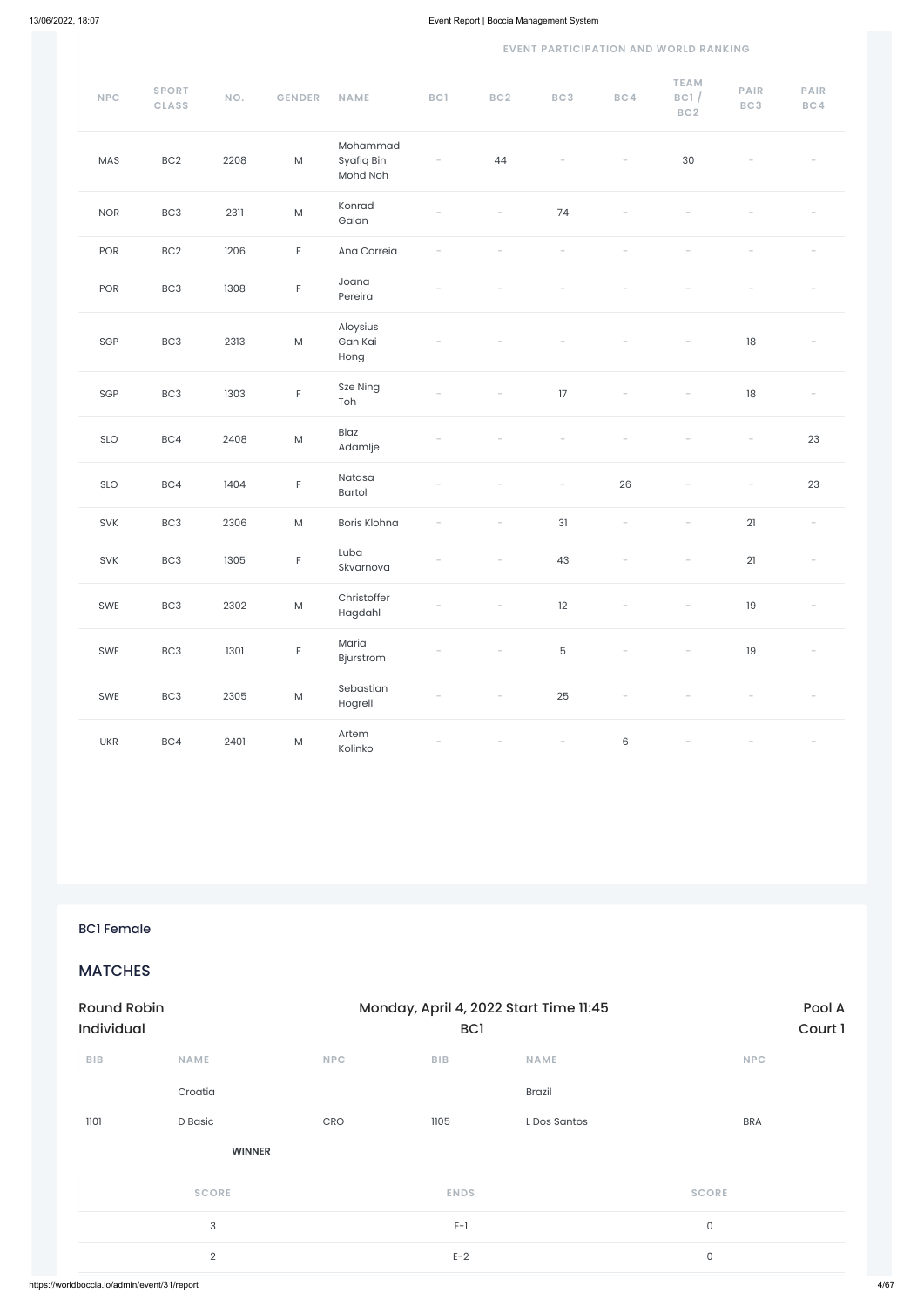| <b>SCORE</b> | <b>ENDS</b>  | <b>SCORE</b> |
|--------------|--------------|--------------|
|              | $E-3$        |              |
|              | $E - 4$      | ◡            |
|              | <b>Total</b> |              |

| <b>Round Robin</b><br>Individual |              |            | Monday, April 4, 2022 Start Time 11:45<br>BC <sub>1</sub> |                |            |  |  |
|----------------------------------|--------------|------------|-----------------------------------------------------------|----------------|------------|--|--|
| <b>BIB</b>                       | <b>NAME</b>  | <b>NPC</b> | <b>BIB</b>                                                | <b>NAME</b>    | <b>NPC</b> |  |  |
|                                  | Malaysia     |            |                                                           | Czech Republic |            |  |  |
| 1104                             | A Anak Lawas | <b>MAS</b> | 1102                                                      | S Blazkova     | <b>CZE</b> |  |  |
|                                  |              |            |                                                           | <b>WINNER</b>  |            |  |  |

| <b>SCORE</b> | <b>ENDS</b>  | <b>SCORE</b> |
|--------------|--------------|--------------|
|              | $E-1$        | 0            |
| $\Omega$     | $E-2$        |              |
|              | $E-3$        | $\cap$       |
| $\Omega$     | $E - 4$      | $\Omega$     |
| $\cap$       | <b>Total</b> | ◠            |

| <b>Round Robin</b><br><b>Individual</b> |              | Wednesday, April 6, 2022 Start Time 16:00<br><b>BC1</b> |            | Pool A<br>Court 1 |            |  |
|-----------------------------------------|--------------|---------------------------------------------------------|------------|-------------------|------------|--|
| <b>BIB</b>                              | <b>NAME</b>  | <b>NPC</b>                                              | <b>BIB</b> | <b>NAME</b>       | <b>NPC</b> |  |
|                                         | Malaysia     |                                                         |            | Croatia           |            |  |
| 1104                                    | A Anak Lawas | <b>MAS</b>                                              | 1101       | D Basic           | CRO        |  |
|                                         |              |                                                         |            | <b>WINNER</b>     |            |  |
|                                         | SCOPE        | <b>ENDS</b>                                             |            |                   | SCOPE      |  |

| <b>SCORE</b> | <b>ENDS</b>  | <b>SCORE</b> |
|--------------|--------------|--------------|
| $\cap$       | $E-1$        |              |
| $\cap$       | $E-2$        | $\Omega$     |
|              | $E-3$        | ₽            |
|              | $E - 4$      | 4            |
| ◠            | <b>Total</b> | 11           |

| BIB  | <b>NAME</b>         | <b>NPC</b> | ${\sf B}{\sf I}{\sf B}$ | <b>NAME</b>        | <b>NPC</b>                |
|------|---------------------|------------|-------------------------|--------------------|---------------------------|
|      | Brazil              |            |                         | Czech Republic     |                           |
| 1105 | L Dos Santos        | <b>BRA</b> | 1103                    | <b>B</b> Skopalová | $CZE$                     |
|      |                     |            |                         | <b>WINNER</b>      |                           |
|      | <b>SCORE</b>        |            | <b>ENDS</b>             |                    | <b>SCORE</b>              |
|      | $\mathsf{O}\xspace$ |            | $E-1$                   |                    | $\ensuremath{\mathsf{3}}$ |
|      | $\mathsf{O}\xspace$ |            | $E-2$                   |                    | $\overline{2}$            |
|      | $\mathsf{O}\xspace$ |            | $E-3$                   |                    | п                         |
|      | $\mathsf{O}\xspace$ |            | $E - 4$                 |                    |                           |
|      |                     |            |                         |                    |                           |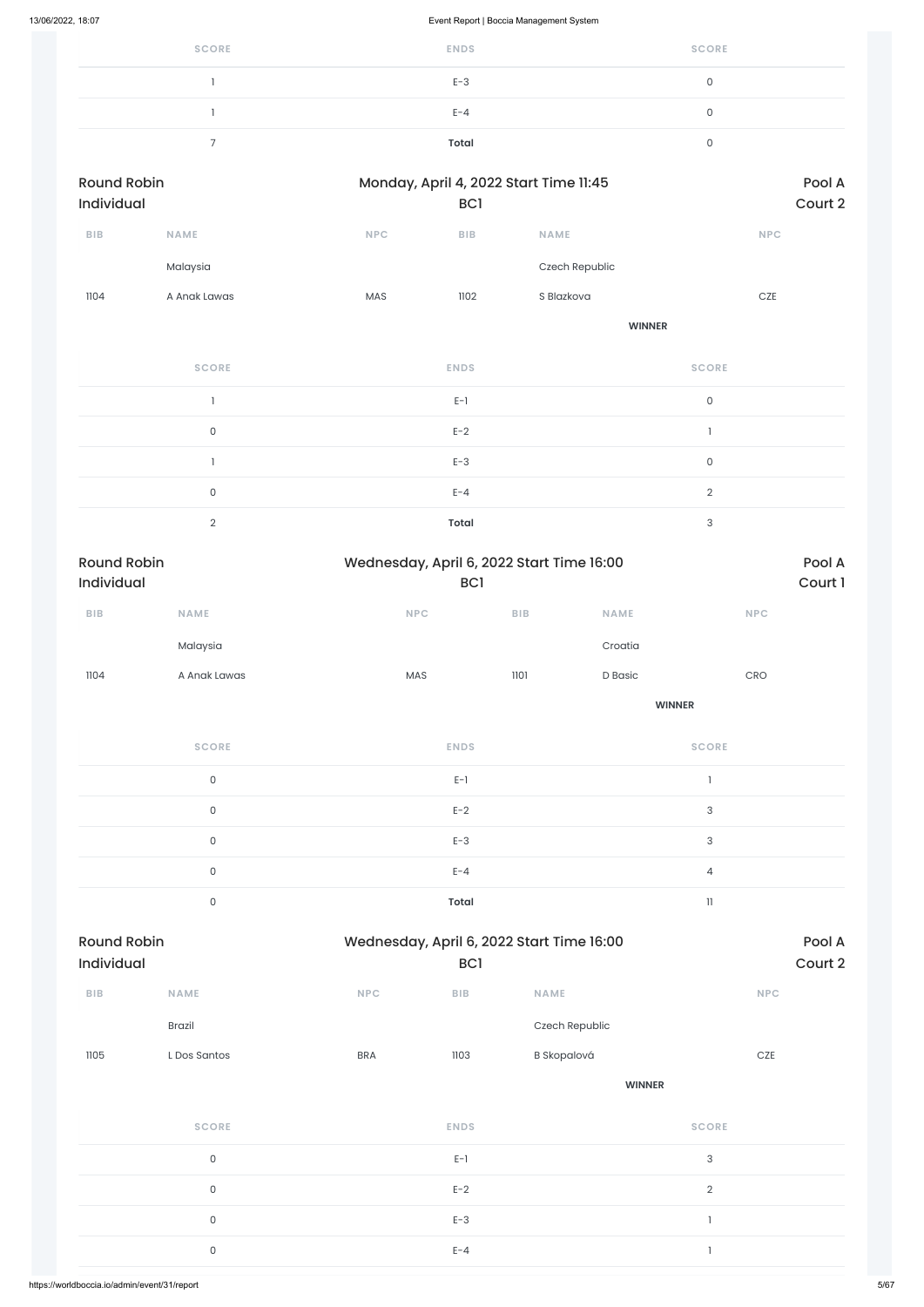|                                  | <b>SCORE</b>        |            | <b>ENDS</b>                 |                                         |               | <b>SCORE</b>                          |                   |
|----------------------------------|---------------------|------------|-----------------------------|-----------------------------------------|---------------|---------------------------------------|-------------------|
|                                  | $\mathsf{O}\xspace$ |            | <b>Total</b>                |                                         |               | $\overline{7}$                        |                   |
| <b>Round Robin</b><br>Individual |                     |            | BC <sub>1</sub>             | Tuesday, April 5, 2022 Start Time 15:40 |               |                                       | Pool A<br>Court 5 |
| ${\sf B}{\sf I}{\sf B}$          | <b>NAME</b>         |            | $\ensuremath{\mathsf{NPC}}$ | <b>BIB</b>                              | <b>NAME</b>   | <b>NPC</b>                            |                   |
|                                  | Czech Republic      |            |                             |                                         | Croatia       |                                       |                   |
| 1103                             | <b>B</b> Skopalová  |            | CZE                         | 1101                                    | D Basic       | CRO                                   |                   |
|                                  |                     |            |                             |                                         | <b>WINNER</b> |                                       |                   |
|                                  | <b>SCORE</b>        |            | <b>ENDS</b>                 |                                         |               | <b>SCORE</b>                          |                   |
|                                  | $\mathsf{O}\xspace$ |            | $E-1$                       |                                         |               | $\overline{2}$                        |                   |
|                                  | $\mathsf{O}$        |            | $E-2$                       |                                         |               | $\mathbf{1}$                          |                   |
|                                  | $\mathsf{O}$        |            | $E-3$                       |                                         |               | $\mathbf{1}$                          |                   |
|                                  | $\mathsf{O}$        |            | $E - 4$                     |                                         |               | $\overline{2}$                        |                   |
|                                  | $\mathsf{O}$        |            | <b>Total</b>                |                                         |               | $\,6\,$                               |                   |
| <b>Round Robin</b><br>Individual |                     |            | <b>BCI</b>                  | Tuesday, April 5, 2022 Start Time 15:40 |               |                                       | Pool A<br>Court 2 |
| ${\bf B} {\sf I} {\bf B}$        | NAME                | NPC        | ${\sf B}{\sf I}{\sf B}$     | NAME                                    |               | NPC                                   |                   |
|                                  | <b>Brazil</b>       |            |                             | Czech Republic                          |               |                                       |                   |
| 1105                             | L Dos Santos        | <b>BRA</b> | 1102                        | S Blazkova                              |               | $CZE$                                 |                   |
|                                  |                     |            |                             |                                         | <b>WINNER</b> |                                       |                   |
|                                  | <b>SCORE</b>        |            | <b>ENDS</b>                 |                                         |               | <b>SCORE</b>                          |                   |
|                                  | $\mathsf{O}$        |            | $E-1$                       |                                         |               | $\mathbf{I}$                          |                   |
|                                  | $\mathsf{O}$        |            | $E-2$                       |                                         |               | $\mathbf{I}$                          |                   |
|                                  | $\mathsf{O}$        |            | $E-3$                       |                                         |               | $\begin{array}{c} \hline \end{array}$ |                   |
|                                  | $\mathsf{O}$        |            | $E - 4$                     |                                         |               | $\mathbf{1}$                          |                   |
|                                  | $\mathsf{O}$        |            | <b>Total</b>                |                                         |               | $\overline{4}$                        |                   |
| <b>Round Robin</b>               |                     |            |                             | Monday, April 4, 2022 Start Time 08:30  |               |                                       | Pool A            |
| Individual                       |                     |            | BC <sub>1</sub>             |                                         |               |                                       | Court 5           |
| ${\bf B} {\sf I} {\bf B}$        | NAME                | NPC        | ${\sf B}{\sf I}{\sf B}$     | NAME                                    |               | NPC                                   |                   |

| 1103 | <b>B</b> Skopalová                           | 1102<br>$CZE$                          | S Blazkova | $CZE$        |        |
|------|----------------------------------------------|----------------------------------------|------------|--------------|--------|
|      | <b>WINNER</b>                                |                                        |            |              |        |
|      | <b>SCORE</b>                                 | <b>ENDS</b>                            |            | <b>SCORE</b> |        |
|      | $\overline{2}$                               | $E-1$                                  |            | $\mathsf O$  |        |
|      | 0                                            | $E-2$                                  |            |              |        |
|      | $\overline{2}$                               | $E-3$                                  |            | $\mathsf O$  |        |
|      |                                              | $E - 4$                                |            | $\mathsf O$  |        |
|      | $\overline{5}$                               | <b>Total</b>                           |            |              |        |
|      | <b>Round Robin</b>                           | Monday, April 4, 2022 Start Time 08:30 |            |              | Pool A |
|      | https://worldboccia.io/admin/event/31/report |                                        |            |              | 6/67   |

Czech Republic Czech Republic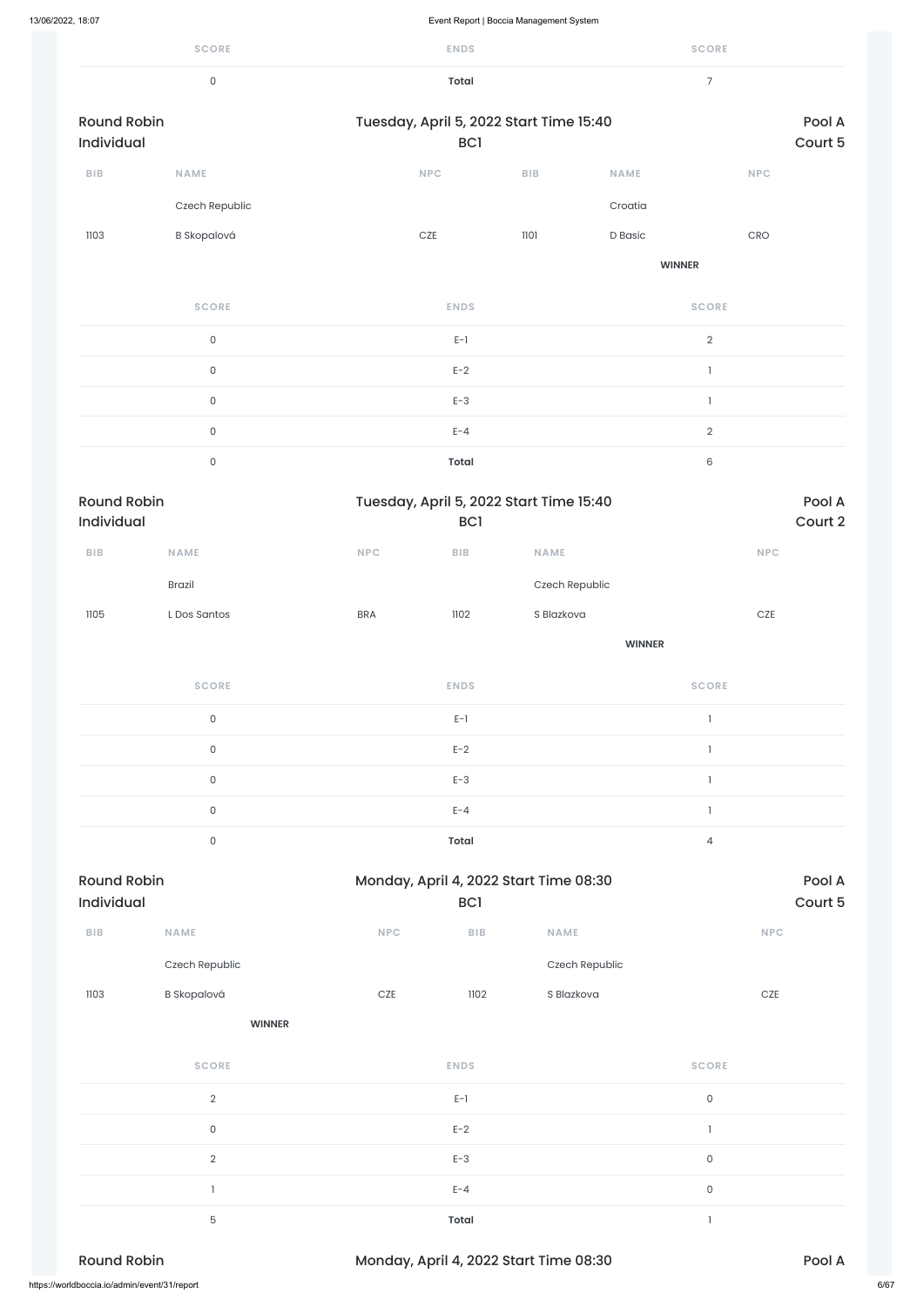| 13/06/2022, 18:07 |                                  |                           |            | Event Report   Boccia Management System                |              |               |                     |            |                   |
|-------------------|----------------------------------|---------------------------|------------|--------------------------------------------------------|--------------|---------------|---------------------|------------|-------------------|
|                   | Individual                       |                           |            | BC <sub>1</sub>                                        |              |               |                     |            | Court 4           |
|                   | BIB                              | NAME                      | NPC        | ${\sf B}{\sf I}{\sf B}$                                | NAME         |               |                     | NPC        |                   |
|                   |                                  | Brazil                    |            |                                                        | Malaysia     |               |                     |            |                   |
|                   | 1105                             | L Dos Santos              | <b>BRA</b> | 1104                                                   | A Anak Lawas |               |                     | MAS        |                   |
|                   |                                  |                           |            |                                                        |              | <b>WINNER</b> |                     |            |                   |
|                   |                                  | <b>SCORE</b>              |            | <b>ENDS</b>                                            |              |               | <b>SCORE</b>        |            |                   |
|                   |                                  | $\overline{2}$            |            | $E-1$                                                  |              |               | $\mathsf{O}\xspace$ |            |                   |
|                   |                                  | $\mathsf{O}\xspace$       |            | $E-2$                                                  |              |               | $\overline{2}$      |            |                   |
|                   |                                  | 1                         |            | $E-3$                                                  |              |               | $\mathsf{O}\xspace$ |            |                   |
|                   |                                  | $\mathsf{O}$              |            | $E - 4$                                                |              |               | $\sqrt{3}$          |            |                   |
|                   |                                  | $\ensuremath{\mathsf{3}}$ |            | <b>Total</b>                                           |              |               | $\mathbf 5$         |            |                   |
|                   | <b>Round Robin</b><br>Individual |                           |            | Thursday, April 7, 2022 Start Time 09:55<br><b>BC1</b> |              |               |                     |            | Pool A<br>Court 3 |
|                   | <b>BIB</b>                       | NAME                      |            | <b>NPC</b>                                             | ${\sf BIB}$  | <b>NAME</b>   |                     | <b>NPC</b> |                   |
|                   |                                  | Czech Republic            |            |                                                        |              | Croatia       |                     |            |                   |
|                   | 1102                             | S Blazkova                |            | $CZE$                                                  | 1101         | D Basic       |                     | CRO        |                   |
|                   |                                  |                           |            |                                                        |              |               | <b>WINNER</b>       |            |                   |
|                   |                                  | <b>SCORE</b>              |            | <b>ENDS</b>                                            |              |               | <b>SCORE</b>        |            |                   |
|                   |                                  | $\mathbf{1}$              |            | $E-1$                                                  |              |               | $\mathsf{O}\xspace$ |            |                   |
|                   |                                  | $\mathsf{O}\xspace$       |            | $E-2$                                                  |              |               | $\sqrt{3}$          |            |                   |
|                   |                                  | $\sqrt{2}$                |            | $E-3$                                                  |              |               | $\mathsf{O}\xspace$ |            |                   |
|                   |                                  | $\mathsf{O}\xspace$       |            | $E - 4$                                                |              |               | $\overline{2}$      |            |                   |
|                   |                                  | $\ensuremath{\mathsf{3}}$ |            | <b>Total</b>                                           |              |               | $\mathbf 5$         |            |                   |
|                   | <b>Round Robin</b><br>Individual |                           |            | Thursday, April 7, 2022 Start Time 09:55<br>BC1        |              |               |                     |            | Pool A<br>Court 4 |
|                   | ${\sf B}{\sf I}{\sf B}$          | NAME                      | NPC        | BIB                                                    | NAME         |               |                     | NPC        |                   |
|                   |                                  | Czech Republic            |            |                                                        |              | Malaysia      |                     |            |                   |
|                   | 1103                             | <b>B</b> Skopalová        | $CZE$      | 1104                                                   |              | A Anak Lawas  |                     | MAS        |                   |

**WINNER**

**SCORE ENDS SCORE**

|                              | $E-1$                                                                                                                                                          | $\mathsf{O}$     |
|------------------------------|----------------------------------------------------------------------------------------------------------------------------------------------------------------|------------------|
| $\mathsf O$                  | $E-2$                                                                                                                                                          | $\sqrt{3}$       |
|                              | $E-3$                                                                                                                                                          | $\mathsf O$      |
| $\mathsf O$                  | $E - 4$                                                                                                                                                        |                  |
| $\overline{2}$               | Total                                                                                                                                                          | 4                |
| <b>POOLS RESULTS SUMMARY</b> |                                                                                                                                                                |                  |
| Pool A                       |                                                                                                                                                                |                  |
| #<br><b>ENTRANT</b>          | <b>POINTS</b><br><b>POINTS</b><br><b>ENDS</b><br><b>PDIFF</b><br><b>PDIFF</b><br><b>WINS</b><br><b>DIFF</b><br>FOR<br><b>WON</b><br><b>MATCH</b><br><b>END</b> | <b>VS RECORD</b> |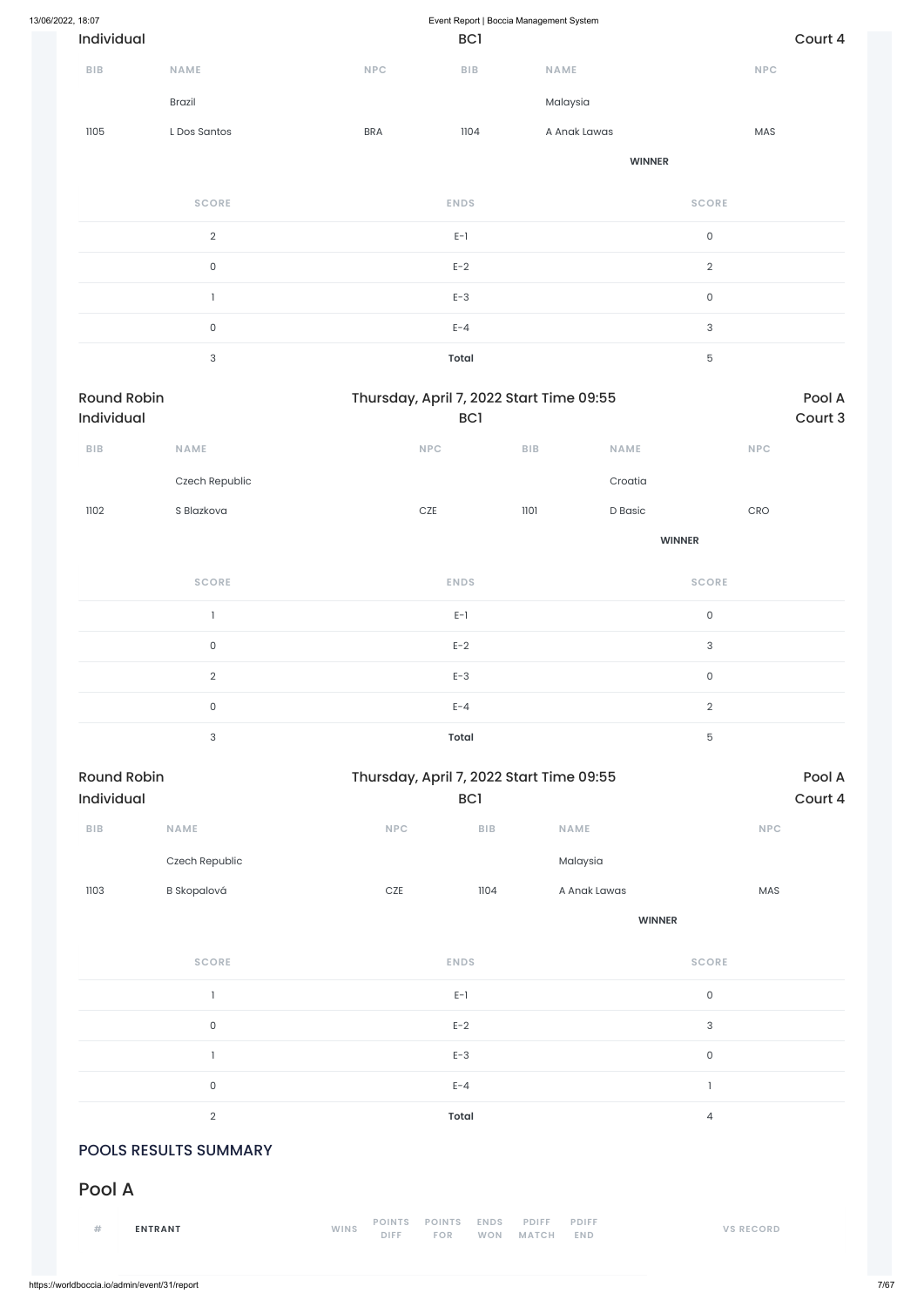### FINAL STANDINGS

|                |                                |                                 |                | <b>POOL POINTS</b>   |                |                     | <b>KNOCKOUT POINTS</b> |                      |              |
|----------------|--------------------------------|---------------------------------|----------------|----------------------|----------------|---------------------|------------------------|----------------------|--------------|
| #              | <b>NAME</b>                    | <b>COUNTRY</b>                  | <b>POINTS</b>  | <b>NORMALIZATION</b> | <b>BONUS</b>   | <b>PROGRESS</b>     | <b>KNOCKOUTS</b>       | <b>PARTICIPATION</b> | <b>TOTAL</b> |
|                | Dora Basic                     | <b>CROATIA</b>                  | 4              | $\mathsf{O}$         | 3.5            | $\mathsf{O}\xspace$ | $\mathsf{O}$           |                      | 8.5          |
| $\overline{2}$ | Barbora Skopalová              | <b>CZECH</b><br><b>REPUBLIC</b> | $\overline{2}$ | 0                    | $\overline{2}$ | 0                   | 0                      |                      | 5            |
| 3              | Angeline Melissa Anak<br>Lawas | <b>MALAYSIA</b>                 | $\overline{2}$ | 0                    | $\mathbf 0$    | 0                   | 0                      |                      | 3            |
| 4              | Simona Blazkova                | <b>CZECH</b><br><b>REPUBLIC</b> | $\overline{2}$ | 0                    | $\mathbf 0$    | 0                   | 0                      |                      | 3            |
| 5              | Leticia Karoline Dos<br>Santos | <b>BRAZIL</b>                   | 0              | 0                    | $\mathsf{O}$   | 0                   | $\mathsf{O}$           |                      |              |

| M Frkovic<br>2101                            | CRO           | 2105                                   | R Zanella | <b>ITA</b>     |        |
|----------------------------------------------|---------------|----------------------------------------|-----------|----------------|--------|
|                                              | <b>WINNER</b> |                                        |           |                |        |
| <b>SCORE</b>                                 |               | <b>ENDS</b>                            |           | <b>SCORE</b>   |        |
| $\overline{2}$                               |               | $E-1$                                  |           | $\mathsf{O}$   |        |
| $\overline{2}$                               |               | $E-2$                                  |           | $\mathsf 0$    |        |
|                                              |               | $E-3$                                  |           | $\mathsf{O}$   |        |
| $\mathsf{O}$                                 |               | $E - 4$                                |           | $\sqrt{2}$     |        |
| 5                                            |               | <b>Total</b>                           |           | $\overline{2}$ |        |
| <b>Round Robin</b>                           |               | Monday, April 4, 2022 Start Time 09:35 |           |                | Pool A |
| https://worldboccia.io/admin/event/31/report |               |                                        |           |                | 8/67   |

| $\#$                 | <b>ENTRANT</b>                                                        | <b>WINS</b>             | <b>POINTS</b><br><b>DIFF</b> | <b>POINTS</b><br><b>FOR</b>           | <b>ENDS</b><br>WON      | <b>PDIFF</b><br><b>MATCH</b> | <b>PDIFF</b><br><b>END</b> |            |                         | <b>VS RECORD</b>     |                          |                |                                    |
|----------------------|-----------------------------------------------------------------------|-------------------------|------------------------------|---------------------------------------|-------------------------|------------------------------|----------------------------|------------|-------------------------|----------------------|--------------------------|----------------|------------------------------------|
|                      |                                                                       |                         |                              |                                       |                         |                              |                            | $\pmb{\#}$ | 1101                    | 1103                 | 1104                     | 1102           | 1105                               |
| 1101                 | Dora Basic<br>罍<br>Croatia                                            | $\overline{4}$          | 26                           | 29                                    | 14                      | $\mathbf{1}$                 | 4                          | 1101       | $\sim$                  | $6\phantom{a}$       | -11                      | $\sqrt{5}$     | $\sqrt{7}$                         |
| 1103                 | <b>Barbora Skopalová</b><br><b>Czech Republic</b>                     | $\overline{\mathbf{2}}$ | $\mathbf{3}$                 | 14                                    | $\boldsymbol{9}$        | $\overline{7}$               | 3                          | 1103       | $\overline{\mathbf{0}}$ | $\sim$               | $\overline{2}$           | $\overline{5}$ | $\sqrt{7}$                         |
| 1104                 | <b>Angeline Melissa Anak</b><br>$\bullet$<br><u>Lawas</u><br>Malaysia | $\mathbf 2$             | $-8$                         | $\mathbf{1}$                          | $\bf 6$                 | $\mathbf 2$                  | 3                          | 1104       | $\bullet$               | $\blacktriangleleft$ | $\overline{\phantom{a}}$ | $\vert$ 2      | $\begin{array}{ c } 5 \end{array}$ |
| 1102                 | Simona Blazkova<br><b>Czech Republic</b>                              | $\overline{2}$          | $-1$                         | $\begin{array}{c} \hline \end{array}$ | $\boldsymbol{9}$        | $\overline{\mathbf{4}}$      | $\overline{\mathbf{2}}$    | 1102       | $\mathbf{3}$            |                      | $\mathbf{3}$             | -              | $\left( 4 \right)$                 |
| 1105                 | Leticia Karoline Dos Santos<br>$\bullet$<br><b>Brazil</b>             | $\mathbf 0$             | $-20$                        | $\mathbf{3}$                          | $\overline{\mathbf{2}}$ | $\mathbf 0$                  | $\mathbf 2$                | 1105       | $\mathbf{0}$            | $\mathbf{0}$         | $\mathbf{3}$             | $\bullet$      | $\sim$                             |
| $\blacktriangleleft$ |                                                                       |                         |                              |                                       |                         |                              |                            |            |                         |                      |                          |                | $\blacktriangleright$              |

### BC1 Male

### MATCHES

| <b>Round Robin</b><br>Individual |             |            | Monday, April 4, 2022 Start Time 09:35<br><b>BCI</b> | Pool A<br>Court 1 |            |
|----------------------------------|-------------|------------|------------------------------------------------------|-------------------|------------|
| <b>BIB</b>                       | <b>NAME</b> | <b>NPC</b> | <b>BIB</b>                                           | <b>NAME</b>       | <b>NPC</b> |
|                                  | Croatia     |            |                                                      | Italy             |            |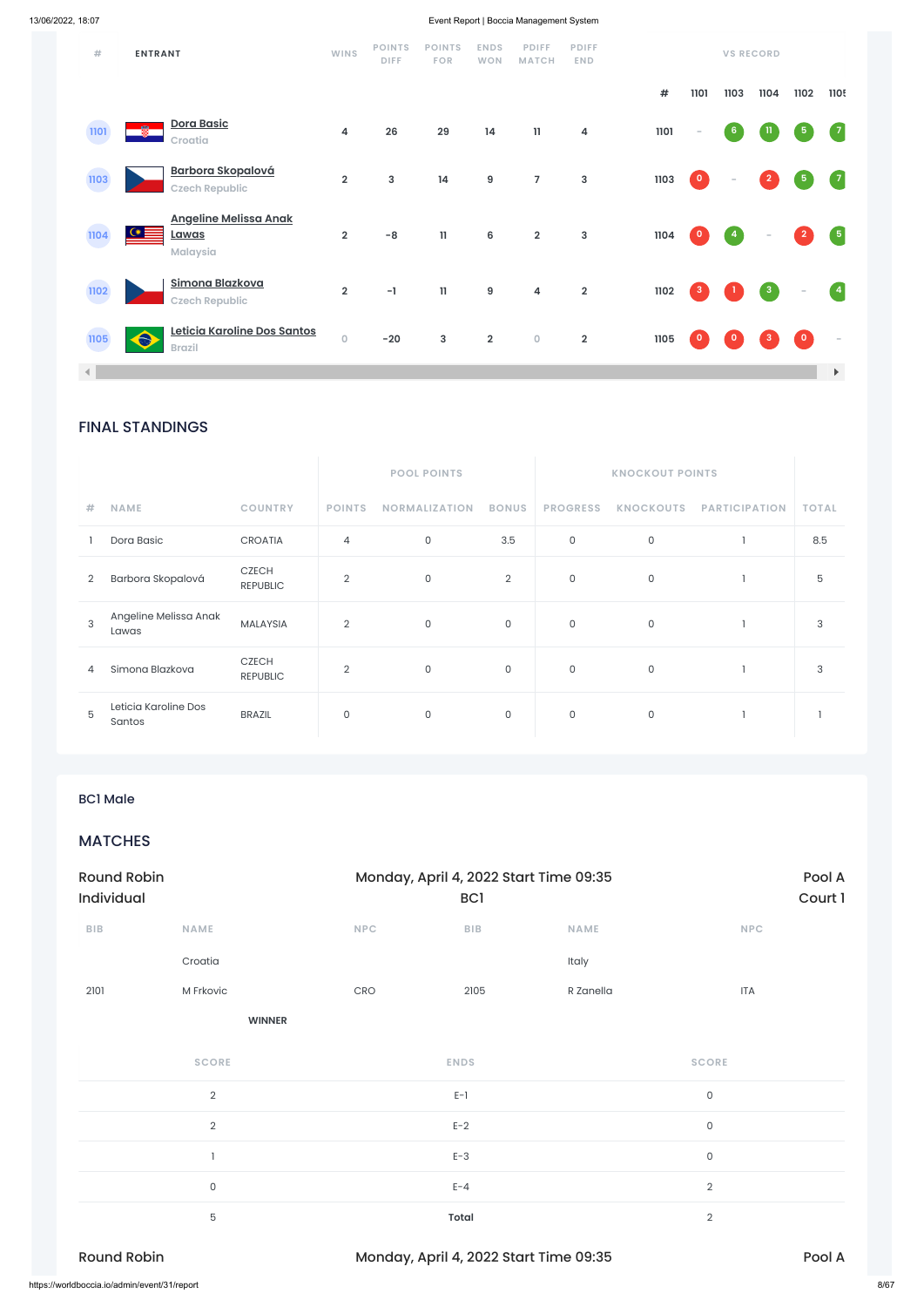| 13/06/2022, 18:07                |                           |                        | Event Report   Boccia Management System              |                |                           |                   |
|----------------------------------|---------------------------|------------------------|------------------------------------------------------|----------------|---------------------------|-------------------|
| Individual                       |                           |                        | BC1                                                  |                |                           | Court 2           |
| <b>BIB</b>                       | NAME                      | <b>NPC</b>             | BIB                                                  | NAME           | NPC                       |                   |
|                                  | Greece                    |                        |                                                      | Czech Republic |                           |                   |
| 2104                             | N Bouloukos               | GRE                    | 2102                                                 | R Sajdak       | $CZE$                     |                   |
|                                  |                           |                        |                                                      | <b>WINNER</b>  |                           |                   |
|                                  | <b>SCORE</b>              |                        | <b>ENDS</b>                                          |                | <b>SCORE</b>              |                   |
|                                  | $\mathsf{O}\xspace$       |                        | $E-1$                                                |                | $\mathbf{I}$              |                   |
|                                  | $\mathsf{O}\xspace$       |                        | $E-2$                                                |                | $\mathbf{I}$              |                   |
|                                  | $\sqrt{2}$                |                        | $E-3$                                                |                | $\mathsf{O}\xspace$       |                   |
|                                  | $\mathsf{O}\xspace$       |                        | $E - 4$                                              |                | $\mathbf{I}$              |                   |
|                                  | $\overline{2}$            |                        | <b>Total</b>                                         |                | $\ensuremath{\mathsf{3}}$ |                   |
| <b>Round Robin</b>               |                           |                        | Monday, April 4, 2022 Start Time 14:00               |                |                           | Pool A            |
| Individual                       |                           |                        | BC <sub>1</sub>                                      |                |                           | Court 5           |
| <b>BIB</b>                       | <b>NAME</b>               | <b>NPC</b>             | ${\sf B}{\sf I}{\sf B}$                              | <b>NAME</b>    | <b>NPC</b>                |                   |
|                                  | Greece                    |                        |                                                      | Croatia        |                           |                   |
| 2104                             | N Bouloukos               | ${\small\textsf{GRE}}$ | 2101                                                 | M Frkovic      | CRO                       |                   |
|                                  | <b>WINNER</b>             |                        |                                                      |                |                           |                   |
|                                  | <b>SCORE</b>              |                        | <b>ENDS</b>                                          |                | <b>SCORE</b>              |                   |
|                                  | $\mathbf{1}$              |                        | $\mathsf{E}\text{-}\mathsf{I}$                       |                | $\mathsf{O}\xspace$       |                   |
|                                  | $\mathbf{1}$              |                        | $E-2$                                                |                | $\mathsf O$               |                   |
|                                  | $\ensuremath{\mathsf{3}}$ |                        | $E-3$                                                |                | $\mathsf{O}\xspace$       |                   |
|                                  | $\mathbf{1}$              |                        | $E - 4$                                              |                | $\mathbbm{1}$             |                   |
|                                  | $\mathsf 6$               |                        | <b>Total</b>                                         |                | $\mathbb{I}$              |                   |
| <b>Round Robin</b><br>Individual |                           |                        | Monday, April 4, 2022 Start Time 14:00<br><b>BCI</b> |                |                           | Pool A<br>Court 6 |
| <b>BIB</b>                       | NAME                      | NPC                    | BIB                                                  | NAME           | <b>NPC</b>                |                   |
|                                  | Israel                    |                        |                                                      | Italy          |                           |                   |
| 2103                             | S Yaremenko               | ISR                    | 2105                                                 | R Zanella      | <b>ITA</b>                |                   |
|                                  |                           |                        |                                                      |                |                           |                   |

**SCORE ENDS SCORE**

|                                  | $\ensuremath{\mathsf{3}}$ |            | $E-1$        |                                         | $\mathsf{O}\xspace$ |                   |
|----------------------------------|---------------------------|------------|--------------|-----------------------------------------|---------------------|-------------------|
|                                  |                           |            | $E-2$        |                                         | $\mathsf{O}\xspace$ |                   |
|                                  | $\mathsf O$               |            | $E-3$        |                                         | $\mathsf 3$         |                   |
|                                  | $\mathsf O$               |            | $E - 4$      |                                         | $\sqrt{2}$          |                   |
|                                  | $\overline{4}$            |            | <b>Total</b> |                                         | 5                   |                   |
| <b>Round Robin</b><br>Individual |                           |            | <b>BC1</b>   | Tuesday, April 5, 2022 Start Time 09:35 |                     | Pool A<br>Court 3 |
|                                  |                           |            |              |                                         |                     |                   |
| <b>BIB</b>                       | <b>NAME</b>               | <b>NPC</b> | <b>BIB</b>   | <b>NAME</b>                             | <b>NPC</b>          |                   |
|                                  | Croatia                   |            |              | Israel                                  |                     |                   |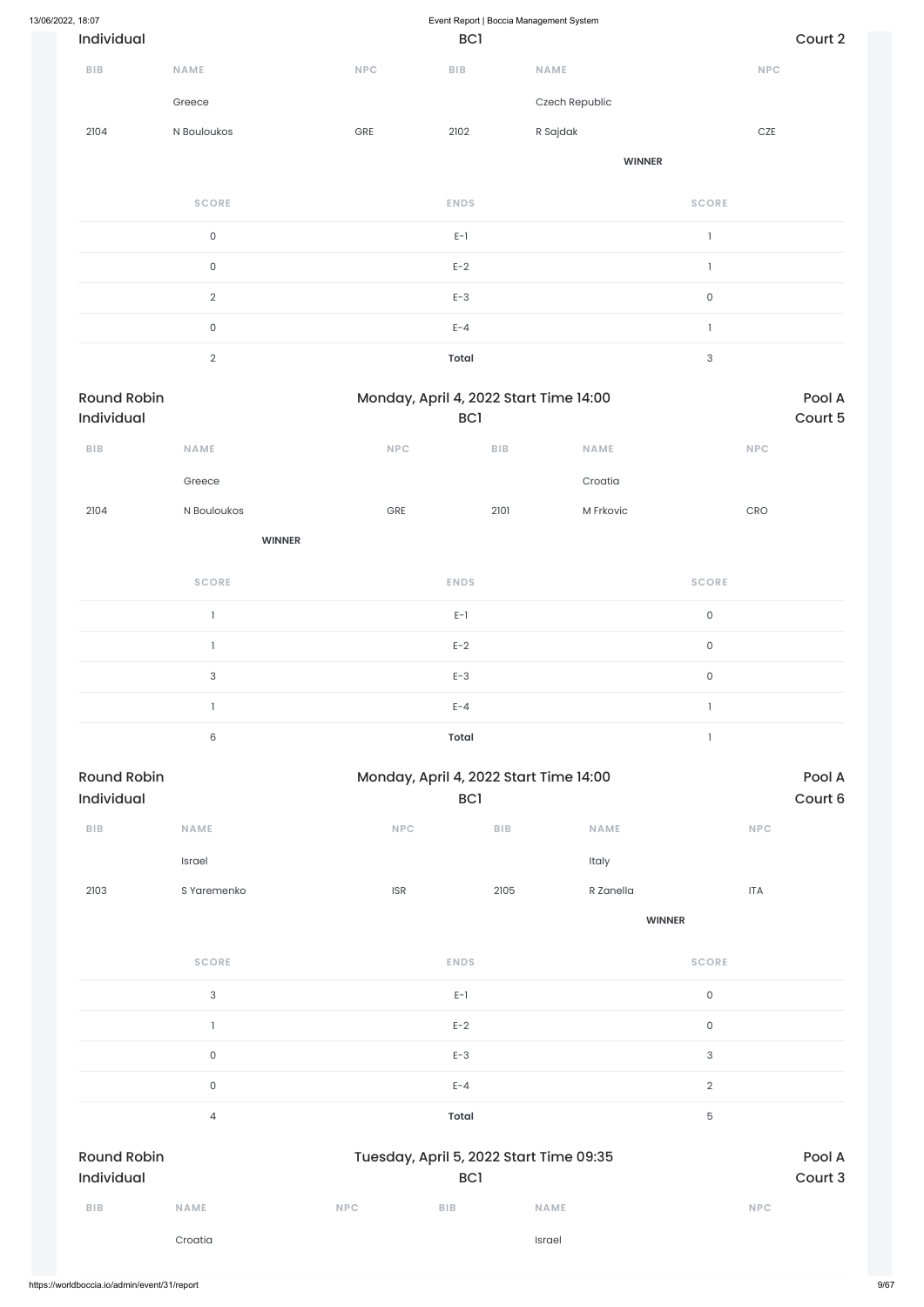| ${\sf B}{\sf I}{\sf B}$          | NAME                | <b>NPC</b> | ${\sf B}{\sf I}{\sf B}$        | $\overline{\phantom{a}}$<br>NAME          |                     | <b>NPC</b>                  |
|----------------------------------|---------------------|------------|--------------------------------|-------------------------------------------|---------------------|-----------------------------|
| 2101                             | M Frkovic           | CRO        | 2103                           | S Yaremenko                               |                     | $\ensuremath{\mathsf{ISR}}$ |
|                                  |                     |            |                                |                                           | <b>WINNER</b>       |                             |
|                                  | <b>SCORE</b>        |            | <b>ENDS</b>                    |                                           | <b>SCORE</b>        |                             |
|                                  | $\mathsf{O}\xspace$ |            | $E-1$                          |                                           | $\sqrt{2}$          |                             |
|                                  | $\overline{2}$      |            | $E-2$                          |                                           | $\mathsf{O}\xspace$ |                             |
|                                  | $\mathsf{O}\xspace$ |            | $E-3$                          |                                           | $\overline{4}$      |                             |
|                                  | $\mathbf{I}$        |            | $E - 4$                        |                                           | $\mathsf{O}\xspace$ |                             |
|                                  | $\sqrt{3}$          |            | <b>Total</b>                   |                                           | $\,6\,$             |                             |
| <b>Round Robin</b><br>Individual |                     |            | BC1                            | Tuesday, April 5, 2022 Start Time 09:35   |                     | Pool A<br>Court 4           |
| BIB                              | <b>NAME</b>         | NPC        | ${\sf B}{\sf I}{\sf B}$        | NAME                                      |                     | <b>NPC</b>                  |
|                                  | Italy               |            |                                | Czech Republic                            |                     |                             |
| 2105                             | R Zanella           | <b>ITA</b> | 2102                           | R Sajdak                                  |                     | CZE                         |
|                                  | <b>WINNER</b>       |            |                                |                                           |                     |                             |
|                                  | <b>SCORE</b>        |            | <b>ENDS</b>                    |                                           | <b>SCORE</b>        |                             |
|                                  | $\overline{2}$      |            | $E-1$                          |                                           | $\mathsf{O}\xspace$ |                             |
|                                  | $\mathsf{O}\xspace$ |            | $E-2$                          |                                           | $\sqrt{2}$          |                             |
|                                  | $\mathbf{1}$        |            | $E-3$                          |                                           | $\mathsf{O}\xspace$ |                             |
|                                  | $\mathbf{1}$        |            | $E - 4$                        |                                           | $\mathsf{O}\xspace$ |                             |
|                                  | $\overline{4}$      |            | <b>Total</b>                   |                                           | $\sqrt{2}$          |                             |
| <b>Round Robin</b><br>Individual |                     |            | <b>BC1</b>                     | Wednesday, April 6, 2022 Start Time 16:00 |                     | Pool A<br>Court 3           |
| ${\sf B}{\sf I}{\sf B}$          | NAME                |            | NPC                            | ${\sf B}{\sf I}{\sf B}$<br><b>NAME</b>    |                     | <b>NPC</b>                  |
|                                  | Czech Republic      |            |                                | Israel                                    |                     |                             |
| 2102                             | R Sajdak            |            | $CZE$                          | S Yaremenko<br>2103                       |                     | $\ensuremath{\mathsf{ISR}}$ |
|                                  | <b>WINNER</b>       |            |                                |                                           |                     |                             |
|                                  | <b>SCORE</b>        |            | <b>ENDS</b>                    |                                           | <b>SCORE</b>        |                             |
|                                  | $\overline{2}$      |            | $\mathsf{E}\text{-}\mathsf{1}$ |                                           | $\mathsf{O}\xspace$ |                             |
|                                  |                     |            |                                |                                           |                     |                             |

 $E-2$  0

|                                              |                |                                           | $E-3$           |             | $\mathsf O$ |         |
|----------------------------------------------|----------------|-------------------------------------------|-----------------|-------------|-------------|---------|
|                                              | $\overline{2}$ |                                           | $E - 4$         |             | $\mathsf O$ |         |
|                                              | 6              |                                           | Total           |             | $\mathsf O$ |         |
| <b>Round Robin</b>                           |                | Wednesday, April 6, 2022 Start Time 16:00 |                 |             |             | Pool A  |
| Individual                                   |                |                                           | BC <sub>1</sub> |             |             | Court 4 |
| $B$   $B$                                    | <b>NAME</b>    | <b>NPC</b>                                | <b>BIB</b>      | <b>NAME</b> | <b>NPC</b>  |         |
|                                              | Greece         |                                           |                 | Italy       |             |         |
| 2104                                         | N Bouloukos    | GRE                                       | 2105            | R Zanella   | <b>ITA</b>  |         |
|                                              | <b>WINNER</b>  |                                           |                 |             |             |         |
| https://worldboccia.io/admin/event/31/report |                |                                           |                 |             |             |         |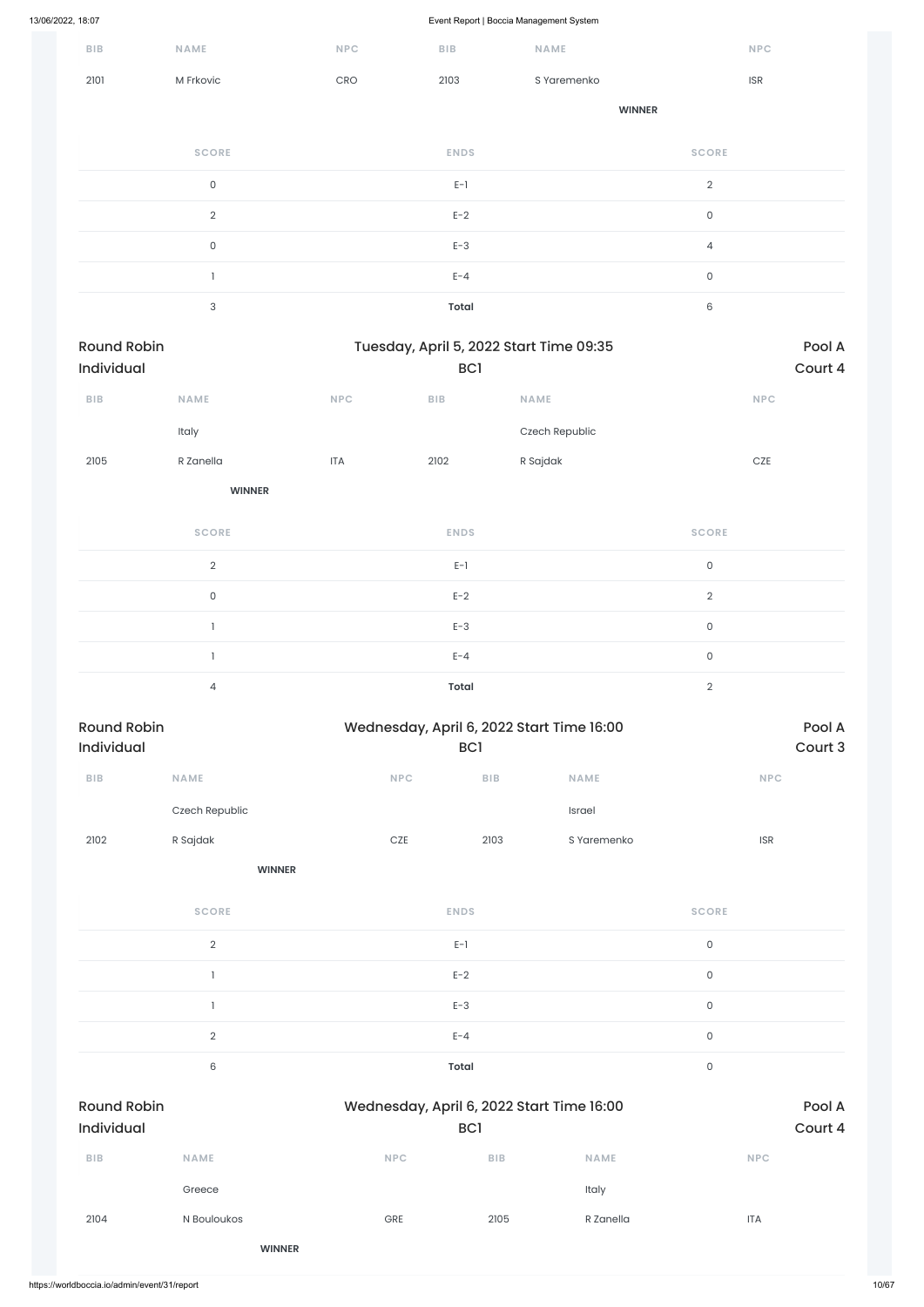| <b>SCORE</b> | <b>ENDS</b> | <b>SCORE</b> |
|--------------|-------------|--------------|
| 3            | $E-1$       | $\mathbf{0}$ |
| $\Omega$     | $E-2$       | $\Omega$     |
| 3            | $E-3$       | $\mathbf{0}$ |
| 3            | $E - 4$     | 0            |
| 11           | Total       | 0            |

| Round Robin<br>Individual |                     |            | BC1         | Thursday, April 7, 2022 Start Time 09:55 | Pool A<br>Court 5 |
|---------------------------|---------------------|------------|-------------|------------------------------------------|-------------------|
| ${\sf B}{\sf I}{\sf B}$   | NAME                | <b>NPC</b> | <b>BIB</b>  | <b>NAME</b>                              | NPC               |
|                           | Croatia             |            |             | Czech Republic                           |                   |
| 2101                      | M Frkovic           | CRO        | 2102        | R Sajdak                                 | $CZE$             |
|                           |                     |            |             |                                          | <b>WINNER</b>     |
|                           | <b>SCORE</b>        |            | <b>ENDS</b> |                                          | <b>SCORE</b>      |
|                           |                     |            | $E-1$       |                                          | $\mathsf O$       |
|                           | $\mathsf{O}\xspace$ |            | $E-2$       |                                          | $\overline{2}$    |
|                           |                     |            | $E-3$       |                                          | $\overline{1}$    |
|                           | $\mathsf{O}\xspace$ |            | $E - 4$     |                                          | $\mathbf{I}$      |
|                           | $\overline{2}$      |            | Total       |                                          | $\overline{4}$    |

| <b>Round Robin</b><br>Individual |                     |     | BC1          | Thursday, April 7, 2022 Start Time 09:55 |                     | Pool A<br>Court 6 |
|----------------------------------|---------------------|-----|--------------|------------------------------------------|---------------------|-------------------|
| ${\sf B}{\sf I}{\sf B}$          | NAME                | NPC | BIB          | <b>NAME</b>                              | <b>NPC</b>          |                   |
|                                  | Greece              |     |              | Israel                                   |                     |                   |
| 2104                             | N Bouloukos         | GRE | 2103         | S Yaremenko                              | <b>ISR</b>          |                   |
|                                  | <b>WINNER</b>       |     |              |                                          |                     |                   |
|                                  | <b>SCORE</b>        |     | <b>ENDS</b>  |                                          | <b>SCORE</b>        |                   |
|                                  | 1                   |     | $E-1$        |                                          | $\mathsf{O}\xspace$ |                   |
|                                  | $\mathsf{O}\xspace$ |     | $E-2$        |                                          | $\mathbf{I}$        |                   |
|                                  | $\overline{4}$      |     | $E-3$        |                                          | $\mathsf{O}\xspace$ |                   |
|                                  | 3                   |     | $E - 4$      |                                          | $\mathsf{O}\xspace$ |                   |
|                                  | 8                   |     | <b>Total</b> |                                          |                     |                   |

### POOLS RESULTS SUMMARY

Pool A

| #    | <b>ENTRANT</b>                            | <b>WINS</b>    | <b>POINTS</b><br><b>DIFF</b> | <b>POINTS</b><br><b>FOR</b> | <b>ENDS</b><br><b>WON</b> | <b>PDIFF</b><br><b>MATCH</b> | <b>PDIFF</b><br><b>END</b> |      |                                                      | <b>VS RECORD</b> |                          |                                   |                      |
|------|-------------------------------------------|----------------|------------------------------|-----------------------------|---------------------------|------------------------------|----------------------------|------|------------------------------------------------------|------------------|--------------------------|-----------------------------------|----------------------|
|      |                                           |                |                              |                             |                           |                              |                            | #    | 2102                                                 | 2104             | 2105                     | 2103                              | $\mathbf{2}^{\circ}$ |
| 2102 | Roman Sajdak<br><b>Czech Republic</b>     | $\mathbf{3}$   | 7                            | 15                          | 10                        | 6                            | $\overline{2}$             | 2102 | $\sim$                                               | $\mathbf{3}$     | $\overline{2}$           | 6 <sup>1</sup>                    |                      |
| 2104 | <b>Nikolaos Bouloukos</b><br>łΞ<br>Greece | $\mathbf{3}$   | 22                           | 27                          | $\mathbf{11}$             | $\mathbf{H}$                 | $\overline{4}$             | 2104 | $\begin{array}{ c c } \hline 2 \ \hline \end{array}$ | $\sim$           | $\rm H_{\odot}$          | $\begin{pmatrix} 8 \end{pmatrix}$ |                      |
| 2105 | Riccardo Zanella<br><b>Italy</b>          | $\overline{2}$ | $-11$                        | $\mathbf{11}$               | 6                         | $\overline{2}$               | $\overline{3}$             | 2105 | -4                                                   | $\bullet$        | $\overline{\phantom{a}}$ | 5 <sub>1</sub>                    |                      |

https://worldboccia.io/admin/event/31/report 11/67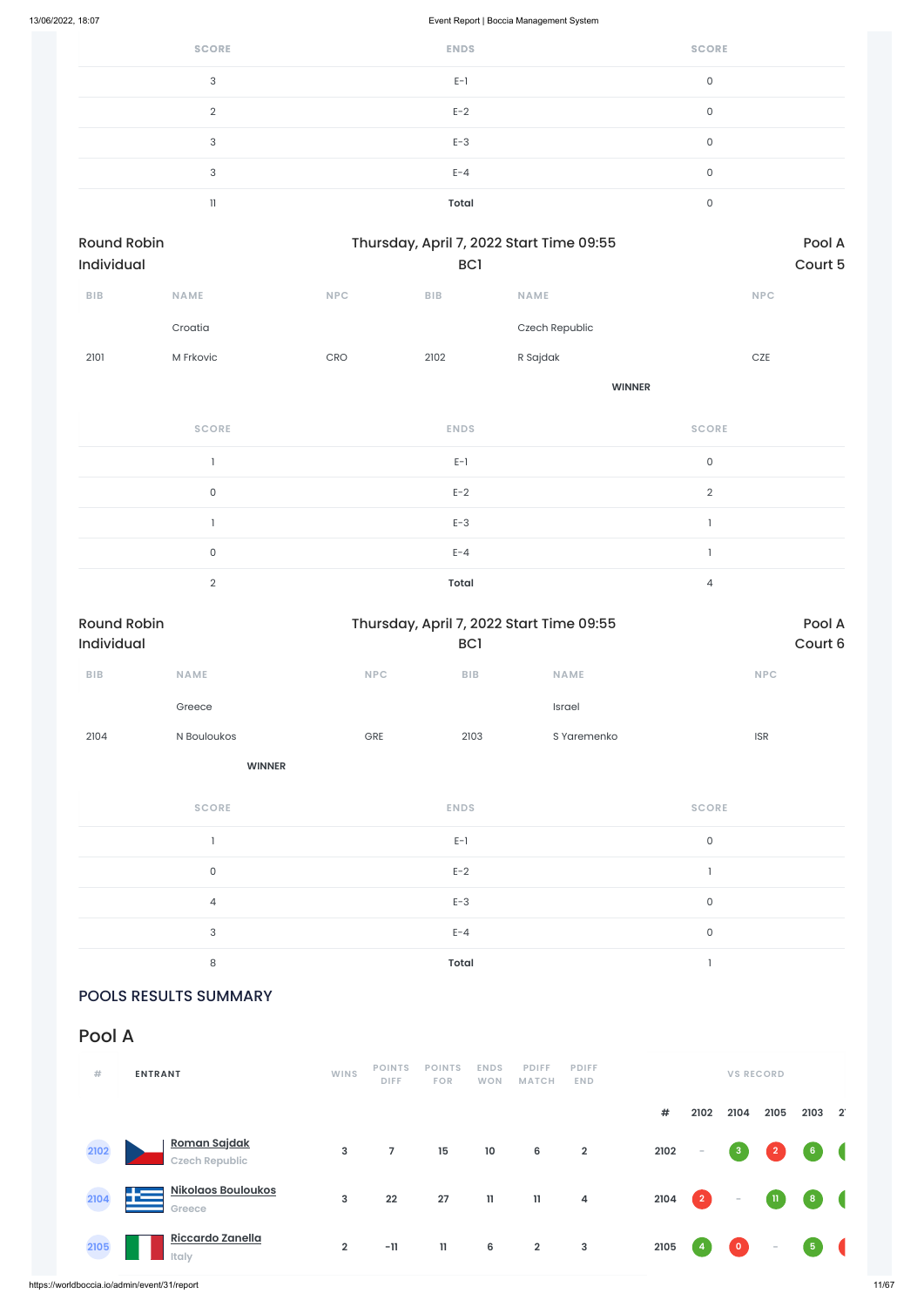FINAL STANDINGS

|               |                       |                       |                | <b>POOL POINTS</b>   |                | <b>KNOCKOUT POINTS</b> |                  |                      |                |
|---------------|-----------------------|-----------------------|----------------|----------------------|----------------|------------------------|------------------|----------------------|----------------|
| #             | <b>NAME</b>           | <b>COUNTRY</b>        | <b>POINTS</b>  | <b>NORMALIZATION</b> | <b>BONUS</b>   | <b>PROGRESS</b>        | <b>KNOCKOUTS</b> | <b>PARTICIPATION</b> | <b>TOTAL</b>   |
|               | Roman Sajdak          | <b>CZECH REPUBLIC</b> | 3              | $\mathbf 0$          | 3.5            | $\mathbf 0$            | $\mathsf{O}$     |                      | 7.5            |
| $\mathcal{D}$ | Nikolaos Bouloukos    | <b>GREECE</b>         | 3              | 0                    | $\overline{2}$ | $\mathbf 0$            | 0                |                      | 6              |
| 3             | Riccardo Zanella      | <b>ITALY</b>          | $\overline{2}$ | $\mathbf 0$          | $\mathsf{O}$   | $\mathbf 0$            | $\mathsf{O}$     |                      | 3              |
| 4             | Sergiy Yaremenko      | <b>ISRAEL</b>         |                | $\mathbf 0$          | $\mathsf{O}$   | $\mathbf 0$            | $\mathbf{0}$     |                      | $\overline{2}$ |
| 5             | <b>Martin Frkovic</b> | <b>CROATIA</b>        |                | $\mathbf 0$          | 0              | 0                      | 0                |                      | $\overline{2}$ |

| #           | <b>ENTRANT</b>                         | WINS | <b>POINTS</b><br><b>DIFF</b> | <b>POINTS</b><br><b>FOR</b> | <b>ENDS</b><br><b>WON</b> | <b>PDIFF</b><br><b>MATCH</b> | <b>PDIFF</b><br><b>END</b> |      |                          | <b>VS RECORD</b>                  |                                                 |                  |            |
|-------------|----------------------------------------|------|------------------------------|-----------------------------|---------------------------|------------------------------|----------------------------|------|--------------------------|-----------------------------------|-------------------------------------------------|------------------|------------|
| 2103<br>e a | <b>Sergiy Yaremenko</b><br>₩<br>Israel | L    | $-11$                        | $\mathbf{11}$               | $5\phantom{.0}$           | $\mathbf{3}$                 | 4                          | 2103 | $\overline{\phantom{0}}$ | $\begin{pmatrix} 1 \end{pmatrix}$ | $\left( \begin{array}{c} 4 \end{array} \right)$ | $\sim$           | $\sqrt{2}$ |
|             | <b>Martin Frkovic</b>                  |      |                              |                             |                           |                              |                            |      |                          |                                   |                                                 |                  |            |
| 2101        | 釁<br>Croatia                           | I.   | $-7$                         | $\mathbf{11}$               | 6                         | $\mathbf{3}$                 | $\overline{\mathbf{2}}$    | 2101 | $\vert 2 \vert$          | $\begin{pmatrix} 1 \end{pmatrix}$ | 6                                               | $\left(3\right)$ |            |

 $\vert \vert \vert$ 

### BC2 Female

### **MATCHES**

| <b>Round Robin</b><br><b>Individual</b> |                |             | Monday, April 4, 2022 Start Time 09:35<br>BC <sub>2</sub> |             |              |  |
|-----------------------------------------|----------------|-------------|-----------------------------------------------------------|-------------|--------------|--|
| <b>BIB</b>                              | <b>NAME</b>    | <b>NPC</b>  | <b>BIB</b>                                                | <b>NAME</b> | <b>NPC</b>   |  |
|                                         | Czech Republic |             |                                                           | Hungary     |              |  |
| 1207                                    | J Kreibichová  | CZE         | 1201                                                      | V Nagy      | <b>HUN</b>   |  |
|                                         | <b>WINNER</b>  |             |                                                           |             |              |  |
|                                         | <b>SCORE</b>   | <b>ENDS</b> |                                                           |             | <b>SCORE</b> |  |
|                                         |                | $E-1$       |                                                           |             | 0            |  |

|                                  | 0                   |            | $E-2$           |                                        |                     |                   |
|----------------------------------|---------------------|------------|-----------------|----------------------------------------|---------------------|-------------------|
|                                  | $\mathsf{O}\xspace$ |            | $E-3$           |                                        |                     |                   |
|                                  |                     |            | $E - 4$         |                                        | $\mathsf{O}\xspace$ |                   |
|                                  |                     |            | $TB-1$          |                                        | $\mathsf{O}\xspace$ |                   |
|                                  | 3                   |            | <b>Total</b>    |                                        | $\sqrt{2}$          |                   |
| <b>Round Robin</b><br>Individual |                     |            | BC <sub>2</sub> | Monday, April 4, 2022 Start Time 09:35 |                     | Pool A<br>Court 4 |
| BIB                              | <b>NAME</b>         | <b>NPC</b> | <b>BIB</b>      | <b>NAME</b>                            | <b>NPC</b>          |                   |
|                                  | Portugal            |            |                 | Azerbaijan                             |                     |                   |
|                                  |                     |            |                 |                                        |                     |                   |

 $\mathbf{F}^{\top}$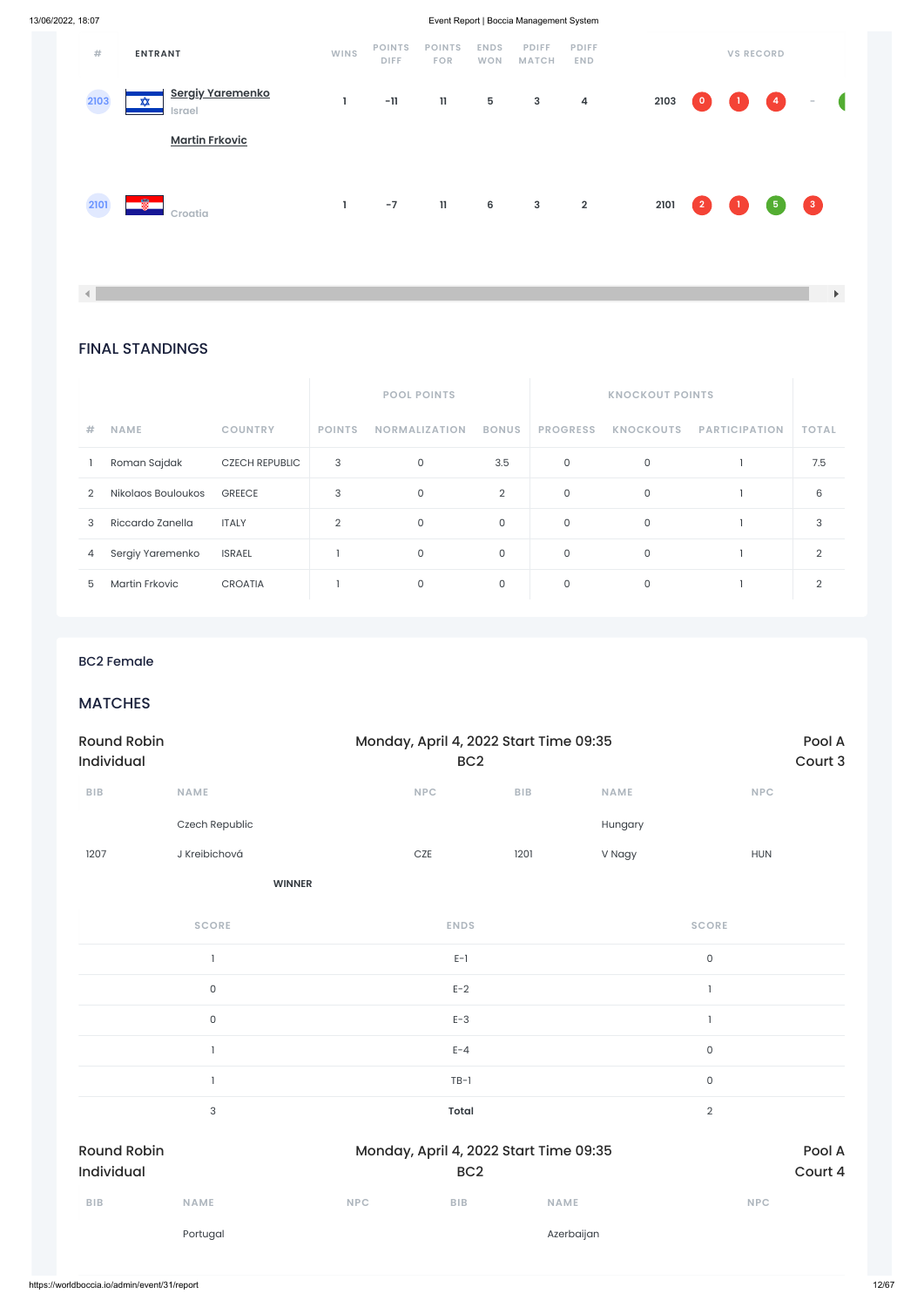|                                  |                |            | . .<br>$\sim$                  | $\overline{\phantom{a}}$               |                             |                   |
|----------------------------------|----------------|------------|--------------------------------|----------------------------------------|-----------------------------|-------------------|
| ${\sf B}{\sf I}{\sf B}$          | NAME           | NPC        | ${\sf B}{\sf I}{\sf B}$        | NAME                                   | <b>NPC</b>                  |                   |
| 1206                             | A Correia      | POR        | 1204                           | S Aghayeva                             | AZE                         |                   |
|                                  | <b>WINNER</b>  |            |                                |                                        |                             |                   |
|                                  | <b>SCORE</b>   |            | <b>ENDS</b>                    |                                        | <b>SCORE</b>                |                   |
|                                  | $\mathbf 5$    |            | $E-1$                          |                                        | $\mathsf{O}\xspace$         |                   |
|                                  | $\sqrt{3}$     |            | $E-2$                          |                                        | $\mathsf{O}\xspace$         |                   |
|                                  | $\mathsf O$    |            | $E-3$                          |                                        | $\sqrt{2}$                  |                   |
|                                  | $\overline{2}$ |            | $E - 4$                        |                                        | $\mathsf{O}\xspace$         |                   |
|                                  | $10\,$         |            | <b>Total</b>                   |                                        | $\sqrt{2}$                  |                   |
| <b>Round Robin</b><br>Individual |                |            | BC <sub>2</sub>                | Monday, April 4, 2022 Start Time 14:00 |                             | Pool A<br>Court 1 |
| ${\sf B}{\sf I}{\sf B}$          | NAME           | <b>NPC</b> | BIB                            | NAME                                   | $\ensuremath{\mathsf{NPC}}$ |                   |
|                                  | Portugal       |            |                                | Hungary                                |                             |                   |
| 1206                             | A Correia      | POR        | 1201                           | V Nagy                                 | HUN                         |                   |
|                                  | <b>WINNER</b>  |            |                                |                                        |                             |                   |
|                                  | <b>SCORE</b>   |            | <b>ENDS</b>                    |                                        | <b>SCORE</b>                |                   |
|                                  | $\mathbf{I}$   |            | $\mathsf{E}\text{-}\mathsf{1}$ |                                        | $\mathsf{O}\xspace$         |                   |
|                                  | $\overline{2}$ |            | $E-2$                          |                                        | $\mathsf{O}\xspace$         |                   |
|                                  | 5              |            | $E-3$                          |                                        | $\mathsf{O}\xspace$         |                   |
|                                  | $\mathbf{I}$   |            | $E - 4$                        |                                        | $\mathsf{O}\xspace$         |                   |
|                                  | $\hbox{9}$     |            | <b>Total</b>                   |                                        | $\mathsf{O}\xspace$         |                   |
| <b>Round Robin</b><br>Individual |                |            | BC <sub>2</sub>                | Monday, April 4, 2022 Start Time 14:00 |                             | Pool A<br>Court 2 |
| ${\sf B}{\sf I}{\sf B}$          | NAME           | NPC        | ${\sf B}{\sf I}{\sf B}$        | NAME                                   | <b>NPC</b>                  |                   |
|                                  | Azerbaijan     |            |                                | Czech Republic                         |                             |                   |
| 1204                             | S Aghayeva     | AZE        | 1207                           | J Kreibichová                          | $CZE$                       |                   |
|                                  | <b>WINNER</b>  |            |                                |                                        |                             |                   |
|                                  | <b>SCORE</b>   |            | <b>ENDS</b>                    |                                        | <b>SCORE</b>                |                   |
|                                  | $\mathsf{O}$   |            | $E-1$                          |                                        | $\mathbb{I}$                |                   |

0 between the contract  $E-2$  and  $E-2$  and  $E-2$  and  $E-2$  and  $E-2$  and  $E-2$  and  $E-2$  and  $E-2$  and  $E-2$  and  $E-2$  and  $E-2$  and  $E-2$  and  $E-2$  and  $E-2$  and  $E-2$  and  $E-2$  and  $E-2$  and  $E-2$  and  $E-2$  and  $E-2$  an

|                                  |                |            | $E-3$           |                                         | $\mathsf{O}\xspace$ |                   |
|----------------------------------|----------------|------------|-----------------|-----------------------------------------|---------------------|-------------------|
|                                  |                |            | $E - 4$         |                                         | $\mathsf{O}\xspace$ |                   |
|                                  | $\mathbf{3}$   |            | $TB-1$          |                                         | $\mathsf{O}\xspace$ |                   |
|                                  | $\overline{5}$ |            | Total           |                                         | $\sqrt{2}$          |                   |
| <b>Round Robin</b><br>Individual |                |            | BC <sub>2</sub> | Tuesday, April 5, 2022 Start Time 14:35 |                     | Pool A<br>Court 2 |
| <b>BIB</b>                       | <b>NAME</b>    | <b>NPC</b> | <b>BIB</b>      | <b>NAME</b>                             | <b>NPC</b>          |                   |
|                                  | Hungary        |            |                 | Azerbaijan                              |                     |                   |
| 1201                             | V Nagy         | <b>HUN</b> | 1204            | S Aghayeva                              | AZE                 |                   |
|                                  |                |            |                 |                                         |                     |                   |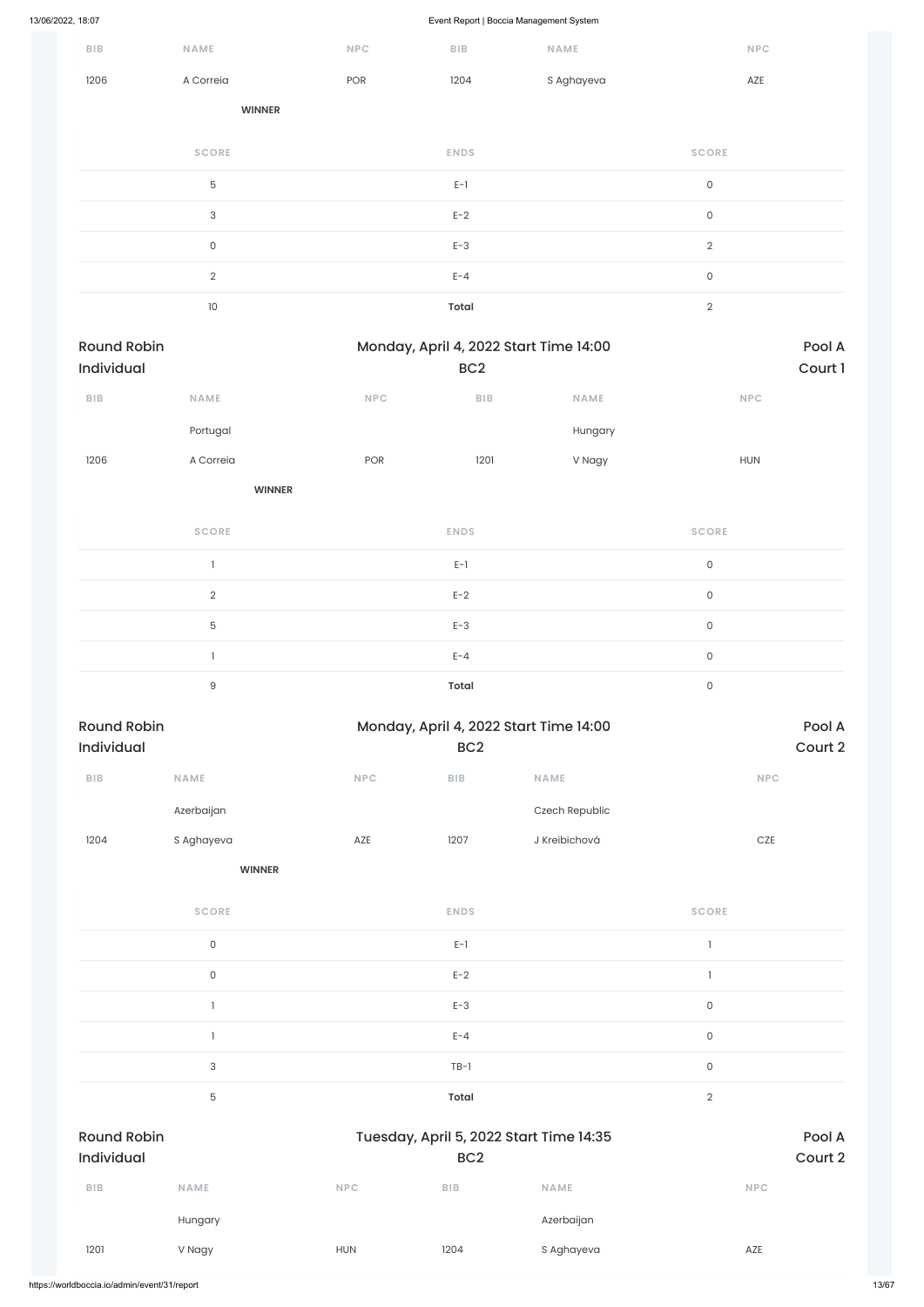| BIB | <b>NAME</b>         | <b>NPC</b> | ${\sf B}{\sf I}{\sf B}$ | <b>NAME</b> | <b>NPC</b>       |
|-----|---------------------|------------|-------------------------|-------------|------------------|
|     |                     |            |                         |             | <b>WINNER</b>    |
|     | <b>SCORE</b>        |            | <b>ENDS</b>             |             | <b>SCORE</b>     |
|     | $\mathsf{O}\xspace$ |            | $E-1$                   |             | $\overline{2}$   |
|     | $\mathsf O$         |            | $E-2$                   |             | 5                |
|     | $\mathsf{O}\xspace$ |            | $E-3$                   |             | $\overline{2}$   |
|     |                     |            | $E - 4$                 |             | $\mathsf{O}$     |
|     |                     |            | <b>Total</b>            |             | $\boldsymbol{9}$ |

| Round Robin             |                     | Tuesday, April 5, 2022 Start Time 14:35 |                         |                                        |                        |         |  |  |  |
|-------------------------|---------------------|-----------------------------------------|-------------------------|----------------------------------------|------------------------|---------|--|--|--|
| Individual              |                     |                                         | BC <sub>2</sub>         |                                        |                        | Court 3 |  |  |  |
| ${\sf B}{\sf I}{\sf B}$ | NAME                | <b>NPC</b>                              | ${\sf B}{\sf I}{\sf B}$ | NAME                                   | NPC                    |         |  |  |  |
|                         | Portugal            |                                         |                         | Czech Republic                         |                        |         |  |  |  |
| 1206                    | A Correia           | POR                                     | 1207                    | J Kreibichová                          | $CZE$                  |         |  |  |  |
|                         | <b>WINNER</b>       |                                         |                         |                                        |                        |         |  |  |  |
|                         | <b>SCORE</b>        |                                         | <b>ENDS</b>             |                                        | <b>SCORE</b>           |         |  |  |  |
|                         | $\mathsf{O}\xspace$ |                                         | $E-1$                   |                                        | $\mathbf{I}$           |         |  |  |  |
|                         | $\mathbf{1}$        |                                         | $E-2$                   |                                        | $\mathsf{O}\xspace$    |         |  |  |  |
|                         | $\overline{2}$      |                                         | $E-3$                   |                                        | $\mathsf{O}\xspace$    |         |  |  |  |
|                         | $\mathsf{O}\xspace$ |                                         | $E - 4$                 |                                        | $\mathbf{I}$           |         |  |  |  |
|                         | $\sqrt{3}$          |                                         | <b>Total</b>            |                                        | $\sqrt{2}$             |         |  |  |  |
| <b>Round Robin</b>      |                     |                                         |                         | Monday, April 4, 2022 Start Time 09:35 |                        | Pool B  |  |  |  |
| Individual              |                     |                                         | BC <sub>2</sub>         |                                        |                        | Court 5 |  |  |  |
| ${\sf B}{\sf I}{\sf B}$ | <b>NAME</b>         | $\ensuremath{\mathsf{NPC}}$             | ${\sf BIB}$             | NAME                                   | NPC                    |         |  |  |  |
|                         | Croatia             |                                         |                         | Greece                                 |                        |         |  |  |  |
| 1208                    | M Hace              | CRO                                     | 1202                    | D Tsakiri                              | ${\small\textsf{GRE}}$ |         |  |  |  |
|                         |                     |                                         |                         |                                        | <b>WINNER</b>          |         |  |  |  |
|                         | <b>SCORE</b>        |                                         | <b>ENDS</b>             |                                        | <b>SCORE</b>           |         |  |  |  |
|                         | $\mathsf O$         |                                         | $E-1$                   |                                        | 5                      |         |  |  |  |
|                         | $\mathsf O$         |                                         | $E-2$                   |                                        | $\,6$                  |         |  |  |  |
|                         | $\overline{2}$      |                                         | $E-3$                   |                                        | $\mathsf{O}\xspace$    |         |  |  |  |

|                                  |               |            | $E - 4$                                                   |               | $\mathsf{O}$ |                   |
|----------------------------------|---------------|------------|-----------------------------------------------------------|---------------|--------------|-------------------|
|                                  | 3             |            | Total                                                     |               | $\mathbf{1}$ |                   |
| <b>Round Robin</b><br>Individual |               |            | Monday, April 4, 2022 Start Time 09:35<br>BC <sub>2</sub> |               |              | Pool B<br>Court 6 |
| <b>BIB</b>                       | <b>NAME</b>   | <b>NPC</b> | $B$   $B$                                                 | <b>NAME</b>   | <b>NPC</b>   |                   |
|                                  | <b>Brazil</b> |            |                                                           | Italy         |              |                   |
| 1205                             | M Silva       | <b>BRA</b> | 1203                                                      | C Targa       | <b>ITA</b>   |                   |
|                                  |               |            |                                                           | <b>WINNER</b> |              |                   |
|                                  |               |            |                                                           |               |              |                   |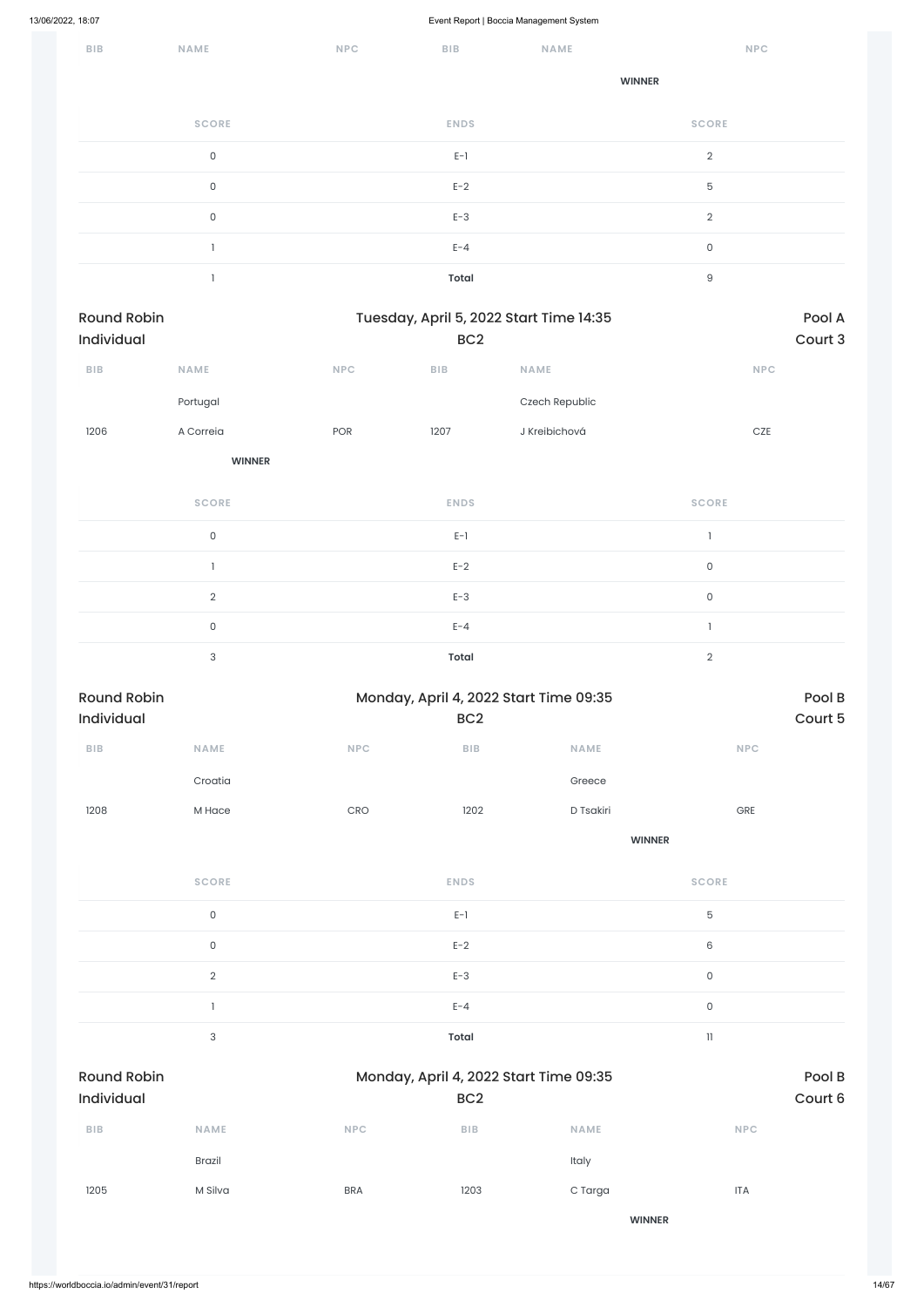| <b>SCORE</b> | <b>ENDS</b>  | <b>SCORE</b> |
|--------------|--------------|--------------|
| 0            | $E-1$        | 3            |
|              | $E-2$        | $\Omega$     |
| 0            | $E-3$        |              |
| 0            | $E - 4$      | 3            |
|              | <b>Total</b> | -            |

| Round Robin<br>Individual |               |            | Monday, April 4, 2022 Start Time 14:00<br>BC <sub>2</sub> |           |                     | Pool B<br>Court 3 |
|---------------------------|---------------|------------|-----------------------------------------------------------|-----------|---------------------|-------------------|
| BIB                       | NAME          | NPC        | BIB                                                       | NAME      | NPC                 |                   |
|                           | Brazil        |            |                                                           | Greece    |                     |                   |
| 1205                      | M Silva       | <b>BRA</b> | 1202                                                      | D Tsakiri | GRE                 |                   |
|                           | <b>WINNER</b> |            |                                                           |           |                     |                   |
|                           | <b>SCORE</b>  |            | <b>ENDS</b>                                               |           | <b>SCORE</b>        |                   |
|                           | $\sqrt{2}$    |            | $E-1$                                                     |           | $\mathsf{O}\xspace$ |                   |
|                           | $\mathbf{1}$  |            | $E-2$                                                     |           | $\mathsf{O}\xspace$ |                   |
|                           | $\sqrt{4}$    |            | $E-3$                                                     |           | $\mathsf{O}\xspace$ |                   |
|                           | $\sqrt{2}$    |            | $E - 4$                                                   |           | $\mathsf{O}\xspace$ |                   |
|                           | $\Theta$      |            | <b>Total</b>                                              |           | $\mathsf{O}$        |                   |

| Round Robin             |                     |                             | Monday, April 4, 2022 Start Time 14:00  |               |                             | Pool B  |
|-------------------------|---------------------|-----------------------------|-----------------------------------------|---------------|-----------------------------|---------|
| Individual              |                     |                             | BC <sub>2</sub>                         |               |                             | Court 4 |
| ${\sf B}{\sf I}{\sf B}$ | <b>NAME</b>         | $\ensuremath{\mathsf{NPC}}$ | ${\bf B} {\sf I} {\bf B}$               | NAME          | $\ensuremath{\mathsf{NPC}}$ |         |
|                         | Croatia             |                             |                                         | Italy         |                             |         |
| 1208                    | M Hace              | CRO                         | 1203                                    | C Targa       | <b>ITA</b>                  |         |
|                         |                     |                             |                                         | <b>WINNER</b> |                             |         |
|                         | <b>SCORE</b>        |                             | <b>ENDS</b>                             |               | <b>SCORE</b>                |         |
|                         | $\mathsf{O}\xspace$ |                             | $E-1$                                   |               | $\ensuremath{\mathsf{3}}$   |         |
|                         | $\mathsf{O}\xspace$ |                             | $E-2$                                   |               | $\,6$                       |         |
|                         | $\mathsf{O}\xspace$ |                             | $E-3$                                   |               | $\ensuremath{\mathsf{3}}$   |         |
|                         | $\mathsf{O}\xspace$ |                             | $E - 4$                                 |               | $\ensuremath{\mathsf{3}}$   |         |
|                         | $\mathsf{O}\xspace$ |                             | <b>Total</b>                            |               | 15                          |         |
| <b>Round Robin</b>      |                     |                             | Tuesday, April 5, 2022 Start Time 14:35 |               |                             | Pool B  |
| Individual              |                     |                             | BC <sub>2</sub>                         |               |                             | Court 4 |
| ${\sf B}{\sf I}{\sf B}$ | NAME                | NPC                         | ${\sf BIB}$                             | <b>NAME</b>   | $\ensuremath{\mathsf{NPC}}$ |         |
|                         | Italy               |                             |                                         | Greece        |                             |         |
| 1203                    | C Targa             | <b>ITA</b>                  | 1202                                    | D Tsakiri     | ${\small\textsf{GRE}}$      |         |
|                         |                     |                             |                                         | <b>WINNER</b> |                             |         |
|                         | <b>SCORE</b>        |                             | <b>ENDS</b>                             |               | <b>SCORE</b>                |         |
|                         | $\mathsf{O}\xspace$ |                             | $E-1$                                   |               | $\overline{2}$              |         |
|                         | $\mathbf{1}$        |                             | $E-2$                                   |               | $\mathsf{O}$                |         |
|                         |                     |                             |                                         |               |                             |         |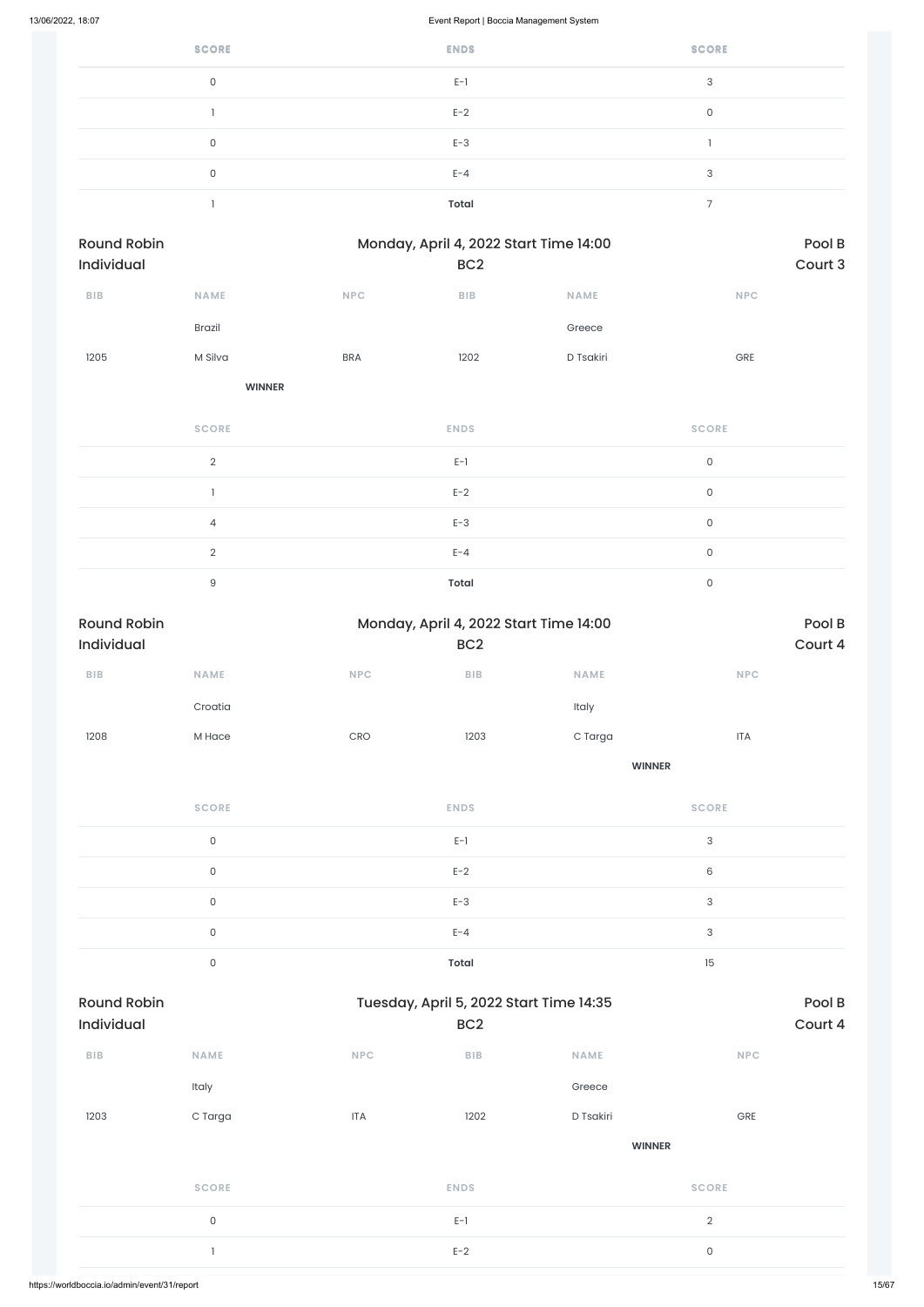| <b>SCORE</b> | <b>ENDS</b> | <b>SCORE</b> |
|--------------|-------------|--------------|
|              | $E-3$       |              |
| 0            | $E - 4$     |              |
|              | Total       |              |

| <b>Round Robin</b><br><b>Individual</b> |               |            | Tuesday, April 5, 2022 Start Time 14:35<br>BC <sub>2</sub> |             |              | Pool B<br>Court 5 |
|-----------------------------------------|---------------|------------|------------------------------------------------------------|-------------|--------------|-------------------|
| <b>BIB</b>                              | <b>NAME</b>   | <b>NPC</b> | <b>BIB</b>                                                 | <b>NAME</b> | <b>NPC</b>   |                   |
|                                         | <b>Brazil</b> |            |                                                            | Croatia     |              |                   |
| 1205                                    | M Silva       | <b>BRA</b> | 1208                                                       | M Hace      | CRO          |                   |
|                                         | <b>WINNER</b> |            |                                                            |             |              |                   |
|                                         | <b>SCORE</b>  |            | <b>ENDS</b>                                                |             | <b>SCORE</b> |                   |

|           | $E-1$        |   |
|-----------|--------------|---|
| $\bigcap$ | $E-2$        | r |
|           | $E-3$        |   |
|           | $E - 4$      |   |
| 一         | <b>Total</b> |   |

| <b>Semi Final</b>       |                     |            | Wednesday, April 6, 2022 Start Time 13:30 |               | Knockout                       |
|-------------------------|---------------------|------------|-------------------------------------------|---------------|--------------------------------|
| Individual              |                     |            | BC <sub>2</sub>                           |               | Court 5                        |
| ${\sf B}{\sf I}{\sf B}$ | <b>NAME</b>         | <b>NPC</b> | BIB                                       | <b>NAME</b>   | $\ensuremath{\mathsf{NPC}}$    |
|                         | Brazil              |            |                                           | Portugal      |                                |
| 1205                    | M Silva             | <b>BRA</b> | 1206                                      | A Correia     | POR                            |
|                         |                     |            |                                           | <b>WINNER</b> |                                |
|                         | <b>SCORE</b>        |            | <b>ENDS</b>                               |               | <b>SCORE</b>                   |
|                         | $\mathsf{O}\xspace$ |            | $E-1$                                     |               | $\sqrt{2}$                     |
|                         | $\mathsf{O}\xspace$ |            | $E-2$                                     |               | $\overline{1}$                 |
|                         | $\mathsf{O}\xspace$ |            | $E-3$                                     |               | $\sqrt{4}$                     |
|                         | $\mathsf{O}\xspace$ |            | $E - 4$                                   |               | $\begin{array}{c} \end{array}$ |
|                         | $\mathsf{O}\xspace$ |            | <b>Total</b>                              |               | $\,8\,$                        |

| ${\sf B}{\sf I}{\sf B}$ | NAME                      | NPC         | ${\sf B}{\sf I}{\sf B}$ | NAME    | NPC                 |
|-------------------------|---------------------------|-------------|-------------------------|---------|---------------------|
|                         | Azerbaijan                |             |                         | Italy   |                     |
| 1204                    | S Aghayeva                | AZE         | 1203                    | C Targa | <b>ITA</b>          |
|                         | <b>WINNER</b>             |             |                         |         |                     |
|                         | <b>SCORE</b>              | <b>ENDS</b> |                         |         | <b>SCORE</b>        |
|                         |                           | $E-1$       |                         |         | $\mathsf{O}\xspace$ |
|                         |                           | $E-2$       |                         |         | $\mathsf{O}$        |
|                         | $\ensuremath{\mathsf{3}}$ | $E-3$       |                         |         | $\mathsf{O}$        |
|                         | $\mathsf{O}\xspace$       | $E - 4$     |                         |         | $\mathbf{1}$        |
|                         |                           |             |                         |         |                     |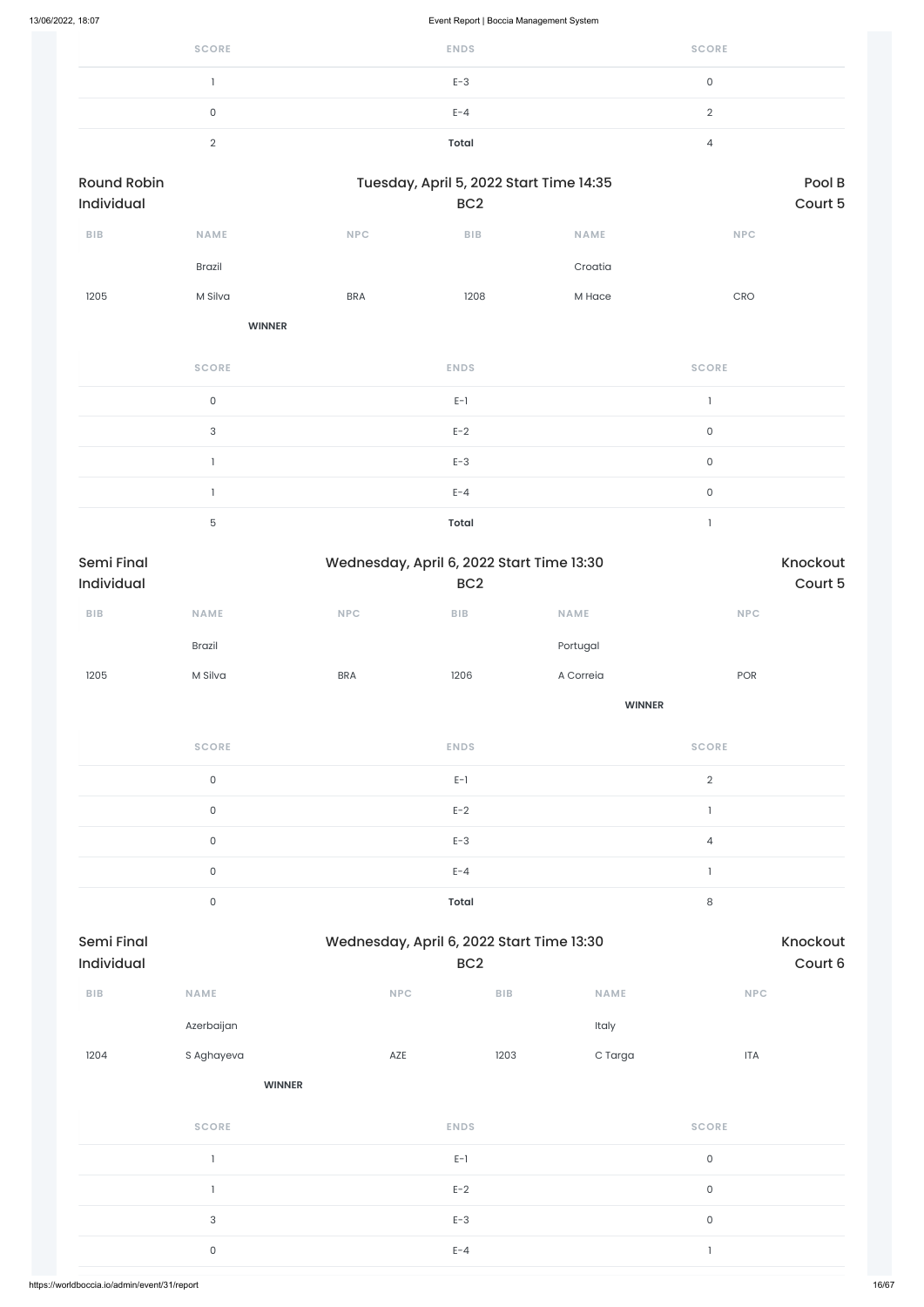|                                  | <b>SCORE</b>   |                                          | <b>ENDS</b>             |               | <b>SCORE</b>   |                               |
|----------------------------------|----------------|------------------------------------------|-------------------------|---------------|----------------|-------------------------------|
|                                  | $\overline{5}$ |                                          | Total                   |               | $\mathbf{I}$   |                               |
| <b>Third Place</b><br>Individual |                | Thursday, April 7, 2022 Start Time 09:55 | BC <sub>2</sub>         |               |                | <b>Third Place</b><br>Court 2 |
| BIB                              | NAME           | NPC                                      | ${\sf B}{\sf I}{\sf B}$ | NAME          | <b>NPC</b>     |                               |
|                                  | <b>Brazil</b>  |                                          |                         | Italy         |                |                               |
| 1205                             | M Silva        | <b>BRA</b>                               | 1203                    | C Targa       | <b>ITA</b>     |                               |
|                                  |                |                                          |                         | <b>WINNER</b> |                |                               |
|                                  | <b>SCORE</b>   |                                          | <b>ENDS</b>             |               | <b>SCORE</b>   |                               |
|                                  | $\mathsf{O}$   |                                          | $E-1$                   |               | $\mathbf{I}$   |                               |
|                                  | $\mathsf{O}$   |                                          | $E-2$                   |               | $\mathbf{I}$   |                               |
|                                  | $\mathsf{O}$   |                                          | $E-3$                   |               | $\mathbf{I}$   |                               |
|                                  | $\mathsf{O}$   |                                          | $E - 4$                 |               | $\overline{2}$ |                               |
|                                  | $\mathsf{O}$   |                                          | <b>Total</b>            |               | $\mathbf 5$    |                               |
| Final<br>Individual              |                | Thursday, April 7, 2022 Start Time 14:00 | BC <sub>2</sub>         |               |                | Knockout<br>Court 2           |
| <b>BIB</b>                       | <b>NAME</b>    | <b>NPC</b>                               | BIB                     | <b>NAME</b>   | <b>NPC</b>     |                               |

|      | Azerbaijan |     |      | Portugal  |            |
|------|------------|-----|------|-----------|------------|
| 1204 | S Aghayeva | AZE | 1206 | A Correia | <b>POR</b> |

**WINNER**

| <b>SCORE</b>   | <b>ENDS</b>  | <b>SCORE</b>   |
|----------------|--------------|----------------|
| $\overline{4}$ | $E-1$        | 0              |
| $\mathbf 0$    | $E-2$        |                |
| $\mathbf{0}$   | $E-3$        | $\overline{2}$ |
| 0              | $E - 4$      |                |
| $\mathcal{D}$  | $TB-1$       | $\mathbf 0$    |
| 6              | <b>Total</b> | 4              |

### POOLS RESULTS SUMMARY

### Pool A

| <b>ENTRANT</b> |  |
|----------------|--|

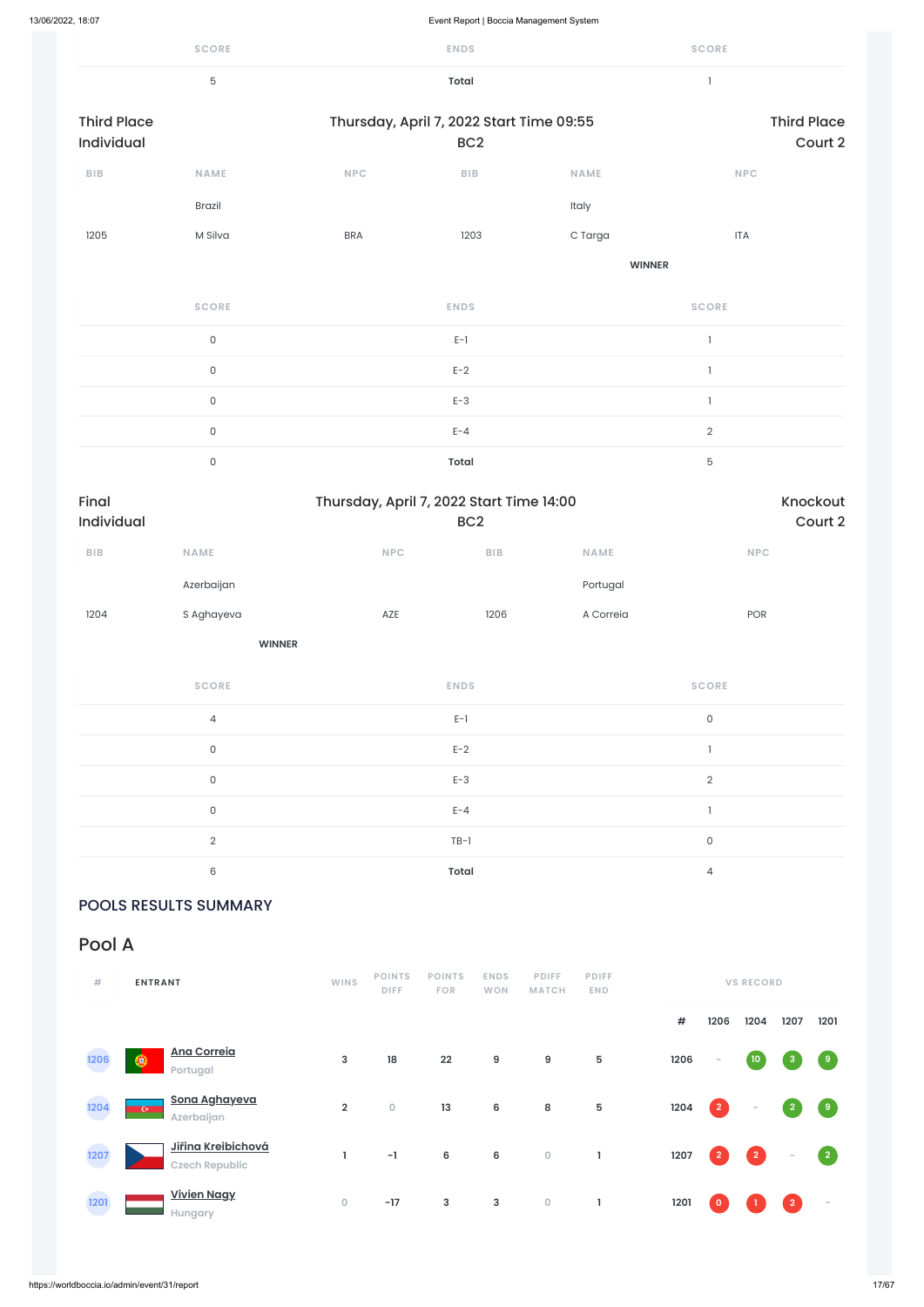### FINAL STANDINGS

|   |               |                 | <b>POOL POINTS</b> |                      |              |   |                |                                  |              |
|---|---------------|-----------------|--------------------|----------------------|--------------|---|----------------|----------------------------------|--------------|
| 井 | <b>NAME</b>   | <b>COUNTRY</b>  | <b>POINTS</b>      | <b>NORMALIZATION</b> | <b>BONUS</b> |   |                | PROGRESS KNOCKOUTS PARTICIPATION | <b>TOTAL</b> |
|   | Sona Aghayeva | AZERBAIJAN      | 2                  | 0                    | 0            | 2 |                |                                  | 12           |
|   | Ana Correia   | <b>PORTUGAL</b> | 3                  | 0                    | 0            | 2 | $\overline{4}$ |                                  | 10           |

| 3              | Claudia Targa            | <b>ITALY</b>                    | $\Omega$<br>∠  | 0        | 0       | $\overline{2}$ | 2 |  |
|----------------|--------------------------|---------------------------------|----------------|----------|---------|----------------|---|--|
| $\overline{4}$ | Mariana Olimpia<br>Silva | <b>BRAZIL</b>                   | $\overline{2}$ | $\Omega$ | $\circ$ | 2              | 0 |  |
| 5              | Dionysia Tsakiri         | <b>GREECE</b>                   | 2              | $\circ$  | $\circ$ | 0              | 0 |  |
| 6              | Jiřina Kreibichová       | <b>CZECH</b><br><b>REPUBLIC</b> |                | $\circ$  | 0       | $\circ$        | 0 |  |
|                | Vivien Nagy              | <b>HUNGARY</b>                  |                | $\Omega$ | $\circ$ | $\mathbf 0$    | 0 |  |

 $80M<sub>0</sub>$ BC2 Male

### **MATCHES**

| Pool B |                                                     |                         |                              |                             |                           |                              |                            |            |          |                          |                         |                  |
|--------|-----------------------------------------------------|-------------------------|------------------------------|-----------------------------|---------------------------|------------------------------|----------------------------|------------|----------|--------------------------|-------------------------|------------------|
| #      | <b>ENTRANT</b>                                      | <b>WINS</b>             | <b>POINTS</b><br><b>DIFF</b> | <b>POINTS</b><br><b>FOR</b> | <b>ENDS</b><br><b>WON</b> | <b>PDIFF</b><br><b>MATCH</b> | <b>PDIFF</b><br><b>END</b> |            |          | <b>VS RECORD</b>         |                         |                  |
|        |                                                     |                         |                              |                             |                           |                              |                            | $\pmb{\#}$ | 1203     | 1205                     | 1202                    | 1208             |
| 1203   | <b>Claudia Targa</b><br><b>Italy</b>                | $\overline{\mathbf{2}}$ | 19                           | 24                          | $\boldsymbol{9}$          | 15                           | 6                          | 1203       | $\sim$   | $\overline{7}$           | $\overline{2}$          | (15)             |
| 1205   | Mariana Olimpia Silva<br>$\bullet$<br><b>Brazil</b> | $\overline{2}$          | 7                            | 15                          | 8                         | $\boldsymbol{9}$             | $\overline{\mathbf{4}}$    | 1205       |          | $\overline{\phantom{a}}$ | 9                       | $\left(5\right)$ |
| 1202   | Dionysia Tsakiri<br>łΞ<br>Greece                    | $\overline{\mathbf{2}}$ | L                            | 15                          | 4                         | 8                            | 6                          | 1202       | 4        | $\overline{\mathbf{0}}$  | $\sim$                  | $\blacksquare$   |
| 1208   | <b>Monika Hace</b><br>鳖<br>Croatia                  | $\mathsf{O}\xspace$     | $-27$                        | $\overline{\mathbf{4}}$     | $\mathbf{3}$              | $\mathsf{O}\xspace$          | $\overline{\mathbf{2}}$    | 1208       | $\Omega$ |                          | $\overline{\mathbf{3}}$ | $\sim$           |

## ROUNDS RESULTS SUMMARY Individual - BC2 Female

### Semi-Final

| 1205               | Mariana Olimpia Silva | <b>BRA</b> | $0 - 5*$      | 1203       | Claudia Targa | <b>ITA</b> |
|--------------------|-----------------------|------------|---------------|------------|---------------|------------|
| <b>BIB</b>         | <b>SIDE</b>           | <b>NPC</b> | <b>RESULT</b> | <b>BIB</b> | <b>SIDE</b>   | <b>NPC</b> |
| <b>Third Place</b> |                       |            |               |            |               |            |
| 1204               | Sona Aghayeva         | AZE        | $4^* - 4$     | 1206       | Ana Correia   | POR        |
| <b>BIB</b>         | <b>SIDE</b>           | <b>NPC</b> | <b>RESULT</b> | <b>BIB</b> | <b>SIDE</b>   | <b>NPC</b> |
| Final              |                       |            |               |            |               |            |
| 1204               | Sona Aghayeva         | AZE        | $5* - 1$      | 1203       | Claudia Targa | <b>ITA</b> |
| 1205               | Mariana Olimpia Silva | <b>BRA</b> | $0 - 8*$      | 1206       | Ana Correia   | POR        |
| <b>BIB</b>         | <b>SIDE</b>           | <b>NPC</b> | <b>RESULT</b> | <b>BIB</b> | <b>SIDE</b>   | <b>NPC</b> |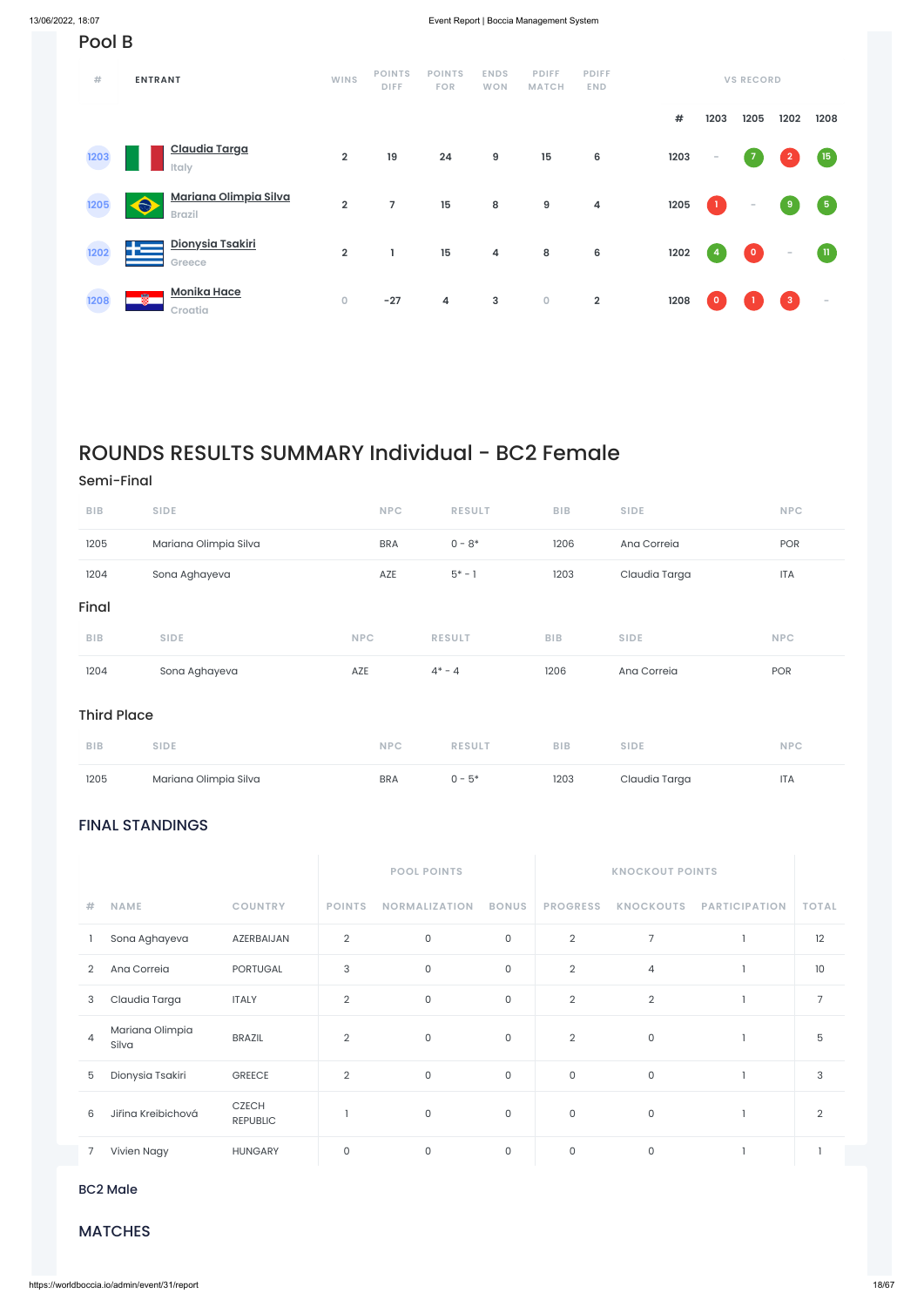| 13/06/2022, 18:07<br>Individual  | <b>Round Robin</b>        |            | Event Report   Boccia Management System<br>Monday, April 4, 2022 Start Time 10:40<br>BC <sub>2</sub> |             |                     | Pool A<br>Court 1 |
|----------------------------------|---------------------------|------------|------------------------------------------------------------------------------------------------------|-------------|---------------------|-------------------|
| <b>BIB</b>                       | NAME                      | NPC        | ${\sf BIB}$                                                                                          | NAME        | <b>NPC</b>          |                   |
|                                  | Belgium                   |            |                                                                                                      | Greece      |                     |                   |
| 2201                             | F Rombouts                | BEL        | 2209                                                                                                 | N Gonios    | GRE                 |                   |
|                                  | <b>WINNER</b>             |            |                                                                                                      |             |                     |                   |
|                                  | <b>SCORE</b>              |            | <b>ENDS</b>                                                                                          |             | <b>SCORE</b>        |                   |
|                                  | $\ensuremath{\mathsf{3}}$ |            | $E-1$                                                                                                |             | $\mathsf{O}$        |                   |
|                                  | $\ensuremath{\mathsf{3}}$ |            | $E-2$                                                                                                |             | $\mathsf O$         |                   |
|                                  | $\mathbf{l}$              |            | $E-3$                                                                                                |             | $\mathbf{1}$        |                   |
|                                  | $\overline{2}$            |            | $E - 4$                                                                                              |             | $\mathsf O$         |                   |
|                                  | $\hbox{9}$                |            | <b>Total</b>                                                                                         |             | $\mathbf{1}$        |                   |
| <b>Round Robin</b><br>Individual |                           |            | Tuesday, April 5, 2022 Start Time 08:30<br>BC <sub>2</sub>                                           |             |                     | Pool A<br>Court 3 |
| <b>BIB</b>                       | <b>NAME</b>               | <b>NPC</b> | <b>BIB</b>                                                                                           | <b>NAME</b> | <b>NPC</b>          |                   |
|                                  | Croatia                   |            |                                                                                                      | Greece      |                     |                   |
| 2205                             | M Turkovic                | CRO        | 2209                                                                                                 | N Gonios    | GRE                 |                   |
|                                  | <b>WINNER</b>             |            |                                                                                                      |             |                     |                   |
|                                  | <b>SCORE</b>              |            | <b>ENDS</b>                                                                                          |             | <b>SCORE</b>        |                   |
|                                  | $\mathbf{1}$              |            | $E-1$                                                                                                |             | $\mathsf O$         |                   |
|                                  | $\mathbf 5$               |            | $E-2$                                                                                                |             | $\mathsf{O}\xspace$ |                   |
|                                  | $\mathbf{I}$              |            | $E-3$                                                                                                |             | $\mathsf O$         |                   |
|                                  | $\mathsf{O}$              |            | $E - 4$                                                                                              |             | $\overline{2}$      |                   |
|                                  | $\overline{7}$            |            | <b>Total</b>                                                                                         |             | $\overline{2}$      |                   |
| <b>Round Robin</b><br>Individual |                           |            | Tuesday, April 5, 2022 Start Time 13:30<br>BC <sub>2</sub>                                           |             |                     | Pool A<br>Court 3 |
| BIB                              | NAME                      | NPC        | BIB                                                                                                  | <b>NAME</b> | <b>NPC</b>          |                   |

Croatia Belgium 2205 M Turkovic CRO 2201 F Rombouts BEL

**WINNER**

| <b>SCORE</b>                     | <b>ENDS</b>                                               | <b>SCORE</b>      |
|----------------------------------|-----------------------------------------------------------|-------------------|
| $\mathsf O$                      | $E-1$                                                     | $\overline{2}$    |
| $\overline{2}$                   | $E-2$                                                     | $\mathsf{O}$      |
| $\mathsf O$                      | $E-3$                                                     | 5                 |
| $\mathsf O$                      | $E - 4$                                                   | $\overline{4}$    |
| $\overline{2}$                   | <b>Total</b>                                              | 11                |
| <b>Round Robin</b><br>Individual | Monday, April 4, 2022 Start Time 10:40<br>BC <sub>2</sub> | Pool B<br>Court 2 |
| <b>BIB</b><br><b>NAME</b>        | <b>NPC</b><br><b>BIB</b><br><b>NAME</b>                   | <b>NPC</b>        |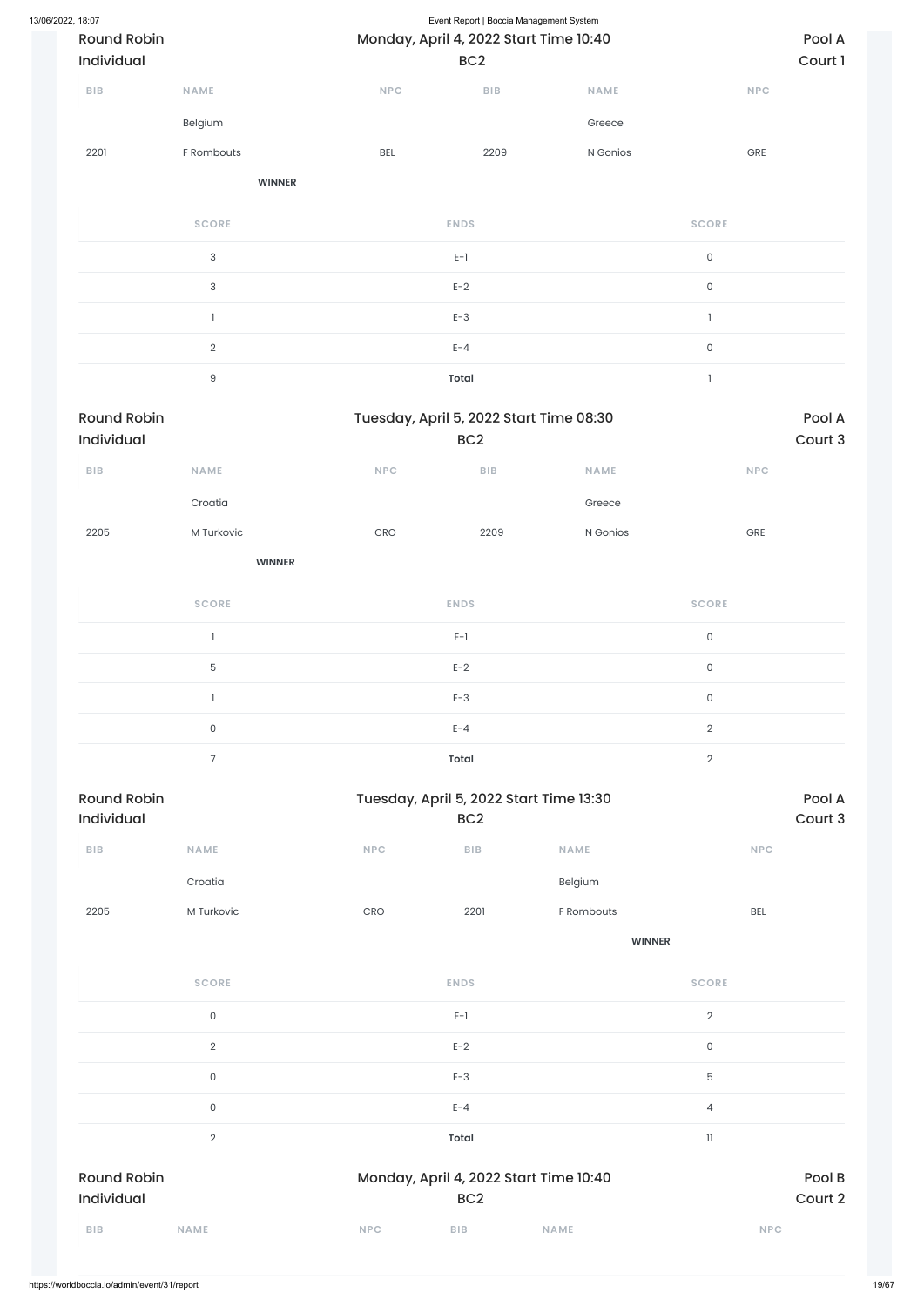|                                  |                     |            | $\sim$                  |                                         |                     |            |                   |
|----------------------------------|---------------------|------------|-------------------------|-----------------------------------------|---------------------|------------|-------------------|
| ${\sf B}{\sf I}{\sf B}$          | NAME                | <b>NPC</b> | ${\sf B}{\sf I}{\sf B}$ | NAME                                    |                     | NPC        |                   |
|                                  | Malaysia            |            |                         | Czech Republic                          |                     |            |                   |
| 2208                             | M Mohd Noh          | MAS        | 2202                    | J Zabka                                 |                     | $CZE$      |                   |
|                                  |                     |            |                         |                                         | <b>WINNER</b>       |            |                   |
|                                  | <b>SCORE</b>        |            | <b>ENDS</b>             |                                         | <b>SCORE</b>        |            |                   |
|                                  | $\mathsf{O}\xspace$ |            | $E-1$                   |                                         | 3                   |            |                   |
|                                  | $\mathsf{O}\xspace$ |            | $E-2$                   |                                         | $\mathbf{1}$        |            |                   |
|                                  | $\mathsf{O}\xspace$ |            | $E-3$                   |                                         | $\overline{2}$      |            |                   |
|                                  | $\mathsf{O}\xspace$ |            | $E - 4$                 |                                         | $\mathbf{1}$        |            |                   |
|                                  | $\mathsf{O}\xspace$ |            | <b>Total</b>            |                                         | $\overline{7}$      |            |                   |
| <b>Round Robin</b><br>Individual |                     |            | BC <sub>2</sub>         | Tuesday, April 5, 2022 Start Time 08:30 |                     |            | Pool B<br>Court 4 |
| ${\sf B}{\sf I}{\sf B}$          | NAME                | NPC        | ${\sf B}{\sf I}{\sf B}$ | NAME                                    |                     | <b>NPC</b> |                   |
|                                  | Malaysia            |            |                         | Azerbaijan                              |                     |            |                   |
| 2208                             | M Mohd Noh          | MAS        | 2206                    | O Karimov                               |                     | AZE        |                   |
|                                  |                     |            |                         |                                         | <b>WINNER</b>       |            |                   |
|                                  | <b>SCORE</b>        |            | <b>ENDS</b>             |                                         | <b>SCORE</b>        |            |                   |
|                                  | $\mathbf 5$         |            | $E-1$                   |                                         | $\mathsf{O}\xspace$ |            |                   |
|                                  | $\mathsf{O}\xspace$ |            | $E-2$                   |                                         | $\overline{2}$      |            |                   |
|                                  | $\mathsf{O}\xspace$ |            | $E-3$                   |                                         | $\overline{2}$      |            |                   |
|                                  | $\mathsf{O}\xspace$ |            | $E - 4$                 |                                         | $\overline{2}$      |            |                   |
|                                  | $\mathbf 5$         |            | <b>Total</b>            |                                         | $\,6$               |            |                   |
| <b>Round Robin</b><br>Individual |                     |            | BC <sub>2</sub>         | Tuesday, April 5, 2022 Start Time 13:30 |                     |            | Pool B<br>Court 1 |
| ${\sf B}{\sf I}{\sf B}$          | NAME                | NPC        | ${\sf B}{\sf I}{\sf B}$ | NAME                                    |                     | <b>NPC</b> |                   |
|                                  | Azerbaijan          |            |                         | Czech Republic                          |                     |            |                   |
| 2206                             | O Karimov           | AZE        | 2202                    | J Zabka                                 |                     | $CZE$      |                   |
|                                  |                     |            |                         |                                         | <b>WINNER</b>       |            |                   |
|                                  | <b>SCORE</b>        |            | <b>ENDS</b>             |                                         | <b>SCORE</b>        |            |                   |
|                                  |                     |            |                         |                                         |                     |            |                   |

 $E-1$  and  $E-1$  and  $E-1$  and  $E-1$  and  $E-1$  and  $E-1$  and  $E-1$  and  $E-1$  and  $E-1$  and  $E-1$  and  $E-1$  and  $E-1$  and  $E-1$  and  $E-1$  and  $E-1$  and  $E-1$  and  $E-1$  and  $E-1$  and  $E-1$  and  $E-1$  and  $E-1$  and  $E-1$  and

|                                              |                     |                                                           | $E-2$      |                   | $\mathsf O$    |  |
|----------------------------------------------|---------------------|-----------------------------------------------------------|------------|-------------------|----------------|--|
|                                              | $\mathsf 0$         |                                                           | $E-3$      |                   | $\overline{2}$ |  |
|                                              | $\mathsf{O}\xspace$ |                                                           | $E - 4$    |                   |                |  |
|                                              |                     |                                                           | Total      |                   | 6              |  |
| <b>Round Robin</b><br>Individual             |                     | Monday, April 4, 2022 Start Time 10:40<br>BC <sub>2</sub> |            | Pool C<br>Court 3 |                |  |
| $B$   $B$                                    | <b>NAME</b>         | <b>NPC</b>                                                | <b>BIB</b> | <b>NAME</b>       | <b>NPC</b>     |  |
|                                              | Italy               |                                                           |            | Malaysia          |                |  |
| 2207                                         | C Montanino         | <b>ITA</b>                                                | 2203       | $C$ Lee           | MAS            |  |
| https://worldboccia.io/admin/event/31/report |                     |                                                           |            |                   |                |  |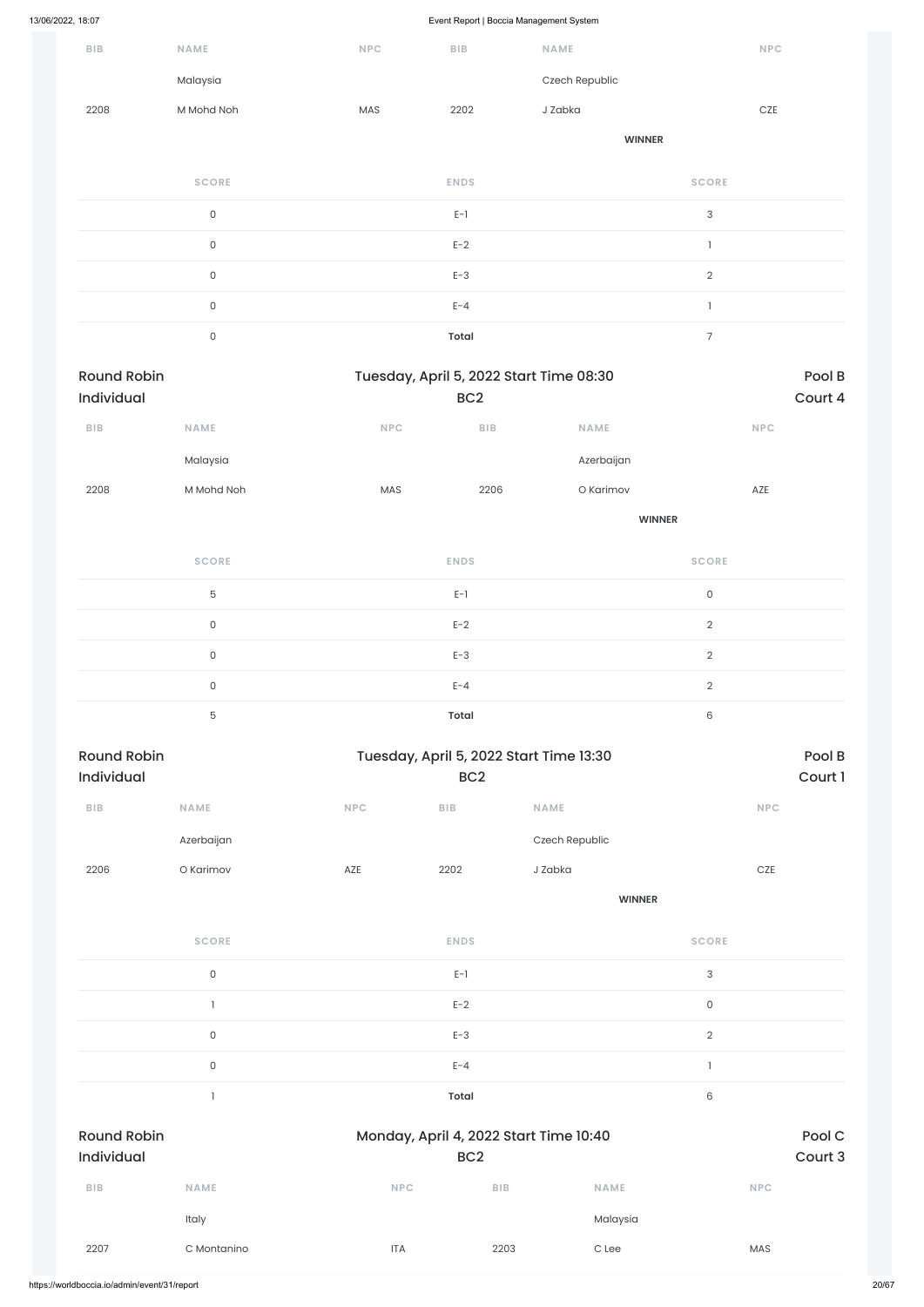| BIB | NAME         | <b>NPC</b>                     | ${\sf B}{\sf I}{\sf B}$ | <b>NAME</b>   | <b>NPC</b>   |
|-----|--------------|--------------------------------|-------------------------|---------------|--------------|
|     |              |                                |                         | <b>WINNER</b> |              |
|     | <b>SCORE</b> | <b>ENDS</b>                    |                         |               | <b>SCORE</b> |
|     | $\mathsf O$  | $\mathsf{E}\text{-}\mathsf{1}$ |                         |               |              |
|     | $\mathsf 0$  | $E-2$                          |                         |               | $\mathbf 5$  |
|     | $\mathsf{O}$ | $E-3$                          |                         |               | $\sqrt{2}$   |
|     |              | $E - 4$                        |                         |               | $\mathsf O$  |
|     |              | <b>Total</b>                   |                         |               | $\,8\,$      |

| Round Robin<br>Tuesday, April 5, 2022 Start Time 08:30<br>Individual<br>BC <sub>2</sub> |                |                                  |                                                            |                  |                             | Pool C<br>Court 5 |
|-----------------------------------------------------------------------------------------|----------------|----------------------------------|------------------------------------------------------------|------------------|-----------------------------|-------------------|
| ${\sf B}{\sf I}{\sf B}$                                                                 | NAME           | NPC                              | ${\sf BIB}$                                                | <b>NAME</b>      | <b>NPC</b>                  |                   |
|                                                                                         | Croatia        |                                  |                                                            | Italy            |                             |                   |
| 2204                                                                                    | L Wagner       | $\mathsf{C}\mathsf{R}\mathsf{O}$ | 2207                                                       | C Montanino      | $\ensuremath{\mathsf{ITA}}$ |                   |
|                                                                                         | <b>WINNER</b>  |                                  |                                                            |                  |                             |                   |
|                                                                                         | <b>SCORE</b>   |                                  | <b>ENDS</b>                                                |                  | <b>SCORE</b>                |                   |
|                                                                                         | $\mathbf{I}$   |                                  | $E-1$                                                      |                  | $\mathsf{O}$                |                   |
|                                                                                         | $\mathsf O$    |                                  | $E-2$                                                      |                  | $\mathbf{I}$                |                   |
|                                                                                         | $\sqrt{2}$     |                                  | $E-3$                                                      |                  | $\mathsf{O}$                |                   |
|                                                                                         | $\overline{4}$ |                                  | $E - 4$                                                    |                  | $\mathsf{O}\xspace$         |                   |
|                                                                                         | $\overline{7}$ |                                  | <b>Total</b>                                               |                  | $\mathbf{I}$                |                   |
| <b>Round Robin</b><br>Individual                                                        |                |                                  | Tuesday, April 5, 2022 Start Time 13:30<br>BC <sub>2</sub> |                  |                             | Pool C<br>Court 2 |
| ${\sf BIB}$                                                                             | NAME           | NPC                              | ${\sf B}{\sf I}{\sf B}$                                    | <b>NAME</b>      | NPC                         |                   |
|                                                                                         | Croatia        |                                  |                                                            | Malaysia         |                             |                   |
| 2204                                                                                    | L Wagner       | CRO                              | 2203                                                       | $\mathtt{C}$ Lee | MAS                         |                   |
|                                                                                         |                |                                  |                                                            | <b>WINNER</b>    |                             |                   |
|                                                                                         | <b>SCORE</b>   |                                  | <b>ENDS</b>                                                |                  | <b>SCORE</b>                |                   |
|                                                                                         | $\mathsf O$    |                                  | $E-1$                                                      |                  | $\mathbf 5$                 |                   |
|                                                                                         | $\mathbf{I}$   |                                  | $E-2$                                                      |                  | $\mathsf{O}$                |                   |
|                                                                                         |                |                                  |                                                            |                  |                             |                   |

1 decreases to the contract of  $E-3$  decreases to the contract of  $E-3$  decreases to  $E-3$ 

|                        | $\mathsf{O}$   |                                           | $E - 4$         |             | $\mathsf 6$ |                     |
|------------------------|----------------|-------------------------------------------|-----------------|-------------|-------------|---------------------|
|                        | $\overline{2}$ |                                           | Total           |             | 12          |                     |
| Play Off<br>Individual |                | Wednesday, April 6, 2022 Start Time 08:30 | BC <sub>2</sub> |             |             | Knockout<br>Court 1 |
| <b>BIB</b>             | <b>NAME</b>    | <b>NPC</b>                                | BIB             | <b>NAME</b> |             | <b>NPC</b>          |
|                        | Azerbaijan     |                                           |                 | Croatia     |             |                     |
| 2206                   | O Karimov      | AZE                                       | 2204            | L Wagner    |             | CRO                 |
|                        | <b>WINNER</b>  |                                           |                 |             |             |                     |
|                        |                |                                           |                 |             |             |                     |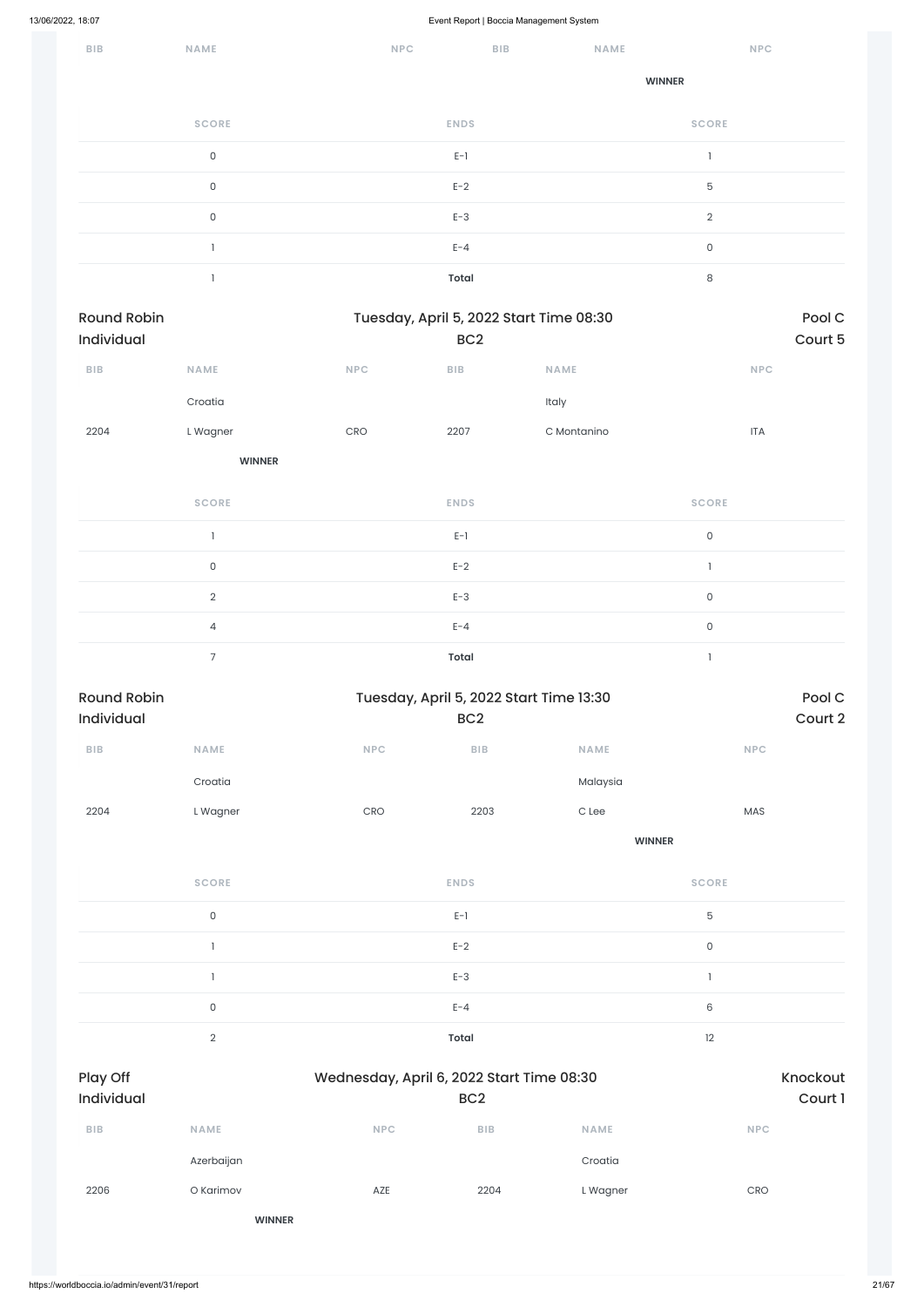| <b>SCORE</b> | <b>ENDS</b> | <b>SCORE</b> |
|--------------|-------------|--------------|
|              | $E-1$       |              |
| 0            | $E-2$       | 5            |
| 5            | $E-3$       | 0            |
|              | $E - 4$     | 0            |
|              | Total       | 6            |

| <b>Play Off</b><br>Individual |                  | Wednesday, April 6, 2022 Start Time 08:30 | BC <sub>2</sub>         | Knockout<br>Court 2 |                                  |  |
|-------------------------------|------------------|-------------------------------------------|-------------------------|---------------------|----------------------------------|--|
| ${\sf B}{\sf I}{\sf B}$       | <b>NAME</b>      | <b>NPC</b>                                | ${\sf B}{\sf I}{\sf B}$ | <b>NAME</b>         | <b>NPC</b>                       |  |
|                               | Malaysia         |                                           |                         | Croatia             |                                  |  |
| 2203                          | $\mathtt{C}$ Lee | MAS                                       | 2205                    | M Turkovic          | $\mathsf{C}\mathsf{R}\mathsf{O}$ |  |
|                               | <b>WINNER</b>    |                                           |                         |                     |                                  |  |
|                               | <b>SCORE</b>     |                                           | <b>ENDS</b>             |                     | <b>SCORE</b>                     |  |
|                               | $\mathbf{1}$     |                                           | $E-1$                   |                     | $\mathsf{O}\xspace$              |  |
|                               | $\sqrt{2}$       |                                           | $E-2$                   |                     | $\mathsf{O}$                     |  |
|                               | $\overline{4}$   |                                           | $E-3$                   |                     | $\mathsf{O}\xspace$              |  |
|                               | $\overline{4}$   |                                           | $E - 4$                 |                     | $\mathsf{O}$                     |  |
|                               |                  |                                           |                         |                     |                                  |  |

11 **Total** 0

| <b>Semi Final</b> |                           |            | Wednesday, April 6, 2022 Start Time 13:30 |             |                     |  |  |  |
|-------------------|---------------------------|------------|-------------------------------------------|-------------|---------------------|--|--|--|
| Individual        |                           |            | BC <sub>2</sub>                           |             | Court 1             |  |  |  |
| ${\sf BIB}$       | <b>NAME</b>               | NPC        | BIB                                       | <b>NAME</b> | <b>NPC</b>          |  |  |  |
|                   | Belgium                   |            |                                           | Azerbaijan  |                     |  |  |  |
| 2201              | F Rombouts                | <b>BEL</b> | 2206                                      | O Karimov   | AZE                 |  |  |  |
|                   | <b>WINNER</b>             |            |                                           |             |                     |  |  |  |
|                   | <b>SCORE</b>              |            | <b>ENDS</b>                               |             | <b>SCORE</b>        |  |  |  |
|                   | $\mathsf{O}\xspace$       |            | $\mathsf{E}\text{-}\mathsf{I}$            |             | $\sqrt{2}$          |  |  |  |
|                   | $\mathsf{O}$              |            | $E-2$                                     |             | $\sqrt{2}$          |  |  |  |
|                   | $\overline{2}$            |            | $E-3$                                     |             | $\mathsf{O}\xspace$ |  |  |  |
|                   | $\ensuremath{\mathsf{3}}$ |            | $E - 4$                                   |             | $\mathsf{O}\xspace$ |  |  |  |
|                   | $\mathbf 5$               |            | <b>Total</b>                              |             | $\overline{4}$      |  |  |  |

| <b>Semi Final</b><br><b>Individual</b> |               |            | Wednesday, April 6, 2022 Start Time 13:30<br>BC <sub>2</sub> | Knockout<br>Court 2 |              |  |
|----------------------------------------|---------------|------------|--------------------------------------------------------------|---------------------|--------------|--|
| <b>BIB</b>                             | <b>NAME</b>   | <b>NPC</b> | <b>BIB</b>                                                   | <b>NAME</b>         | <b>NPC</b>   |  |
|                                        | Malaysia      |            |                                                              | Czech Republic      |              |  |
| 2203                                   | C Lee         | MAS        | 2202                                                         | J Zabka             | CZE          |  |
|                                        | <b>WINNER</b> |            |                                                              |                     |              |  |
|                                        | <b>SCORE</b>  |            | <b>ENDS</b>                                                  |                     | <b>SCORE</b> |  |
|                                        | 4             |            | $E-1$                                                        |                     | $\mathsf{O}$ |  |
|                                        | $\mathbf 5$   |            | $E-2$                                                        |                     | $\mathsf{O}$ |  |
|                                        |               |            |                                                              |                     |              |  |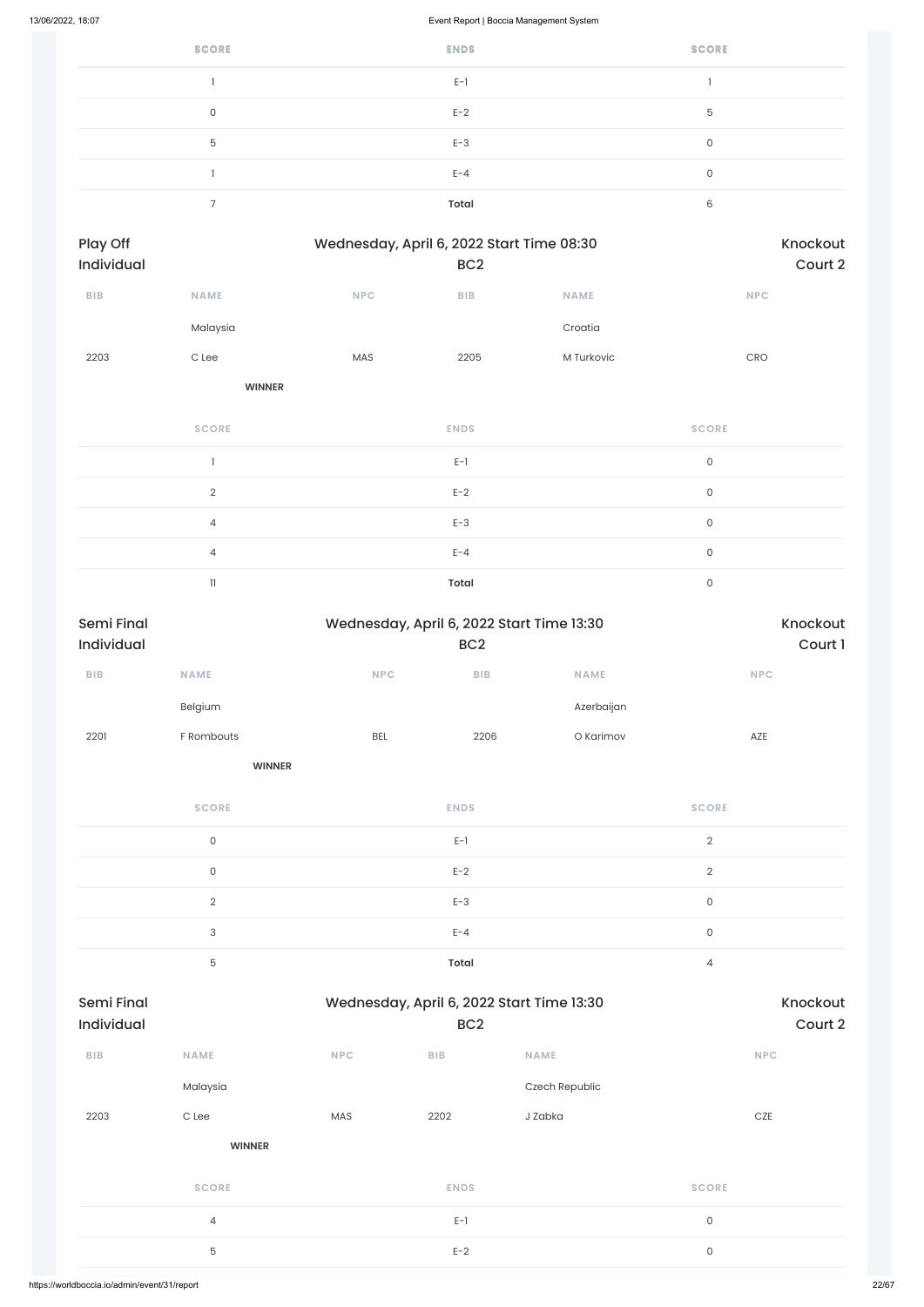| <b>SCORE</b> | <b>ENDS</b>  | <b>SCORE</b> |
|--------------|--------------|--------------|
|              | $E-3$        |              |
|              | $E - 4$      |              |
| 13           | <b>Total</b> |              |

| <b>Third Place</b><br><b>Individual</b> |                |            | Thursday, April 7, 2022 Start Time 11:00<br>BC <sub>2</sub> |               |            |  |  |
|-----------------------------------------|----------------|------------|-------------------------------------------------------------|---------------|------------|--|--|
| <b>BIB</b>                              | <b>NAME</b>    | <b>NPC</b> | <b>BIB</b>                                                  | <b>NAME</b>   | <b>NPC</b> |  |  |
|                                         | Czech Republic |            |                                                             | Azerbaijan    |            |  |  |
| 2202                                    | J Zabka        | <b>CZE</b> | 2206                                                        | O Karimov     | AZE        |  |  |
|                                         |                |            |                                                             | <b>WINNER</b> |            |  |  |

**SCORE ENDS SCORE**  $E-1$  0  $E-2$  0 0 and  $E-3$  and  $E-3$  and  $E-3$  and  $E-3$  and  $E-3$  and  $E-3$  and  $E-3$  and  $E-3$  and  $E-3$  and  $E-3$  and  $E-3$  and  $E-3$  and  $E-3$  and  $E-3$  and  $E-3$  and  $E-3$  and  $E-3$  and  $E-3$  and  $E-3$  and  $E-3$  and  $E-3$  and  $E-3$ 0 between the contract  $E-4$  and  $E-4$  and  $2$ 2 **Total** 5

| Final<br>Individual       |                     | Thursday, April 7, 2022 Start Time 14:00<br>BC <sub>2</sub> |                  | Knockout<br>Court 1                   |  |  |
|---------------------------|---------------------|-------------------------------------------------------------|------------------|---------------------------------------|--|--|
| ${\bf B} {\sf I} {\bf B}$ | <b>NAME</b>         | NPC<br>${\sf B}{\sf I}{\sf B}$                              | <b>NAME</b>      | NPC                                   |  |  |
|                           | Belgium             |                                                             | Malaysia         |                                       |  |  |
| 2201                      | F Rombouts          | 2203<br><b>BEL</b>                                          | $\mathtt{C}$ Lee | MAS                                   |  |  |
|                           |                     |                                                             | <b>WINNER</b>    |                                       |  |  |
|                           | <b>SCORE</b>        | <b>ENDS</b>                                                 |                  | <b>SCORE</b>                          |  |  |
|                           | $\mathsf{O}\xspace$ | $E-1$                                                       |                  | $\begin{array}{c} \hline \end{array}$ |  |  |
|                           | $\mathsf{O}\xspace$ | $E-2$                                                       |                  | $\sqrt{2}$                            |  |  |
|                           | $\mathsf{O}\xspace$ | $E-3$                                                       |                  | $\sqrt{2}$                            |  |  |
|                           |                     | $E - 4$                                                     |                  | $\mathsf{O}\xspace$                   |  |  |
|                           |                     | Total                                                       |                  | $\mathbf 5$                           |  |  |

POOLS RESULTS SUMMARY

Pool A

| #    | <b>ENTRANT</b>                            | <b>WINS</b>    | <b>POINTS</b><br><b>DIFF</b> | <b>POINTS</b><br><b>FOR</b> | <b>ENDS</b><br><b>WON</b> | <b>PDIFF</b><br><b>MATCH</b> | <b>PDIFF</b><br><b>END</b> |      |                | <b>VS RECORD</b>         |                          |
|------|-------------------------------------------|----------------|------------------------------|-----------------------------|---------------------------|------------------------------|----------------------------|------|----------------|--------------------------|--------------------------|
|      |                                           |                |                              |                             |                           |                              |                            | #    | 2201           | 2205                     | 2209                     |
| 2201 | <b>Francis Rombouts</b><br><b>Belgium</b> | $\overline{2}$ | 17                           | 20                          | 6                         | 9                            | 5                          | 2201 | $\sim$         |                          | $\overline{9}$           |
| 2205 | <b>Marko Turkovic</b><br>飍<br>Croatia     |                | $-4$                         | 9                           | 4                         | $5\phantom{.0}$              | 5                          | 2205 | $\overline{2}$ | $\overline{\phantom{a}}$ | $\sqrt{7}$               |
| 2209 | <b>Nikolaos Gonios</b><br>43<br>Greece    | $\mathbf 0$    | $-13$                        | 3                           | L.                        | $\bullet$                    | $\overline{2}$             | 2209 |                | $\overline{2}$           | $\overline{\phantom{a}}$ |

## Pool B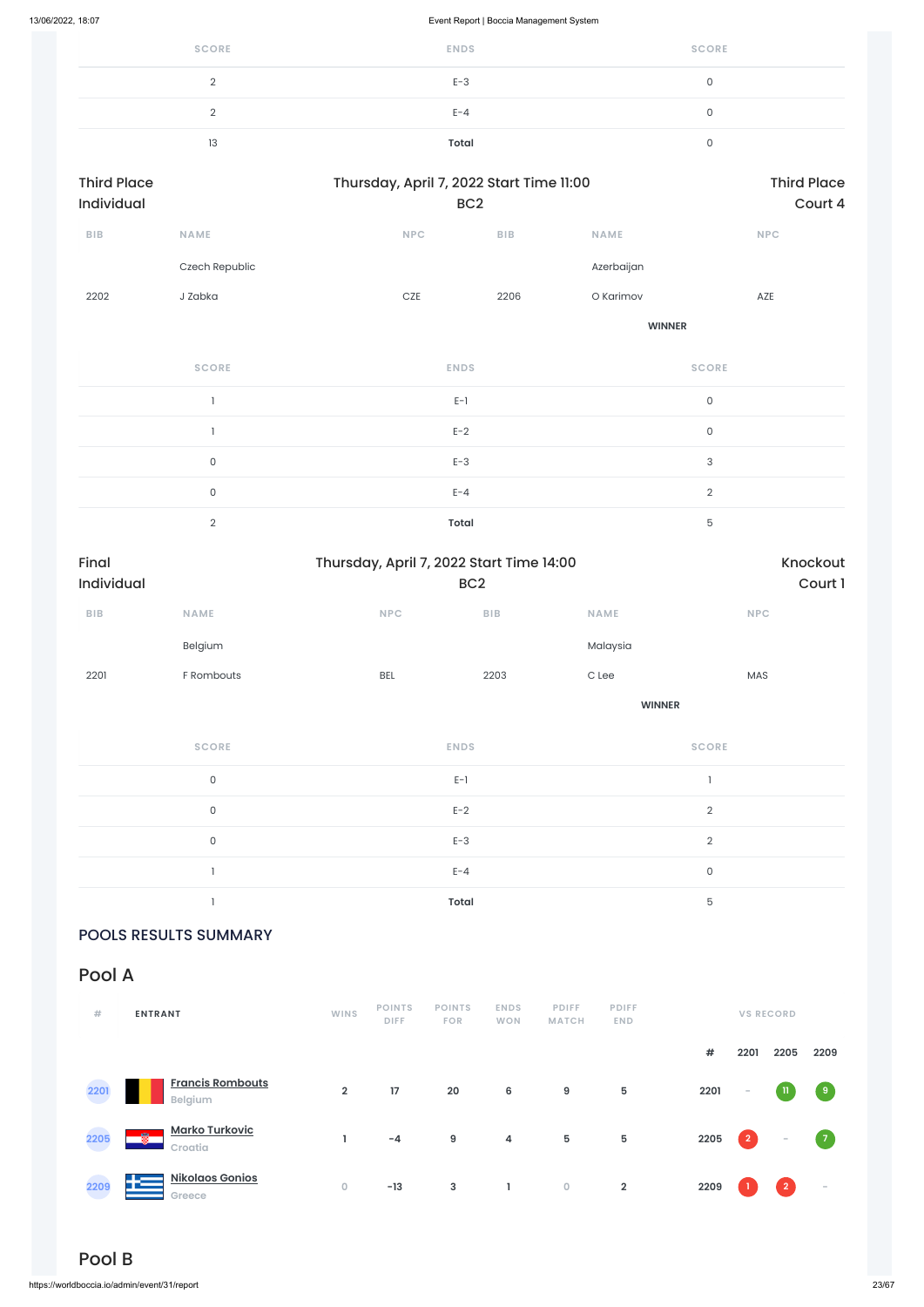### FINAL STANDINGS

| ₩    | <b>ENTRANT</b>                                                               | <b>WINS</b>    | <b>POINTS</b><br><b>DIFF</b> | <b>POINTS</b><br><b>FOR</b> | <b>ENDS</b><br><b>WON</b> | <b>PDIFF</b><br><b>MATCH</b> | <b>PDIFF</b><br><b>END</b> |      |              | <b>VS RECORD</b>         |                  |
|------|------------------------------------------------------------------------------|----------------|------------------------------|-----------------------------|---------------------------|------------------------------|----------------------------|------|--------------|--------------------------|------------------|
|      |                                                                              |                |                              |                             |                           |                              |                            | #    | 2202         | 2206                     | 2208             |
| 2202 | Josef Zabka<br><b>Czech Republic</b>                                         | $\overline{2}$ | 12                           | 13                          | 7                         | $\overline{7}$               | $\mathbf{3}$               | 2202 | $\sim$       | $6\phantom{a}$           | $\overline{7}$   |
| 2206 | Orkhan Karimov<br>$\mathbf{C}$<br>Azerbaijan                                 | ı              | $-4$                         | $\overline{7}$              | 4                         | Т.                           | $\overline{2}$             | 2206 | $\mathbf{1}$ | $\overline{\phantom{a}}$ | $6 \overline{6}$ |
| 2208 | <b>Mohammad Syafiq Bin</b><br>$\alpha \equiv$<br><b>Mohd Noh</b><br>Malaysia | $\circ$        | $-8$                         | 5                           | L                         | $\bullet$                    | 5                          | 2208 | $\circ$      | $\sqrt{5}$               | $\sim$           |

## Pool C

| #    | <b>ENTRANT</b>                                       | <b>WINS</b>    | <b>POINTS</b><br><b>DIFF</b> | <b>POINTS</b><br><b>FOR</b> | <b>ENDS</b><br><b>WON</b> | <b>PDIFF</b><br><b>MATCH</b> | <b>PDIFF</b><br><b>END</b> |      |                          | <b>VS RECORD</b>  |             |
|------|------------------------------------------------------|----------------|------------------------------|-----------------------------|---------------------------|------------------------------|----------------------------|------|--------------------------|-------------------|-------------|
|      |                                                      |                |                              |                             |                           |                              |                            | #    | 2203                     | 2204              | 2207        |
| 2203 | <b>Chee Hoong Lee</b><br>$\alpha \equiv$<br>Malaysia | $\overline{2}$ | 17                           | 20                          | 5                         | $10$                         | 6                          | 2203 | $\overline{\phantom{a}}$ | $12 \overline{ }$ | $\,$ 8 $\,$ |
| 2204 | <u>Luka Wagner</u><br>圈<br>Croatia                   |                | $-4$                         | 9                           | 4                         | $\bf 6$                      | 4                          | 2204 | $\overline{2}$           | $\sim$            | $\sqrt{7}$  |
| 2207 | <b>Ciro Montanino</b><br>Italy                       | 0              | $-13$                        | $\mathbf 2$                 | $\overline{2}$            | $\mathsf O$                  |                            | 2207 |                          |                   | $\sim$      |

## ROUNDS RESULTS SUMMARY Individual - BC2 Male

### Playoffs

| <b>BIB</b> | <b>SIDE</b>             | <b>NPC</b> | <b>RESULT</b>            | <b>BIB</b>        | <b>SIDE</b>              | <b>NPC</b>               |  |  |  |  |  |
|------------|-------------------------|------------|--------------------------|-------------------|--------------------------|--------------------------|--|--|--|--|--|
| 2201       | <b>Francis Rombouts</b> | <b>BEL</b> | $\overline{\phantom{m}}$ | $\qquad \qquad -$ | $\overline{\phantom{m}}$ | $\overline{\phantom{m}}$ |  |  |  |  |  |
| 2206       | Orkhan Karimov          | AZE        | $7* - 6$                 | 2204              | Luka Wagner              | <b>CRO</b>               |  |  |  |  |  |
| 2202       | Josef Zabka             | CZE        | $\qquad \qquad -$        | $\qquad \qquad -$ | $\qquad \qquad -$        | $\qquad \qquad -$        |  |  |  |  |  |
| 2203       | Chee Hoong Lee          | MAS        | $11* - 0$                | 2205              | Marko Turkovic           | <b>CRO</b>               |  |  |  |  |  |
|            | Semi-Final              |            |                          |                   |                          |                          |  |  |  |  |  |
| <b>BIB</b> | <b>SIDE</b>             | <b>NPC</b> | <b>RESULT</b>            | <b>BIB</b>        | <b>SIDE</b>              | <b>NPC</b>               |  |  |  |  |  |
| 2201       | <b>Francis Rombouts</b> | BEL        | $5* - 4$                 | 2206              | Orkhan Karimov           | AZE                      |  |  |  |  |  |
| 2203       | Chee Hoong Lee          | MAS        | $13* - 0$                | 2202              | Josef Zabka              | CZE                      |  |  |  |  |  |

Final

| 2202               | Josef Zabka             | <b>CZE</b> | $2 - 5^*$     | 2206       | Orkhan Karimov | AZE        |  |  |  |
|--------------------|-------------------------|------------|---------------|------------|----------------|------------|--|--|--|
| <b>BIB</b>         | <b>SIDE</b>             | <b>NPC</b> | <b>RESULT</b> | BIB.       | <b>SIDE</b>    | <b>NPC</b> |  |  |  |
| <b>Third Place</b> |                         |            |               |            |                |            |  |  |  |
| 2201               | <b>Francis Rombouts</b> | <b>BEL</b> | $-5*$         | 2203       | Chee Hoong Lee | MAS        |  |  |  |
| <b>BIB</b>         | <b>SIDE</b>             | <b>NPC</b> | <b>RESULT</b> | <b>BIB</b> | <b>SIDE</b>    | <b>NPC</b> |  |  |  |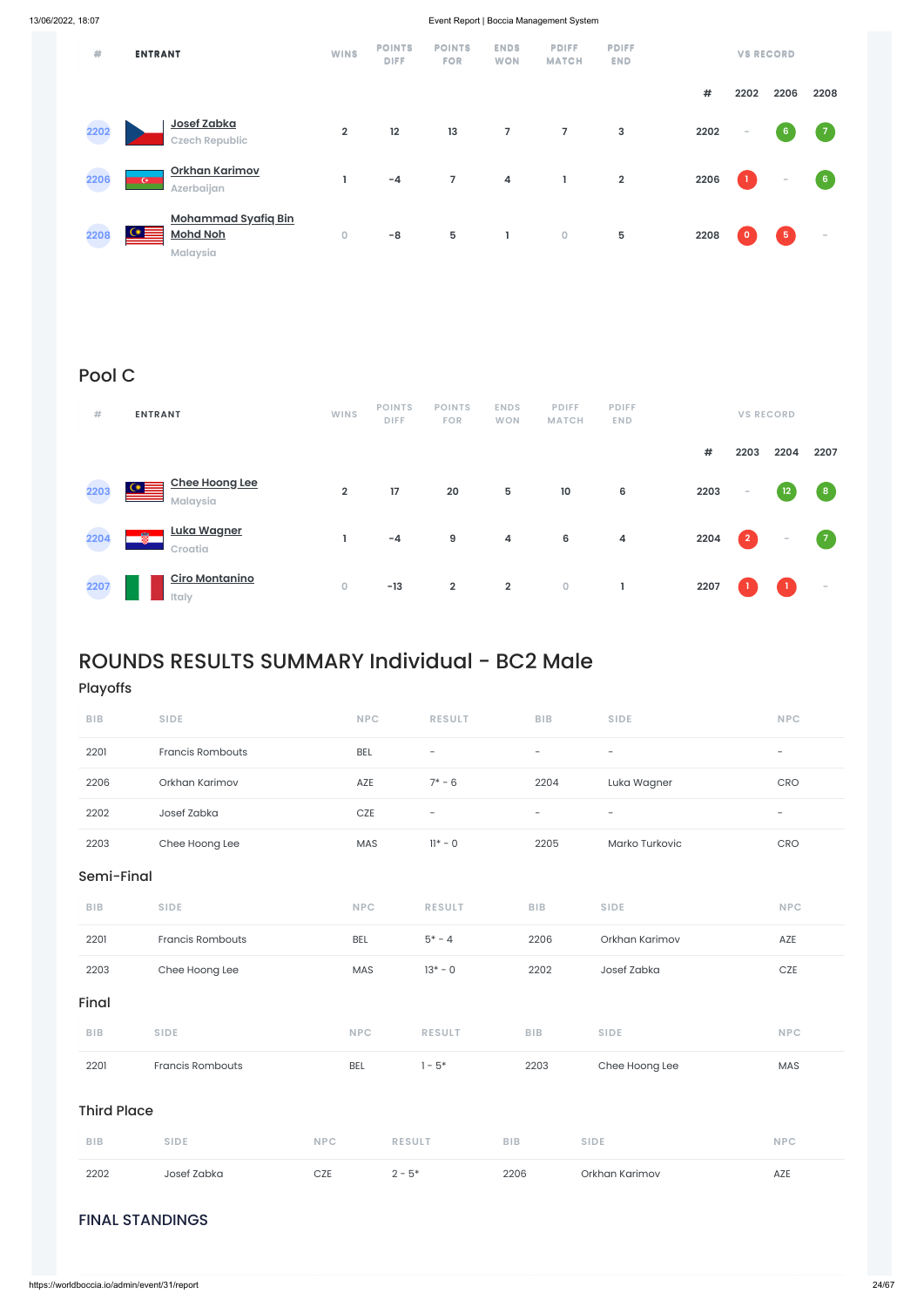|                |                                 |                                 | <b>POOL POINTS</b> |                      |              | <b>KNOCKOUT POINTS</b> |                     |                      |              |
|----------------|---------------------------------|---------------------------------|--------------------|----------------------|--------------|------------------------|---------------------|----------------------|--------------|
| #              | <b>NAME</b>                     | <b>COUNTRY</b>                  | <b>POINTS</b>      | <b>NORMALIZATION</b> | <b>BONUS</b> | <b>PROGRESS</b>        | <b>KNOCKOUTS</b>    | <b>PARTICIPATION</b> | <b>TOTAL</b> |
|                | Chee Hoong Lee                  | MALAYSIA                        | $\overline{2}$     | 0                    | 0            | ı                      | 8                   |                      | 12           |
| 2              | <b>Francis Rombouts</b>         | <b>BELGIUM</b>                  | $\overline{2}$     | $\mathsf O$          | $\mathsf{O}$ | $\overline{2}$         | $\overline{4}$      |                      | $\hbox{9}$   |
| 3              | Orkhan Karimov                  | AZERBAIJAN                      | 1                  | 0                    | $\mathsf{O}$ | L                      | 3                   |                      | 6            |
| 4              | Josef Zabka                     | <b>CZECH</b><br><b>REPUBLIC</b> | $\overline{2}$     | $\mathsf O$          | $\mathsf{O}$ | $\overline{2}$         | $\mathsf{O}\xspace$ |                      | 5            |
| 5              | Luka Wagner                     | CROATIA                         | $\mathbf{I}$       | $\mathsf{O}$         | 0            | ı                      | $\mathsf O$         |                      | 3            |
| 6              | Marko Turkovic                  | <b>CROATIA</b>                  |                    | $\mathsf{O}$         | $\mathbf 0$  | ı                      | $\mathsf O$         |                      | 3            |
| $\overline{7}$ | Mohammad Syafiq Bin<br>Mohd Noh | <b>MALAYSIA</b>                 | $\mathbf 0$        | $\mathbf 0$          | $\mathsf{O}$ | 0                      | 0                   |                      |              |
| 8              | Nikolaos Gonios                 | <b>GREECE</b>                   | $\mathsf O$        | $\mathsf O$          | 0            | $\mathsf{O}\xspace$    | $\mathsf{O}\xspace$ |                      |              |
| 9              | Ciro Montanino                  | <b>ITALY</b>                    | 0                  | $\mathsf O$          | 0            | $\mathsf{O}\xspace$    | $\mathsf O$         |                      |              |

### BC3 Female

### **MATCHES**

| <b>Round Robin</b><br>Individual |                           |     | Monday, April 4, 2022 Start Time 16:30 |                             | Pool A<br>Court 1   |            |
|----------------------------------|---------------------------|-----|----------------------------------------|-----------------------------|---------------------|------------|
| ${\sf B}{\sf I}{\sf B}$          | <b>NAME</b>               | NPC | ${\sf B}{\sf I}{\sf B}$                | <b>NAME</b>                 |                     | <b>NPC</b> |
|                                  | Portugal                  |     |                                        | Sweden                      |                     |            |
| 1308                             | J Pereira / Ana           | POR | 1301                                   | M Bjurstrom / Ann-Christine |                     | SWE        |
|                                  | <b>WINNER</b>             |     |                                        |                             |                     |            |
|                                  | <b>SCORE</b>              |     |                                        | <b>ENDS</b>                 | <b>SCORE</b>        |            |
|                                  | $\mathbf 5$               |     |                                        | $E-1$                       | $\mathsf{O}\xspace$ |            |
|                                  | $\ensuremath{\mathsf{3}}$ |     |                                        | $E-2$                       | $\mathsf{O}\xspace$ |            |
|                                  |                           |     |                                        | $E-3$                       | $\mathsf{O}$        |            |
|                                  |                           |     |                                        | $E - 4$                     | $\mathsf{O}\xspace$ |            |
|                                  | $10\,$                    |     |                                        | <b>Total</b>                | $\hbox{O}$          |            |

| <b>Round Robin</b><br>Individual |                       | Monday, April 4, 2022 Start Time 16:30<br>BC <sub>3</sub> | Pool A<br>Court 2 |               |                           |
|----------------------------------|-----------------------|-----------------------------------------------------------|-------------------|---------------|---------------------------|
| BIB                              | <b>NAME</b>           | <b>NPC</b>                                                | <b>BIB</b>        | <b>NAME</b>   | <b>NPC</b>                |
|                                  | Slovakia              |                                                           |                   | Singapore     |                           |
| 1305                             | L Skvarnova / Juliana | SVK                                                       | 1303              | S Toh / Chew  | SGP                       |
|                                  |                       |                                                           |                   | <b>WINNER</b> |                           |
|                                  | <b>SCORE</b>          | <b>ENDS</b>                                               |                   | <b>SCORE</b>  |                           |
| $\mathsf{O}$                     |                       | $E-1$                                                     |                   |               | $\sqrt{3}$                |
| $\mathsf{O}$                     |                       | $E-2$                                                     |                   |               | $\ensuremath{\mathsf{3}}$ |
|                                  |                       |                                                           |                   |               |                           |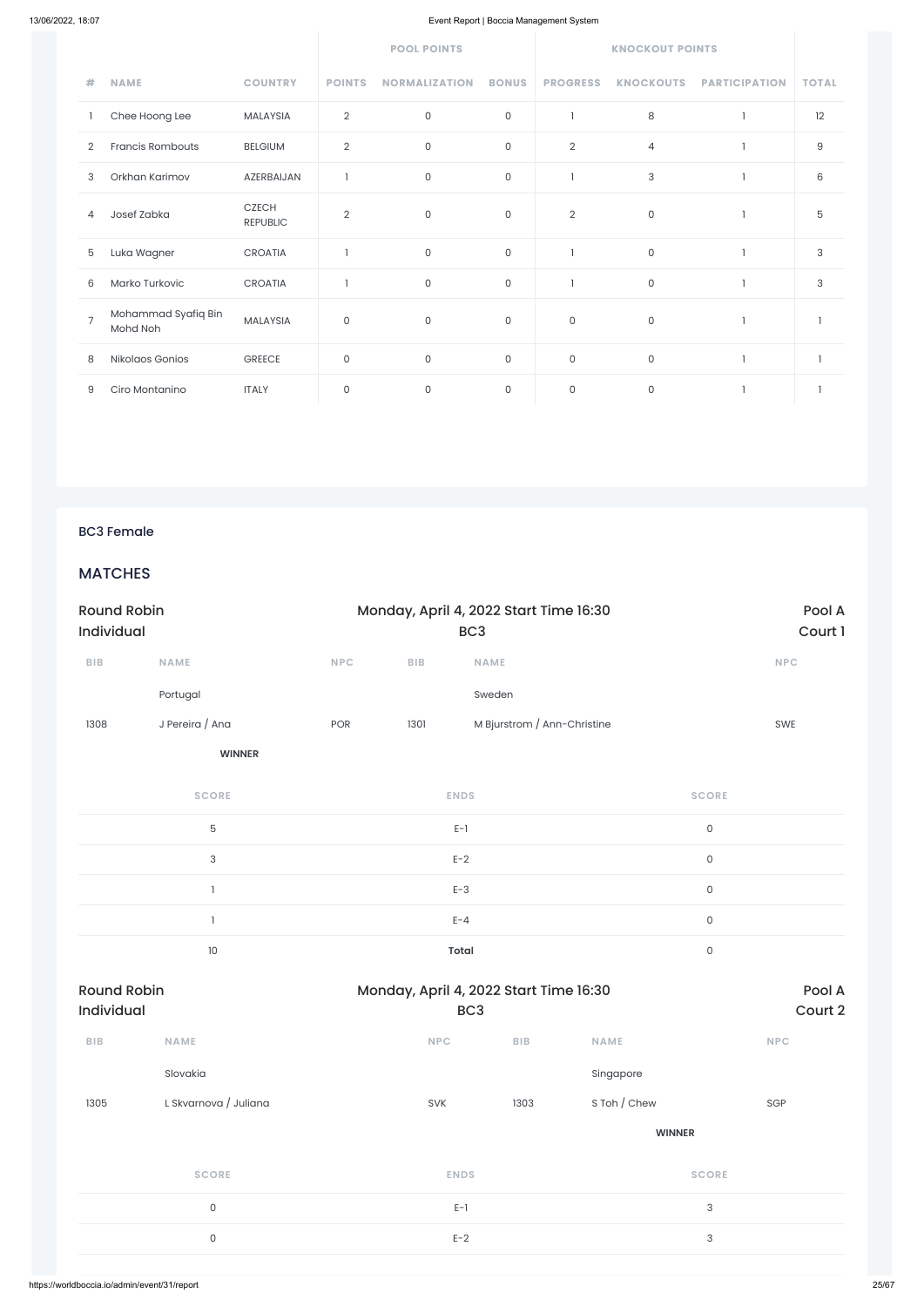| <b>SCORE</b> | <b>ENDS</b> | <b>SCORE</b> |
|--------------|-------------|--------------|
| 0            | $E-3$       |              |
| 0            | $E - 4$     |              |
|              | Total       |              |

| <b>Round Robin</b><br>Individual |                       |            | Tuesday, April 5, 2022 Start Time 09:35 |                             |            |  |  |
|----------------------------------|-----------------------|------------|-----------------------------------------|-----------------------------|------------|--|--|
|                                  |                       |            | BC <sub>3</sub>                         |                             |            |  |  |
| <b>BIB</b>                       | <b>NAME</b>           | <b>NPC</b> | <b>BIB</b>                              | <b>NAME</b>                 | <b>NPC</b> |  |  |
|                                  | Slovakia              |            |                                         | Sweden                      |            |  |  |
| 1305                             | L Skvarnova / Juliana | <b>SVK</b> | 1301                                    | M Bjurstrom / Ann-Christine | <b>SWE</b> |  |  |

**WINNER**

| <b>SCORE</b> | <b>ENDS</b>  | <b>SCORE</b>  |
|--------------|--------------|---------------|
| $\mathbf 0$  | $E-1$        |               |
| $\mathbf 0$  | $E-2$        | 3             |
| $\mathbf 0$  | $E-3$        |               |
| $\mathbf 0$  | $E - 4$      | $\mathcal{D}$ |
| $\Omega$     | <b>Total</b> |               |

| <b>Round Robin</b> |               |            | Tuesday, April 5, 2022 Start Time 09:35 |                 |            |  |
|--------------------|---------------|------------|-----------------------------------------|-----------------|------------|--|
| <b>Individual</b>  |               |            | BC <sub>3</sub>                         |                 | Court 5    |  |
| <b>BIB</b>         | <b>NAME</b>   | <b>NPC</b> | <b>BIB</b>                              | <b>NAME</b>     | <b>NPC</b> |  |
|                    | Singapore     |            |                                         | Portugal        |            |  |
| 1303               | S Toh / Chew  | SGP        | 1308                                    | J Pereira / Ana | <b>POR</b> |  |
|                    | <b>WINNER</b> |            |                                         |                 |            |  |
|                    |               |            |                                         |                 |            |  |

| <b>SCORE</b> | <b>ENDS</b>  | <b>SCORE</b> |
|--------------|--------------|--------------|
| 0            | $E-1$        |              |
|              | $E-2$        | 0            |
|              | $E-3$        | 0            |
| 0            | $E - 4$      |              |
|              | $TB-1$       | 0            |
| 3            | <b>Total</b> | $\Omega$     |

| Individual |                             | BC <sub>3</sub>   |                     | Court 2    |
|------------|-----------------------------|-------------------|---------------------|------------|
| <b>BIB</b> | <b>NAME</b>                 | <b>NPC</b><br>BIB | <b>NAME</b>         | <b>NPC</b> |
|            | Sweden                      |                   | Singapore           |            |
| 1301       | M Bjurstrom / Ann-Christine | 1303<br>SWE       | S Toh / Chew        | SGP        |
|            | <b>WINNER</b>               |                   |                     |            |
|            | <b>SCORE</b>                | <b>ENDS</b>       | <b>SCORE</b>        |            |
|            | $\mathsf{3}$                | $E-1$             | $\mathsf O$         |            |
|            | $\mathsf{O}$                | $E-2$             |                     |            |
|            | $\ensuremath{\mathsf{3}}$   | $E-3$             | $\mathsf{O}\xspace$ |            |
|            |                             |                   |                     |            |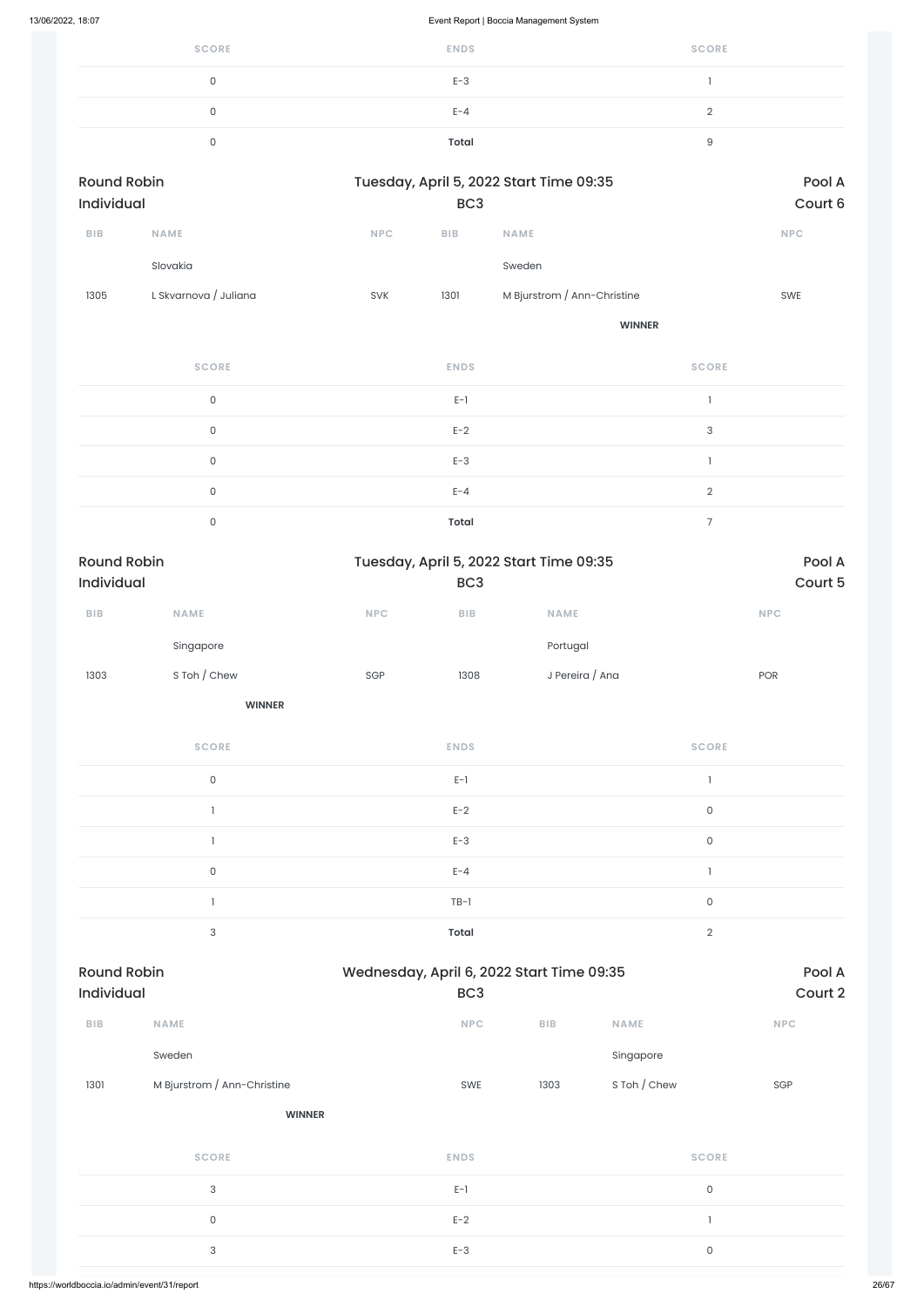| <b>SCORE</b> | <b>ENDS</b> | <b>SCORE</b> |
|--------------|-------------|--------------|
|              | $E - 4$     | ◠<br>◡       |
| $\sim$<br>6  | Total       |              |

| <b>Round Robin</b> |                       | Wednesday, April 6, 2022 Start Time 09:35 |                 |                       |                                       | Pool A                      |  |
|--------------------|-----------------------|-------------------------------------------|-----------------|-----------------------|---------------------------------------|-----------------------------|--|
| Individual         |                       |                                           | BC <sub>3</sub> |                       |                                       | Court 3                     |  |
| BIB                | NAME                  | $\ensuremath{\mathsf{NPC}}$               | BIB             | NAME                  |                                       | <b>NPC</b>                  |  |
|                    | Slovakia              |                                           |                 | Portugal              |                                       |                             |  |
| 1305               | L Skvarnova / Juliana | SVK                                       | 1308            | J Pereira / Ana       |                                       | POR                         |  |
|                    |                       |                                           |                 |                       | <b>WINNER</b>                         |                             |  |
|                    | <b>SCORE</b>          | <b>ENDS</b>                               |                 |                       | <b>SCORE</b>                          |                             |  |
|                    | $\mathsf{O}\xspace$   | $E-1$                                     |                 |                       | $\mathbf{I}$                          |                             |  |
|                    | $\mathbf{1}$          | $E-2$                                     |                 |                       | $\mathsf{O}\xspace$                   |                             |  |
|                    | $\mathsf{O}\xspace$   | $E-3$                                     |                 |                       | $\overline{2}$                        |                             |  |
|                    | $\mathsf{O}\xspace$   | $E - 4$                                   |                 |                       | $\begin{array}{c} \hline \end{array}$ |                             |  |
|                    | $\mathbf{1}$          | <b>Total</b>                              |                 |                       | $\overline{4}$                        |                             |  |
| <b>Round Robin</b> |                       | Monday, April 4, 2022 Start Time 16:30    |                 |                       |                                       | Pool B                      |  |
| Individual         |                       |                                           | BC <sub>3</sub> |                       |                                       | Court 3                     |  |
| BIB                | <b>NAME</b>           | <b>NPC</b>                                | BIB             | <b>NAME</b>           |                                       | $\ensuremath{\mathsf{NPC}}$ |  |
|                    | Czech Republic        |                                           |                 | Italy                 |                                       |                             |  |
| 1302               | M Cermakova / Zuzana  | $CZE$                                     | 1307            | G Marchisio / Roberto |                                       | <b>ITA</b>                  |  |
|                    | <b>WINNER</b>         |                                           |                 |                       |                                       |                             |  |
|                    | <b>SCORE</b>          | <b>ENDS</b>                               |                 |                       | <b>SCORE</b>                          |                             |  |
|                    | 5                     | $E-1$                                     |                 |                       | $\mathsf{O}\xspace$                   |                             |  |
|                    | $\mathbf{1}$          | $E-2$                                     |                 |                       | $\mathbb{I}$                          |                             |  |
|                    | $\overline{4}$        | $E-3$                                     |                 |                       | $\mathsf{O}\xspace$                   |                             |  |
|                    | $\mathsf{O}\xspace$   | $E - 4$                                   |                 |                       | $\mathbf{I}$                          |                             |  |
|                    | 10                    | <b>Total</b>                              |                 |                       | $\overline{2}$                        |                             |  |
| <b>Round Robin</b> |                       | Monday, April 4, 2022 Start Time 16:30    |                 |                       |                                       | Pool B                      |  |
| Individual         |                       |                                           | BC <sub>3</sub> |                       |                                       | Court 4                     |  |

|      | Croatia                      |                  |      | Germany        |              |  |
|------|------------------------------|------------------|------|----------------|--------------|--|
| 1306 | D Lovrić / BRANKO            | CRO              | 1304 | C Fink / Lindt | $\mbox{GER}$ |  |
|      |                              |                  |      | <b>WINNER</b>  |              |  |
|      | <b>SCORE</b>                 | <b>ENDS</b>      |      | <b>SCORE</b>   |              |  |
|      | $\mathsf{O}\xspace$          | $E-1$            |      | $\overline{2}$ |              |  |
|      | $\mathsf{O}\xspace$<br>$E-2$ |                  |      | 5              |              |  |
|      | $\mathsf{O}\xspace$          | $E-3$<br>$E - 4$ |      | $\mathbf{I}$   |              |  |
|      | $\mathsf{O}\xspace$          |                  |      | $\overline{2}$ |              |  |
|      | $\mathsf{O}\xspace$          | <b>Total</b>     |      |                | $10$         |  |
|      |                              |                  |      |                |              |  |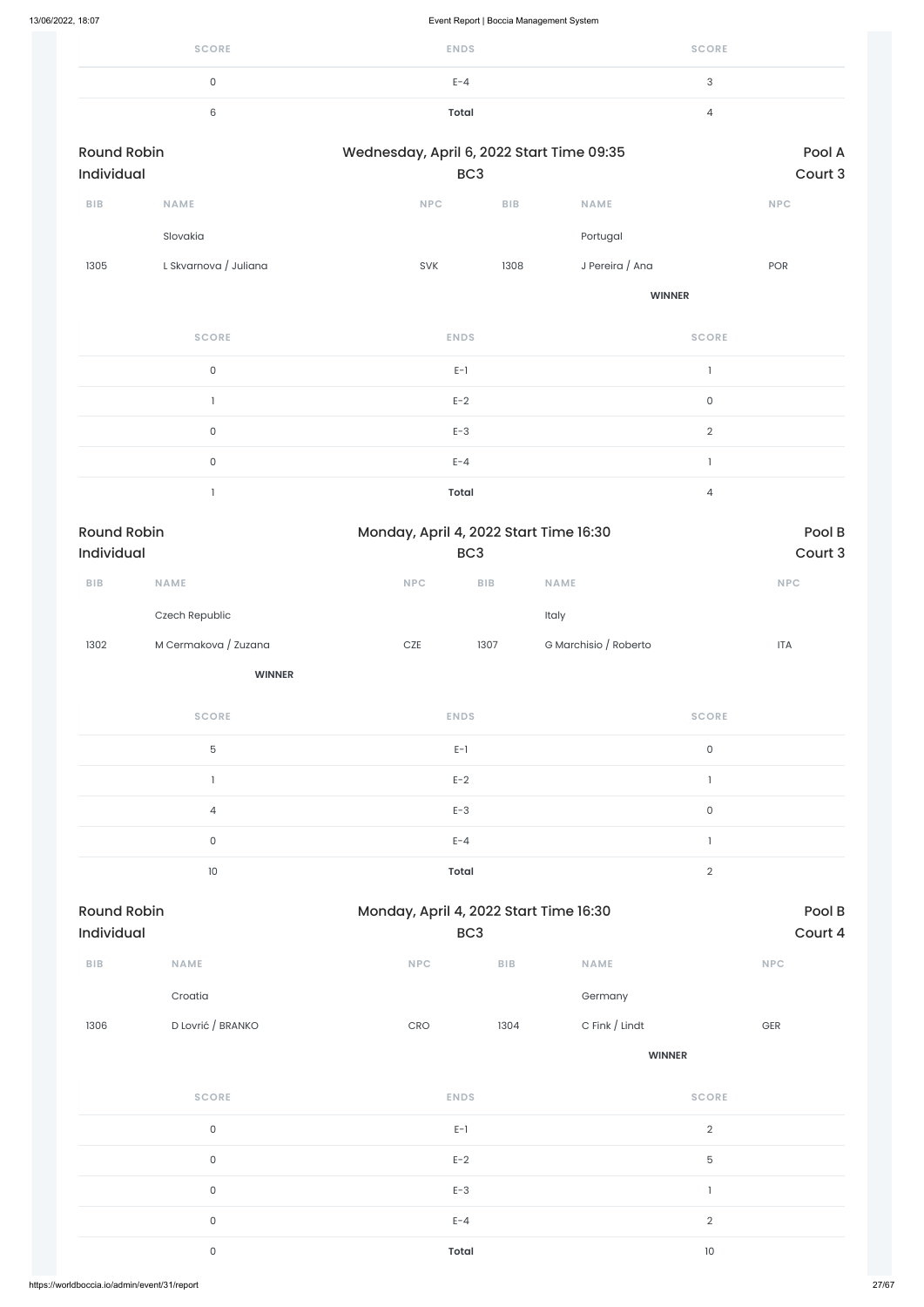| 13/06/2022, 18:07                |                       |                                           | Event Report   Boccia Management System |      |                           |                |                   |  |  |
|----------------------------------|-----------------------|-------------------------------------------|-----------------------------------------|------|---------------------------|----------------|-------------------|--|--|
| <b>Round Robin</b><br>Individual |                       | Tuesday, April 5, 2022 Start Time 09:35   | BC <sub>3</sub>                         |      |                           |                | Pool B<br>Court 1 |  |  |
| <b>BIB</b>                       | NAME                  | <b>NPC</b>                                |                                         | BIB  | <b>NAME</b>               | NPC            |                   |  |  |
|                                  | Czech Republic        |                                           |                                         |      | Croatia                   |                |                   |  |  |
| 1302                             | M Cermakova / Zuzana  | $CZE$                                     |                                         | 1306 | D Lovrić / BRANKO         | CRO            |                   |  |  |
|                                  | <b>WINNER</b>         |                                           |                                         |      |                           |                |                   |  |  |
|                                  | <b>SCORE</b>          |                                           | <b>ENDS</b>                             |      | <b>SCORE</b>              |                |                   |  |  |
|                                  | $\overline{2}$        |                                           | $E-1$                                   |      | $\mathsf{O}$              |                |                   |  |  |
|                                  | $\sqrt{3}$            |                                           | $E-2$                                   |      | $\mathsf{O}$              |                |                   |  |  |
|                                  | $\overline{4}$        |                                           | $E-3$                                   |      | $\mathsf{O}\xspace$       |                |                   |  |  |
| $\ensuremath{\mathsf{3}}$        |                       |                                           | $E - 4$                                 |      | $\mathsf{O}\xspace$       |                |                   |  |  |
|                                  | 12                    |                                           | <b>Total</b>                            |      | $\mathsf{O}\xspace$       |                |                   |  |  |
| <b>Round Robin</b><br>Individual |                       | Tuesday, April 5, 2022 Start Time 09:35   | BC <sub>3</sub>                         |      |                           |                | Pool B<br>Court 2 |  |  |
| <b>BIB</b>                       | <b>NAME</b>           | NPC                                       |                                         | BIB  | <b>NAME</b>               | <b>NPC</b>     |                   |  |  |
|                                  | Italy                 |                                           |                                         |      | Germany                   |                |                   |  |  |
| 1307                             | G Marchisio / Roberto | $\ensuremath{\mathsf{ITA}}$               |                                         | 1304 | C Fink / Lindt            | $\mathsf{GER}$ |                   |  |  |
|                                  |                       |                                           |                                         |      | <b>WINNER</b>             |                |                   |  |  |
|                                  | <b>SCORE</b>          |                                           | <b>ENDS</b>                             |      | <b>SCORE</b>              |                |                   |  |  |
|                                  | $\mathsf{O}\xspace$   |                                           | $E-1$                                   |      | $\ensuremath{\mathsf{3}}$ |                |                   |  |  |
|                                  | $\mathsf{O}\xspace$   |                                           | $E-2$                                   |      | $\overline{2}$            |                |                   |  |  |
|                                  | $\mathbf{1}$          |                                           | $E-3$                                   |      | $\mathsf{O}\xspace$       |                |                   |  |  |
|                                  | $\mathsf{O}\xspace$   |                                           | $E - 4$                                 |      | $\mathbf{1}$              |                |                   |  |  |
|                                  | $\mathbf{1}$          |                                           | <b>Total</b>                            |      | 6                         |                |                   |  |  |
| <b>Round Robin</b>               |                       | Wednesday, April 6, 2022 Start Time 09:35 |                                         |      |                           |                | Pool B            |  |  |
|                                  |                       |                                           |                                         |      |                           |                |                   |  |  |

| Individual |                      | BC <sub>3</sub> |            |                     | Court 4    |  |
|------------|----------------------|-----------------|------------|---------------------|------------|--|
| <b>BIB</b> | <b>NAME</b>          | <b>NPC</b>      | <b>BIB</b> | <b>NAME</b>         | <b>NPC</b> |  |
|            | Czech Republic       |                 |            | Germany             |            |  |
| 1302       | M Cermakova / Zuzana | <b>CZE</b>      | 1304       | C Fink $\int$ Lindt | <b>GER</b> |  |

**WINNER**

| <b>SCORE</b>                     | <b>ENDS</b>                                                  | <b>SCORE</b>      |
|----------------------------------|--------------------------------------------------------------|-------------------|
|                                  | $E-1$                                                        | $\mathsf O$       |
| 0                                | $E-2$                                                        | $\overline{2}$    |
| $\mathsf{O}$                     | $E-3$                                                        |                   |
| 3                                | $E - 4$                                                      | $\mathsf O$       |
| 4                                | <b>Total</b>                                                 | 3                 |
| <b>Round Robin</b><br>Individual | Wednesday, April 6, 2022 Start Time 09:35<br>BC <sub>3</sub> | Pool B<br>Court 5 |
| <b>BIB</b><br><b>NAME</b>        | <b>NPC</b><br><b>BIB</b><br><b>NAME</b>                      | <b>NPC</b>        |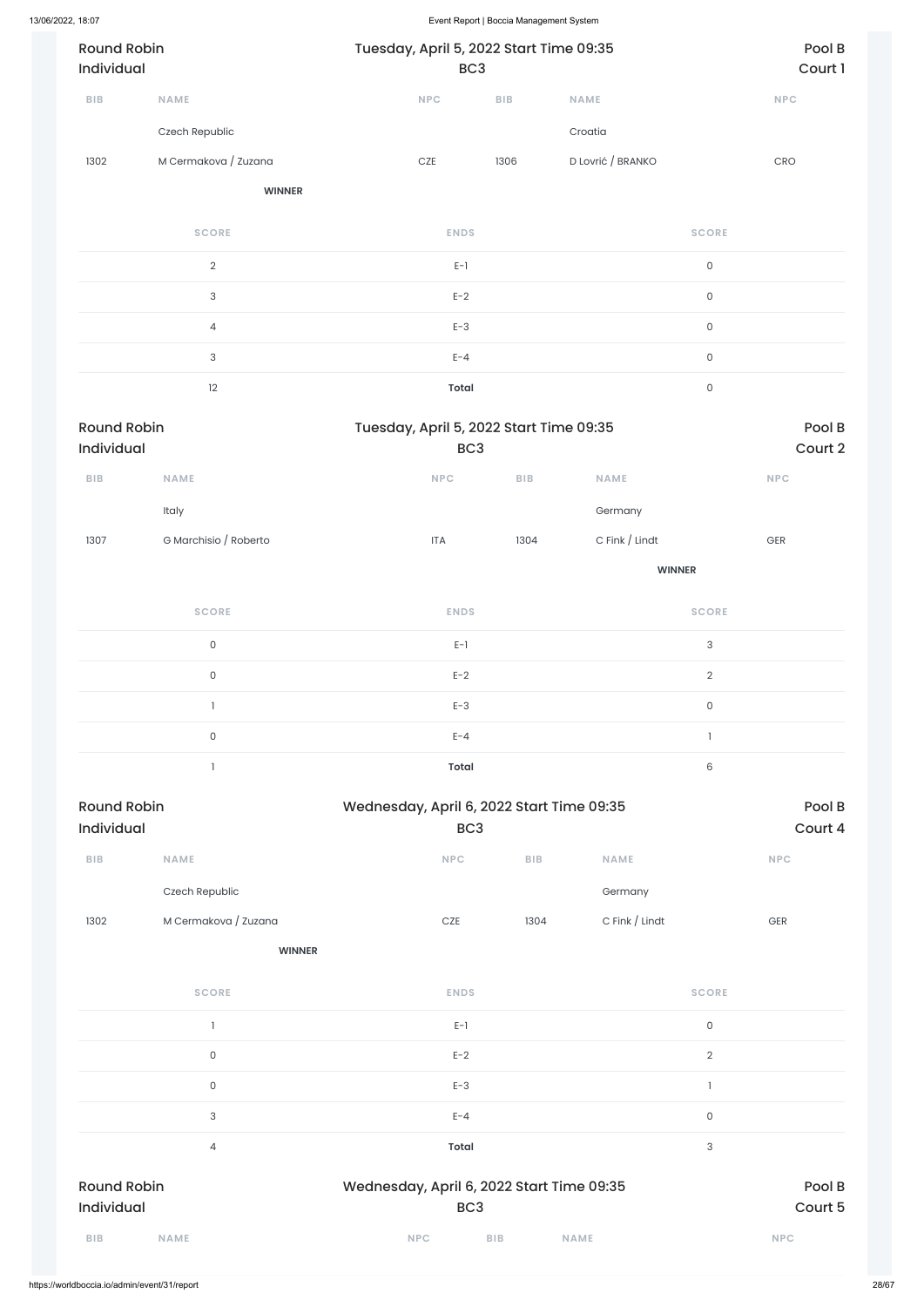| 13/06/2022, 18:07               |                       |              |                                                             |                         | Event Report   Boccia Management System |                           |                                  |
|---------------------------------|-----------------------|--------------|-------------------------------------------------------------|-------------------------|-----------------------------------------|---------------------------|----------------------------------|
| BIB                             | NAME                  |              | NPC                                                         | ${\sf B}{\sf I}{\sf B}$ | NAME                                    |                           | NPC                              |
|                                 | Italy                 |              |                                                             |                         | Croatia                                 |                           |                                  |
| 1307                            | G Marchisio / Roberto |              | <b>ITA</b>                                                  | 1306                    | D Lovrić / BRANKO                       |                           | $\mathsf{C}\mathsf{R}\mathsf{O}$ |
|                                 | <b>WINNER</b>         |              |                                                             |                         |                                         |                           |                                  |
|                                 | <b>SCORE</b>          |              | <b>ENDS</b>                                                 |                         |                                         | <b>SCORE</b>              |                                  |
|                                 | $\mathbf 5$           |              | $E-1$                                                       |                         |                                         | $\mathsf{O}\xspace$       |                                  |
|                                 | $\mathsf{O}\xspace$   |              | $E-2$                                                       |                         |                                         | $\mathbf{I}$              |                                  |
|                                 | $\mathbf 5$           |              | $E-3$                                                       |                         |                                         | $\mathsf{O}\xspace$       |                                  |
|                                 | $\mathsf{O}\xspace$   |              | $E - 4$                                                     |                         |                                         | $\overline{2}$            |                                  |
|                                 | $10$                  |              | Total                                                       |                         |                                         | $\ensuremath{\mathsf{3}}$ |                                  |
| <b>Semi Final</b><br>Individual |                       |              | Thursday, April 7, 2022 Start Time 08:30<br>BC <sub>3</sub> |                         |                                         |                           | Knockout<br>Court 1              |
| BIB                             | <b>NAME</b>           | NPC          | BIB                                                         |                         | NAME                                    |                           | NPC                              |
|                                 | Germany               |              |                                                             |                         | Portugal                                |                           |                                  |
| 1304                            | C Fink / Lindt        | $\mbox{GER}$ | 1308                                                        |                         | J Pereira / Ana                         |                           | POR                              |
|                                 | <b>WINNER</b>         |              |                                                             |                         |                                         |                           |                                  |
|                                 | <b>SCORE</b>          |              | <b>ENDS</b>                                                 |                         |                                         | <b>SCORE</b>              |                                  |
|                                 | $\overline{4}$        |              | $E-1$                                                       |                         |                                         | $\mathsf{O}\xspace$       |                                  |
|                                 | $\mathsf{O}\xspace$   |              | $E-2$                                                       |                         |                                         | $\mathbb{I}$              |                                  |
|                                 | $\mathbbm{1}$         |              | $E-3$                                                       |                         |                                         | $\mathsf{O}\xspace$       |                                  |
|                                 | $\mathsf O$           |              | $E - 4$                                                     |                         |                                         | $\overline{2}$            |                                  |
|                                 | $5\phantom{.0}$       |              | Total                                                       |                         |                                         | $\sqrt{3}$                |                                  |
| <b>Semi Final</b><br>Individual |                       |              | Thursday, April 7, 2022 Start Time 08:30<br>BC <sub>3</sub> |                         |                                         |                           | Knockout<br>Court 2              |
| ${\sf B}{\sf I}{\sf B}$         | NAME                  |              | <b>NPC</b>                                                  |                         | BIB                                     | <b>NAME</b>               | NPC                              |
|                                 | Czech Republic        |              |                                                             |                         |                                         | Singapore                 |                                  |
| 1302                            | M Cermakova / Zuzana  |              | $CZE$                                                       |                         | 1303                                    | S Toh / Chew              | SGP                              |
|                                 |                       |              |                                                             |                         |                                         | <b>WINNER</b>             |                                  |
|                                 | <b>SCORE</b>          |              | <b>ENDS</b>                                                 |                         |                                         | <b>SCORE</b>              |                                  |

 $E-1$  and  $E-1$  and  $E-1$  and  $E-1$  and  $E-1$  and  $E-1$  and  $E-1$  and  $E-1$  and  $E-1$  and  $E-1$  and  $E-1$  and  $E-1$  and  $E-1$  and  $E-1$  and  $E-1$  and  $E-1$  and  $E-1$  and  $E-1$  and  $E-1$  and  $E-1$  and  $E-1$  and  $E-1$  and

|                                         | $\mathsf{O}\xspace$ | $E-2$                                                       | 3                             |
|-----------------------------------------|---------------------|-------------------------------------------------------------|-------------------------------|
|                                         | 3                   | $E-3$                                                       | $\mathsf{O}\xspace$           |
|                                         | $\mathsf{O}\xspace$ | $E - 4$                                                     |                               |
|                                         | 3                   | Total                                                       | $\overline{7}$                |
|                                         |                     |                                                             |                               |
| <b>Third Place</b><br><b>Individual</b> |                     | Thursday, April 7, 2022 Start Time 11:00<br>BC <sub>3</sub> | <b>Third Place</b><br>Court 3 |
| <b>BIB</b>                              | <b>NAME</b>         | <b>NPC</b><br><b>BIB</b><br><b>NAME</b>                     | <b>NPC</b>                    |
|                                         | Czech Republic      |                                                             | Portugal                      |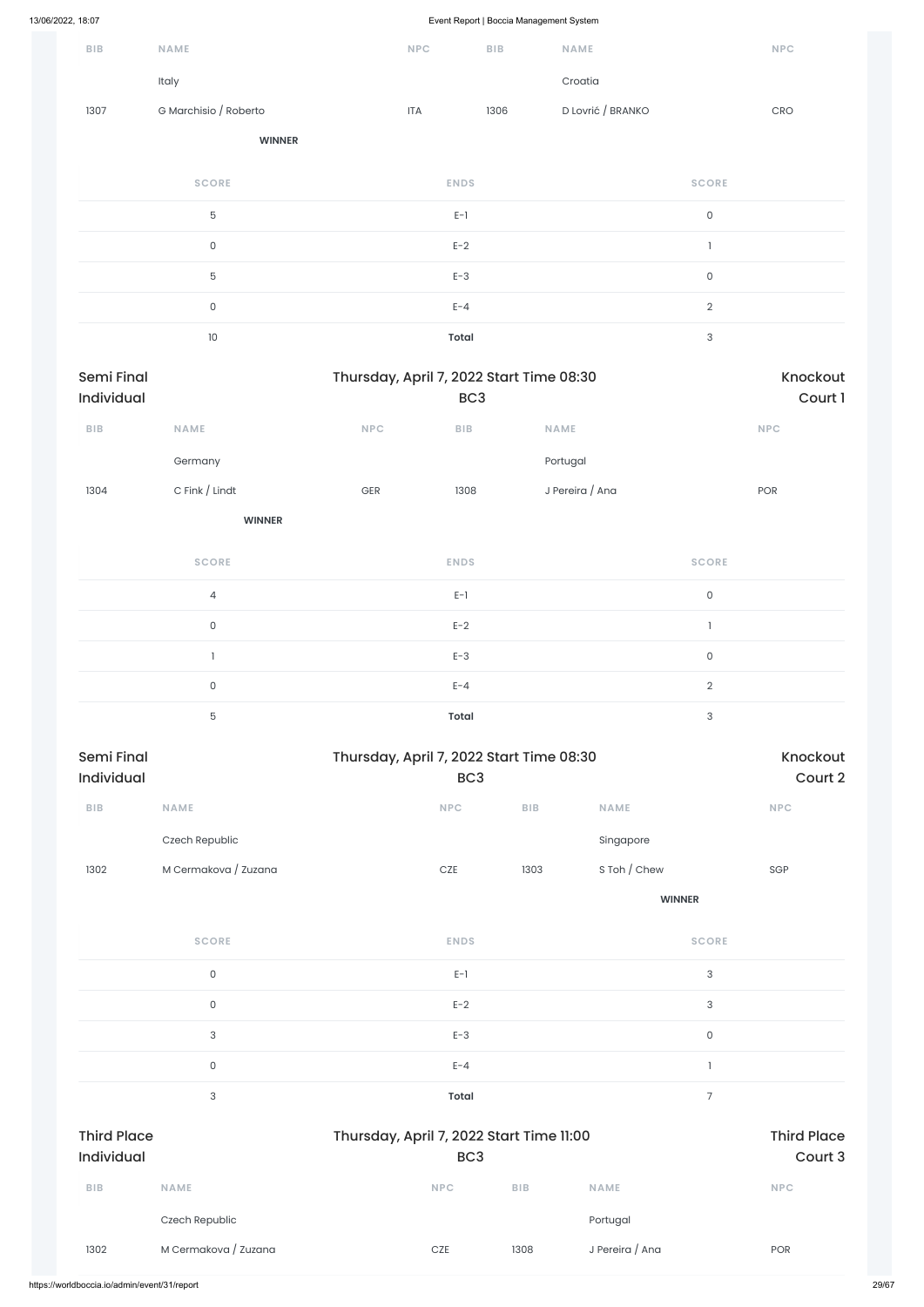| BIB | NAME           | <b>NPC</b>   | <b>BIB</b> | <b>NAME</b> | <b>NPC</b>   |
|-----|----------------|--------------|------------|-------------|--------------|
|     | <b>WINNER</b>  |              |            |             |              |
|     | <b>SCORE</b>   | <b>ENDS</b>  |            |             | <b>SCORE</b> |
|     |                | $E-1$        |            |             | $\mathsf 0$  |
|     | $\overline{2}$ | $E-2$        |            |             | $\mathsf{O}$ |
|     |                | $E-3$        |            |             | $\mathsf{O}$ |
|     | $\mathsf O$    | $E - 4$      |            |             |              |
|     | 4              | <b>Total</b> |            |             |              |

| Final<br>Individual     |                           |     | Thursday, April 7, 2022 Start Time 15:05<br>BC <sub>3</sub> |                |                     |  |  |  |  |
|-------------------------|---------------------------|-----|-------------------------------------------------------------|----------------|---------------------|--|--|--|--|
| ${\sf B}{\sf I}{\sf B}$ | NAME                      | NPC | BIB                                                         | <b>NAME</b>    | <b>NPC</b>          |  |  |  |  |
|                         | Singapore                 |     |                                                             | Germany        |                     |  |  |  |  |
| 1303                    | S Toh / Chew              | SGP | 1304                                                        | C Fink / Lindt | GER                 |  |  |  |  |
|                         | <b>WINNER</b>             |     |                                                             |                |                     |  |  |  |  |
|                         | <b>SCORE</b>              |     | <b>ENDS</b>                                                 |                | <b>SCORE</b>        |  |  |  |  |
|                         | $\mathbf{2}$              |     | $E-1$                                                       |                | $\mathsf O$         |  |  |  |  |
|                         |                           |     | $E-2$                                                       |                | $\mathsf O$         |  |  |  |  |
|                         | $\ensuremath{\mathsf{3}}$ |     | $E-3$                                                       |                | $\mathsf{O}\xspace$ |  |  |  |  |
|                         | $\mathbf{I}$              |     | $E - 4$                                                     |                | $\mathsf O$         |  |  |  |  |
|                         | $\overline{7}$            |     | <b>Total</b>                                                |                | $\mathsf{O}\xspace$ |  |  |  |  |

### POOLS RESULTS SUMMARY

### Pool A

| #             | <b>ENTRANT</b>                         | <b>WINS</b>                       | <b>POINTS</b><br><b>DIFF</b> | <b>POINTS</b><br><b>FOR</b> | <b>ENDS</b><br><b>WON</b> | <b>PDIFF</b><br><b>MATCH</b>      | <b>PDIFF</b><br><b>END</b> |                      |           | <b>VS RECORD</b> |        |                   |
|---------------|----------------------------------------|-----------------------------------|------------------------------|-----------------------------|---------------------------|-----------------------------------|----------------------------|----------------------|-----------|------------------|--------|-------------------|
|               |                                        |                                   |                              |                             |                           |                                   |                            | #                    | 1308      | 1303             | 1301   | 1305              |
| 1308          | Joana Pereira<br>$\bullet$<br>Portugal | $\overline{2}$                    | 13                           | 16                          | $\boldsymbol{9}$          | $10$                              | $\overline{5}$             | 1308                 | $\sim$    | $\mathbf{2}$     | 10     | $\overline{4}$    |
| 1303          | <b>Sze Ning Toh</b><br>C<br>Singapore  | $\overline{2}$                    | 7                            | 15                          | ${\bf 8}$                 | $\boldsymbol{9}$                  | 3                          | 1303                 | $\vert$ 2 | $\sim$           |        | $\left( 9\right)$ |
| 1301          | <b>Maria Bjurstrom</b><br>Sweden       | $\overline{2}$                    | $-1$                         | 13                          | 6                         | $\overline{7}$                    | 3                          | 1301                 | $\circ$   | 6 <sup>1</sup>   | $\sim$ | $\sqrt{7}$        |
| $\frac{1}{2}$ | Luba Skvarnova<br>-93                  | <b>Contract Contract Contract</b> | $\sim$                       |                             |                           | <b>Contract Contract Contract</b> |                            | $\sim$ $\sim$ $\sim$ | n an      | <b>TANK</b>      |        |                   |





**1302**

**1304**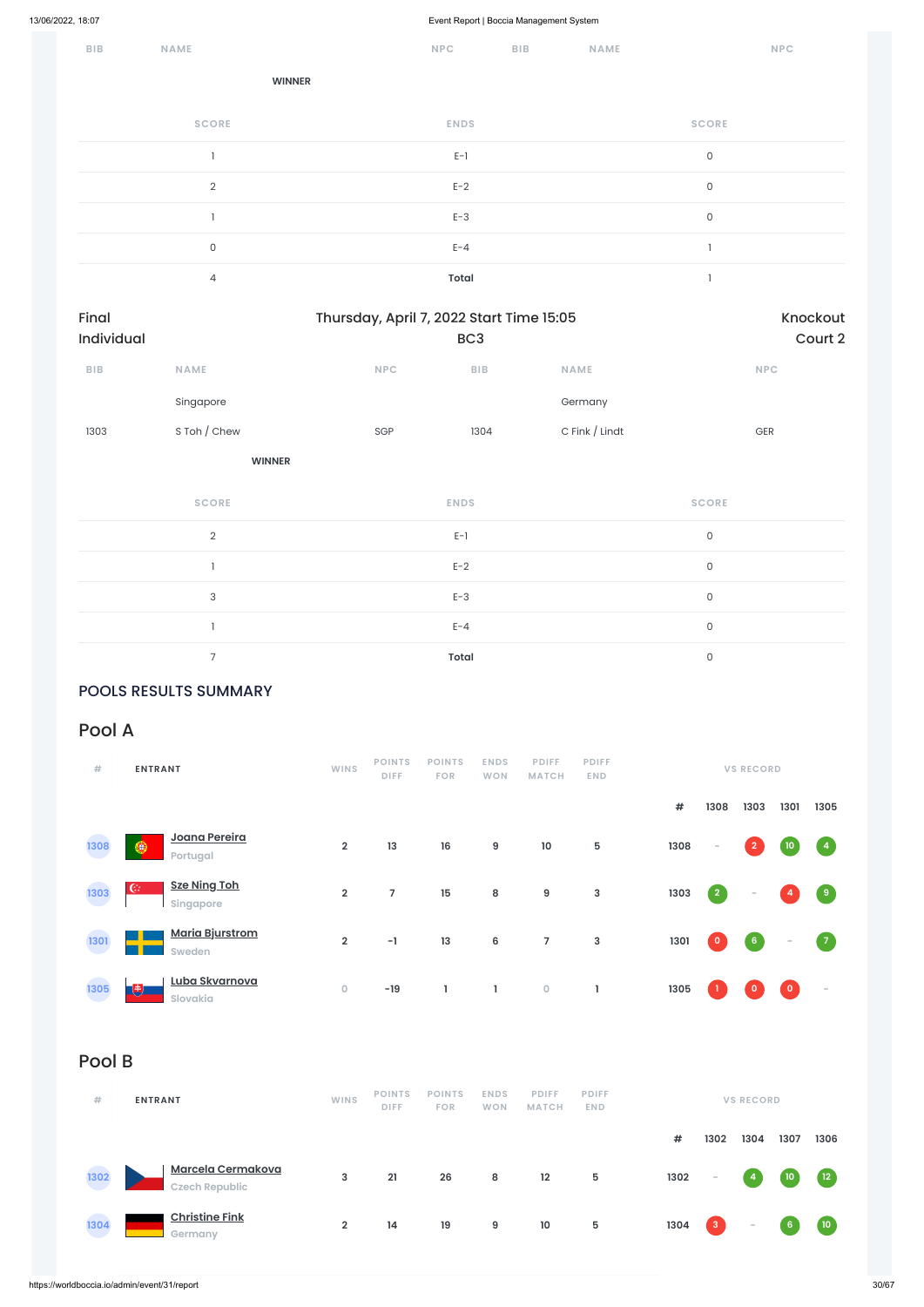### FINAL STANDINGS

|                |                       |                       | <b>POOL POINTS</b>  |                      |                     |                 |                  |                      |              |
|----------------|-----------------------|-----------------------|---------------------|----------------------|---------------------|-----------------|------------------|----------------------|--------------|
| #              | <b>NAME</b>           | <b>COUNTRY</b>        | <b>POINTS</b>       | <b>NORMALIZATION</b> | <b>BONUS</b>        | <b>PROGRESS</b> | <b>KNOCKOUTS</b> | <b>PARTICIPATION</b> | <b>TOTAL</b> |
|                | Sze Ning Toh          | <b>SINGAPORE</b>      | $\overline{2}$      | $\mathsf O$          | $\mathsf O$         | $\overline{2}$  | $\overline{7}$   |                      | 12           |
| $\overline{2}$ | <b>Christine Fink</b> | <b>GERMANY</b>        | $\overline{2}$      | $\circ$              | $\mathsf{O}\xspace$ | $\overline{2}$  | $\overline{4}$   |                      | $\hbox{9}$   |
| 3              | Marcela Cermakova     | <b>CZECH REPUBLIC</b> | 3                   | $\mathbf 0$          | $\mathsf O$         | $\overline{2}$  | $\overline{2}$   |                      | 8            |
| 4              | Joana Pereira         | <b>PORTUGAL</b>       | $\overline{2}$      | $\mathsf O$          | $\mathsf O$         | $\overline{2}$  | $\mathsf O$      |                      | 5            |
| 5              | Maria Bjurstrom       | SWEDEN                | $\overline{2}$      | $\mathsf{O}$         | $\mathsf O$         | $\circ$         | $\mathsf{O}$     |                      | 3            |
| 6              | Giulia Marchisio      | <b>ITALY</b>          |                     | $\mathbf 0$          | $\mathsf O$         | $\mathsf O$     | $\mathsf O$      |                      | 2            |
|                | Luba Skvarnova        | <b>SLOVAKIA</b>       | $\mathsf{O}\xspace$ | $\mathbf 0$          | $\mathsf O$         | $\mathsf O$     | $\mathsf O$      |                      |              |
| 8              | Dora Lovrić           | <b>CROATIA</b>        | $\mathsf{O}$        | $\mathsf O$          | $\mathsf{O}$        | $\mathsf O$     | $\mathsf O$      |                      |              |

| #    | <b>ENTRANT</b>                          | WINS | <b>POINTS</b><br><b>DIFF</b> | <b>POINTS</b><br><b>FOR</b> | <b>ENDS</b><br>WON | <b>PDIFF</b><br><b>MATCH</b> | <b>PDIFF</b><br><b>END</b> |  | <b>VS RECORD</b>  |  |
|------|-----------------------------------------|------|------------------------------|-----------------------------|--------------------|------------------------------|----------------------------|--|-------------------|--|
| 1307 | <u>Giulia Marchisio</u><br><b>Italy</b> |      | -6                           | 13                          | $\overline{4}$     | $\overline{7}$               | 5                          |  | $1307$ 2 1 $-$ 10 |  |

#### **Dora Lovrić Croatia 0 -29 3 2 0 2 1306 0 0 3 -** R**13**O**06**UNDS RESULTS SUMMARY Individual - BC3 Female



### Semi-Final

| 1302               | Marcela Cermakova / Zuzana |            | CZE           | $4^* - 1$     | 1308       | Joana Pereira / Ana    | POR        |
|--------------------|----------------------------|------------|---------------|---------------|------------|------------------------|------------|
| <b>BIB</b>         | <b>SIDE</b>                |            | <b>NPC</b>    | <b>RESULT</b> | <b>BIB</b> | <b>SIDE</b>            | <b>NPC</b> |
| <b>Third Place</b> |                            |            |               |               |            |                        |            |
| 1303               | Sze Ning Toh / Chew        | SGP        | $7* - 0$      |               | 1304       | Christine Fink / Lindt | GER        |
| <b>BIB</b>         | <b>SIDE</b>                | <b>NPC</b> | <b>RESULT</b> |               | <b>BIB</b> | <b>SIDE</b>            | <b>NPC</b> |
| Final              |                            |            |               |               |            |                        |            |
| 1302               | Marcela Cermakova / Zuzana |            | CZE           | $3 - 7*$      | 1303       | Sze Ning Toh / Chew    | SGP        |
| 1304               | Christine Fink / Lindt     |            | <b>GER</b>    | $5* - 3$      | 1308       | Joana Pereira / Ana    | <b>POR</b> |
| <b>BIB</b>         | <b>SIDE</b>                |            | <b>NPC</b>    | <b>RESULT</b> | <b>BIB</b> | <b>SIDE</b>            | <b>NPC</b> |

BC3 Male

MATCHES

| <b>Round Robin</b> |                     | Monday, April 4, 2022 Start Time 15:05 |                 | Pool A           |              |
|--------------------|---------------------|----------------------------------------|-----------------|------------------|--------------|
| <b>Individual</b>  |                     |                                        | BC <sub>3</sub> | Court 1          |              |
| <b>BIB</b>         | <b>NAME</b>         | <b>NPC</b>                             | <b>BIB</b>      | <b>NAME</b>      | <b>NPC</b>   |
|                    | Czech Republic      |                                        |                 | Singapore        |              |
| 2301               | A Peska / Ivana     | CZE                                    | 2313            | A Kai Hong / Gan | SGP          |
|                    | <b>WINNER</b>       |                                        |                 |                  |              |
|                    | <b>SCORE</b>        |                                        | <b>ENDS</b>     |                  | <b>SCORE</b> |
|                    | 3                   |                                        | $E-1$           |                  | $\mathsf O$  |
|                    | $\mathsf{O}\xspace$ |                                        | $E-2$           |                  |              |
|                    |                     |                                        |                 |                  |              |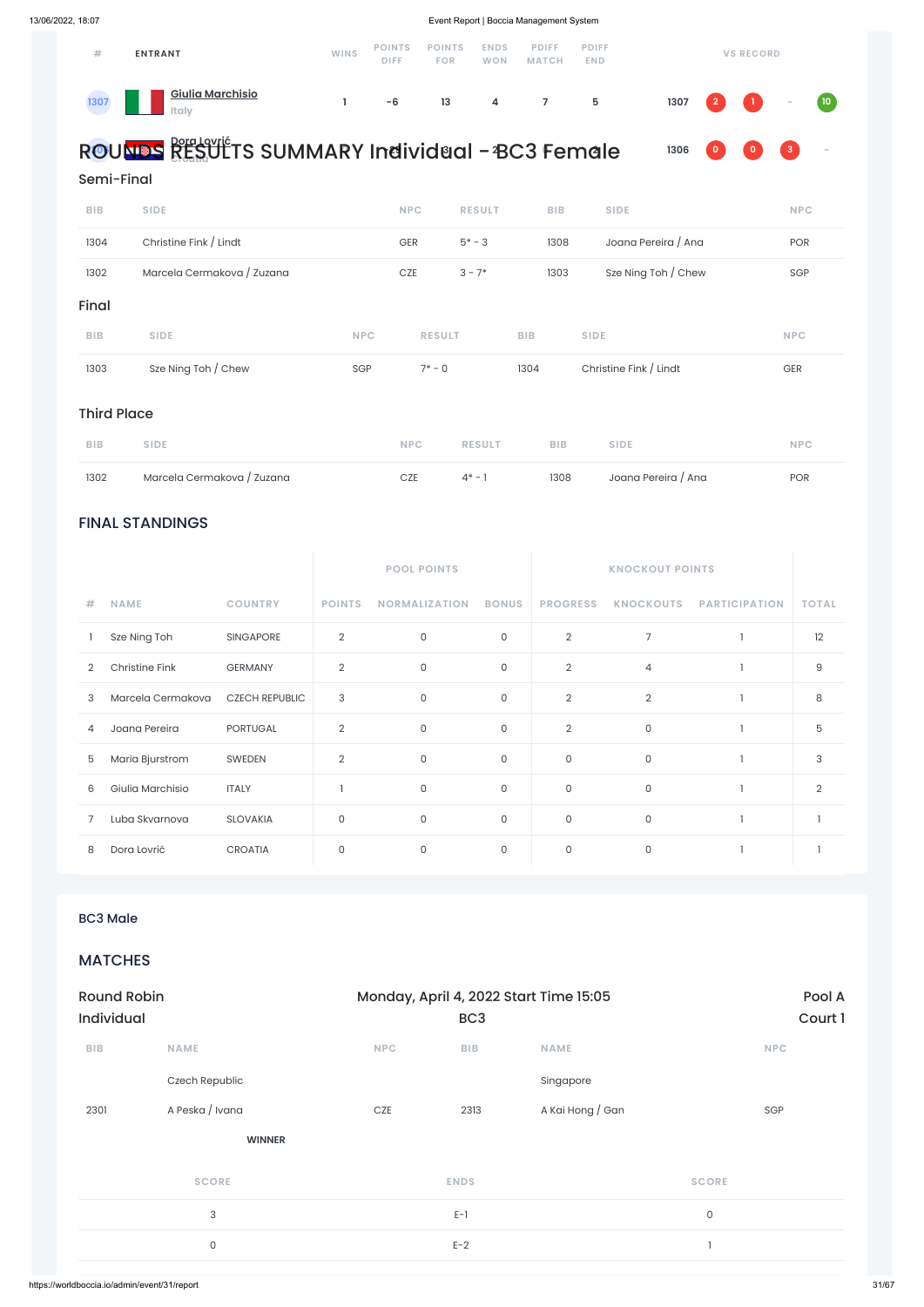| <b>SCORE</b> | <b>ENDS</b>  | <b>SCORE</b> |
|--------------|--------------|--------------|
|              | $E-3$        |              |
|              | $E - 4$      |              |
|              | <b>Total</b> |              |

| <b>Round Robin</b><br>Individual |                  |            | BC <sub>3</sub> | Monday, April 4, 2022 Start Time 15:05 | Pool A<br>Court 2 |
|----------------------------------|------------------|------------|-----------------|----------------------------------------|-------------------|
| <b>BIB</b>                       | <b>NAME</b>      | <b>NPC</b> | <b>BIB</b>      | <b>NAME</b>                            | <b>NPC</b>        |
|                                  | Germany          |            |                 | Faroe Islands                          |                   |
| 2310                             | I Icöz / Tröndle | <b>GER</b> | 2307            | Á Joensen / Anette                     | <b>FRO</b>        |
|                                  | <b>WINNER</b>    |            |                 |                                        |                   |

| <b>SCORE</b> | <b>ENDS</b>  | <b>SCORE</b> |
|--------------|--------------|--------------|
| $\mathbf{0}$ | $E-1$        |              |
| 5            | $E-2$        | 0            |
|              | $E-3$        | ∩            |
| 0            | $E - 4$      |              |
| 6            | <b>Total</b> | $\sqrt{2}$   |

| <b>Round Robin</b><br><b>Individual</b> |                 | Tuesday, April 5, 2022 Start Time 11:00<br>BC <sub>3</sub> |            |                  | Pool A<br>Court 6 |  |
|-----------------------------------------|-----------------|------------------------------------------------------------|------------|------------------|-------------------|--|
| <b>BIB</b>                              | <b>NAME</b>     | <b>NPC</b>                                                 | <b>BIB</b> | <b>NAME</b>      | <b>NPC</b>        |  |
|                                         | Czech Republic  |                                                            |            | Germany          |                   |  |
| 2301                                    | A Peska / Ivana | <b>CZE</b>                                                 | 2310       | I Icöz / Tröndle | <b>GER</b>        |  |
|                                         | <b>WINNER</b>   |                                                            |            |                  |                   |  |

**SCORE ENDS SCORE** 4 E-1 0 0 between the contract  $E-2$  and  $E-2$  and  $E-2$  and  $E-2$  and  $E-2$  and  $E-2$  and  $E-2$  and  $E-2$  and  $E-2$  and  $E-2$  and  $E-2$  and  $E-2$  and  $E-2$  and  $E-2$  and  $E-2$  and  $E-2$  and  $E-2$  and  $E-2$  and  $E-2$  and  $E-2$  an  $E-3$  D  $D$  D  $D$  D  $D$  D  $D$  D  $D$  D  $D$  D  $D$  D  $D$  D  $D$  D  $D$  D  $D$  D  $D$  D  $D$  D  $D$  D  $D$  D  $D$  D  $D$  D  $D$  D  $D$  D  $D$  D  $D$  D  $D$  D  $D$  D  $D$  D  $D$  D  $D$  D  $D$  D  $D$  D  $D$  D  $D$  D  $D$  D  $D$  D  $D$  D  $D$  D  $D$  D  $D$  $E-4$  0 10 **Total** 1

| ${\sf B}{\sf I}{\sf B}$ | <b>NAME</b>      | <b>NPC</b> | ${\sf B}{\sf I}{\sf B}$ | <b>NAME</b>        |              | <b>NPC</b> |
|-------------------------|------------------|------------|-------------------------|--------------------|--------------|------------|
|                         | Singapore        |            |                         | Faroe Islands      |              |            |
| 2313                    | A Kai Hong / Gan | SGP        | 2307                    | Á Joensen / Anette |              | <b>FRO</b> |
|                         | <b>WINNER</b>    |            |                         |                    |              |            |
|                         | <b>SCORE</b>     |            | <b>ENDS</b>             |                    | <b>SCORE</b> |            |
|                         | 4                |            | $E-1$                   |                    | $\mathsf{O}$ |            |
|                         | $\mathbf{1}$     |            | $E-2$                   |                    | $\mathsf{O}$ |            |
|                         | $\overline{2}$   |            | $E-3$                   |                    | $\mathsf{O}$ |            |
|                         | 3                |            | $E - 4$                 |                    | $\mathsf{O}$ |            |
|                         |                  |            |                         |                    |              |            |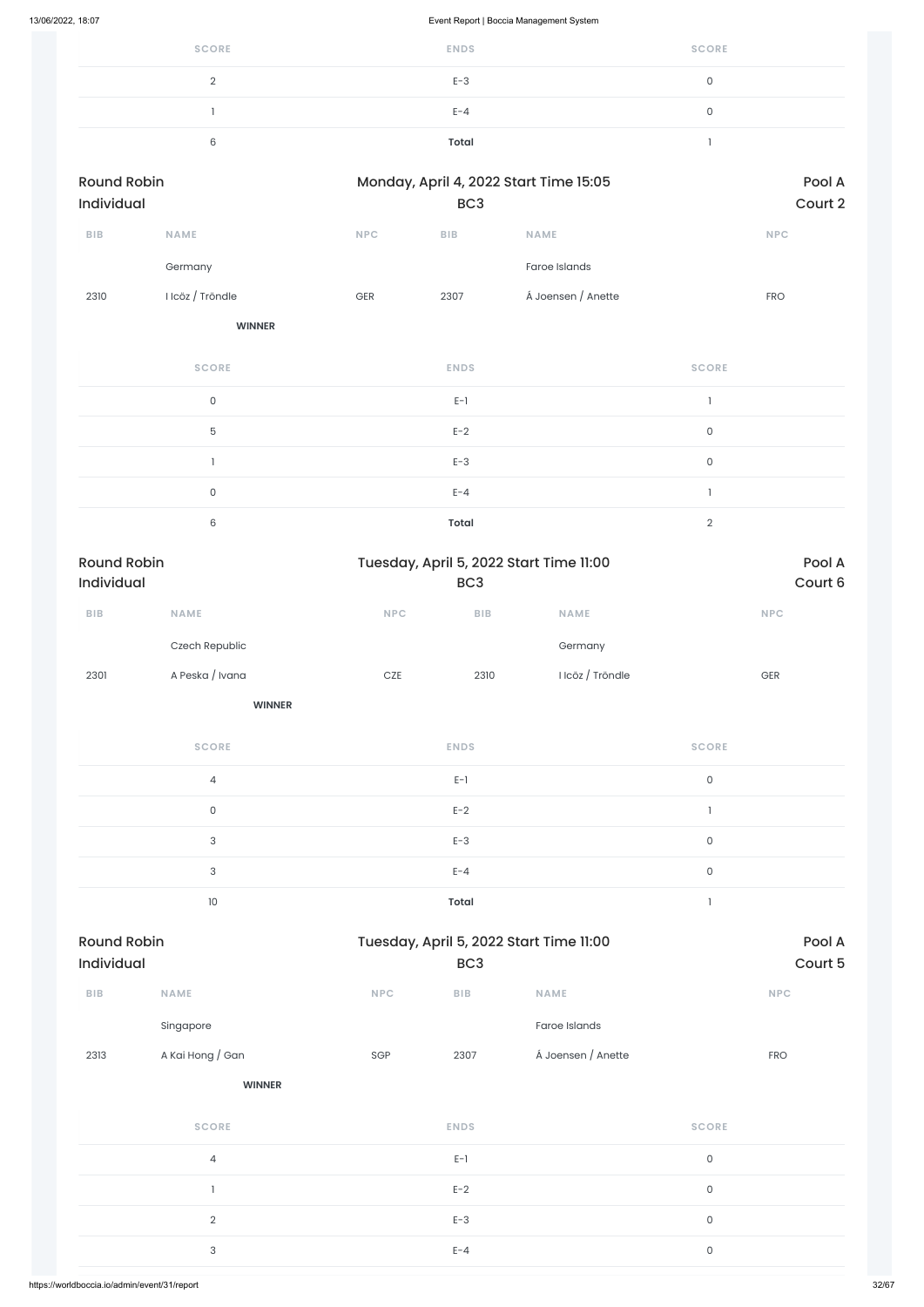|                                  | <b>SCORE</b>       |                  | <b>ENDS</b>             |                                           | <b>SCORE</b>        |                   |
|----------------------------------|--------------------|------------------|-------------------------|-------------------------------------------|---------------------|-------------------|
|                                  | $10\,$             |                  | <b>Total</b>            |                                           | $\mathsf{O}\xspace$ |                   |
| <b>Round Robin</b><br>Individual |                    |                  | BC <sub>3</sub>         | Wednesday, April 6, 2022 Start Time 11:00 |                     | Pool A<br>Court 1 |
| BIB                              | <b>NAME</b>        | <b>NPC</b>       | BIB                     | <b>NAME</b>                               |                     | <b>NPC</b>        |
|                                  | Faroe Islands      |                  |                         | Czech Republic                            |                     |                   |
| 2307                             | Á Joensen / Anette | <b>FRO</b>       | 2301                    | A Peska / Ivana                           |                     | $CZE$             |
|                                  |                    |                  |                         |                                           | <b>WINNER</b>       |                   |
|                                  | <b>SCORE</b>       |                  | <b>ENDS</b>             |                                           | <b>SCORE</b>        |                   |
|                                  | $\mathsf{O}$       |                  | $E-1$                   |                                           | $\overline{4}$      |                   |
|                                  | $\mathsf{O}$       |                  | $E-2$                   |                                           | $\sqrt{3}$          |                   |
|                                  | $\mathsf{O}$       |                  | $E-3$                   |                                           | $\mathbf{I}$        |                   |
|                                  | $\mathbf{I}$       |                  | $E - 4$                 |                                           | $\mathsf{O}\xspace$ |                   |
|                                  | $\mathbf{I}$       |                  | <b>Total</b>            |                                           | $\,8\,$             |                   |
| <b>Round Robin</b><br>Individual |                    |                  | BC <sub>3</sub>         | Wednesday, April 6, 2022 Start Time 11:00 |                     | Pool A<br>Court 2 |
| BIB                              | <b>NAME</b>        | NPC              | ${\sf B}{\sf I}{\sf B}$ | NAME                                      |                     | <b>NPC</b>        |
|                                  | Germany            |                  |                         | Singapore                                 |                     |                   |
| 2310                             | I Icöz / Tröndle   | $\mbox{\sf GER}$ | 2313                    | A Kai Hong / Gan                          |                     | SGP               |
|                                  |                    |                  |                         |                                           | <b>WINNER</b>       |                   |

| 2302               | C Hagdahl / Dan                              | SWE | 2314         | G Zendron / Adriano                    |              | <b>ITA</b> |       |
|--------------------|----------------------------------------------|-----|--------------|----------------------------------------|--------------|------------|-------|
|                    | <b>WINNER</b>                                |     |              |                                        |              |            |       |
|                    | <b>SCORE</b>                                 |     | <b>ENDS</b>  |                                        | <b>SCORE</b> |            |       |
|                    |                                              |     | $E-1$        |                                        | $\mathsf O$  |            |       |
|                    | $\mathsf O$                                  |     | $E-2$        |                                        |              |            |       |
|                    |                                              |     | $E-3$        |                                        | $\mathsf O$  |            |       |
|                    |                                              |     | $E - 4$      |                                        | $\mathsf O$  |            |       |
|                    | $\sqrt{3}$                                   |     | <b>Total</b> |                                        |              |            |       |
| <b>Round Robin</b> |                                              |     |              | Monday, April 4, 2022 Start Time 15:05 |              | Pool B     |       |
|                    | https://worldboccia.io/admin/event/31/report |     |              |                                        |              |            | 33/67 |

| <b>SCORE</b>   | <b>ENDS</b> | <b>SCORE</b>   |
|----------------|-------------|----------------|
| $\mathfrak{D}$ | $E-1$       | 0              |
|                | $E-2$       | 0              |
| $\mathbf 0$    | $E-3$       | 3              |
| 0              | $E - 4$     |                |
| 3              | Total       | $\overline{4}$ |
|                |             |                |

| <b>Round Robin</b>            |             |            |      | Monday, April 4, 2022 Start Time 15:05 | Pool B     |
|-------------------------------|-------------|------------|------|----------------------------------------|------------|
| Individual<br>BC <sub>3</sub> |             |            |      | Court 3                                |            |
| <b>BIB</b>                    | <b>NAME</b> | <b>NPC</b> | BIB. | <b>NAME</b>                            | <b>NPC</b> |

Sweden Italy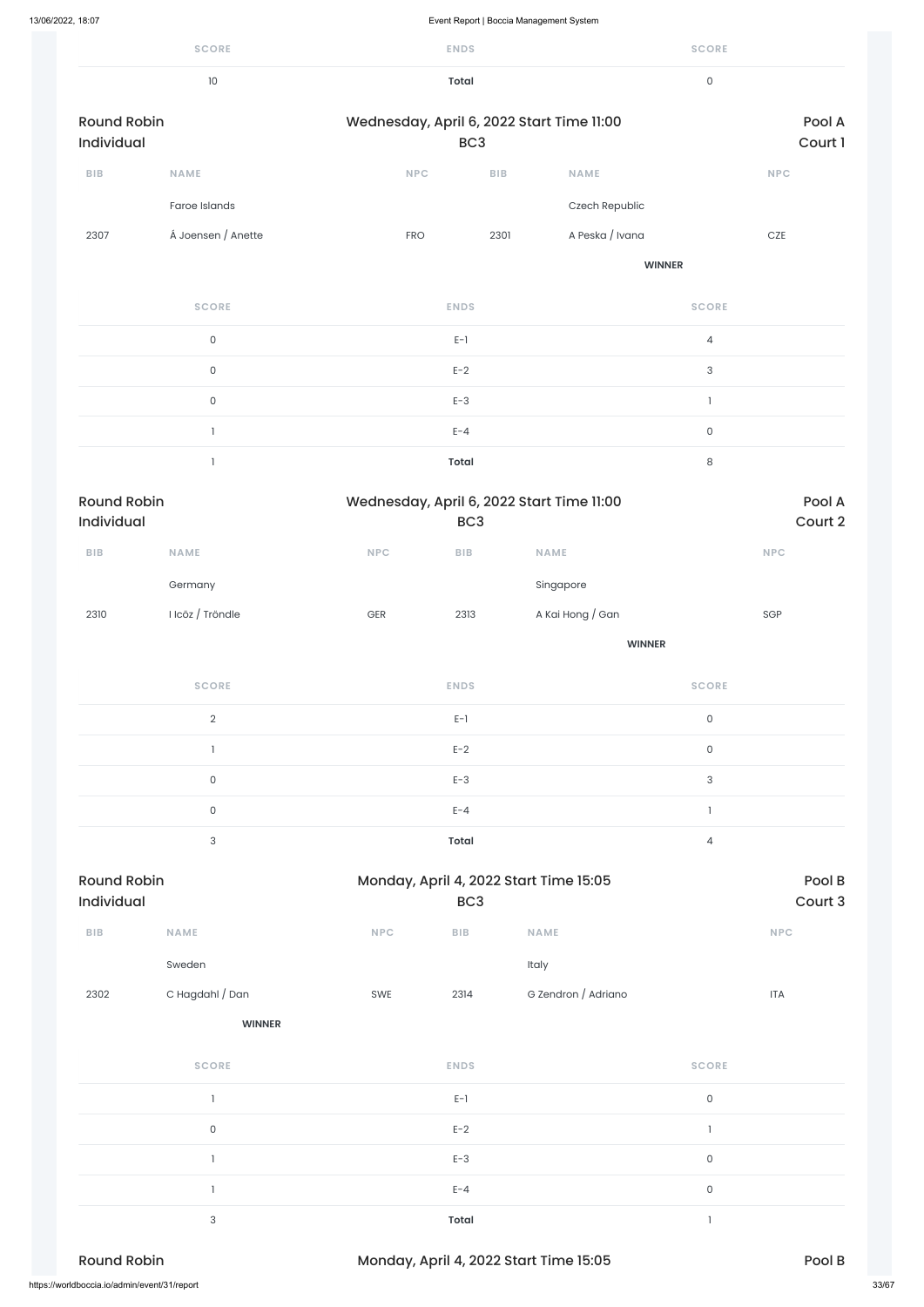| 13/06/2022, 18:07                |                        |                             |                                                            | Event Report   Boccia Management System |                        |                           |                   |
|----------------------------------|------------------------|-----------------------------|------------------------------------------------------------|-----------------------------------------|------------------------|---------------------------|-------------------|
| Individual                       |                        |                             | BC <sub>3</sub>                                            |                                         |                        |                           | Court 4           |
| BIB                              | <b>NAME</b>            | NPC                         | ${\sf B}{\sf I}{\sf B}$                                    | <b>NAME</b>                             |                        |                           | NPC               |
|                                  | Slovakia               |                             |                                                            | Croatia                                 |                        |                           |                   |
| 2306                             | B Klohna / Michal      | SVK                         | 2312                                                       |                                         | M Arambasic / Tomislav |                           | CRO               |
|                                  | <b>WINNER</b>          |                             |                                                            |                                         |                        |                           |                   |
|                                  | <b>SCORE</b>           |                             | <b>ENDS</b>                                                |                                         |                        | <b>SCORE</b>              |                   |
|                                  | $\mathsf{O}\xspace$    |                             | $E-1$                                                      |                                         |                        | $\sqrt{3}$                |                   |
|                                  | $\sqrt{3}$             |                             | $E-2$                                                      |                                         |                        | $\mathsf{O}\xspace$       |                   |
|                                  | $\sqrt{2}$             |                             | $E-3$                                                      |                                         |                        | $\mathsf{O}\xspace$       |                   |
|                                  | $\mathbf{I}$           |                             | $E - 4$                                                    |                                         |                        | $\mathsf{O}\xspace$       |                   |
|                                  | $\,6\,$                |                             | <b>Total</b>                                               |                                         |                        | $\ensuremath{\mathsf{3}}$ |                   |
| <b>Round Robin</b><br>Individual |                        |                             | Tuesday, April 5, 2022 Start Time 11:00<br>BC <sub>3</sub> |                                         |                        |                           | Pool B<br>Court 4 |
| <b>BIB</b>                       | <b>NAME</b>            |                             | <b>NPC</b>                                                 | ${\sf B}{\sf I}{\sf B}$                 | <b>NAME</b>            |                           | NPC               |
|                                  | Croatia                |                             |                                                            |                                         | Sweden                 |                           |                   |
| 2312                             | M Arambasic / Tomislav |                             | CRO                                                        | 2302                                    | C Hagdahl / Dan        |                           | SWE               |
|                                  |                        |                             |                                                            |                                         |                        | <b>WINNER</b>             |                   |
|                                  | <b>SCORE</b>           |                             | <b>ENDS</b>                                                |                                         |                        | <b>SCORE</b>              |                   |
|                                  | $\mathsf{O}\xspace$    |                             | $E-1$                                                      |                                         |                        | $\mathbf{I}$              |                   |
|                                  | $\mathsf{O}\xspace$    |                             | $E-2$                                                      |                                         |                        | $\sqrt{3}$                |                   |
|                                  | $\mathbf{I}$           |                             | $E-3$                                                      |                                         |                        | $\mathsf{O}\xspace$       |                   |
|                                  | $\sqrt{2}$             |                             | $E - 4$                                                    |                                         |                        | $\mathsf{O}\xspace$       |                   |
|                                  | $\sqrt{3}$             |                             | <b>Total</b>                                               |                                         |                        | $\overline{4}$            |                   |
| <b>Round Robin</b>               |                        |                             | Tuesday, April 5, 2022 Start Time 11:00                    |                                         |                        |                           | Pool B            |
| Individual                       |                        |                             | BC <sub>3</sub>                                            |                                         |                        |                           | Court 3           |
| BIB                              | NAME                   | $\ensuremath{\mathsf{NPC}}$ | ${\sf B}{\sf I}{\sf B}$                                    | NAME                                    |                        |                           | <b>NPC</b>        |
|                                  | Slovakia               |                             |                                                            | Italy                                   |                        |                           |                   |
| 2306                             | B Klohna / Michal      | SVK                         | 2314                                                       |                                         | G Zendron / Adriano    |                           | <b>ITA</b>        |

**WINNER**

**SCORE ENDS SCORE**

|                                  | Slovakia            |            |                 | Sweden                                    |                     |                   |
|----------------------------------|---------------------|------------|-----------------|-------------------------------------------|---------------------|-------------------|
| BIB                              | <b>NAME</b>         | <b>NPC</b> | <b>BIB</b>      | <b>NAME</b>                               |                     | <b>NPC</b>        |
| <b>Round Robin</b><br>Individual |                     |            | BC <sub>3</sub> | Wednesday, April 6, 2022 Start Time 11:00 |                     | Pool B<br>Court 3 |
|                                  | 4                   |            | Total           |                                           |                     |                   |
|                                  |                     |            | $E - 4$         |                                           | $\mathsf{O}$        |                   |
|                                  | $\overline{2}$      |            | $E-3$           |                                           | $\mathsf{O}\xspace$ |                   |
|                                  |                     |            | $E-2$           |                                           | $\mathsf{O}\xspace$ |                   |
|                                  | $\mathsf{O}\xspace$ |            | $E-1$           |                                           |                     |                   |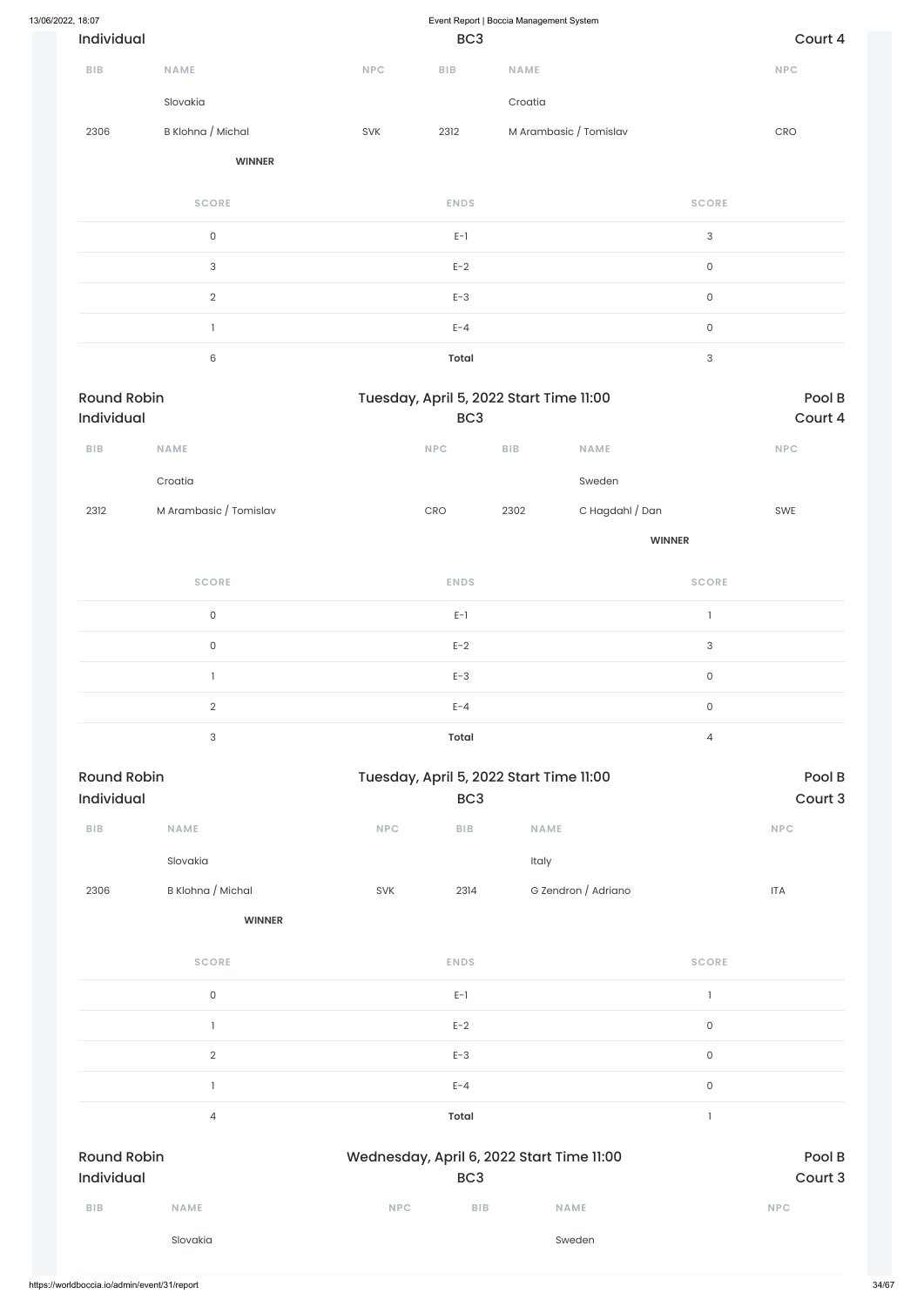| $B$   $B$                        | <b>NAME</b>            | NPC                                       | <b>BIB</b>              | NAME                |                                       | <b>NPC</b>        |
|----------------------------------|------------------------|-------------------------------------------|-------------------------|---------------------|---------------------------------------|-------------------|
| 2306                             | B Klohna / Michal      | SVK                                       | 2302                    | C Hagdahl / Dan     |                                       | SWE               |
|                                  |                        |                                           |                         | <b>WINNER</b>       |                                       |                   |
|                                  | <b>SCORE</b>           |                                           | <b>ENDS</b>             |                     | <b>SCORE</b>                          |                   |
|                                  | $\overline{2}$         |                                           | $E-1$                   |                     | $\mathsf{O}\xspace$                   |                   |
|                                  | $\mathsf{O}\xspace$    |                                           | $E-2$                   |                     | $\overline{2}$                        |                   |
|                                  | $\mathsf{O}\xspace$    |                                           | $E-3$                   |                     | $\mathbf{1}$                          |                   |
|                                  | $\mathsf{O}\xspace$    |                                           | $E - 4$                 |                     | $\begin{array}{c} \hline \end{array}$ |                   |
|                                  | $\overline{2}$         |                                           | <b>Total</b>            |                     | $\overline{4}$                        |                   |
| <b>Round Robin</b><br>Individual |                        | Wednesday, April 6, 2022 Start Time 11:00 | BC <sub>3</sub>         |                     |                                       | Pool B<br>Court 4 |
| ${\sf B}{\sf I}{\sf B}$          | <b>NAME</b>            | NPC                                       | BIB                     | <b>NAME</b>         |                                       | NPC               |
|                                  | Croatia                |                                           |                         | Italy               |                                       |                   |
| 2312                             | M Arambasic / Tomislav | $\mathsf{C}\mathsf{R}\mathsf{O}$          | 2314                    | G Zendron / Adriano |                                       | <b>ITA</b>        |
|                                  |                        |                                           |                         |                     | <b>WINNER</b>                         |                   |
|                                  | <b>SCORE</b>           |                                           | <b>ENDS</b>             |                     | <b>SCORE</b>                          |                   |
|                                  | $\mathbf{I}$           |                                           | $E-1$                   |                     | $\mathsf{O}\xspace$                   |                   |
|                                  | $\mathsf{O}\xspace$    |                                           | $E-2$                   |                     | $\sqrt{3}$                            |                   |
|                                  | $\overline{2}$         |                                           | $E-3$                   |                     | $\mathsf{O}\xspace$                   |                   |
|                                  | $\mathsf O$            |                                           | $E - 4$                 |                     | 3                                     |                   |
|                                  | $\mathbf{3}$           |                                           | <b>Total</b>            |                     | $\,6$                                 |                   |
| <b>Round Robin</b><br>Individual |                        | Monday, April 4, 2022 Start Time 15:05    | BC <sub>3</sub>         |                     |                                       | Pool C<br>Court 5 |
| ${\sf B}{\sf I}{\sf B}$          | NAME                   | $\ensuremath{\mathsf{NPC}}$               | ${\sf B}{\sf I}{\sf B}$ | NAME                |                                       | <b>NPC</b>        |
|                                  | Norway                 |                                           |                         | Australia           |                                       |                   |
| 2311                             | K Galan / Kai Ketil    | <b>NOR</b>                                | 2303                    | S Cotie / Thomas    |                                       | AUS               |
|                                  |                        |                                           |                         | <b>WINNER</b>       |                                       |                   |
|                                  | <b>SCORE</b>           |                                           | <b>ENDS</b>             |                     | <b>SCORE</b>                          |                   |
|                                  | $\mathsf{O}$           |                                           | $E-1$                   |                     | 5                                     |                   |

0 and  $E-2$  and  $E-2$  and  $E-2$  and  $E-2$  and  $E-2$  and  $E-2$  and  $E-2$  and  $E-2$  and  $E-2$  and  $E-2$  and  $E-2$  and  $E-2$  and  $E-2$  and  $E-2$  and  $E-2$  and  $E-2$  and  $E-2$  and  $E-2$  and  $E-2$  and  $E-2$  and  $E-2$  and  $E-2$ 

|                                         | $\mathsf{O}$        |            | $E-3$           |                                         | $\ensuremath{\mathsf{3}}$ |                   |
|-----------------------------------------|---------------------|------------|-----------------|-----------------------------------------|---------------------------|-------------------|
|                                         | $\mathsf{O}\xspace$ |            | $E - 4$         |                                         | $\ensuremath{\mathsf{3}}$ |                   |
|                                         | $\mathsf{O}\xspace$ |            | Total           |                                         | 4                         |                   |
| <b>Round Robin</b><br><b>Individual</b> |                     |            | BC <sub>3</sub> | Tuesday, April 5, 2022 Start Time 11:00 |                           | Pool C<br>Court 2 |
| <b>BIB</b>                              | <b>NAME</b>         | <b>NPC</b> | BIB             | <b>NAME</b>                             |                           | <b>NPC</b>        |
|                                         | Norway              |            |                 | Sweden                                  |                           |                   |
| 2311                                    | K Galan / Kai Ketil | <b>NOR</b> | 2305            | S Hogrell / Morgan                      |                           | SWE               |
|                                         |                     |            |                 | <b>WINNER</b>                           |                           |                   |
|                                         |                     |            |                 |                                         |                           |                   |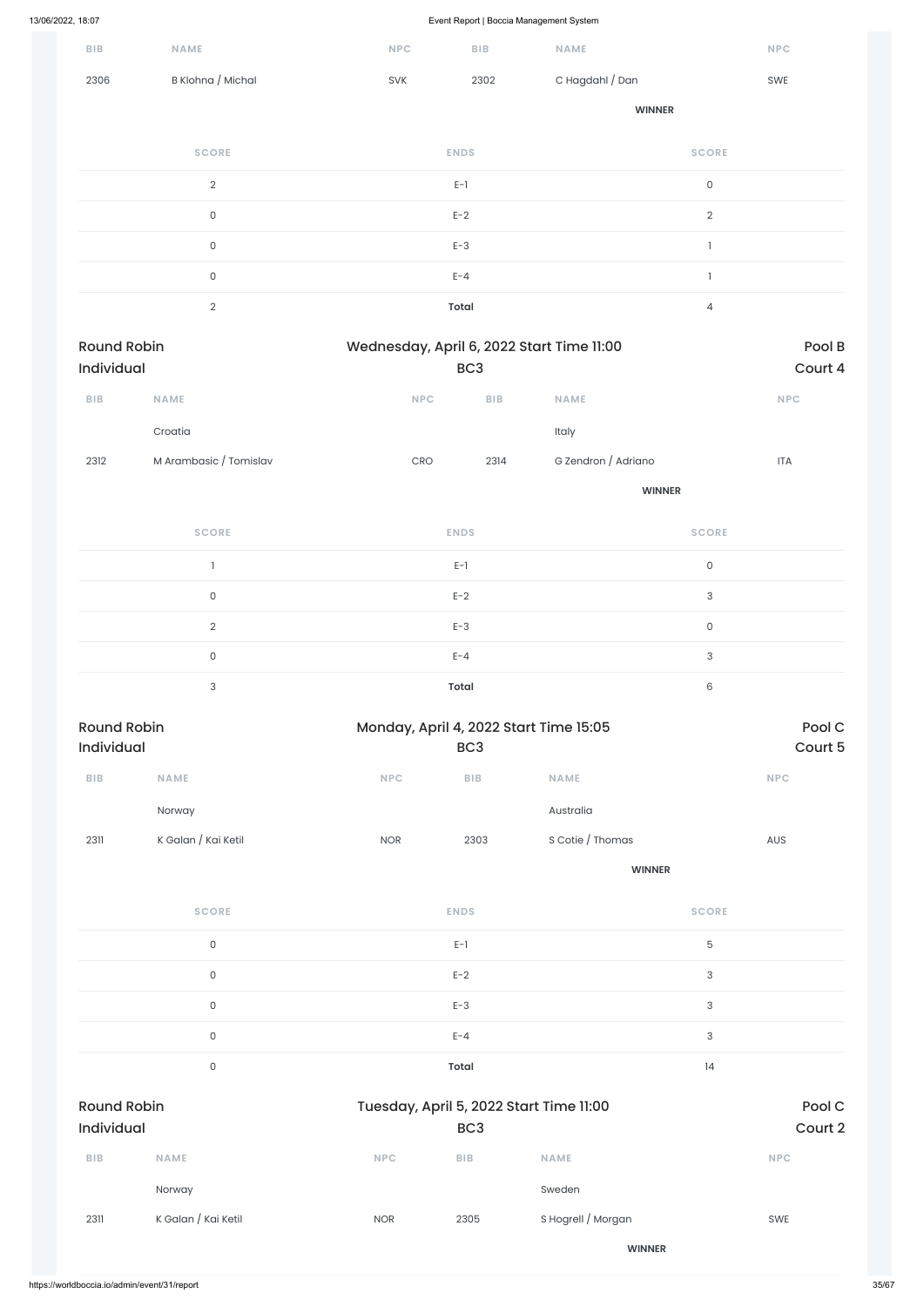| <b>SCORE</b> | <b>ENDS</b> | <b>SCORE</b>   |
|--------------|-------------|----------------|
| $\Omega$     | $E-1$       | 4              |
| 0            | $E-2$       |                |
|              | $E-3$       | 0              |
| 0            | $E - 4$     | $\mathcal{D}$  |
|              | Total       | $\overline{ }$ |

| <b>Round Robin</b><br><b>Individual</b> |                        | Monday, April 4, 2022 Start Time 15:05 |            | Pool D<br>Court 6 |            |
|-----------------------------------------|------------------------|----------------------------------------|------------|-------------------|------------|
|                                         |                        | BC <sub>3</sub>                        |            |                   |            |
| <b>BIB</b>                              | <b>NAME</b>            | <b>NPC</b>                             | <b>BIB</b> | <b>NAME</b>       | <b>NPC</b> |
|                                         | Italy                  |                                        |            | <b>Brazil</b>     |            |
| 2304                                    | M Garavaglia / Martino | <b>ITA</b>                             | 2309       | A Leme / Jose     | <b>BRA</b> |
|                                         |                        |                                        |            |                   |            |

**WINNER**

| <b>SCORE</b>  | <b>ENDS</b>  | <b>SCORE</b> |
|---------------|--------------|--------------|
| $\mathbf{0}$  | $E-1$        |              |
| $\Omega$      | $E-2$        | $\mathbf 0$  |
| 0             | $E-3$        |              |
| $\mathcal{D}$ | $E - 4$      | $\mathbf 0$  |
|               | <b>Total</b> | $\Omega$     |

| <b>Round Robin</b>      |                           | Tuesday, April 5, 2022 Start Time 11:00   |                         |                        |                     | Pool D     |  |
|-------------------------|---------------------------|-------------------------------------------|-------------------------|------------------------|---------------------|------------|--|
| Individual              |                           |                                           | BC <sub>3</sub>         |                        |                     | Court 1    |  |
| ${\sf B}{\sf I}{\sf B}$ | <b>NAME</b>               | <b>NPC</b>                                | BIB                     | <b>NAME</b>            |                     | <b>NPC</b> |  |
|                         | Belgium                   |                                           |                         | <b>Brazil</b>          |                     |            |  |
| 2308                    | A Van Praet / Annelot     | BEL                                       | 2309                    | A Leme / Jose          |                     | <b>BRA</b> |  |
|                         | <b>WINNER</b>             |                                           |                         |                        |                     |            |  |
|                         | <b>SCORE</b>              |                                           | <b>ENDS</b>             |                        | <b>SCORE</b>        |            |  |
|                         | $\mathbf{I}$              |                                           | $E-1$                   |                        | $\mathsf O$         |            |  |
|                         | $\ensuremath{\mathsf{3}}$ |                                           | $E-2$                   |                        | $\mathsf{O}\xspace$ |            |  |
|                         | $\overline{2}$            |                                           | $E-3$                   |                        | $\mathsf O$         |            |  |
|                         | $\mathsf{O}\xspace$       |                                           | $E - 4$                 |                        | $\mathbbm{1}$       |            |  |
|                         | $\,6\,$                   |                                           | <b>Total</b>            |                        | $\mathbbm{1}$       |            |  |
| <b>Round Robin</b>      |                           | Wednesday, April 6, 2022 Start Time 11:00 |                         |                        |                     | Pool D     |  |
| Individual              |                           |                                           | BC <sub>3</sub>         |                        |                     | Court 6    |  |
| ${\sf B}{\sf I}{\sf B}$ | NAME                      | NPC                                       | ${\sf B}{\sf I}{\sf B}$ | NAME                   |                     | NPC        |  |
|                         | Belgium                   |                                           | Italy                   |                        |                     |            |  |
| 2308                    | A Van Praet / Annelot     | BEL                                       | 2304                    | M Garavaglia / Martino |                     | <b>ITA</b> |  |
|                         | <b>WINNER</b>             |                                           |                         |                        |                     |            |  |
|                         | <b>SCORE</b>              |                                           | <b>ENDS</b>             |                        | <b>SCORE</b>        |            |  |
|                         | $\sqrt{2}$                |                                           | $E-1$                   |                        | $\mathsf{O}\xspace$ |            |  |
|                         | $\mathsf{O}\xspace$       |                                           | $E-2$                   |                        | $\sqrt{2}$          |            |  |
|                         |                           |                                           |                         |                        |                     |            |  |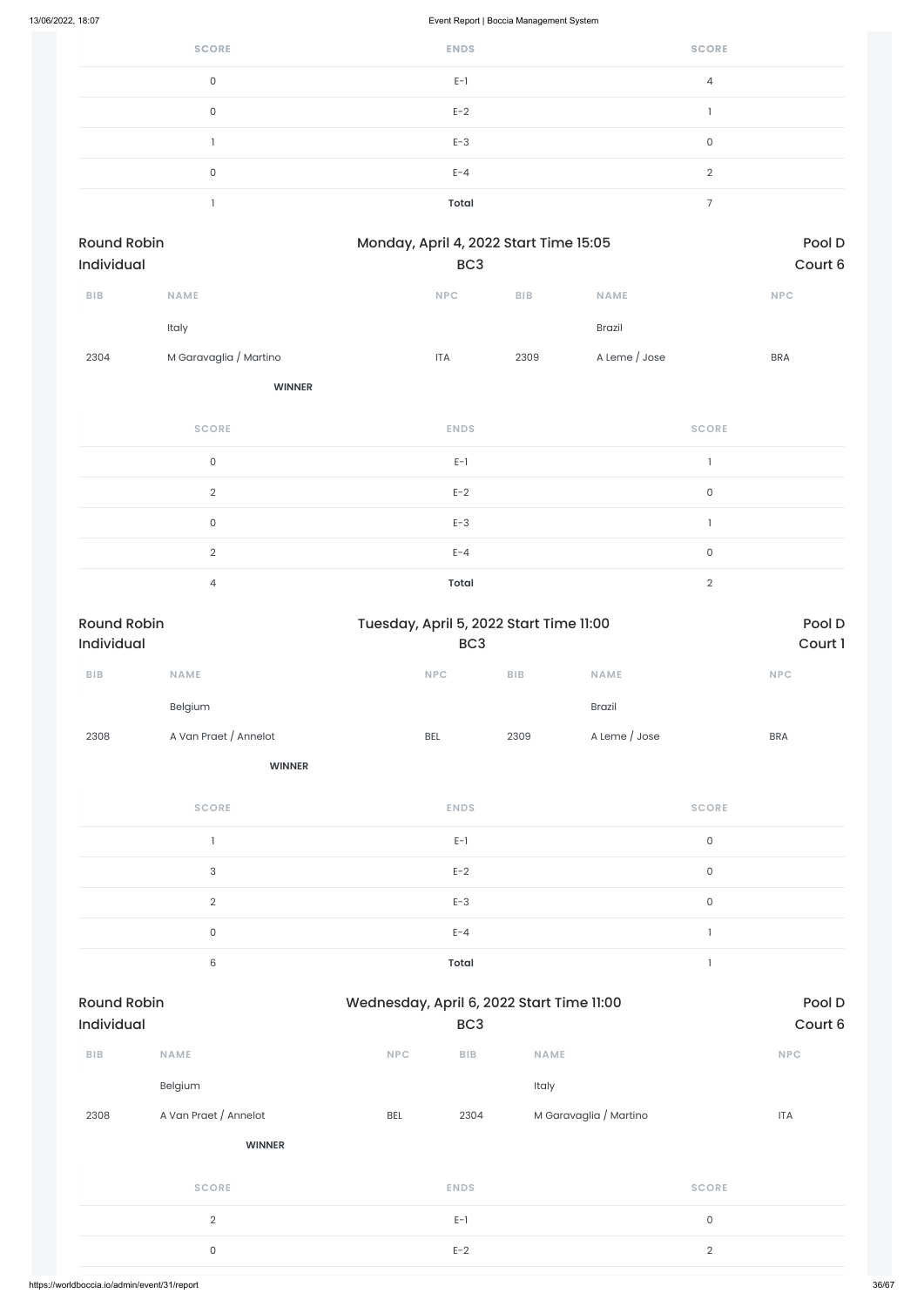| <b>SCORE</b> | <b>ENDS</b>  | <b>SCORE</b> |
|--------------|--------------|--------------|
|              | $E-3$        |              |
|              | $E - 4$      | ັ            |
|              | <b>Total</b> |              |

| <b>Quarter Final</b><br>Individual |                           |            | BC <sub>3</sub>         | Wednesday, April 6, 2022 Start Time 14:35 |                           | Knockout<br>Court 1 |
|------------------------------------|---------------------------|------------|-------------------------|-------------------------------------------|---------------------------|---------------------|
| BIB                                | NAME                      | NPC        | ${\sf B}{\sf I}{\sf B}$ | NAME                                      |                           | <b>NPC</b>          |
|                                    | Czech Republic            |            |                         | Slovakia                                  |                           |                     |
| 2301                               | A Peska / Ivana           | $CZE$      | 2306                    | B Klohna / Michal                         |                           | SVK                 |
|                                    | <b>WINNER</b>             |            |                         |                                           |                           |                     |
|                                    | <b>SCORE</b>              |            | <b>ENDS</b>             |                                           | <b>SCORE</b>              |                     |
|                                    | $\mathsf{O}$              |            | $E-1$                   |                                           | $\mathbf{I}$              |                     |
|                                    | $\mathsf{O}$              |            | $E-2$                   |                                           | $\sqrt{2}$                |                     |
|                                    | $\ensuremath{\mathsf{3}}$ |            | $E-3$                   |                                           | $\mathsf{O}\xspace$       |                     |
|                                    | $\mathbf{I}$              |            | $E - 4$                 |                                           | $\mathsf{O}$              |                     |
|                                    | $\overline{4}$            |            | <b>Total</b>            |                                           | $\ensuremath{\mathsf{3}}$ |                     |
|                                    |                           |            |                         |                                           |                           |                     |
| <b>Quarter Final</b><br>Individual |                           |            | BC <sub>3</sub>         | Wednesday, April 6, 2022 Start Time 14:35 |                           | Knockout<br>Court 3 |
| BIB                                | <b>NAME</b>               | <b>NPC</b> | ${\sf B}{\sf I}{\sf B}$ | <b>NAME</b>                               |                           | <b>NPC</b>          |
|                                    | Singapore                 |            |                         | Sweden                                    |                           |                     |
| 2313                               | A Kai Hong / Gan          | SGP        | 2302                    | C Hagdahl / Dan                           |                           | SWE                 |
|                                    | <b>WINNER</b>             |            |                         |                                           |                           |                     |
|                                    | <b>SCORE</b>              |            | <b>ENDS</b>             |                                           | <b>SCORE</b>              |                     |
|                                    | $\overline{4}$            |            | $E-1$                   |                                           | $\mathsf{O}$              |                     |
|                                    | $\mathbf{1}$              |            | $E-2$                   |                                           | $\mathsf{O}$              |                     |
|                                    | $\mathsf{O}$              |            | $E-3$                   |                                           | $\mathbbm{1}$             |                     |
|                                    | $\mathbf{1}$              |            | $E - 4$                 |                                           | $\mathsf{O}$              |                     |

| ${\sf B}{\sf I}{\sf B}$ | <b>NAME</b>            | <b>NPC</b>  | ${\sf B}{\sf I}{\sf B}$ | <b>NAME</b>        |              | <b>NPC</b> |
|-------------------------|------------------------|-------------|-------------------------|--------------------|--------------|------------|
|                         | Italy                  |             |                         | Sweden             |              |            |
| 2304                    | M Garavaglia / Martino | <b>ITA</b>  | 2305                    | S Hogrell / Morgan |              | SWE        |
|                         | <b>WINNER</b>          |             |                         |                    |              |            |
|                         | <b>SCORE</b>           | <b>ENDS</b> |                         |                    | <b>SCORE</b> |            |
|                         | $\mathsf O$            | $E-1$       |                         |                    | $\mathbf{I}$ |            |
|                         |                        | $E-2$       |                         |                    | $\mathsf{O}$ |            |
|                         | $\sqrt{3}$             | $E-3$       |                         |                    | $\mathsf{O}$ |            |
|                         |                        | $E - 4$     |                         |                    | $\mathsf{O}$ |            |
|                         |                        |             |                         |                    |              |            |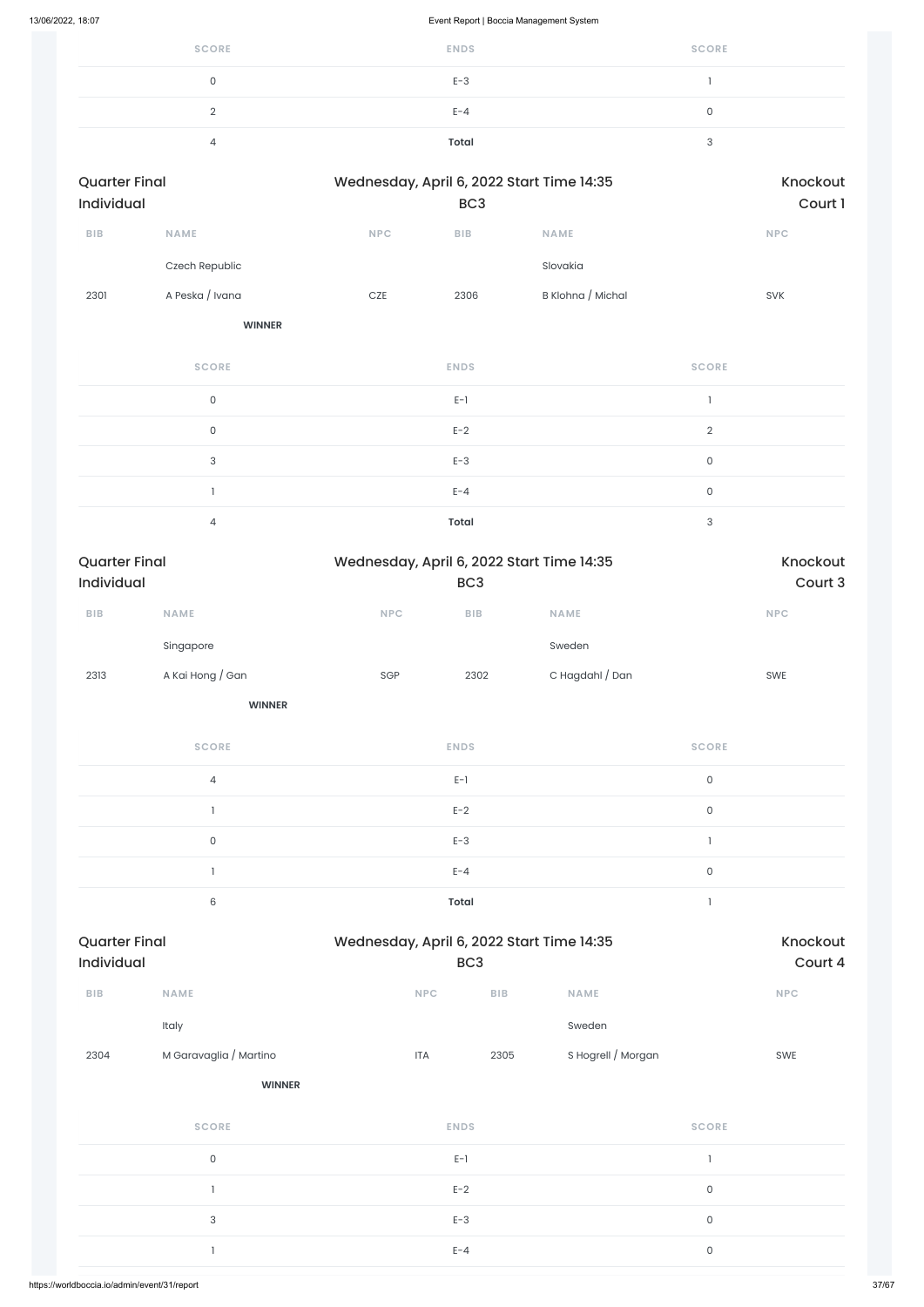|                                  | <b>SCORE</b>              | <b>ENDS</b>                                                 |                         |                  | <b>SCORE</b>              |                               |
|----------------------------------|---------------------------|-------------------------------------------------------------|-------------------------|------------------|---------------------------|-------------------------------|
|                                  | $\mathbf 5$               | <b>Total</b>                                                |                         |                  | $\mathbf{I}$              |                               |
| <b>Semi Final</b><br>Individual  |                           | Thursday, April 7, 2022 Start Time 08:30<br>BC <sub>3</sub> |                         |                  |                           | Knockout<br>Court 3           |
| ${\sf B}{\sf I}{\sf B}$          | <b>NAME</b>               | <b>NPC</b>                                                  | ${\sf B}{\sf I}{\sf B}$ | <b>NAME</b>      |                           | NPC                           |
|                                  | Belgium                   |                                                             |                         | Czech Republic   |                           |                               |
| 2308                             | A Van Praet / Annelot     | <b>BEL</b>                                                  | 2301                    | A Peska / Ivana  |                           | $CZE$                         |
|                                  |                           |                                                             |                         | <b>WINNER</b>    |                           |                               |
|                                  | <b>SCORE</b>              | <b>ENDS</b>                                                 |                         |                  | <b>SCORE</b>              |                               |
|                                  | $\mathbf{1}$              | $E-1$                                                       |                         |                  | $\mathsf{O}\xspace$       |                               |
|                                  | $\mathsf{O}\xspace$       | $E-2$                                                       |                         |                  | $\ensuremath{\mathsf{3}}$ |                               |
|                                  | $\mathsf{O}\xspace$       | $E-3$                                                       |                         |                  | $\mathbf{1}$              |                               |
|                                  | $\mathsf{O}\xspace$       | $E - 4$                                                     |                         |                  | 1                         |                               |
|                                  | $\mathbf{1}$              | <b>Total</b>                                                |                         |                  | $\mathbf 5$               |                               |
| Semi Final<br>Individual         |                           | Thursday, April 7, 2022 Start Time 08:30<br>BC <sub>3</sub> |                         |                  |                           | Knockout<br>Court 4           |
| BIB                              | NAME                      | $\ensuremath{\mathsf{NPC}}$                                 | <b>BIB</b>              | NAME             |                           | <b>NPC</b>                    |
|                                  | Italy                     |                                                             |                         | Singapore        |                           |                               |
| 2304                             | M Garavaglia / Martino    | <b>ITA</b>                                                  | 2313                    | A Kai Hong / Gan |                           | SGP                           |
|                                  | <b>WINNER</b>             |                                                             |                         |                  |                           |                               |
|                                  | <b>SCORE</b>              | <b>ENDS</b>                                                 |                         |                  | <b>SCORE</b>              |                               |
|                                  | $\mathsf{O}\xspace$       | $E-1$                                                       |                         |                  | $\mathbf{1}$              |                               |
|                                  | $\mathbb{I}$              | $E-2$                                                       |                         |                  | $\mathsf{O}\xspace$       |                               |
|                                  | $\mathsf{O}\xspace$       | $E-3$                                                       |                         |                  | $\mathbf{I}$              |                               |
|                                  | $\overline{2}$            | $E - 4$                                                     |                         |                  | $\mathsf{O}\xspace$       |                               |
|                                  | $\ensuremath{\mathsf{3}}$ | <b>Total</b>                                                |                         |                  | $\overline{2}$            |                               |
| <b>Third Place</b><br>Individual |                           | Thursday, April 7, 2022 Start Time 11:00<br>BC <sub>3</sub> |                         |                  |                           | <b>Third Place</b><br>Court 2 |
|                                  |                           |                                                             |                         |                  |                           |                               |

Belgium Singapore

| 2308                                         | A Van Praet / Annelot | <b>BEL</b>                               | 2313 | A Kai Hong / Gan | SGP      |       |
|----------------------------------------------|-----------------------|------------------------------------------|------|------------------|----------|-------|
|                                              | <b>WINNER</b>         |                                          |      |                  |          |       |
|                                              | <b>SCORE</b>          | <b>ENDS</b>                              |      | <b>SCORE</b>     |          |       |
|                                              |                       | $E-1$                                    |      | $\mathsf O$      |          |       |
|                                              |                       | $E-2$                                    |      | $\mathsf O$      |          |       |
|                                              |                       | $E-3$                                    |      | $\mathsf O$      |          |       |
|                                              |                       | $E - 4$                                  |      | $\mathsf O$      |          |       |
|                                              | 4                     | <b>Total</b>                             |      | $\mathsf O$      |          |       |
| Final                                        |                       | Thursday, April 7, 2022 Start Time 15:05 |      |                  | Knockout |       |
| https://worldboccia.io/admin/event/31/report |                       |                                          |      |                  |          | 38/67 |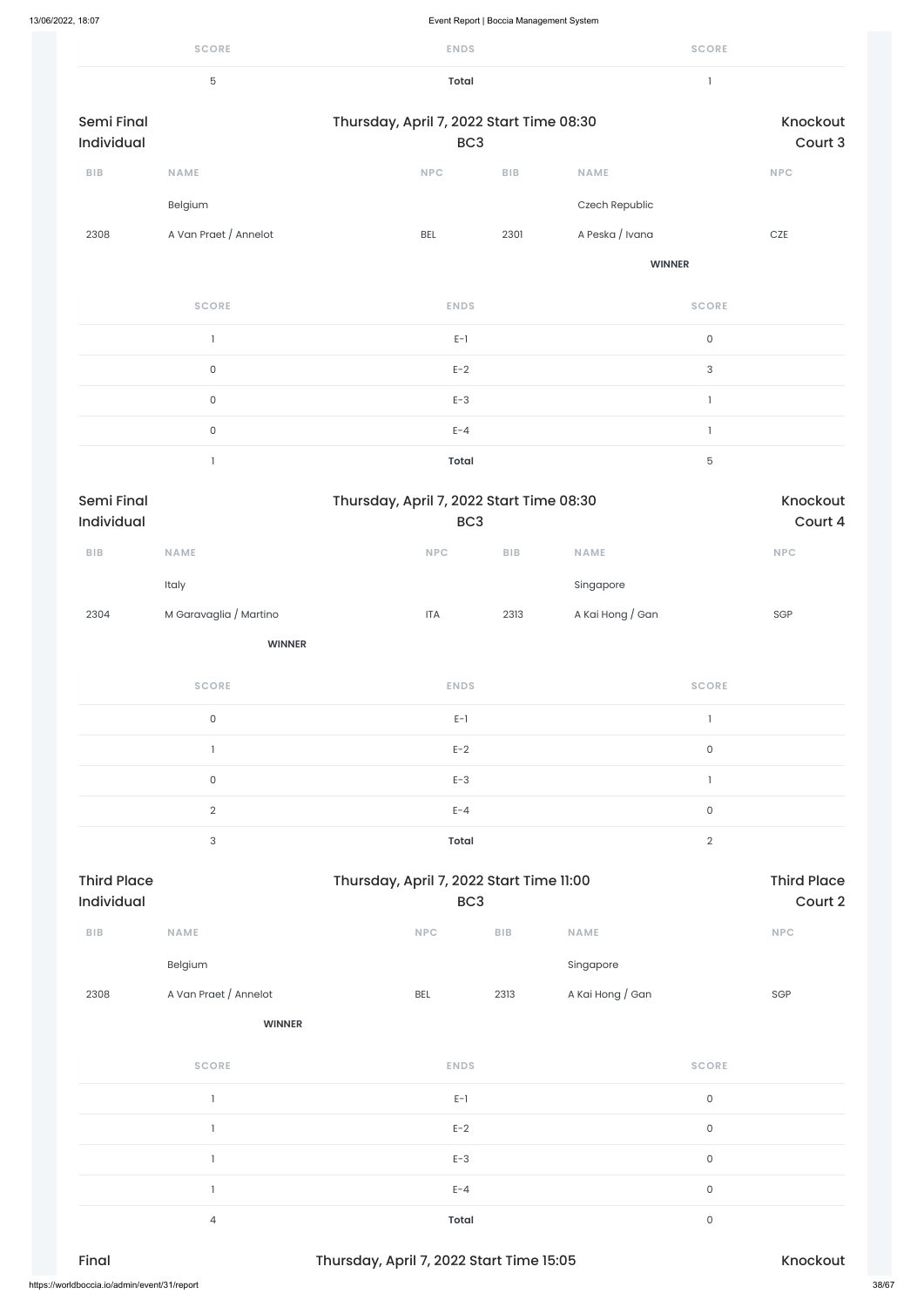| Individual |                        | BC <sub>3</sub> |            |                 |                     | Court 3    |
|------------|------------------------|-----------------|------------|-----------------|---------------------|------------|
| <b>BIB</b> | <b>NAME</b>            | <b>NPC</b>      | <b>BIB</b> | <b>NAME</b>     |                     | <b>NPC</b> |
|            | Italy                  |                 |            | Czech Republic  |                     |            |
| 2304       | M Garavaglia / Martino | <b>ITA</b>      | 2301       | A Peska / Ivana |                     | CZE        |
|            |                        |                 |            | <b>WINNER</b>   |                     |            |
|            | <b>SCORE</b>           | <b>ENDS</b>     |            |                 | <b>SCORE</b>        |            |
|            |                        | $E-1$           |            |                 | $\mathsf{O}\xspace$ |            |

2 and  $E-2$  and  $E-2$  and  $E-2$  and  $E-2$  and  $E-2$  and  $E-2$  and  $E-2$  and  $E-2$  and  $E-2$  and  $E-2$  and  $E-2$  and  $E-2$  and  $E-2$  and  $E-2$  and  $E-2$  and  $E-2$  and  $E-2$  and  $E-2$  and  $E-2$  and  $E-2$  and  $E-2$  and  $E-2$ 

 $E-3$  and  $E-3$  1

0 between the contract  $E-A$  and  $E-A$  and  $3$ 

3 **Total** 4

POOLS RESULTS SUMMARY

## Pool A

| #    | <b>ENTRANT</b>                             |                         | <b>POINTS</b><br><b>DIFF</b> | <b>POINTS</b><br><b>FOR</b> | <b>ENDS</b><br><b>WON</b> | <b>PDIFF</b><br><b>MATCH</b> | <b>PDIFF</b><br><b>END</b> |      |              | <b>VS RECORD</b> |                          |                          |
|------|--------------------------------------------|-------------------------|------------------------------|-----------------------------|---------------------------|------------------------------|----------------------------|------|--------------|------------------|--------------------------|--------------------------|
|      |                                            |                         |                              |                             |                           |                              |                            | $\#$ | 2301         | 2313             | 2310                     | 2307                     |
| 2301 | <b>Adam Peska</b><br><b>Czech Republic</b> | 3                       | 21                           | 24                          | 9                         | 9                            | $\pmb{4}$                  | 2301 | $\sim$       | $6\phantom{.}6$  | 10                       | $\vert 8 \vert$          |
| 2313 | Aloysius Gan Kai Hong<br>C.<br>Singapore   | $\overline{\mathbf{2}}$ | $\bf 6$                      | 15                          | $\overline{7}$            | $10$                         | $\pmb{4}$                  | 2313 | $\mathbf{1}$ | $\sim$           | $\overline{4}$           | (10)                     |
| 2310 | Ilker Icöz<br>Germany                      | L                       | $-6$                         | $10$                        | 5                         | $\overline{\mathbf{4}}$      | ${\bf 5}$                  | 2310 | -1.          | $\mathbf{3}$     | $\overline{\phantom{a}}$ | 6 <sub>o</sub>           |
| 2307 | Áki Joensen<br><b>FRO</b>                  | $\mathsf{O}\xspace$     | $-21$                        | $\mathbf{3}$                | $\mathsf 3$               | $\mathsf{O}\xspace$          |                            | 2307 | -1.          | $\mathbf{0}$     | $\overline{2}$           | $\overline{\phantom{a}}$ |

## Pool B

| #    | <b>ENTRANT</b>                       | <b>WINS</b>    | <b>POINTS</b><br><b>DIFF</b> | <b>POINTS</b><br><b>FOR</b> | <b>ENDS</b><br><b>WON</b> | <b>PDIFF</b><br><b>MATCH</b> | <b>PDIFF</b><br><b>END</b> |      |                 | <b>VS RECORD</b>         |                          |                                   |
|------|--------------------------------------|----------------|------------------------------|-----------------------------|---------------------------|------------------------------|----------------------------|------|-----------------|--------------------------|--------------------------|-----------------------------------|
|      |                                      |                |                              |                             |                           |                              |                            | #    | 2302            | 2306                     | 2314                     | 2312                              |
| 2302 | <b>Christoffer Hagdahl</b><br>Sweden | 3              | 5                            | $\mathbf{11}$               | 8                         | $\overline{2}$               | 3                          | 2302 | $\sim$          | $\overline{4}$           | $\mathbf{3}$             | $\begin{pmatrix} 4 \end{pmatrix}$ |
| 2306 | <b>Boris Klohna</b><br>Ø<br>Slovakia | $\overline{2}$ | 4                            | 12                          | $\overline{7}$            | $\mathbf{3}$                 | 3                          | 2306 | $\vert 2 \vert$ | $\overline{\phantom{a}}$ | $\overline{4}$           | $\begin{bmatrix} 6 \end{bmatrix}$ |
| 2314 | Gabriele Zendron<br>Italy            |                | $-2$                         | 8                           | 4                         | 3                            | 3                          | 2314 |                 |                          | $\overline{\phantom{a}}$ | $6\phantom{.}6$                   |



## Pool C

| #    | <b>ENTRANT</b>                     | <b>WINS</b>    | <b>POINTS</b><br><b>DIFF</b> | <b>POINTS</b><br><b>FOR</b> | <b>ENDS</b><br><b>WON</b> | <b>PDIFF</b><br><b>MATCH</b> | <b>PDIFF</b><br><b>END</b> |      | <b>VS RECORD</b> |                   |      |
|------|------------------------------------|----------------|------------------------------|-----------------------------|---------------------------|------------------------------|----------------------------|------|------------------|-------------------|------|
|      |                                    |                |                              |                             |                           |                              |                            | #    | 2305             | 2303              | 2311 |
| 2305 | <u>Sebastian Hogrell</u><br>Sweden | $\overline{2}$ | 20                           | 21                          | 4                         | 6                            | 4                          | 2305 | $\sim$           | $\left(14\right)$ |      |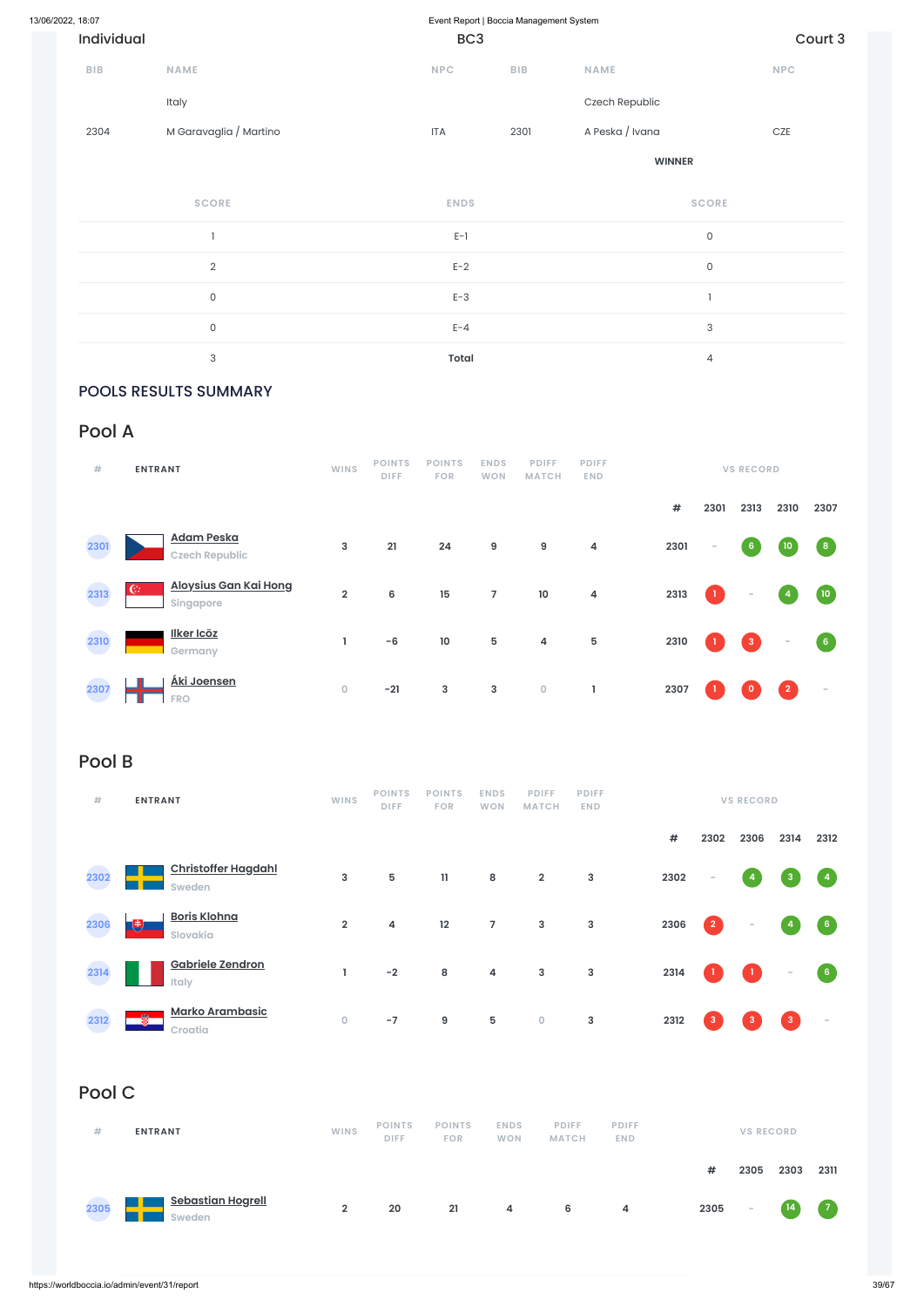| #    | <b>ENTRANT</b>                                      | <b>WINS</b> | <b>POINTS</b><br><b>DIFF</b> | <b>POINTS</b><br><b>FOR</b> | <b>ENDS</b><br><b>WON</b> | <b>PDIFF</b><br><b>MATCH</b> | <b>PDIFF</b><br><b>END</b> |      | <b>VS RECORD</b>     |           |                   |
|------|-----------------------------------------------------|-------------|------------------------------|-----------------------------|---------------------------|------------------------------|----------------------------|------|----------------------|-----------|-------------------|
| 2303 | <b>Spencer Cotie</b><br>≫⊯<br>۰<br><b>Australia</b> |             | $\overline{0}$               | 14                          | 4                         | 14                           | 5                          | 2303 | $\boxed{\mathbf{o}}$ | $\sim$    | $\left(14\right)$ |
| 2311 | <b>Konrad Galan</b><br><b>Norway</b>                | 0           | $-20$                        |                             |                           | $\circ$                      |                            | 2311 |                      | $\bullet$ | $\sim$            |

### Pool D

| #    | <b>ENTRANT</b>                            | <b>WINS</b>    | <b>POINTS</b><br><b>DIFF</b> | <b>POINTS</b><br><b>FOR</b> | <b>ENDS</b><br><b>WON</b> | <b>PDIFF</b><br><b>MATCH</b> | <b>PDIFF</b><br><b>END</b> |      |                          | <b>VS RECORD</b>         |                          |
|------|-------------------------------------------|----------------|------------------------------|-----------------------------|---------------------------|------------------------------|----------------------------|------|--------------------------|--------------------------|--------------------------|
|      |                                           |                |                              |                             |                           |                              |                            | #    | 2308                     | 2304                     | 2309                     |
| 2308 | <b>Arno Van Praet</b><br>Belgium          | $\overline{2}$ | 6                            | $10$                        | 5                         | $5\phantom{.0}$              | $\mathbf{3}$               | 2308 | $\overline{\phantom{a}}$ |                          | $6\phantom{.}6$          |
| 2304 | <b>Mirco Garavaglia</b><br>Italy          | т              |                              | 7                           | 4                         | $\overline{2}$               | $\overline{2}$             | 2304 | $\overline{\mathbf{3}}$  | $\overline{\phantom{a}}$ | $\overline{4}$           |
| 2309 | <b>Antonio Leme</b><br>A<br><b>Brazil</b> | $\overline{0}$ | $-7$                         | 3                           | 3                         | $\circ$                      |                            | 2309 |                          | $\overline{2}$           | $\overline{\phantom{a}}$ |

## ROUNDS RESULTS SUMMARY Individual - BC3 Male

| <b>BIB</b>       | <b>SIDE</b>              |                                 | <b>NPC</b>     | <b>RESULT</b>        | <b>BIB</b>   | <b>SIDE</b>     |                             |                      | <b>NPC</b>   |
|------------------|--------------------------|---------------------------------|----------------|----------------------|--------------|-----------------|-----------------------------|----------------------|--------------|
| 2308             | Arno Van Praet / Annelot |                                 | <b>BEL</b>     | $4^* - 0$            | 2313         |                 | Aloysius Gan Kai Hong / Gan |                      | SGP          |
|                  | <b>FINAL STANDINGS</b>   |                                 |                |                      |              |                 |                             |                      |              |
|                  |                          |                                 |                | <b>POOL POINTS</b>   |              |                 | <b>KNOCKOUT POINTS</b>      |                      |              |
| #<br><b>NAME</b> |                          | <b>COUNTRY</b>                  | <b>POINTS</b>  | <b>NORMALIZATION</b> | <b>BONUS</b> | <b>PROGRESS</b> | <b>KNOCKOUTS</b>            | <b>PARTICIPATION</b> | <b>TOTAL</b> |
|                  | Adam Peska               | <b>CZECH</b><br><b>REPUBLIC</b> | 3              | $\mathsf O$          | $\mathsf O$  | $\overline{2}$  | $\left\lceil \right\rceil$  |                      | 17           |
| $\overline{2}$   | Mirco Garavaglia         | <b>ITALY</b>                    |                | 0.5                  | $\mathsf O$  | $\overline{2}$  | 8                           |                      | 12.5         |
| 3                | Arno Van Praet           | <b>BELGIUM</b>                  | $\overline{2}$ |                      | $\mathsf{O}$ | $\overline{2}$  | 6                           |                      | 12           |
|                  |                          |                                 |                |                      |              |                 |                             |                      |              |

### Quarter Final

| 2304       | Mirco Garavaglia / Martino  | <b>ITA</b> | $3 - 4*$      |            | 2301        | Adam Peska / Ivana          | CZE        |
|------------|-----------------------------|------------|---------------|------------|-------------|-----------------------------|------------|
| <b>BIB</b> | <b>SIDE</b>                 | <b>NPC</b> | <b>RESULT</b> |            | <b>BIB</b>  | <b>SIDE</b>                 | <b>NPC</b> |
| Final      |                             |            |               |            |             |                             |            |
| 2304       | Mirco Garavaglia / Martino  | <b>ITA</b> | $3* - 2$      | 2313       |             | Aloysius Gan Kai Hong / Gan | SGP        |
| 2308       | Arno Van Praet / Annelot    | <b>BEL</b> | $1 - 5*$      | 2301       |             | Adam Peska / Ivana          | CZE        |
| <b>BIB</b> | <b>SIDE</b>                 | <b>NPC</b> | <b>RESULT</b> | <b>BIB</b> | <b>SIDE</b> |                             | <b>NPC</b> |
| Semi-Final |                             |            |               |            |             |                             |            |
| 2304       | Mirco Garavaglia / Martino  | <b>ITA</b> | $5* - 1$      | 2305       |             | Sebastian Hogrell / Morgan  | <b>SWE</b> |
| 2313       | Aloysius Gan Kai Hong / Gan | SGP        | $6* - 1$      | 2302       |             | Christoffer Hagdahl / Dan   | SWE        |
| 2308       | Arno Van Praet              | <b>BEL</b> | $6 - 0$       | 2303       |             | Spencer Cotie               | AUS        |
| 2301       | Adam Peska / Ivana          | CZE        | $4* - 3$      | 2306       |             | Boris Klohna / Michal       | <b>SVK</b> |
| <b>BIB</b> | <b>SIDE</b>                 | <b>NPC</b> | <b>RESULT</b> | <b>BIB</b> | <b>SIDE</b> |                             | <b>NPC</b> |

Third Place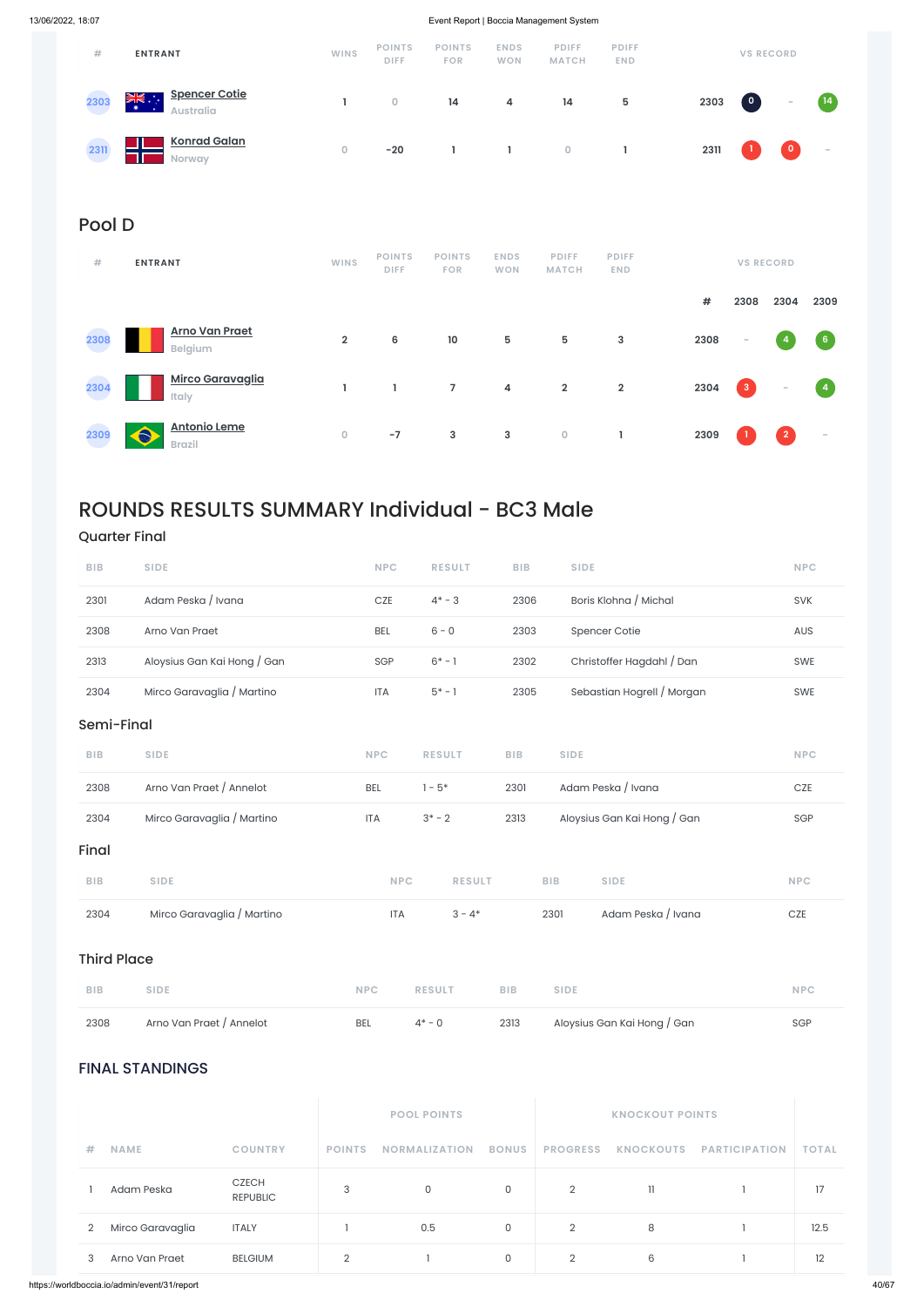|                |                          |                      |                     | <b>POOL POINTS</b>   |              | <b>KNOCKOUT POINTS</b> |                  |                      |                |  |
|----------------|--------------------------|----------------------|---------------------|----------------------|--------------|------------------------|------------------|----------------------|----------------|--|
| #              | <b>NAME</b>              | <b>COUNTRY</b>       | <b>POINTS</b>       | <b>NORMALIZATION</b> | <b>BONUS</b> | <b>PROGRESS</b>        | <b>KNOCKOUTS</b> | <b>PARTICIPATION</b> | <b>TOTAL</b>   |  |
| $\overline{4}$ | Aloysius Gan Kai<br>Hong | <b>SINGAPORE</b>     | $\sqrt{2}$          | $\mathsf{O}$         | $\mathsf{O}$ | $\mathbf{2}$           | $\overline{4}$   |                      | $\mathsf g$    |  |
| 5              | Boris Klohna             | <b>SLOVAKIA</b>      | $\overline{2}$      | $\mathsf{O}\xspace$  | $\mathsf{O}$ | $\overline{2}$         | $\mathsf O$      |                      | 5              |  |
| 6              | Sebastian Hogrell        | SWEDEN               | $\overline{2}$      | $\mathbf{1}$         | $\mathsf O$  | $\overline{2}$         | $\mathsf O$      | $\mathbf{1}$         | 6              |  |
| 7              | Christoffer Hagdahl      | SWEDEN               | 3                   | $\mathsf{O}$         | $\mathbf 0$  | $\overline{2}$         | $\mathsf{O}$     | -1                   | 6              |  |
| 8              | Spencer Cotie            | <b>AUSTRALIA</b>     | $\overline{1}$      | 0.5                  | $\mathsf{O}$ | $\overline{2}$         | $\mathsf{O}$     | $\overline{1}$       | 4.5            |  |
| 9              | Gabriele Zendron         | <b>ITALY</b>         | $\overline{1}$      | $\mathsf{O}$         | 0            | $\mathsf{O}\xspace$    | $\mathsf O$      |                      | $\overline{2}$ |  |
| 10             | Ilker Icöz               | <b>GERMANY</b>       | $\overline{1}$      | $\mathsf{O}$         | 0            | 0                      | $\mathsf{O}$     | $\overline{1}$       | $\overline{2}$ |  |
| $\mathbf{1}$   | Antonio Leme             | <b>BRAZIL</b>        | $\mathsf{O}\xspace$ | $\mathsf{O}\xspace$  | 0            | 0                      | $\mathsf{O}$     | $\mathbf{1}$         | $\mathbf{1}$   |  |
| 12             | Konrad Galan             | <b>NORWAY</b>        | $\mathsf{O}\xspace$ | 0                    | 0            | $\mathsf{O}$           | $\mathsf{O}$     | $\mathbf{1}$         | $\mathbf{1}$   |  |
| 13             | Marko Arambasic          | <b>CROATIA</b>       | $\mathsf{O}\xspace$ | $\mathsf{O}$         | $\mathsf{O}$ | $\mathsf{O}\xspace$    | $\mathsf{O}$     | $\mathbf{1}$         | $\mathbf{1}$   |  |
| 14             | Áki Joensen              | <b>FAROE ISLANDS</b> | $\mathsf{O}\xspace$ | $\mathsf{O}\xspace$  | $\mathsf{O}$ | $\mathsf{O}\xspace$    | $\mathsf{O}$     | $\overline{1}$       | 1              |  |

### BC4 Female

### **MATCHES**

| <b>Round Robin</b><br>Individual |                     | Monday, April 4, 2022 Start Time 10:40<br>BC4 |                         |               | Pool A<br>Court 6        |  |  |
|----------------------------------|---------------------|-----------------------------------------------|-------------------------|---------------|--------------------------|--|--|
| ${\sf B}{\sf I}{\sf B}$          | <b>NAME</b>         | NPC                                           | ${\sf B}{\sf I}{\sf B}$ | <b>NAME</b>   | <b>NPC</b>               |  |  |
|                                  | Spain               |                                               |                         | Hungary       |                          |  |  |
| 1405                             | S Aller Mayo        | ESP                                           | 1401                    | A Szabo       | <b>HUN</b>               |  |  |
|                                  |                     |                                               |                         | <b>WINNER</b> |                          |  |  |
|                                  | <b>SCORE</b>        | <b>ENDS</b>                                   |                         |               | <b>SCORE</b>             |  |  |
|                                  | $\mathsf{O}$        | $E-1$                                         |                         |               | $\mathbf 5$              |  |  |
|                                  | $\mathsf{O}$        | $E-2$                                         |                         |               | $\mathsf 6$              |  |  |
|                                  | $\mathsf{O}\xspace$ | $E-3$                                         |                         |               | $\overline{\phantom{a}}$ |  |  |
|                                  | $\mathsf{O}$        | $E - 4$                                       |                         |               | 3                        |  |  |
|                                  | $\mathsf{O}\xspace$ | <b>Total</b>                                  |                         |               | 15                       |  |  |

| <b>Round Robin</b><br>Individual |               | Tuesday, April 5, 2022 Start Time 08:30 | BC4         |              |              | Pool A<br>Court 1 |
|----------------------------------|---------------|-----------------------------------------|-------------|--------------|--------------|-------------------|
| BIB                              | <b>NAME</b>   | <b>NPC</b>                              | BIB         | <b>NAME</b>  | <b>NPC</b>   |                   |
|                                  | Croatia       |                                         |             | Spain        |              |                   |
| 1403                             | A Arambasic   | CRO                                     | 1405        | S Aller Mayo | ESP          |                   |
|                                  | <b>WINNER</b> |                                         |             |              |              |                   |
|                                  | <b>SCORE</b>  |                                         | <b>ENDS</b> |              | <b>SCORE</b> |                   |
|                                  |               |                                         | $E-1$       |              | $\mathsf{O}$ |                   |
|                                  | $\mathsf{O}$  |                                         | $E-2$       |              | $\mathbf{I}$ |                   |
|                                  |               |                                         |             |              |              |                   |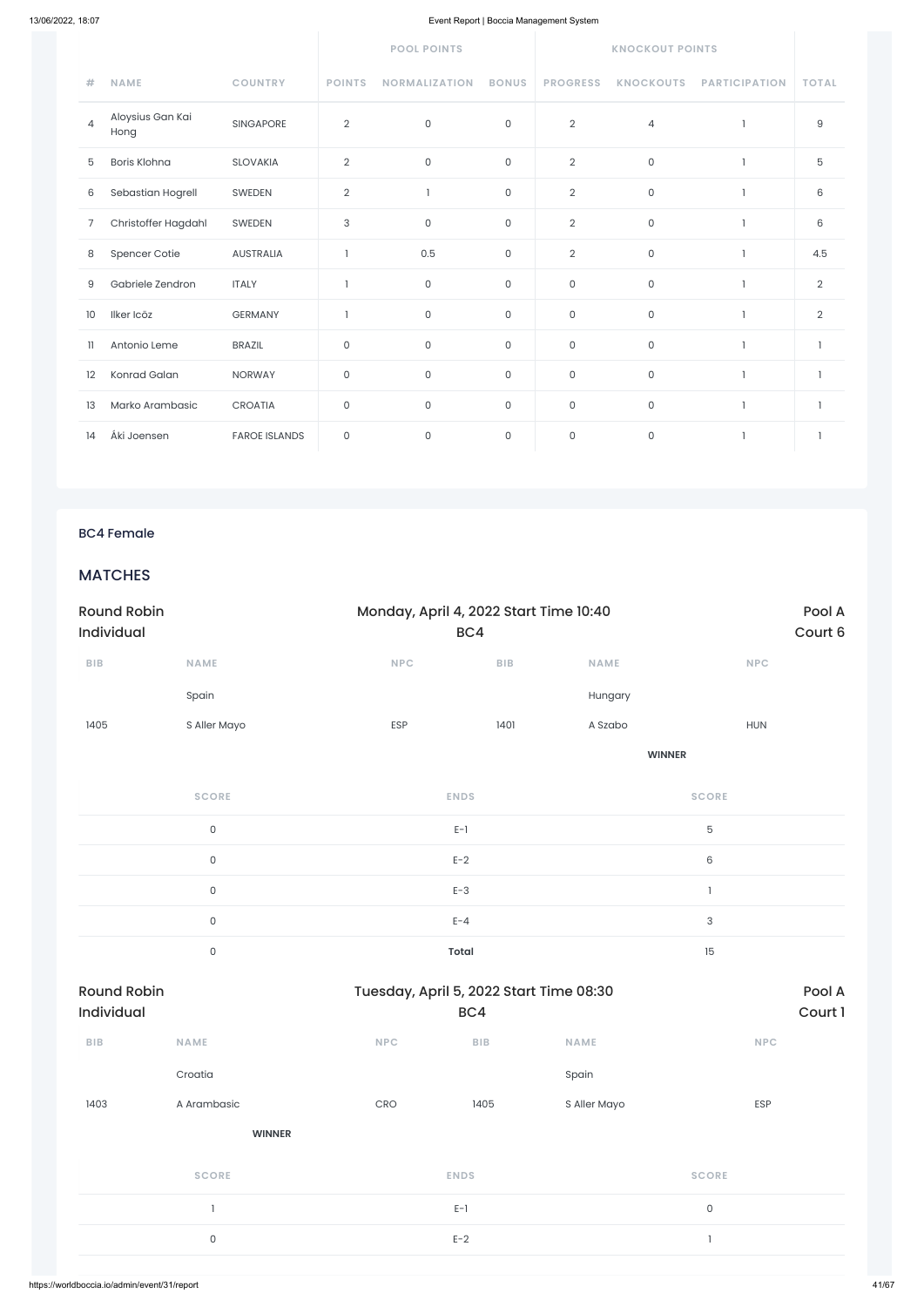| <b>SCORE</b>   | <b>ENDS</b> | <b>SCORE</b> |
|----------------|-------------|--------------|
| 6              | $E-3$       | ◡            |
| $\overline{4}$ | $E - 4$     |              |
|                | Total       |              |

| <b>Round Robin</b> |             |            | Tuesday, April 5, 2022 Start Time 13:30 |             |            |  |  |  |
|--------------------|-------------|------------|-----------------------------------------|-------------|------------|--|--|--|
| Individual         |             |            | BC4                                     |             |            |  |  |  |
| <b>BIB</b>         | <b>NAME</b> | <b>NPC</b> | <b>BIB</b>                              | <b>NAME</b> | <b>NPC</b> |  |  |  |
|                    | Croatia     |            |                                         | Hungary     |            |  |  |  |
| 1403               | A Arambasic | <b>CRO</b> | 1401                                    | A Szabo     | <b>HUN</b> |  |  |  |
|                    |             |            |                                         |             |            |  |  |  |

**WINNER**

| <b>SCORE</b>  | <b>ENDS</b>  | <b>SCORE</b> |
|---------------|--------------|--------------|
| $\mathcal{D}$ | $E-1$        | $\mathbf 0$  |
| 0             | $E-2$        | 3            |
| 0             | $E-3$        | 4            |
| 0             | $E - 4$      | $\Omega$     |
| $\Omega$      | <b>Total</b> | 9            |

| <b>Round Robin</b><br>Individual |              |            | Monday, April 4, 2022 Start Time 10:40<br>BC4 |                |              |  |  |
|----------------------------------|--------------|------------|-----------------------------------------------|----------------|--------------|--|--|
| <b>BIB</b>                       | <b>NAME</b>  | <b>NPC</b> | <b>BIB</b>                                    | <b>NAME</b>    | <b>NPC</b>   |  |  |
|                                  | Croatia      |            |                                               | Greece         |              |  |  |
| 1406                             | S Strunjak   | CRO        | 1402                                          | C Morfi Metzou | <b>GRE</b>   |  |  |
|                                  |              |            |                                               | <b>WINNER</b>  |              |  |  |
|                                  | <b>SCORE</b> |            | <b>ENDS</b>                                   |                | <b>SCORE</b> |  |  |

| $\cap$ | $E-1$        |  |
|--------|--------------|--|
| C      | $E-2$        |  |
|        | $E-3$        |  |
|        | $E - 4$      |  |
|        | <b>Total</b> |  |

| BIB            | <b>NAME</b>         | <b>NPC</b> | ${\sf B}{\sf I}{\sf B}$ | <b>NAME</b> | <b>NPC</b>   |  |
|----------------|---------------------|------------|-------------------------|-------------|--------------|--|
|                | Slovenia            |            |                         | Croatia     |              |  |
| 1404           | N Bartol            | SLO        | 1406                    | S Strunjak  | CRO          |  |
|                | <b>WINNER</b>       |            |                         |             |              |  |
|                | <b>SCORE</b>        |            | <b>ENDS</b>             |             | <b>SCORE</b> |  |
|                | $\mathsf{O}$        |            | $E-1$                   |             | 1            |  |
|                | $\sqrt{2}$          |            | $E-2$                   |             | $\mathsf{O}$ |  |
| $\overline{2}$ |                     |            | $E-3$                   |             | $\mathsf O$  |  |
|                | $\mathsf{O}\xspace$ |            | $E - 4$                 |             | ı            |  |
|                |                     |            |                         |             |              |  |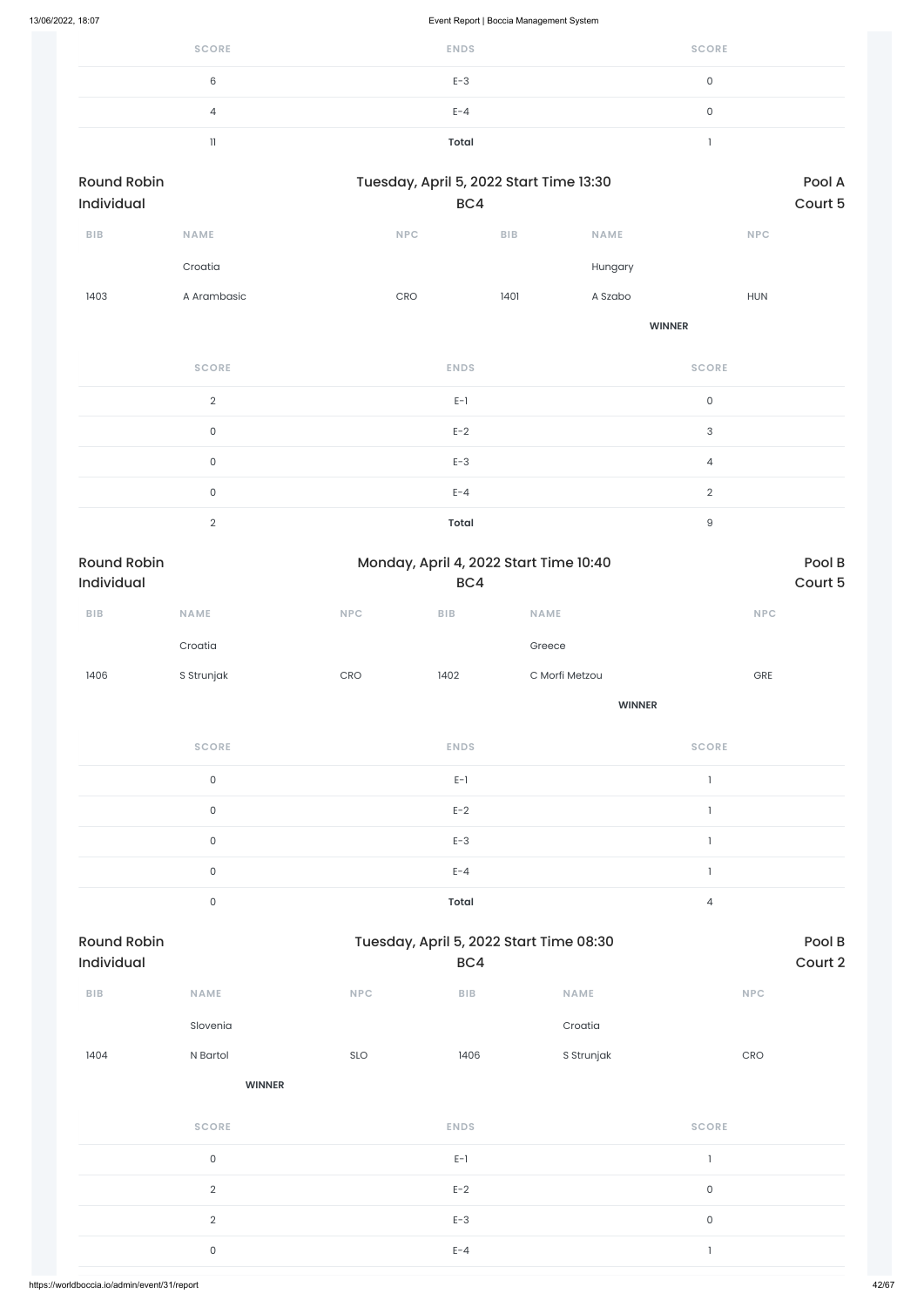|                                  | <b>SCORE</b>              |                                           | <b>ENDS</b>                                    |               | <b>SCORE</b>        |                     |
|----------------------------------|---------------------------|-------------------------------------------|------------------------------------------------|---------------|---------------------|---------------------|
|                                  | $\overline{4}$            |                                           | <b>Total</b>                                   |               |                     |                     |
| <b>Round Robin</b><br>Individual |                           |                                           | Tuesday, April 5, 2022 Start Time 13:30<br>BC4 |               |                     | Pool B<br>Court 4   |
| <b>BIB</b>                       | <b>NAME</b>               | NPC                                       | BIB                                            | <b>NAME</b>   |                     | <b>NPC</b>          |
|                                  | Greece                    |                                           |                                                | Slovenia      |                     |                     |
| 1402                             | C Morfi Metzou            | GRE                                       | 1404                                           | N Bartol      |                     | SLO                 |
|                                  |                           | <b>WINNER</b>                             |                                                |               |                     |                     |
|                                  | <b>SCORE</b>              |                                           | <b>ENDS</b>                                    |               | <b>SCORE</b>        |                     |
|                                  | $\mathsf{O}$              |                                           | $E-1$                                          |               | $\overline{2}$      |                     |
|                                  | $\sqrt{3}$                |                                           | $E-2$                                          |               | $\mathsf{O}\xspace$ |                     |
|                                  | $\ensuremath{\mathsf{3}}$ |                                           | $E-3$                                          |               | $\mathsf{O}\xspace$ |                     |
|                                  | $\ensuremath{\mathsf{3}}$ |                                           | $E - 4$                                        |               | $\mathsf{O}\xspace$ |                     |
|                                  | $\hbox{9}$                |                                           | <b>Total</b>                                   |               | $\overline{2}$      |                     |
| Semi Final<br>Individual         |                           | Wednesday, April 6, 2022 Start Time 14:35 | BC4                                            |               |                     | Knockout<br>Court 5 |
| BIB                              | NAME                      | NPC                                       | <b>BIB</b>                                     | NAME          |                     | <b>NPC</b>          |
|                                  | Slovenia                  |                                           |                                                | Hungary       |                     |                     |
| 1404                             | N Bartol                  | SLO                                       | 1401                                           | A Szabo       |                     | <b>HUN</b>          |
|                                  |                           |                                           |                                                | <b>WINNER</b> |                     |                     |
|                                  | <b>SCORE</b>              |                                           | <b>ENDS</b>                                    |               | <b>SCORE</b>        |                     |

| 1403                                         | A Arambasic  | CRO | 1402                                     | C Morfi Metzou |                | GRE                |       |
|----------------------------------------------|--------------|-----|------------------------------------------|----------------|----------------|--------------------|-------|
|                                              |              |     |                                          | <b>WINNER</b>  |                |                    |       |
|                                              | <b>SCORE</b> |     | <b>ENDS</b>                              |                | <b>SCORE</b>   |                    |       |
|                                              | $\mathsf O$  |     | $E-1$                                    |                | $\overline{2}$ |                    |       |
|                                              | $\mathsf O$  |     | $E-2$                                    |                | $\overline{2}$ |                    |       |
|                                              | $\mathsf O$  |     | $E-3$                                    |                | $\overline{2}$ |                    |       |
|                                              | $\mathsf O$  |     | $E - 4$                                  |                | 4              |                    |       |
|                                              | $\mathsf O$  |     | Total                                    |                | 10             |                    |       |
| <b>Third Place</b>                           |              |     | Thursday, April 7, 2022 Start Time 09:55 |                |                | <b>Third Place</b> |       |
| https://worldboccia.io/admin/event/31/report |              |     |                                          |                |                |                    | 43/67 |

|        | $E-1$        |   |
|--------|--------------|---|
| $\cap$ | $E-2$        | 6 |
|        | $E-3$        |   |
|        | $E - 4$      |   |
|        | <b>Total</b> |   |
|        |              |   |

| Semi Final        |             |            | Wednesday, April 6, 2022 Start Time 14:35 |             |            |  |  |  |
|-------------------|-------------|------------|-------------------------------------------|-------------|------------|--|--|--|
| <b>Individual</b> |             |            | BC4                                       |             | Court 6    |  |  |  |
| <b>BIB</b>        | <b>NAME</b> | <b>NPC</b> | <b>BIB</b>                                | <b>NAME</b> | <b>NPC</b> |  |  |  |

Croatia **Greece**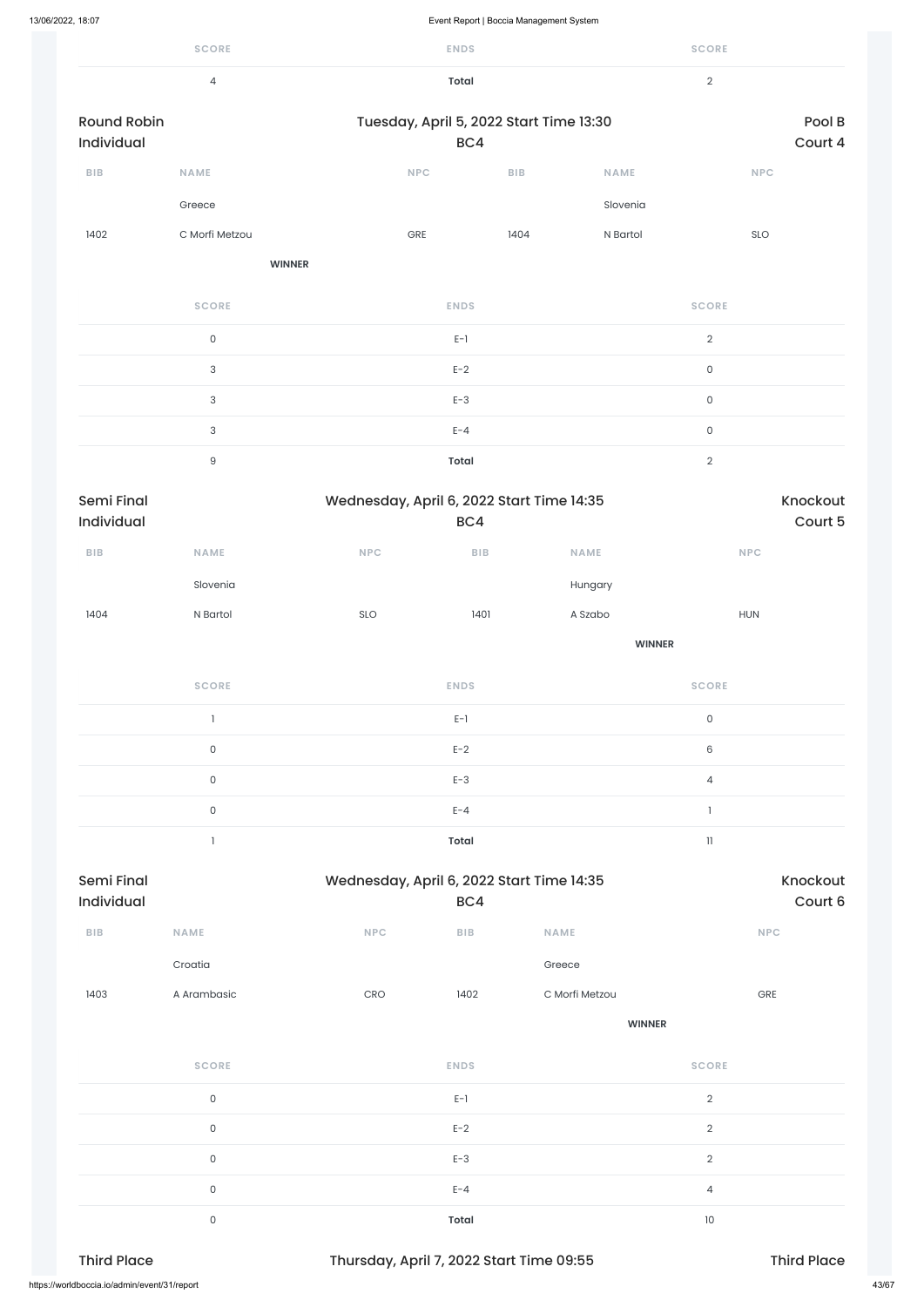| <b>SCORE</b>   | <b>ENDS</b>  | <b>SCORE</b> |
|----------------|--------------|--------------|
|                | $E-1$        | 0            |
| $\overline{2}$ | $E-2$        |              |
| 0              | $E-3$        |              |
| $\mathbf 0$    | $E - 4$      | $\Omega$     |
| 3              | <b>Total</b> | 4            |

| Final<br>Individual     |                     | Thursday, April 7, 2022 Start Time 14:00<br>BC4 |                | Knockout<br>Court 4 |  |  |
|-------------------------|---------------------|-------------------------------------------------|----------------|---------------------|--|--|
| ${\sf B}{\sf I}{\sf B}$ | <b>NAME</b>         | NPC<br><b>BIB</b>                               | NAME           | NPC                 |  |  |
|                         | Greece              |                                                 | Hungary        |                     |  |  |
| 1402                    | C Morfi Metzou      | GRE<br>1401                                     | A Szabo        | <b>HUN</b>          |  |  |
|                         |                     |                                                 | <b>WINNER</b>  |                     |  |  |
|                         | <b>SCORE</b>        | <b>ENDS</b>                                     | <b>SCORE</b>   |                     |  |  |
|                         | $\mathsf{O}\xspace$ | $\mathsf{E}\text{-}\mathsf{I}$                  | $\overline{2}$ |                     |  |  |
|                         | $\overline{1}$      | $E-2$                                           | $\mathsf O$    |                     |  |  |
|                         | $\mathsf{O}\xspace$ | $E-3$                                           | $\overline{1}$ |                     |  |  |
|                         | $\mathsf{O}\xspace$ | $E - 4$                                         | $\mathbf{2}$   |                     |  |  |
|                         |                     | <b>Total</b>                                    | $\mathbf 5$    |                     |  |  |

### POOLS RESULTS SUMMARY

### Pool A

| #             | <b>ENTRANT</b>                      | <b>WINS</b>    | <b>POINTS</b><br><b>DIFF</b> | <b>POINTS</b><br><b>FOR</b> | <b>ENDS</b><br><b>WON</b> | <b>PDIFF</b><br><b>MATCH</b> | <b>PDIFF</b><br><b>END</b> |      |                | <b>VS RECORD</b> |              |
|---------------|-------------------------------------|----------------|------------------------------|-----------------------------|---------------------------|------------------------------|----------------------------|------|----------------|------------------|--------------|
|               |                                     |                |                              |                             |                           |                              |                            | #    | 1401           | 1403             | 1405         |
| 1401<br>e e s | Alexandra Szabo<br>Hungary          | $\overline{2}$ | 22                           | 24                          | 7                         | 15                           | 6                          | 1401 | $\sim$         | ر و ا            | (15)         |
| 1403          | Anamarija Arambasic<br>圈<br>Croatia |                | 3                            | 13                          | 4                         | 10                           | 6                          | 1403 | $\overline{2}$ | $\sim$           | $\mathbf{u}$ |



### Pool B

| #    | <b>ENTRANT</b>                             | <b>WINS</b>    | <b>POINTS</b><br><b>DIFF</b> | <b>POINTS</b><br><b>FOR</b> | <b>ENDS</b><br><b>WON</b> | <b>PDIFF</b><br><b>MATCH</b> | <b>PDIFF</b><br><b>END</b> |      |                          | <b>VS RECORD</b> |      |
|------|--------------------------------------------|----------------|------------------------------|-----------------------------|---------------------------|------------------------------|----------------------------|------|--------------------------|------------------|------|
|      |                                            |                |                              |                             |                           |                              |                            | #    | 1402                     | 1404             | 1406 |
| 1402 | <u>Chrysi Morfi Metzou</u><br>52<br>Greece | $\overline{2}$ | 11.                          | 13                          | $\overline{7}$            | $7^{\circ}$                  | 3                          | 1402 | $\overline{\phantom{a}}$ | (9               | (4)  |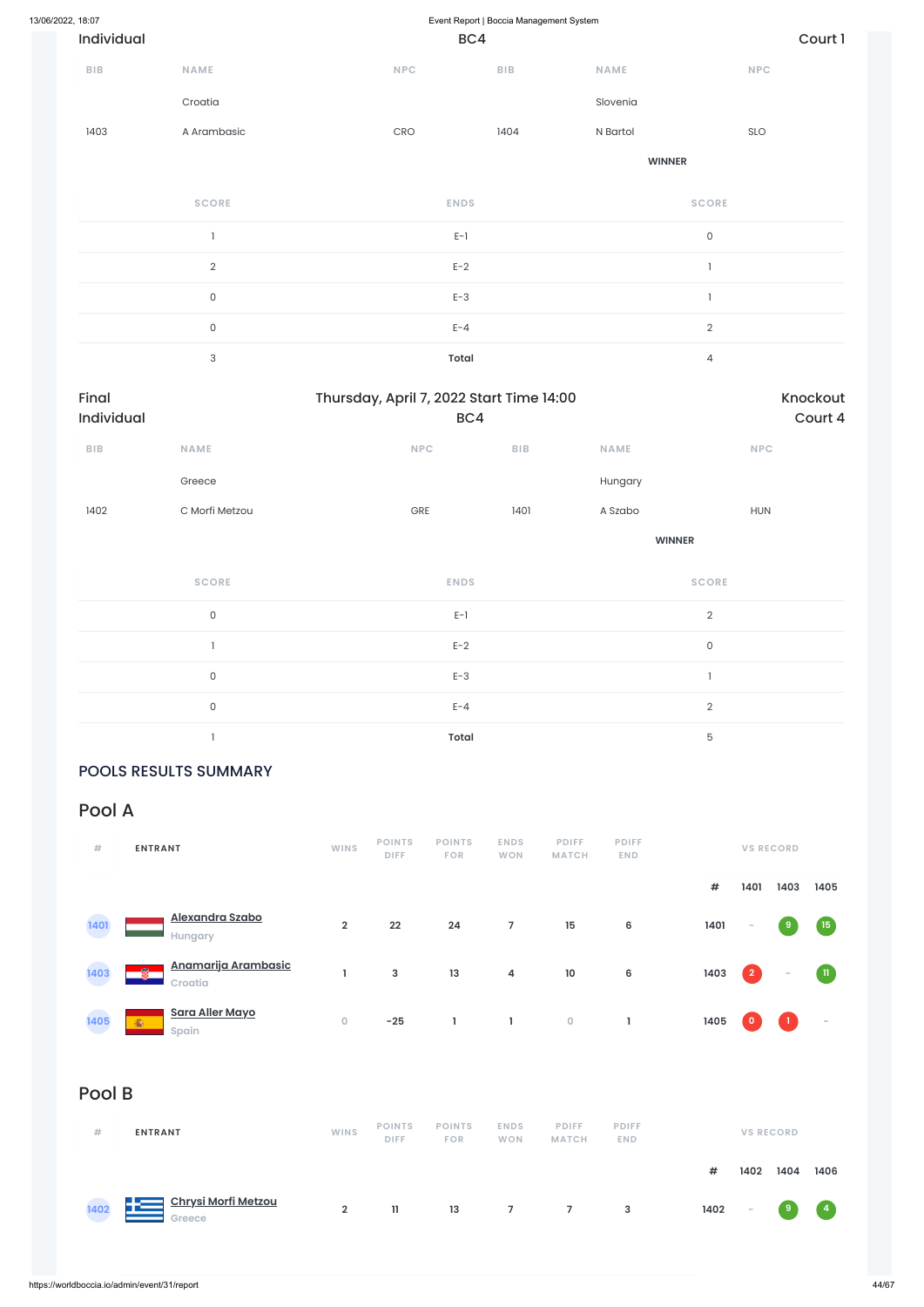### FINAL STANDINGS

|                |                     |                 |                | <b>POOL POINTS</b>   |              |                 | <b>KNOCKOUT POINTS</b> |                      |              |
|----------------|---------------------|-----------------|----------------|----------------------|--------------|-----------------|------------------------|----------------------|--------------|
| #              | <b>NAME</b>         | <b>COUNTRY</b>  | <b>POINTS</b>  | <b>NORMALIZATION</b> | <b>BONUS</b> | <b>PROGRESS</b> | <b>KNOCKOUTS</b>       | <b>PARTICIPATION</b> | <b>TOTAL</b> |
|                | Alexandra Szabo     | <b>HUNGARY</b>  | 2              | 0                    | $\mathsf{O}$ | $\overline{2}$  | 7                      |                      | 12           |
| $\overline{2}$ | Chrysi Morfi Metzou | <b>GREECE</b>   | $\overline{2}$ | $\mathsf{O}\xspace$  | $\mathsf O$  | $\overline{2}$  | $\overline{4}$         |                      | 9            |
| 3              | Natasa Bartol       | <b>SLOVENIA</b> |                | 0                    | $\mathsf O$  | $\overline{2}$  | $\overline{2}$         |                      | 6            |
| 4              | Anamarija Arambasic | <b>CROATIA</b>  |                | 0                    | $\mathsf{O}$ | $\overline{2}$  | 0                      |                      | 4            |
| 5              | Silvana Strunjak    | <b>CROATIA</b>  | 0              | 0                    | $\mathsf O$  | 0               | 0                      |                      |              |
| 6              | Sara Aller Mayo     | <b>SPAIN</b>    | 0              | 0                    | $\mathbf 0$  | 0               | 0                      |                      |              |

| #    | <b>ENTRANT</b>                                                      | <b>WINS</b> | <b>POINTS</b><br><b>DIFF</b> | <b>POINTS</b><br><b>FOR</b> | <b>ENDS</b><br><b>WON</b> | <b>PDIFF</b><br><b>MATCH</b> | <b>PDIFF</b><br><b>END</b> |      |            | <b>VS RECORD</b> |                |
|------|---------------------------------------------------------------------|-------------|------------------------------|-----------------------------|---------------------------|------------------------------|----------------------------|------|------------|------------------|----------------|
| 1404 | <b>Natasa Bartol</b><br>$\overline{\phantom{a}}$<br><b>Slovenia</b> |             | $-5$                         | 6                           | 3                         | $\overline{2}$               | $\overline{2}$             | 1404 | $\sqrt{2}$ | $\sim$           | $\overline{4}$ |
| 1406 | Silvana Strunjak<br>儩<br>Croatia                                    | $\circ$     | $-6$                         | $\overline{2}$              | $\overline{2}$            | $\overline{0}$               |                            | 1406 | l 0 j      | $\overline{2}$   | $\sim$         |

## ROUNDS RESULTS SUMMARY Individual - BC4 Female

Semi-Final

| 1402       | Chrysi Morfi Metzou | <b>GRE</b> | $1 - 5*$      | 1401       | Alexandra Szabo     | <b>HUN</b> |
|------------|---------------------|------------|---------------|------------|---------------------|------------|
| <b>BIB</b> | <b>SIDE</b>         | <b>NPC</b> | <b>RESULT</b> | <b>BIB</b> | <b>SIDE</b>         | <b>NPC</b> |
| Final      |                     |            |               |            |                     |            |
| 1403       | Anamarija Arambasic | CRO        | $0 - 10*$     | 1402       | Chrysi Morfi Metzou | GRE        |
| 1404       | Natasa Bartol       | <b>SLO</b> | 1 - 11*       | 1401       | Alexandra Szabo     | <b>HUN</b> |
| <b>BIB</b> | <b>SIDE</b>         | <b>NPC</b> | <b>RESULT</b> | <b>BIB</b> | <b>SIDE</b>         | <b>NPC</b> |

### Third Place

| <b>BIB</b> | <b>SIDE</b>         | NPC        | <b>RESULT</b> | <b>BIB</b> | <b>SIDE</b>   | <b>NPC</b> |
|------------|---------------------|------------|---------------|------------|---------------|------------|
| 1403       | Anamarija Arambasic | <b>CRO</b> | $3 - 4*$      | 1404       | Natasa Bartol | <b>SLO</b> |

### MATCHES

| <b>Round Robin</b><br><b>Individual</b> |               |            | Monday, April 4, 2022 Start Time 08:30<br>BC4 |             | Pool A<br>Court 1 |
|-----------------------------------------|---------------|------------|-----------------------------------------------|-------------|-------------------|
| <b>BIB</b>                              | <b>NAME</b>   | <b>NPC</b> | <b>BIB</b>                                    | <b>NAME</b> | <b>NPC</b>        |
|                                         | Ukraine       |            |                                               | Greece      |                   |
| 2401                                    | A Kolinko     | <b>UKR</b> | 2409                                          | A Tsoukali  | GRE               |
|                                         | <b>WINNER</b> |            |                                               |             |                   |
|                                         | <b>SCORE</b>  |            | <b>ENDS</b>                                   |             | <b>SCORE</b>      |
|                                         | 2             |            | $E-1$                                         |             | $\mathsf 0$       |
|                                         |               |            |                                               |             |                   |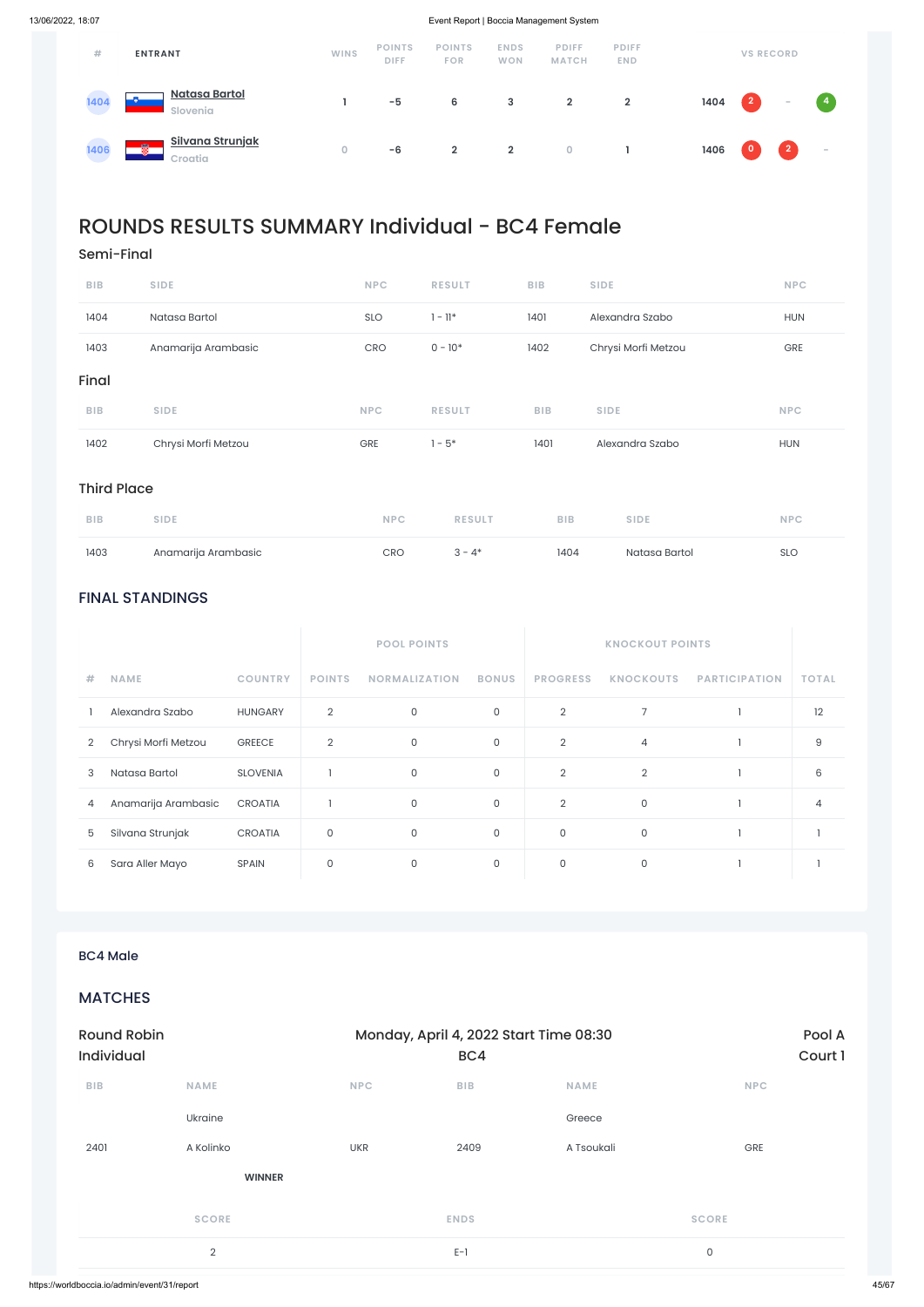| 13/06/2022, 18:07                |                     |            | Event Report   Boccia Management System        |               |                     |                   |
|----------------------------------|---------------------|------------|------------------------------------------------|---------------|---------------------|-------------------|
|                                  | <b>SCORE</b>        |            | <b>ENDS</b>                                    |               | <b>SCORE</b>        |                   |
|                                  | $\overline{2}$      |            | $E-2$                                          |               | $\mathsf O$         |                   |
|                                  | $\,6$               |            | $E-3$                                          |               | $\mathsf{O}\xspace$ |                   |
|                                  | $\mathbf{I}$        |            | $E - 4$                                        |               | $\mathsf{O}\xspace$ |                   |
|                                  | $11\,$              |            | <b>Total</b>                                   |               | $\mathsf{O}\xspace$ |                   |
| <b>Round Robin</b><br>Individual |                     |            | Monday, April 4, 2022 Start Time 11:45<br>BC4  |               |                     | Pool A<br>Court 3 |
| <b>BIB</b>                       | NAME                | <b>NPC</b> | <b>BIB</b>                                     | <b>NAME</b>   | <b>NPC</b>          |                   |
|                                  | Greece              |            |                                                | Spain         |                     |                   |
| 2409                             | A Tsoukali          | GRE        | 2404                                           | V Agache      | ESP                 |                   |
|                                  |                     |            |                                                | <b>WINNER</b> |                     |                   |
|                                  | <b>SCORE</b>        |            | <b>ENDS</b>                                    |               | <b>SCORE</b>        |                   |
|                                  | $\mathsf{O}\xspace$ |            | $E-1$                                          |               | $\mathbf{I}$        |                   |
|                                  | $\mathsf{O}$        |            | $E-2$                                          |               | $\overline{2}$      |                   |
|                                  | $\mathsf{O}$        |            | $E-3$                                          |               | $\overline{2}$      |                   |
|                                  | $\mathsf{O}\xspace$ |            | $E - 4$                                        |               | $\overline{2}$      |                   |
|                                  | $\mathsf{O}$        |            | <b>Total</b>                                   |               | $\overline{7}$      |                   |
| <b>Round Robin</b><br>Individual |                     |            | Tuesday, April 5, 2022 Start Time 15:40<br>BC4 |               |                     | Pool A<br>Court 3 |
| ${\bf B} {\sf I} {\bf B}$        | NAME                | <b>NPC</b> | BIB                                            | NAME          | <b>NPC</b>          |                   |
|                                  | Spain               |            |                                                | Ukraine       |                     |                   |
| 2404                             | V Agache            | ESP        | 2401                                           | A Kolinko     | <b>UKR</b>          |                   |
|                                  | <b>WINNER</b>       |            |                                                |               |                     |                   |
|                                  | <b>SCORE</b>        |            | <b>ENDS</b>                                    |               | <b>SCORE</b>        |                   |

| <b>SCORE</b>  | <b>ENDS</b>  | <b>SCORE</b> |
|---------------|--------------|--------------|
| 0             | $E-1$        |              |
|               | $E-2$        | 0            |
| $\mathcal{D}$ | $E-3$        | $\Omega$     |
| $\mathbf{0}$  | $E - 4$      |              |
| 3             | <b>Total</b> | c            |

### Round Robin **Robin Monday, April 4, 2022 Start Time 08:30** Pool B

| Individual              |                | BC4         |                         |                 | Court 2             |
|-------------------------|----------------|-------------|-------------------------|-----------------|---------------------|
| ${\sf B}{\sf I}{\sf B}$ | <b>NAME</b>    | NPC         | ${\sf B}{\sf I}{\sf B}$ | NAME            | NPC                 |
|                         | Czech Republic |             |                         | Hungary         |                     |
| 2402                    | R Prochazka    | $CZE$       | 2407                    | <b>G</b> Berkes | <b>HUN</b>          |
|                         | <b>WINNER</b>  |             |                         |                 |                     |
|                         | <b>SCORE</b>   | <b>ENDS</b> |                         |                 | <b>SCORE</b>        |
|                         | $\mathsf 3$    | $E-1$       |                         |                 | $\mathsf{O}\xspace$ |
|                         |                | $E-2$       |                         |                 | $\mathsf{O}\xspace$ |
|                         | 3              | $E-3$       |                         |                 | $\mathsf{O}\xspace$ |
|                         |                |             |                         |                 |                     |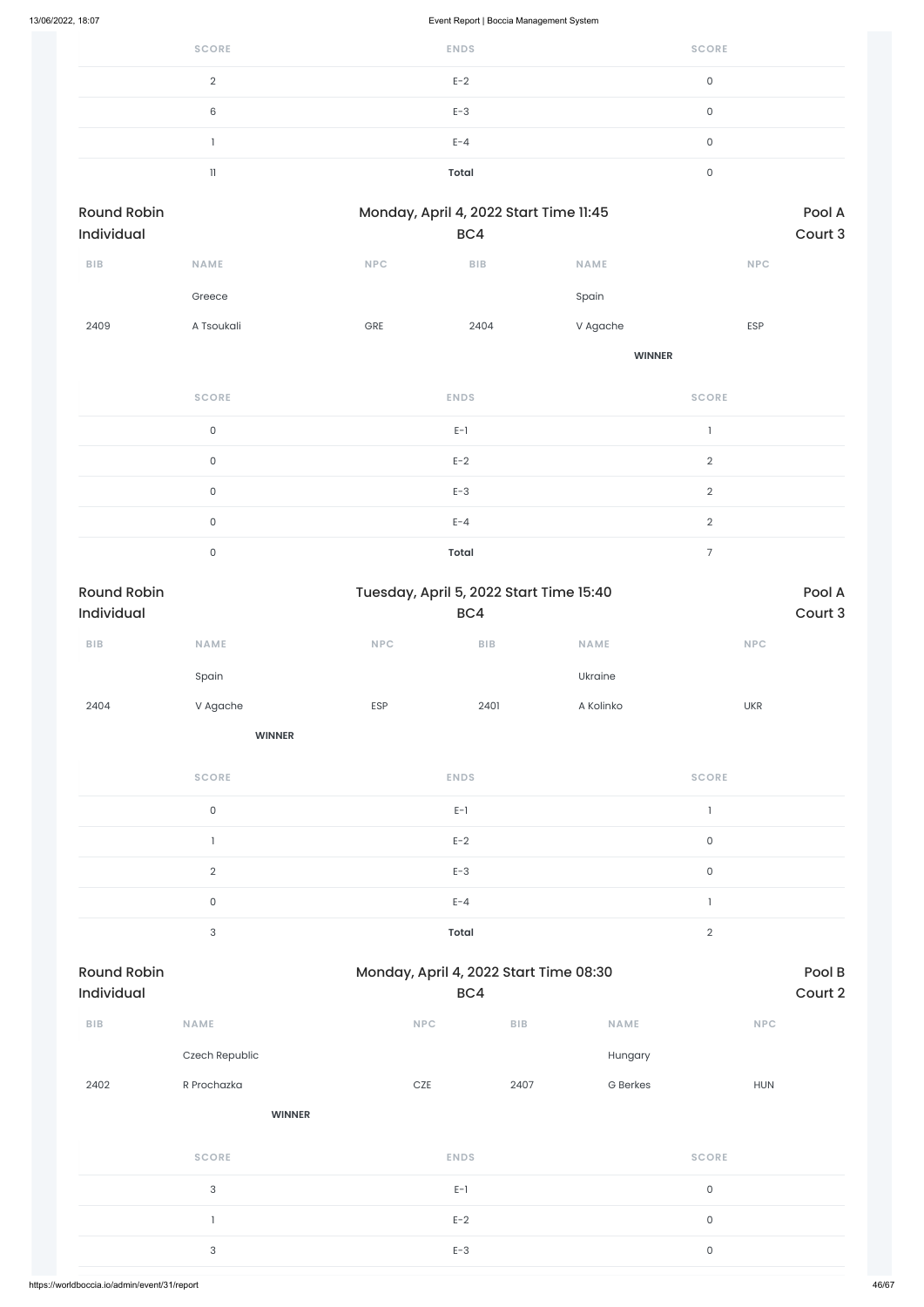| <b>SCORE</b> | <b>ENDS</b> | <b>SCORE</b> |
|--------------|-------------|--------------|
|              | $E - 4$     |              |
| -            | Total       |              |

| <b>Round Robin</b><br>Individual |                           |       | Monday, April 4, 2022 Start Time 11:45<br>BC4  |                 |                             | Pool B<br>Court 4 |
|----------------------------------|---------------------------|-------|------------------------------------------------|-----------------|-----------------------------|-------------------|
| <b>BIB</b>                       | NAME                      | NPC   | <b>BIB</b>                                     | <b>NAME</b>     | <b>NPC</b>                  |                   |
|                                  | Azerbaijan                |       |                                                | Hungary         |                             |                   |
| 2406                             | <b>Z</b> Veysalov         | AZE   | 2407                                           | <b>G</b> Berkes | <b>HUN</b>                  |                   |
|                                  | <b>WINNER</b>             |       |                                                |                 |                             |                   |
|                                  | <b>SCORE</b>              |       | <b>ENDS</b>                                    |                 | <b>SCORE</b>                |                   |
|                                  | $\mathsf{O}\xspace$       |       | $\mathsf{E}\text{-}\mathsf{I}$                 |                 | $\ensuremath{\mathsf{3}}$   |                   |
|                                  | $\mathsf{O}\xspace$       |       | $E-2$                                          |                 | $\mathbb{I}$                |                   |
|                                  | $\ensuremath{\mathsf{3}}$ |       | $E-3$                                          |                 | $\mathsf{O}$                |                   |
|                                  | $\sqrt{2}$                |       | $E - 4$                                        |                 | $\mathsf{O}\xspace$         |                   |
|                                  | $\mathbf 5$               |       | <b>Total</b>                                   |                 | $\overline{4}$              |                   |
| <b>Round Robin</b><br>Individual |                           |       | Tuesday, April 5, 2022 Start Time 15:40<br>BC4 |                 |                             | Pool B<br>Court 1 |
| <b>BIB</b>                       | NAME                      | NPC   | ${\sf B}{\sf I}{\sf B}$                        | <b>NAME</b>     | $\ensuremath{\mathsf{NPC}}$ |                   |
|                                  | Czech Republic            |       |                                                | Azerbaijan      |                             |                   |
| 2402                             | R Prochazka               | $CZE$ | 2406                                           | Z Veysalov      | AZE                         |                   |
|                                  | <b>WINNER</b>             |       |                                                |                 |                             |                   |
|                                  | <b>SCORE</b>              |       | <b>ENDS</b>                                    |                 | <b>SCORE</b>                |                   |
|                                  | $\sqrt{2}$                |       | $E-1$                                          |                 | $\mathsf{O}\xspace$         |                   |
|                                  | $\mathbbm{1}$             |       | $E-2$                                          |                 | $\mathsf{O}\xspace$         |                   |
|                                  | $\mathsf{O}\xspace$       |       | $E-3$                                          |                 | $\sqrt{2}$                  |                   |
|                                  | $\mathsf{O}\xspace$       |       | $E - 4$                                        |                 | $\mathbb{I}$                |                   |
|                                  | $\mathbbm{1}$             |       | $TB-1$                                         |                 | $\mathsf{O}\xspace$         |                   |
|                                  | $\overline{4}$            |       | Total                                          |                 | $\ensuremath{\mathsf{3}}$   |                   |

| BIB  | <b>NAME</b>   | <b>NPC</b> | <b>BIB</b>  | <b>NAME</b>      | <b>NPC</b>   |
|------|---------------|------------|-------------|------------------|--------------|
|      | Croatia       |            |             | Slovenia         |              |
| 2403 | D Komar       | CRO        | 2408        | <b>B</b> Adamlje | SLO          |
|      | <b>WINNER</b> |            |             |                  |              |
|      | <b>SCORE</b>  |            | <b>ENDS</b> |                  | <b>SCORE</b> |
|      |               |            | $E-1$       |                  | $\mathsf O$  |
|      | $\sqrt{3}$    |            | $E-2$       |                  | $\mathsf O$  |
|      |               |            | $E-3$       |                  | $\mathsf O$  |
|      | $\mathsf O$   |            | $E - 4$     |                  | -1           |
|      |               |            |             |                  |              |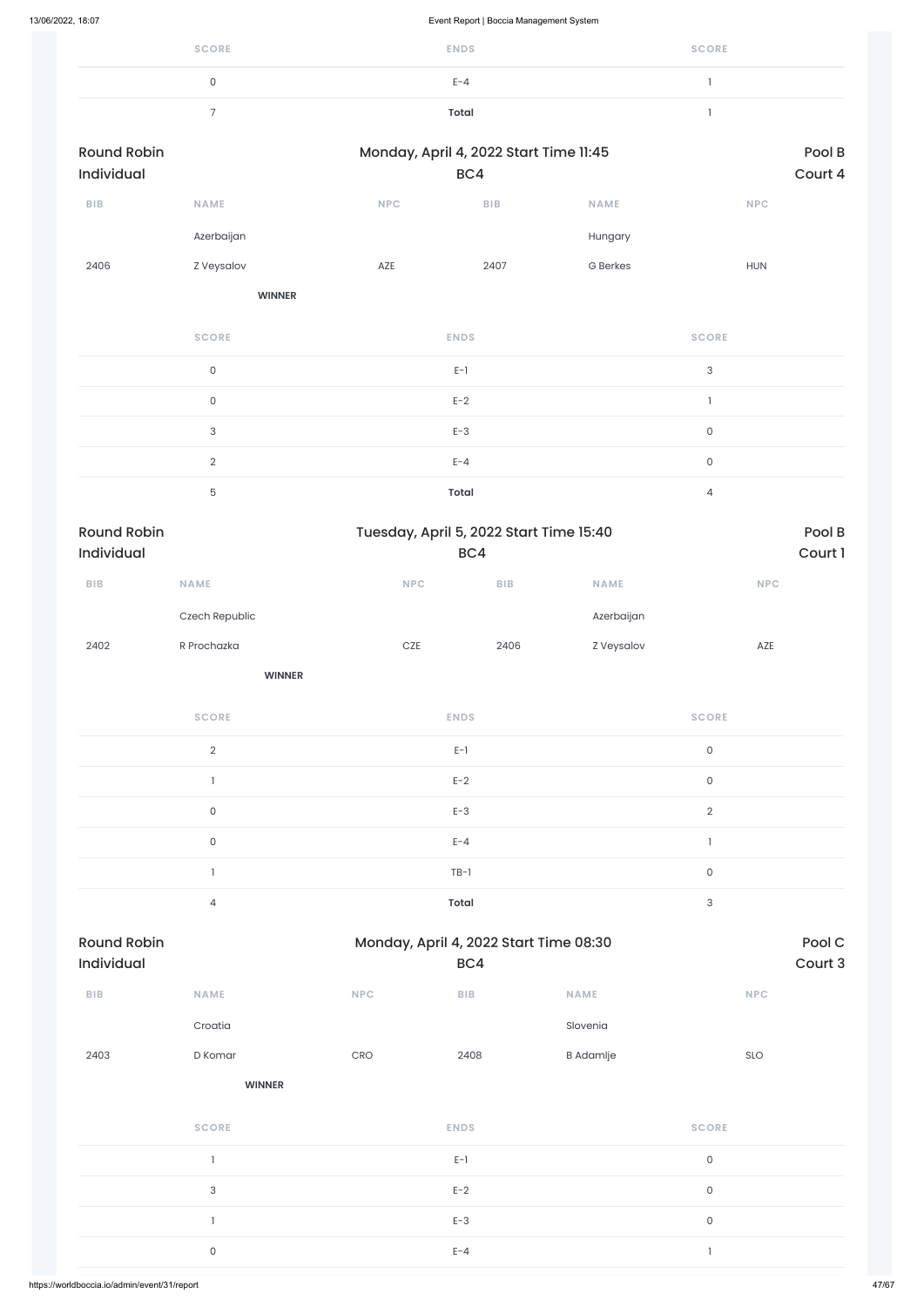| 13/06/2022, 18:07                |                     |                                           | Event Report   Boccia Management System        |                   |                             |                     |
|----------------------------------|---------------------|-------------------------------------------|------------------------------------------------|-------------------|-----------------------------|---------------------|
|                                  | <b>SCORE</b>        |                                           | <b>ENDS</b>                                    |                   | <b>SCORE</b>                |                     |
|                                  | $\mathbf 5$         |                                           | <b>Total</b>                                   |                   | $\mathbf{1}$                |                     |
| <b>Round Robin</b>               |                     |                                           | Monday, April 4, 2022 Start Time 11:45         |                   |                             | Pool C              |
| Individual                       |                     |                                           | BC4                                            |                   |                             | Court 5             |
| BIB                              | NAME                | NPC                                       | ${\sf B}{\sf I}{\sf B}$                        | <b>NAME</b>       |                             | <b>NPC</b>          |
|                                  | Slovenia            |                                           |                                                | Azerbaijan        |                             |                     |
| 2408                             | <b>B</b> Adamlje    | SLO                                       | 2405                                           | <b>B</b> Mirzayev | AZE                         |                     |
|                                  |                     |                                           |                                                | <b>WINNER</b>     |                             |                     |
|                                  | <b>SCORE</b>        |                                           | <b>ENDS</b>                                    |                   | <b>SCORE</b>                |                     |
|                                  | $\mathsf{O}\xspace$ |                                           | $E-1$                                          |                   | $\sqrt{3}$                  |                     |
|                                  | $\mathsf{O}\xspace$ |                                           | $E-2$                                          |                   | $\mathbf{I}$                |                     |
|                                  | $\mathsf O$         |                                           | $E-3$                                          |                   | $\overline{2}$              |                     |
|                                  | $\mathsf{O}\xspace$ |                                           | $E - 4$                                        |                   | $\overline{4}$              |                     |
|                                  | $\mathsf{O}$        |                                           | <b>Total</b>                                   |                   | $10\,$                      |                     |
| <b>Round Robin</b><br>Individual |                     |                                           | Tuesday, April 5, 2022 Start Time 15:40<br>BC4 |                   |                             | Pool C<br>Court 4   |
| ${\sf B}{\sf I}{\sf B}$          | NAME                | NPC                                       | BIB                                            | NAME              | $\ensuremath{\mathsf{NPC}}$ |                     |
|                                  | Azerbaijan          |                                           |                                                | Croatia           |                             |                     |
| 2405                             | <b>B</b> Mirzayev   | AZE                                       | 2403                                           | D Komar           | CRO                         |                     |
|                                  |                     |                                           |                                                | <b>WINNER</b>     |                             |                     |
|                                  | <b>SCORE</b>        |                                           | <b>ENDS</b>                                    |                   | <b>SCORE</b>                |                     |
|                                  | $\mathsf{O}\xspace$ |                                           | $E-1$                                          |                   | $\mathbf{I}$                |                     |
|                                  | $\mathsf O$         |                                           | $E-2$                                          |                   | $\overline{4}$              |                     |
|                                  | $\mathbf{I}$        |                                           | $E-3$                                          |                   | $\mathsf{O}\xspace$         |                     |
|                                  | $\mathbf{I}$        |                                           | $E - 4$                                        |                   | $\mathsf O$                 |                     |
|                                  | $\sqrt{2}$          |                                           | <b>Total</b>                                   |                   | $\mathbf 5$                 |                     |
| Play Off<br>Individual           |                     | Wednesday, April 6, 2022 Start Time 08:30 | BC4                                            |                   |                             | Knockout<br>Court 3 |
| BIB                              | NAME                | NPC                                       | ${\sf BIB}$                                    | <b>NAME</b>       |                             | NPC                 |

| 2406                                         | <b>Z</b> Veysalov | AZE | 2405                                      | <b>B</b> Mirzayev | AZE            |       |
|----------------------------------------------|-------------------|-----|-------------------------------------------|-------------------|----------------|-------|
|                                              |                   |     |                                           | <b>WINNER</b>     |                |       |
|                                              | <b>SCORE</b>      |     | <b>ENDS</b>                               |                   | <b>SCORE</b>   |       |
|                                              |                   |     | $E-1$                                     |                   | $\mathsf O$    |       |
|                                              | $\mathsf O$       |     | $E-2$                                     |                   | 4              |       |
|                                              | $\mathsf O$       |     | $E-3$                                     |                   | $\overline{2}$ |       |
|                                              |                   |     | $E - 4$                                   |                   | $\mathsf O$    |       |
|                                              | $\overline{2}$    |     | <b>Total</b>                              |                   | 6              |       |
| Play Off                                     |                   |     | Wednesday, April 6, 2022 Start Time 08:30 |                   | Knockout       |       |
| https://worldboccia.io/admin/event/31/report |                   |     |                                           |                   |                | 48/67 |

Azerbaijan Azerbaijan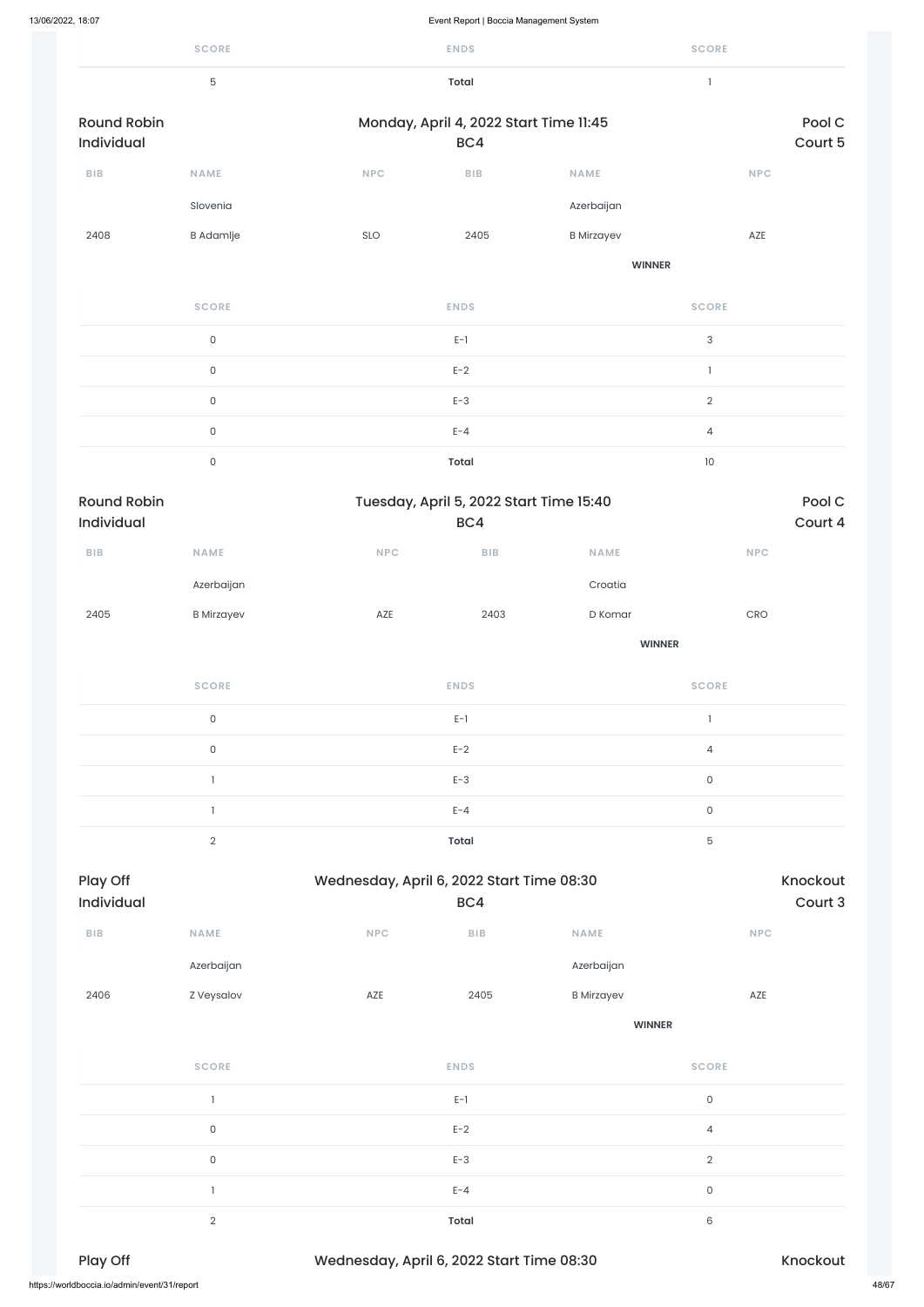| 13/06/2022, 18:07 |                                           |                     |             | Event Report   Boccia Management System |               |                                       |  |  |  |
|-------------------|-------------------------------------------|---------------------|-------------|-----------------------------------------|---------------|---------------------------------------|--|--|--|
|                   | Individual                                |                     |             | BC4                                     |               | Court 4                               |  |  |  |
|                   | NAME<br>BIB<br>Croatia<br>2403<br>D Komar |                     | <b>NPC</b>  | BIB                                     | <b>NAME</b>   | <b>NPC</b>                            |  |  |  |
|                   |                                           |                     |             |                                         | Ukraine       |                                       |  |  |  |
|                   |                                           |                     | 2401<br>CRO |                                         | A Kolinko     | <b>UKR</b>                            |  |  |  |
|                   |                                           |                     |             |                                         | <b>WINNER</b> |                                       |  |  |  |
|                   |                                           | <b>SCORE</b>        |             | <b>ENDS</b>                             |               | <b>SCORE</b>                          |  |  |  |
|                   |                                           | $\mathsf{O}\xspace$ |             | $E-1$                                   |               | $\begin{array}{c} \hline \end{array}$ |  |  |  |
|                   |                                           | $\mathsf{O}\xspace$ |             | $E-2$                                   |               |                                       |  |  |  |
|                   | ľ                                         |                     |             | $E-3$                                   |               | $\mathsf O$                           |  |  |  |
|                   | 1                                         |                     |             | $E - 4$                                 |               | $\mathsf{O}\xspace$                   |  |  |  |
|                   |                                           | $\mathsf{O}\xspace$ |             | $TB-1$                                  |               |                                       |  |  |  |

|            | <b>Total</b>                              |          |
|------------|-------------------------------------------|----------|
| Semi Final | Wednesday, April 6, 2022 Start Time 13:30 | Knockout |
| .          |                                           |          |

| Individual              |                     |            | BC4                     |          | Court 3             |
|-------------------------|---------------------|------------|-------------------------|----------|---------------------|
| ${\sf B}{\sf I}{\sf B}$ | NAME                | <b>NPC</b> | ${\sf B}{\sf I}{\sf B}$ | NAME     | NPC                 |
|                         | Azerbaijan          |            |                         | Spain    |                     |
| 2405                    | <b>B</b> Mirzayev   | AZE        | 2404                    | V Agache | ESP                 |
|                         | <b>WINNER</b>       |            |                         |          |                     |
|                         | <b>SCORE</b>        |            | <b>ENDS</b>             |          | <b>SCORE</b>        |
|                         | $\mathbf{1}$        |            | $E-1$                   |          | $\mathsf{O}\xspace$ |
|                         | $\mathsf{O}\xspace$ |            | $E-2$                   |          | $\mathbf{1}$        |
|                         | $\mathbf{I}$        |            | $E-3$                   |          | $\mathsf{O}\xspace$ |
|                         | $\mathbf{1}$        |            | $E - 4$                 |          | $\mathsf{O}\xspace$ |
|                         | 3                   |            | Total                   |          |                     |

| Semi Final |                |            | Wednesday, April 6, 2022 Start Time 13:30<br>BC4 |             |            |  |  |  |
|------------|----------------|------------|--------------------------------------------------|-------------|------------|--|--|--|
| Individual |                |            |                                                  |             |            |  |  |  |
| <b>BIB</b> | <b>NAME</b>    | <b>NPC</b> | <b>BIB</b>                                       | <b>NAME</b> | <b>NPC</b> |  |  |  |
|            | Czech Republic |            |                                                  | Ukraine     |            |  |  |  |
| 2402       | R Prochazka    | <b>CZE</b> | 2401                                             | A Kolinko   | <b>UKR</b> |  |  |  |

**WINNER**

| <b>SCORE</b>                     | <b>ENDS</b>                                     | <b>SCORE</b>                  |
|----------------------------------|-------------------------------------------------|-------------------------------|
|                                  | $E-1$                                           | $\mathsf O$                   |
| $\mathsf{O}$                     | $E-2$                                           |                               |
|                                  | $E-3$                                           | $\mathsf{O}\xspace$           |
| $\mathsf{O}$                     | $E - 4$                                         | $\overline{2}$                |
| $\overline{2}$                   | <b>Total</b>                                    | 3                             |
| <b>Third Place</b><br>Individual | Thursday, April 7, 2022 Start Time 11:00<br>BC4 | <b>Third Place</b><br>Court 1 |
| <b>BIB</b><br><b>NAME</b>        | <b>NPC</b><br><b>BIB</b>                        | <b>NAME</b><br><b>NPC</b>     |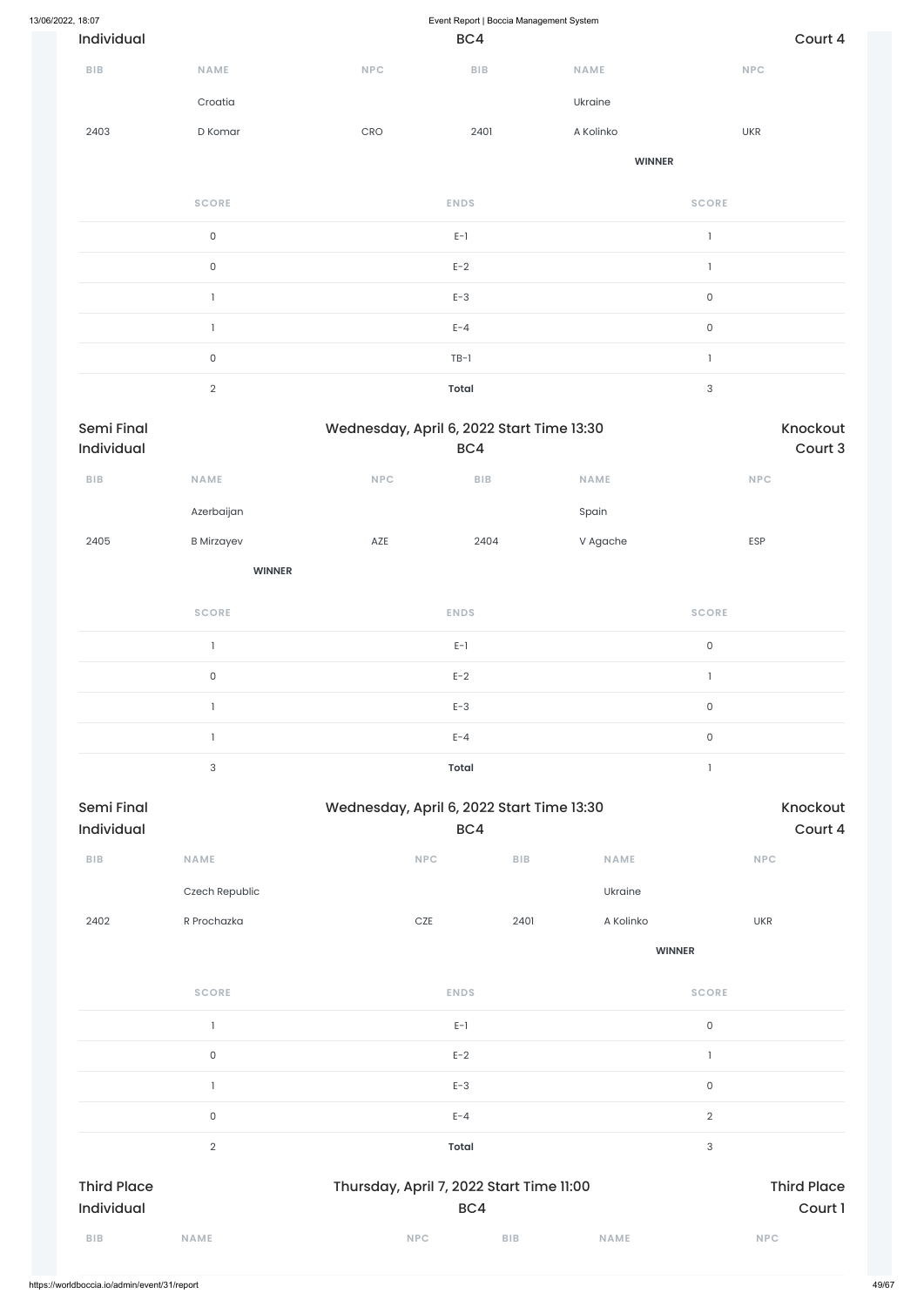| ${\sf B}{\sf I}{\sf B}$ | NAME                      |            | NPC                                      | <b>BIB</b> | <b>NAME</b>       |                     | NPC      |
|-------------------------|---------------------------|------------|------------------------------------------|------------|-------------------|---------------------|----------|
|                         | Czech Republic            |            |                                          |            | Spain             |                     |          |
| 2402                    | R Prochazka               |            | $CZE$                                    | 2404       | V Agache          |                     | ESP      |
|                         | <b>WINNER</b>             |            |                                          |            |                   |                     |          |
|                         | <b>SCORE</b>              |            | <b>ENDS</b>                              |            |                   | <b>SCORE</b>        |          |
|                         | $\ensuremath{\mathsf{3}}$ |            | $E-1$                                    |            |                   | $\mathsf{O}\xspace$ |          |
|                         | $\overline{2}$            |            | $E-2$                                    |            |                   | $\mathsf{O}\xspace$ |          |
|                         | $\mathbf{I}$              |            | $E-3$                                    |            |                   | $\mathsf{O}\xspace$ |          |
|                         | $\mathsf{O}\xspace$       |            | $E - 4$                                  |            |                   | $\,$ $\,$           |          |
|                         | $\,6$                     |            | <b>Total</b>                             |            |                   | $\mathbf{I}$        |          |
| Final                   |                           |            | Thursday, April 7, 2022 Start Time 14:00 |            |                   |                     | Knockout |
| Individual              |                           |            | BC4                                      |            |                   |                     | Court 3  |
| ${\sf BIB}$             | NAME                      | NPC        | ${\sf B}{\sf I}{\sf B}$                  |            | NAME              |                     | NPC      |
|                         | Ukraine                   |            |                                          |            | Azerbaijan        |                     |          |
| 2401                    | A Kolinko                 | <b>UKR</b> | 2405                                     |            | <b>B</b> Mirzayev |                     | AZE      |
|                         |                           |            |                                          |            | <b>WINNER</b>     |                     |          |
|                         | <b>SCORE</b>              |            | <b>ENDS</b>                              |            |                   | <b>SCORE</b>        |          |
|                         | $\mathbf{I}$              |            | $E-1$                                    |            |                   | $\mathsf{O}\xspace$ |          |
|                         | $\mathbf{1}$              |            | $E-2$                                    |            |                   | $\mathsf{O}\xspace$ |          |
|                         | $\mathsf{O}\xspace$       |            | $E-3$                                    |            |                   | $\mathbbm{1}$       |          |
|                         | $\mathsf{O}\xspace$       |            | $E - 4$                                  |            |                   | $\overline{2}$      |          |
|                         | $\overline{2}$            |            | Total                                    |            |                   | $\mathsf 3$         |          |

### POOLS RESULTS SUMMARY

## Pool A

| #    | <b>ENTRANT</b>                         | <b>WINS</b>    | <b>POINTS</b><br><b>DIFF</b> | <b>POINTS</b><br><b>FOR</b> | <b>ENDS</b><br><b>WON</b> | <b>PDIFF</b><br><b>MATCH</b> | <b>PDIFF</b><br><b>END</b> |      | <b>VS RECORD</b> |                          |                |
|------|----------------------------------------|----------------|------------------------------|-----------------------------|---------------------------|------------------------------|----------------------------|------|------------------|--------------------------|----------------|
|      |                                        |                |                              |                             |                           |                              |                            | #    | 2404             | 2401                     | 2409           |
| 2404 | Vasile Agache<br>渝<br>Spain            | $\overline{2}$ | 8                            | 10                          | 6                         | 7                            | $\overline{2}$             | 2404 | $\sim$           | 3 <sup>2</sup>           | $\sqrt{7}$     |
| 2401 | <b>Artem Kolinko</b><br><b>Ukraine</b> |                | 10                           | 13                          | 6                         | 11                           | 6                          | 2401 | $\overline{2}$   | $\overline{\phantom{a}}$ | $\blacksquare$ |

| 2409   | <b>Arty Tsoukali</b><br>Greece                        | $\mathbf 0$    | $-18$                        | $\mathsf O$                 | $\mathbf 0$               | $\mathsf{O}\xspace$          | $\mathbf 0$                | 2409       | $\boldsymbol{0}$         | $\bullet$                         | $\sim$     |
|--------|-------------------------------------------------------|----------------|------------------------------|-----------------------------|---------------------------|------------------------------|----------------------------|------------|--------------------------|-----------------------------------|------------|
| Pool B |                                                       |                |                              |                             |                           |                              |                            |            |                          |                                   |            |
| #      | <b>ENTRANT</b>                                        | <b>WINS</b>    | <b>POINTS</b><br><b>DIFF</b> | <b>POINTS</b><br><b>FOR</b> | <b>ENDS</b><br><b>WON</b> | <b>PDIFF</b><br><b>MATCH</b> | <b>PDIFF</b><br><b>END</b> |            |                          | <b>VS RECORD</b>                  |            |
|        |                                                       |                |                              |                             |                           |                              |                            | $\pmb{\#}$ | 2402                     | 2406                              | 2407       |
| 2402   | <b>Radek Prochazka</b><br><b>Czech Republic</b>       | $\overline{2}$ | 6                            | 10                          | $\sqrt{5}$                | 6                            | $\mathsf 3$                | 2402       | $\overline{\phantom{a}}$ | $\begin{bmatrix} 3 \end{bmatrix}$ | $\sqrt{7}$ |
| 2406   | <b>Zaur Veysalov</b><br><b>CONTRACT</b><br>Azerbaijan | ı              | L                            | ${\bf 8}$                   | 4                         | L                            | $\mathsf 3$                | 2406       | $\mathbf{3}$             | $\overline{\phantom{a}}$          | 5          |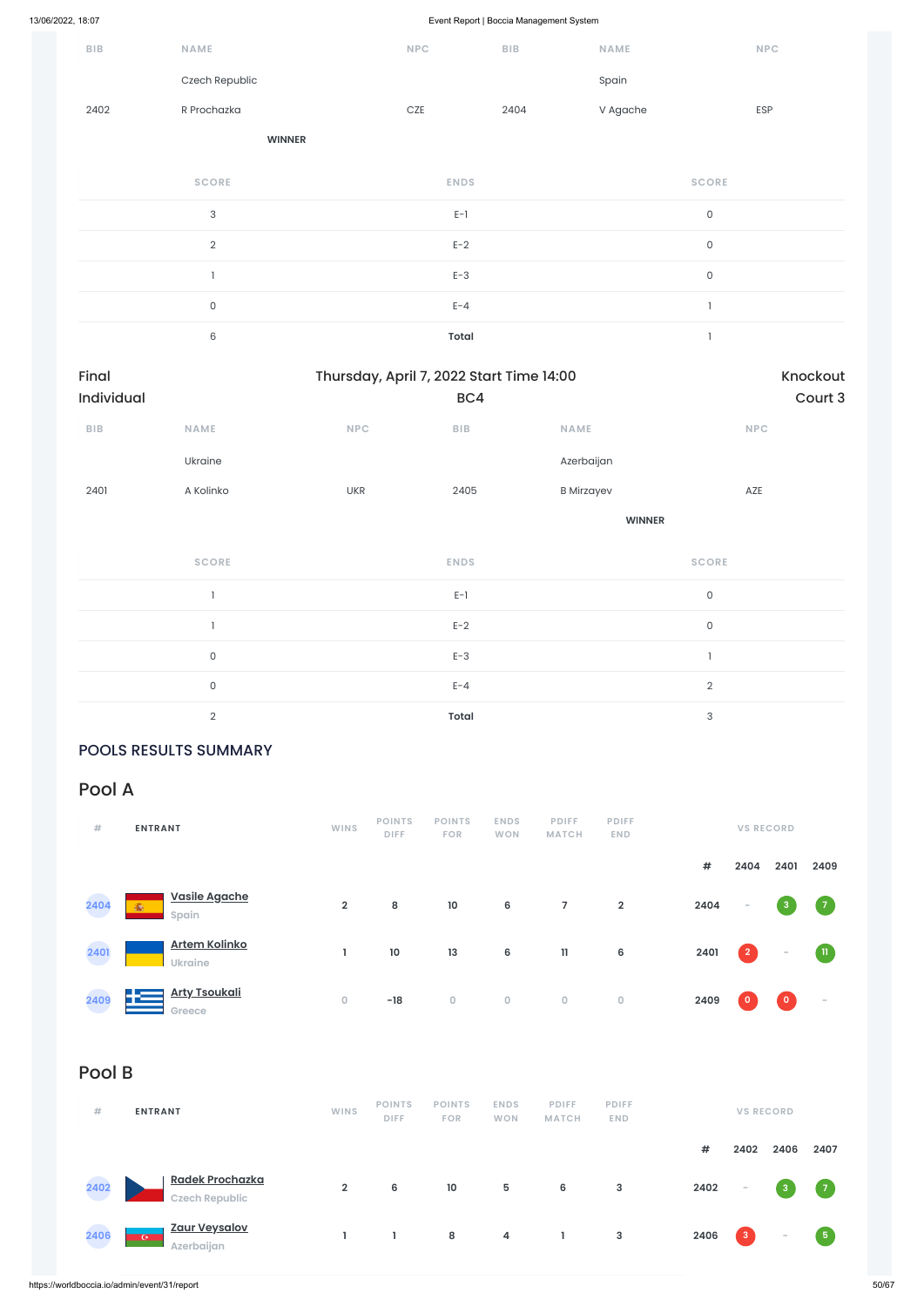### FINAL STANDINGS

|                |                        |                       |                | <b>POOL POINTS</b>   |                |                 | <b>KNOCKOUT POINTS</b> |                      |                |
|----------------|------------------------|-----------------------|----------------|----------------------|----------------|-----------------|------------------------|----------------------|----------------|
| #              | <b>NAME</b>            | <b>COUNTRY</b>        | <b>POINTS</b>  | <b>NORMALIZATION</b> | <b>BONUS</b>   | <b>PROGRESS</b> | <b>KNOCKOUTS</b>       | <b>PARTICIPATION</b> | <b>TOTAL</b>   |
|                | <b>Bahruz Mirzayev</b> | AZERBAIJAN            |                | $\circ$              | $\mathsf{O}$   |                 | 8                      |                      | $\mathbf{1}$   |
| $\overline{2}$ | Artem Kolinko          | <b>UKRAINE</b>        |                | $\mathsf{O}$         | $\mathsf{O}$   |                 | 5                      |                      | 8              |
| 3              | Radek Prochazka        | <b>CZECH REPUBLIC</b> | $\overline{2}$ | $\Omega$             | $\overline{0}$ | $\overline{2}$  | $\overline{2}$         |                      | $\overline{7}$ |
| 4              | Vasile Agache          | <b>SPAIN</b>          | $\overline{2}$ | $\mathsf{O}$         | $\overline{0}$ | $\overline{2}$  | 0                      |                      | 5              |
| 5              | Davor Komar            | <b>CROATIA</b>        | $\overline{2}$ | $\mathsf{O}$         | $\overline{0}$ |                 | 0                      |                      | 4              |
| 6              | Zaur Veysalov          | AZERBAIJAN            |                | $\mathsf{O}$         | $\mathsf{O}$   |                 | 0                      |                      | 3              |

| #              | <b>ENTRANT</b>                                         | <b>WINS</b>  | <b>POINTS</b><br><b>DIFF</b> | <b>POINTS</b><br><b>FOR</b> | <b>ENDS</b><br><b>WON</b> | <b>PDIFF</b><br><b>MATCH</b> | <b>PDIFF</b><br><b>END</b> |      |                          | <b>VS RECORD</b>         |                          |
|----------------|--------------------------------------------------------|--------------|------------------------------|-----------------------------|---------------------------|------------------------------|----------------------------|------|--------------------------|--------------------------|--------------------------|
| 2407<br>Pool C | Gergo Berkes<br>Hungary                                | $\mathbf 0$  | $-7$                         | $5\phantom{.0}$             | 3                         | $\mathsf O$                  | 3                          | 2407 |                          | $\overline{4}$           | $\overline{\phantom{a}}$ |
| #              | <b>ENTRANT</b>                                         | <b>WINS</b>  | <b>POINTS</b><br><b>DIFF</b> | <b>POINTS</b><br><b>FOR</b> | <b>ENDS</b><br><b>WON</b> | <b>PDIFF</b><br><b>MATCH</b> | <b>PDIFF</b><br><b>END</b> |      |                          | <b>VS RECORD</b>         |                          |
|                |                                                        |              |                              |                             |                           |                              |                            | $\#$ | 2403                     | 2405                     | 2408                     |
| 2403           | Davor Komar<br>Ø.<br>Croatia                           | $\mathbf{2}$ | $\overline{7}$               | 10                          | 5                         | $\overline{\mathbf{4}}$      | 4                          | 2403 | $\overline{\phantom{a}}$ | $\overline{\mathbf{5}}$  | $\sqrt{5}$               |
| 2405           | <b>Bahruz Mirzayev</b><br>$\overline{C}$<br>Azerbaijan | ı            | $\overline{7}$               | 12                          | 6                         | $10\,$                       | 4                          | 2405 | $\overline{2}$           | $\overline{\phantom{a}}$ | (10)                     |
| 2408           | <b>Blaz Adamlje</b><br>Slovenia                        | $\mathbf 0$  | $-14$                        | L                           | L                         | $\mathsf{O}\xspace$          |                            | 2408 |                          | $\overline{0}$           | $\sim$                   |

## ROUNDS RESULTS SUMMARY Individual - BC4 Male

## Playoffs

| 2402               | Radek Prochazka        | CZE        | $6* - 1$                 | 2404                     | Vasile Agache            | ESP                      |
|--------------------|------------------------|------------|--------------------------|--------------------------|--------------------------|--------------------------|
| <b>BIB</b>         | <b>SIDE</b>            | <b>NPC</b> | <b>RESULT</b>            | BIB                      | <b>SIDE</b>              | <b>NPC</b>               |
| <b>Third Place</b> |                        |            |                          |                          |                          |                          |
| 2401               | Artem Kolinko          | <b>UKR</b> | $2 - 3*$                 | 2405                     | <b>Bahruz Mirzayev</b>   | AZE                      |
| BIB                | <b>SIDE</b>            | <b>NPC</b> | <b>RESULT</b>            | BIB                      | <b>SIDE</b>              | <b>NPC</b>               |
| Final              |                        |            |                          |                          |                          |                          |
| 2402               | Radek Prochazka        | $CZE$      | $2 - 3*$                 | 2401                     | Artem Kolinko            | <b>UKR</b>               |
| 2405               | <b>Bahruz Mirzayev</b> | AZE        | $3^* - 1$                | 2404                     | Vasile Agache            | ESP                      |
| BIB                | <b>SIDE</b>            | <b>NPC</b> | <b>RESULT</b>            | BIB                      | <b>SIDE</b>              | <b>NPC</b>               |
| Semi-Final         |                        |            |                          |                          |                          |                          |
| 2403               | Davor Komar            | CRO        | $2 - 2*$                 | 2401                     | Artem Kolinko            | <b>UKR</b>               |
| 2402               | Radek Prochazka        | CZE        | $\overline{\phantom{a}}$ | $\overline{\phantom{a}}$ | $\overline{\phantom{a}}$ | $\overline{\phantom{a}}$ |
| 2406               | Zaur Veysalov          | AZE        | $2 - 6*$                 | 2405                     | <b>Bahruz Mirzayev</b>   | AZE                      |
| 2404               | Vasile Agache          | ESP        | $\overline{\phantom{a}}$ | $\overline{\phantom{a}}$ | $\overline{\phantom{a}}$ | $\overline{\phantom{a}}$ |
| <b>BIB</b>         | <b>SIDE</b>            | <b>NPC</b> | <b>RESULT</b>            | <b>BIB</b>               | <b>SIDE</b>              | <b>NPC</b>               |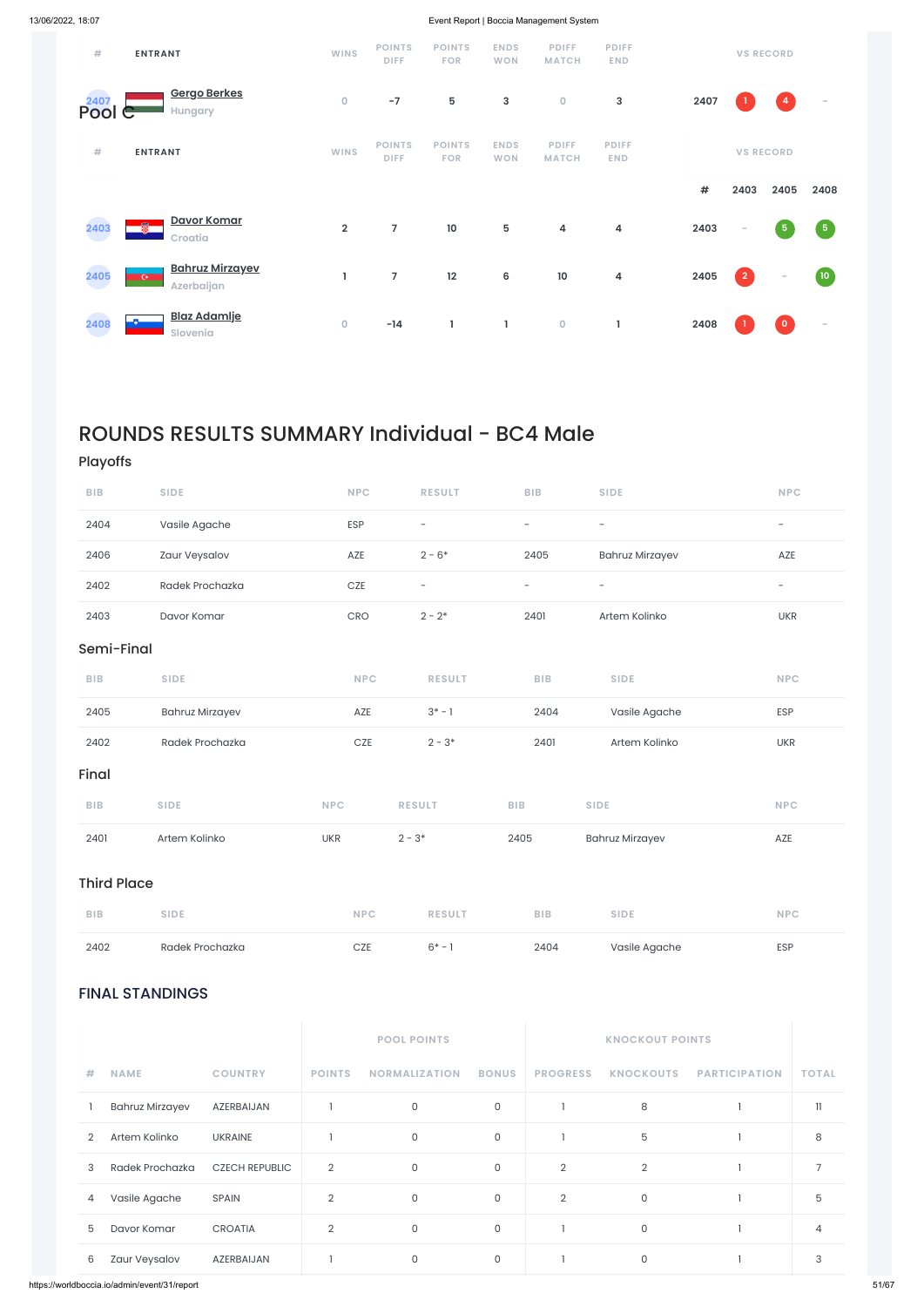| 13/06/2022, 18:07 |                        | Event Report   Boccia Management System |                                                   |                 |                        |                      |                   |
|-------------------|------------------------|-----------------------------------------|---------------------------------------------------|-----------------|------------------------|----------------------|-------------------|
|                   |                        |                                         | <b>POOL POINTS</b>                                |                 | <b>KNOCKOUT POINTS</b> |                      |                   |
| #                 | NAME<br><b>COUNTRY</b> | <b>POINTS</b>                           | <b>NORMALIZATION</b><br><b>BONUS</b>              | <b>PROGRESS</b> | KNOCKOUTS              | <b>PARTICIPATION</b> | <b>TOTAL</b>      |
|                   | BC1/2 Team             |                                         |                                                   |                 |                        |                      |                   |
|                   | <b>MATCHES</b>         |                                         |                                                   |                 |                        |                      |                   |
| <b>Teams</b>      | <b>Round Robin</b>     |                                         | Friday, April 8, 2022 Start Time 09:35<br>BC1/BC2 |                 |                        |                      | Pool A<br>Court 5 |
| BIB               | <b>NAME</b>            | <b>NPC</b>                              | BIB                                               | <b>NAME</b>     |                        | <b>NPC</b>           |                   |
|                   | Greece                 |                                         |                                                   | Italy           |                        |                      |                   |
| 2104              | <b>B</b> Nikolaos      | GRE                                     | 2105                                              | R Zanella       |                        | <b>ITA</b>           |                   |
| 1202              | D Tsakiri              | GRE                                     | 1203                                              | C Targa         |                        | <b>ITA</b>           |                   |
| 2209              | N Gonios               | GRE                                     | 2207                                              | C Montanino     |                        | <b>ITA</b>           |                   |
|                   | <b>WINNER</b>          |                                         |                                                   |                 |                        |                      |                   |
|                   | <b>SCORE</b>           |                                         | <b>ENDS</b>                                       |                 |                        | <b>SCORE</b>         |                   |
|                   | $\sqrt{3}$             |                                         | $E-1$                                             |                 |                        | $\mathsf{O}\xspace$  |                   |
|                   | $\mathbf{1}$           |                                         | $E-2$                                             |                 |                        | $\mathsf{O}\xspace$  |                   |
|                   | 3                      |                                         | $E-3$                                             |                 |                        | $\mathsf{O}$         |                   |
|                   | $\mathbf{I}$           |                                         | $E - 4$                                           |                 |                        | $\mathbb{I}$         |                   |
|                   | $\mathbf{1}$           |                                         | $E-5$                                             |                 |                        | $\mathsf{O}\xspace$  |                   |
|                   | $\mathbf{1}$           |                                         | $E-6$                                             |                 |                        | $\mathsf{O}\xspace$  |                   |
|                   | $10$                   |                                         | <b>Total</b>                                      |                 |                        | $\mathbf{1}$         |                   |

| <b>Round Robin</b><br><b>Teams</b> |                                     |                                        | Friday, April 8, 2022 Start Time 09:35<br>BC1/BC2 |                                   |                                        |
|------------------------------------|-------------------------------------|----------------------------------------|---------------------------------------------------|-----------------------------------|----------------------------------------|
| <b>BIB</b>                         | <b>NAME</b>                         | <b>NPC</b>                             | <b>BIB</b>                                        | <b>NAME</b>                       | <b>NPC</b>                             |
|                                    | Malaysia                            |                                        |                                                   | Croatia                           |                                        |
| 1104<br>2203<br>2208               | A Anak Lawas<br>C Lee<br>M Mohd Noh | <b>MAS</b><br><b>MAS</b><br><b>MAS</b> | 1101<br>2204<br>2205                              | D Basic<br>L Wagner<br>M Turkovic | <b>CRO</b><br><b>CRO</b><br><b>CRO</b> |

**WINNER**

| <b>SCORE</b> | <b>ENDS</b> | <b>SCORE</b> |
|--------------|-------------|--------------|
|              | $E-1$       |              |
|              | $E-2$       |              |
|              | $E-3$       |              |

|                                    | $\mathsf{O}\xspace$                               | $E - 4$      |     |             |                   |
|------------------------------------|---------------------------------------------------|--------------|-----|-------------|-------------------|
|                                    | $\mathsf{O}\xspace$                               | $E-5$        |     |             |                   |
|                                    | $\mathsf O$                                       | $E-6$        |     |             |                   |
|                                    |                                                   | <b>Total</b> |     | 6           |                   |
| <b>Round Robin</b><br><b>Teams</b> | Friday, April 8, 2022 Start Time 13:30<br>BC1/BC2 |              |     |             | Pool A<br>Court 1 |
| BIB                                | <b>NAME</b>                                       | <b>NPC</b>   | BIB | <b>NAME</b> | <b>NPC</b>        |
|                                    | Malaysia                                          |              |     | Greece      |                   |
|                                    |                                                   |              |     |             |                   |
|                                    |                                                   |              |     |             |                   |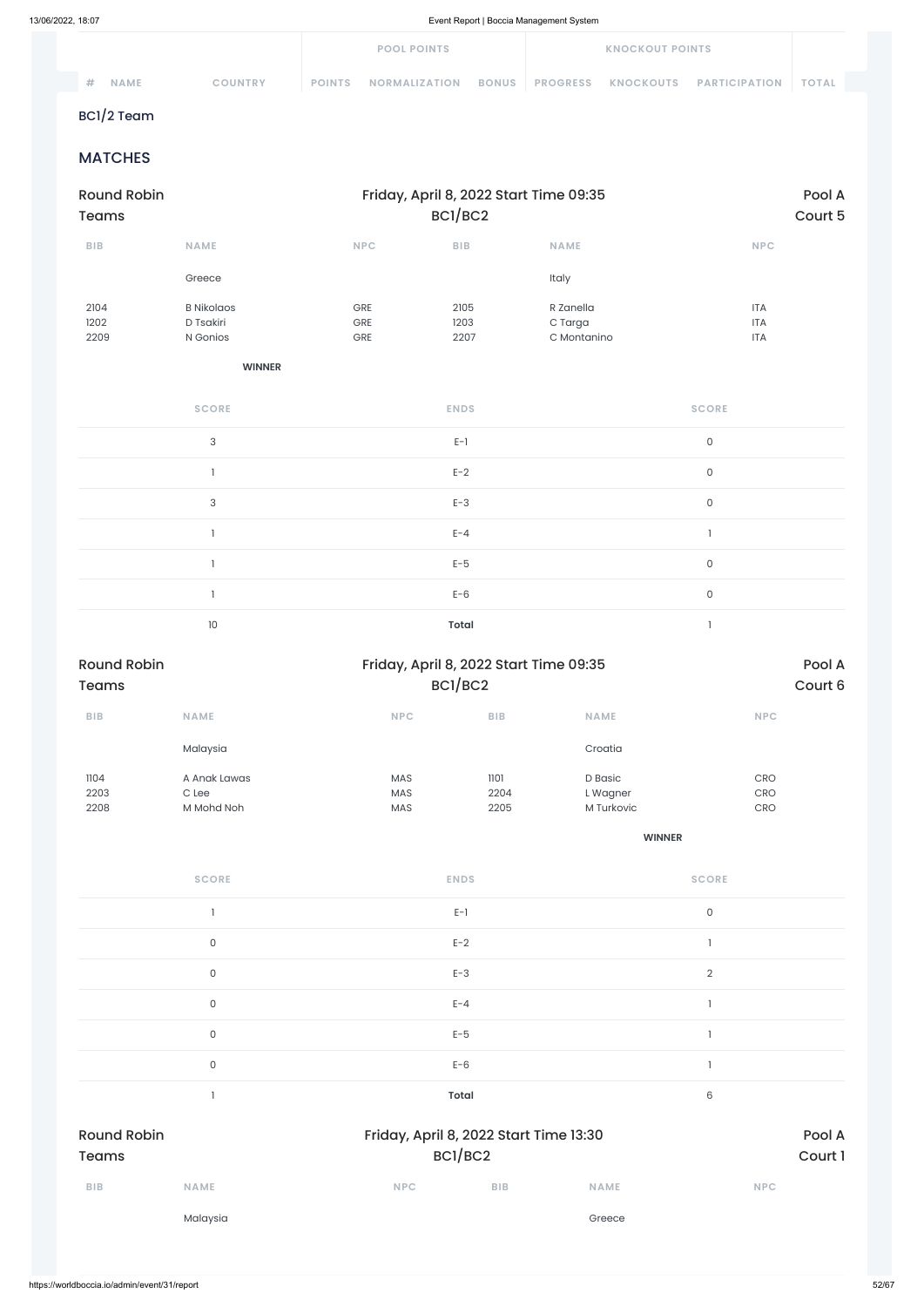| <b>BIB</b> | <b>NAME</b>  | <b>NPC</b> | <b>BIB</b> | <b>NAME</b>       | <b>NPC</b> |
|------------|--------------|------------|------------|-------------------|------------|
| 1104       | A Anak Lawas | <b>MAS</b> | 2104       | <b>B</b> Nikolaos | <b>GRE</b> |
| 2203       | C Lee        | <b>MAS</b> | 1202       | D Tsakiri         | GRE        |
| 2208       | M Mohd Noh   | <b>MAS</b> | 2209       | N Gonios          | <b>GRE</b> |

#### **WINNER**

| <b>SCORE</b>   | <b>ENDS</b>  | <b>SCORE</b> |
|----------------|--------------|--------------|
| $\mathsf O$    | $E-1$        |              |
| $\mathsf O$    | $E-2$        | 4            |
| $\overline{2}$ | $E-3$        | $\mathsf O$  |
|                | $E - 4$      | $\mathsf O$  |
|                | $E-5$        | $\mathsf{O}$ |
| $\mathsf O$    | $E-6$        | л            |
| $\overline{4}$ | <b>Total</b> | 6            |

| Round Robin<br><b>Teams</b> |                                     |                                        | Friday, April 8, 2022 Start Time 13:30<br>BC1/BC2 |                                        |                     | Pool A<br>Court 5     |
|-----------------------------|-------------------------------------|----------------------------------------|---------------------------------------------------|----------------------------------------|---------------------|-----------------------|
| BIB                         | NAME                                | <b>NPC</b>                             | BIB                                               | <b>NAME</b>                            |                     | NPC                   |
|                             | Italy                               |                                        |                                                   | Czech Republic                         |                     |                       |
| 2105<br>1203<br>2207        | R Zanella<br>C Targa<br>C Montanino | <b>ITA</b><br><b>ITA</b><br><b>ITA</b> | 1102<br>2102<br>2202                              | S Blazkova<br>R Sajdak<br>J Zabka      |                     | CZE<br>$CZE$<br>$CZE$ |
|                             |                                     |                                        |                                                   | <b>WINNER</b>                          |                     |                       |
|                             | <b>SCORE</b>                        |                                        | <b>ENDS</b>                                       |                                        | <b>SCORE</b>        |                       |
|                             | $\mathsf{O}\xspace$                 |                                        | $E-1$                                             |                                        | $\overline{2}$      |                       |
|                             | $\mathbb{I}$                        |                                        | $E-2$                                             |                                        | $\mathsf{O}$        |                       |
|                             | $\mathsf{O}\xspace$                 |                                        | $E-3$                                             |                                        | $\overline{2}$      |                       |
|                             | $\mathsf{O}\xspace$                 |                                        | $E - 4$                                           |                                        | $\overline{2}$      |                       |
|                             | $\mathbf{I}$                        |                                        | $E-5$                                             |                                        | $\mathsf{O}\xspace$ |                       |
|                             | $\mathsf{O}\xspace$                 |                                        | $E-6$                                             |                                        | $\mathbb{I}$        |                       |
|                             | $\overline{2}$                      |                                        | <b>Total</b>                                      |                                        | $\overline{7}$      |                       |
| Round Robin                 |                                     |                                        |                                                   | Friday, April 8, 2022 Start Time 16:20 |                     | Pool A                |

| Round Robin<br><b>Teams</b> |             |            | Friday, April 8, 2022 Start Time 16:20 | Pool A<br>Court 4 |            |
|-----------------------------|-------------|------------|----------------------------------------|-------------------|------------|
|                             |             |            | BC1/BC2                                |                   |            |
| <b>BIB</b>                  | <b>NAME</b> | <b>NPC</b> | <b>BIB</b>                             | <b>NAME</b>       | <b>NPC</b> |

|                      | Greece                                     |                   |                      | Czech Republic                    |                     |
|----------------------|--------------------------------------------|-------------------|----------------------|-----------------------------------|---------------------|
| 2104<br>1202<br>2209 | <b>B</b> Nikolaos<br>D Tsakiri<br>N Gonios | GRE<br>GRE<br>GRE | 1102<br>2102<br>2202 | S Blazkova<br>R Sajdak<br>J Zabka | CZE<br>CZE<br>$CZE$ |
|                      |                                            |                   |                      |                                   | <b>WINNER</b>       |
|                      | <b>SCORE</b>                               |                   | <b>ENDS</b>          |                                   | <b>SCORE</b>        |
|                      |                                            |                   | $E-1$                |                                   | $\mathsf{O}$        |
|                      |                                            |                   | $E-2$                |                                   | $\mathsf{O}$        |
|                      | $\mathsf{O}$                               |                   | $E-3$                |                                   | $\mathsf 3$         |
|                      | $\overline{2}$                             |                   | $E - 4$              |                                   | $\mathsf{O}$        |
|                      |                                            |                   |                      |                                   |                     |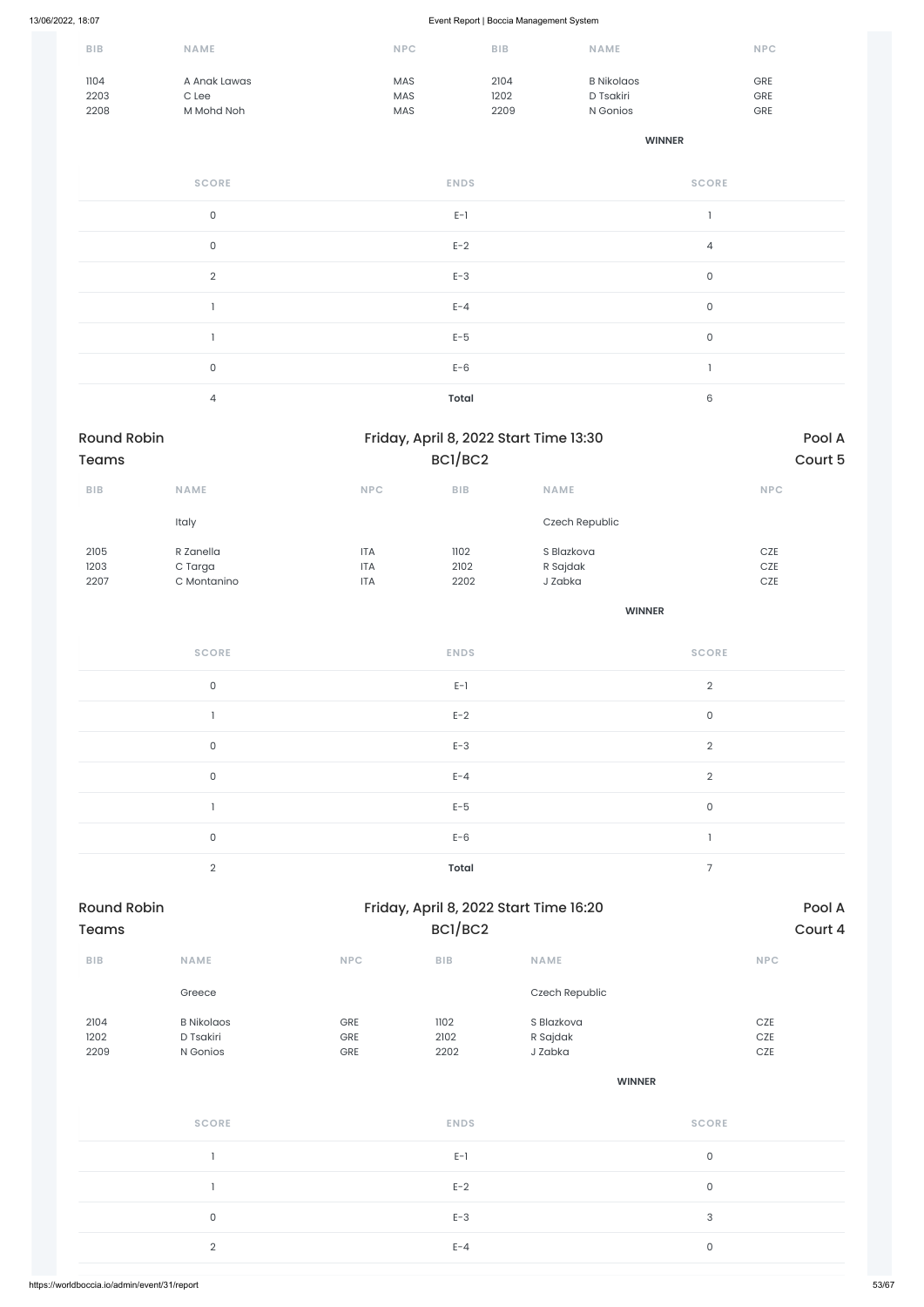| <b>SCORE</b> | <b>ENDS</b> | <b>SCORE</b> |
|--------------|-------------|--------------|
| 0            | $E-5$       |              |
| 0            | $E-6$       |              |
| 4            | Total       |              |

| <b>Round Robin</b><br><b>Teams</b> |             |            | Friday, April 8, 2022 Start Time 16:20<br>BCI/BC2 | Pool A<br>Court 6 |            |
|------------------------------------|-------------|------------|---------------------------------------------------|-------------------|------------|
| <b>BIB</b>                         | <b>NAME</b> | <b>NPC</b> | <b>BIB</b>                                        | <b>NAME</b>       | <b>NPC</b> |
|                                    | Croatia     |            |                                                   | Italy             |            |
| 1101                               | D Basic     | <b>CRO</b> | 2105                                              | R Zanella         | <b>ITA</b> |
| 2204                               | L Wagner    | <b>CRO</b> | 1203                                              | C Targa           | <b>ITA</b> |
| 2205                               | M Turkovic  | <b>CRO</b> | 2207                                              | C Montanino       | <b>ITA</b> |

**WINNER**

| <b>SCORE</b> | <b>ENDS</b>  | <b>SCORE</b> |
|--------------|--------------|--------------|
|              | $E-1$        | $\mathsf O$  |
|              | $E-2$        | $\mathsf O$  |
|              | $E-3$        | $\mathsf O$  |
| $\mathsf{O}$ | $E - 4$      | $\sqrt{3}$   |
|              | $E-5$        | $\mathsf O$  |
| $\mathsf O$  | $E-6$        |              |
| $\mathsf{O}$ | $TB-1$       | ı            |
| 4            | <b>Total</b> | $\mathbf 5$  |

| <b>Round Robin</b><br><b>Teams</b> |                                   |                          | Saturday, April 9, 2022 Start Time 09:35<br>BCI/BC2 |                                   |                   |
|------------------------------------|-----------------------------------|--------------------------|-----------------------------------------------------|-----------------------------------|-------------------|
| <b>BIB</b>                         | <b>NAME</b>                       | <b>NPC</b>               | <b>BIB</b>                                          | <b>NAME</b>                       | <b>NPC</b>        |
|                                    | Croatia                           |                          |                                                     | Czech Republic                    |                   |
| 1101<br>2204<br>2205               | D Basic<br>L Wagner<br>M Turkovic | CRO<br><b>CRO</b><br>CRO | 1102<br>2102<br>2202                                | S Blazkova<br>R Sajdak<br>J Zabka | CZE<br>CZE<br>CZE |
|                                    |                                   |                          |                                                     | <b>WINNER</b>                     |                   |
|                                    | <b>SCORE</b>                      |                          | <b>ENDS</b>                                         |                                   | <b>SCORE</b>      |
|                                    |                                   |                          | $E-1$                                               |                                   | $\mathsf 0$       |

0 and  $E-2$  and  $E-2$  and  $E-2$  and  $E-2$  and  $E-2$  and  $E-2$  and  $E-2$  and  $E-2$  and  $E-2$  and  $E-2$  and  $E-2$  and  $E-2$  and  $E-2$  and  $E-2$  and  $E-2$  and  $E-2$  and  $E-2$  and  $E-2$  and  $E-2$  and  $E-2$  and  $E-2$  and  $E-2$ 

|                                    | 0              |            | $E-3$        |                                          |                |                   |
|------------------------------------|----------------|------------|--------------|------------------------------------------|----------------|-------------------|
|                                    | $\overline{2}$ |            | $E - 4$      |                                          | $\mathsf O$    |                   |
|                                    | $\mathsf O$    |            | $E-5$        |                                          |                |                   |
|                                    | $\mathsf O$    |            | $E-6$        |                                          | $\overline{1}$ |                   |
|                                    | 3              |            | <b>Total</b> |                                          | $\,$ 6 $\,$    |                   |
| <b>Round Robin</b><br><b>Teams</b> |                |            | BC1/BC2      | Saturday, April 9, 2022 Start Time 09:35 |                | Pool A<br>Court 3 |
| BIB                                | <b>NAME</b>    | <b>NPC</b> | BIB          | <b>NAME</b>                              |                | <b>NPC</b>        |
|                                    |                |            |              |                                          |                |                   |
|                                    | Italy          |            |              | Malaysia                                 |                |                   |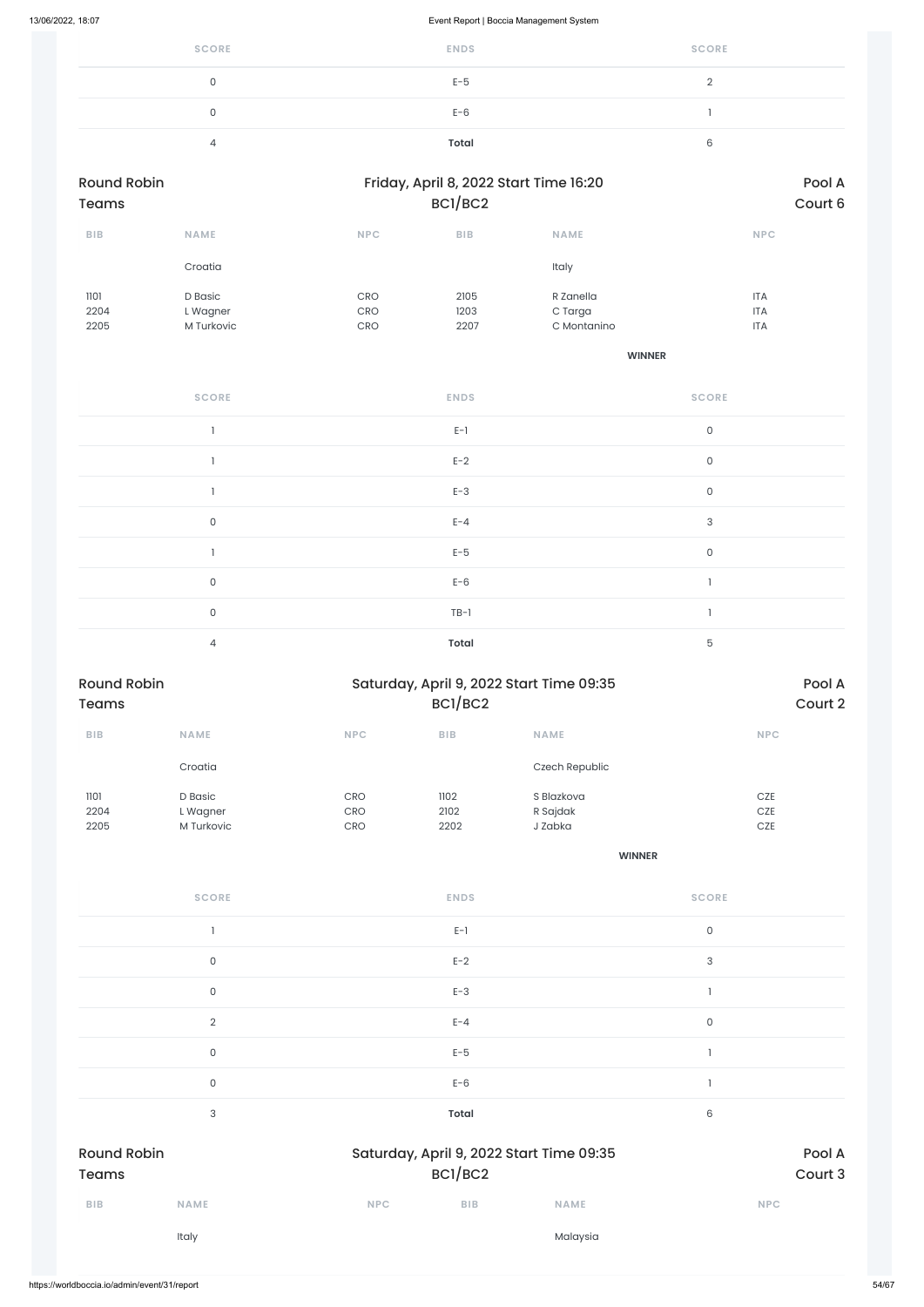| <b>BIB</b> | <b>NAME</b> | <b>NPC</b> | <b>BIB</b> | <b>NAME</b>  | <b>NPC</b> |
|------------|-------------|------------|------------|--------------|------------|
| 2105       | R Zanella   | <b>ITA</b> | 1104       | A Anak Lawas | <b>MAS</b> |
| 1203       | C Targa     | <b>ITA</b> | 2203       | C Lee        | <b>MAS</b> |
| 2207       | C Montanino | <b>ITA</b> | 2208       | M Mohd Noh   | <b>MAS</b> |

### **WINNER**

| <b>SCORE</b>   | <b>ENDS</b>  | <b>SCORE</b>   |
|----------------|--------------|----------------|
| $\mathsf O$    | $E-1$        |                |
| $\mathsf{O}$   | $E-2$        |                |
| $\mathsf O$    | $E-3$        | $\overline{2}$ |
| $\mathsf{O}$   | $E - 4$      |                |
| $\overline{4}$ | $E-5$        | $\mathsf O$    |
| $\mathsf O$    | $E-6$        | 3              |
| $\overline{4}$ | <b>Total</b> | 8              |

| Round Robin  |                                |                             | Saturday, April 9, 2022 Start Time 14:05 | Pool A              |                                  |         |
|--------------|--------------------------------|-----------------------------|------------------------------------------|---------------------|----------------------------------|---------|
| <b>Teams</b> |                                |                             | BC1/BC2                                  |                     |                                  | Court 4 |
| BIB          | NAME                           | $\ensuremath{\mathsf{NPC}}$ | ${\sf B}{\sf I}{\sf B}$                  | NAME                | NPC                              |         |
|              | Greece                         |                             |                                          | Croatia             |                                  |         |
| 2104<br>1202 | <b>B</b> Nikolaos<br>D Tsakiri | GRE<br>GRE                  | 1101<br>2204                             | D Basic<br>L Wagner | CRO<br>CRO                       |         |
| 2209         | N Gonios<br><b>WINNER</b>      | GRE                         | 2205                                     | M Turkovic          | $\mathsf{C}\mathsf{R}\mathsf{O}$ |         |
|              |                                |                             |                                          |                     |                                  |         |
|              | <b>SCORE</b>                   |                             | <b>ENDS</b>                              |                     | <b>SCORE</b>                     |         |
|              | $\mathsf{O}\xspace$            |                             | $E-1$                                    |                     | $\mathbbm{1}$                    |         |
|              | $\mathbf{I}$                   |                             | $E-2$                                    |                     | $\mathsf O$                      |         |
|              | $\mathbf{I}$                   |                             | $E-3$                                    |                     | $\mathsf{O}$                     |         |
|              | $\mathsf{O}\xspace$            |                             | $E - 4$                                  |                     | $\mathbf{I}$                     |         |
|              | $\overline{4}$                 |                             | $E-5$                                    |                     | $\mathsf O$                      |         |
|              | $\mathsf{O}\xspace$            |                             | $E-6$                                    |                     | $\mathbf{I}$                     |         |
|              | $\,6\,$                        |                             | <b>Total</b>                             |                     | $\ensuremath{\mathsf{3}}$        |         |
|              |                                |                             |                                          |                     |                                  |         |

| Round Robin |      |            | Saturday, April 9, 2022 Start Time 14:05 |             |            |  |  |
|-------------|------|------------|------------------------------------------|-------------|------------|--|--|
| Teams       |      |            | BC1/BC2                                  |             | Court 5    |  |  |
| <b>BIB</b>  | NAME | <b>NPC</b> | <b>BIB</b>                               | <b>NAME</b> | <b>NPC</b> |  |  |

|                      | Czech Republic                    |                       |                      | Malaysia                              |                     |  |
|----------------------|-----------------------------------|-----------------------|----------------------|---------------------------------------|---------------------|--|
| 1102<br>2102<br>2202 | S Blazkova<br>R Sajdak<br>J Zabka | CZE<br>$CZE$<br>$CZE$ | 1104<br>2203<br>2208 | A Anak Lawas<br>$C$ Lee<br>M Mohd Noh | MAS<br>MAS<br>MAS   |  |
|                      | <b>WINNER</b>                     |                       |                      |                                       |                     |  |
|                      | <b>SCORE</b>                      |                       | <b>ENDS</b>          |                                       | <b>SCORE</b>        |  |
|                      | $\overline{2}$                    |                       | $E-1$                |                                       | $\mathsf O$         |  |
|                      | $\mathbf{2}$                      |                       | $E-2$                |                                       | $\mathsf{O}\xspace$ |  |
|                      |                                   |                       | $E-3$                |                                       |                     |  |
|                      | $\mathsf O$                       |                       | $E - 4$              |                                       |                     |  |
|                      |                                   |                       |                      |                                       |                     |  |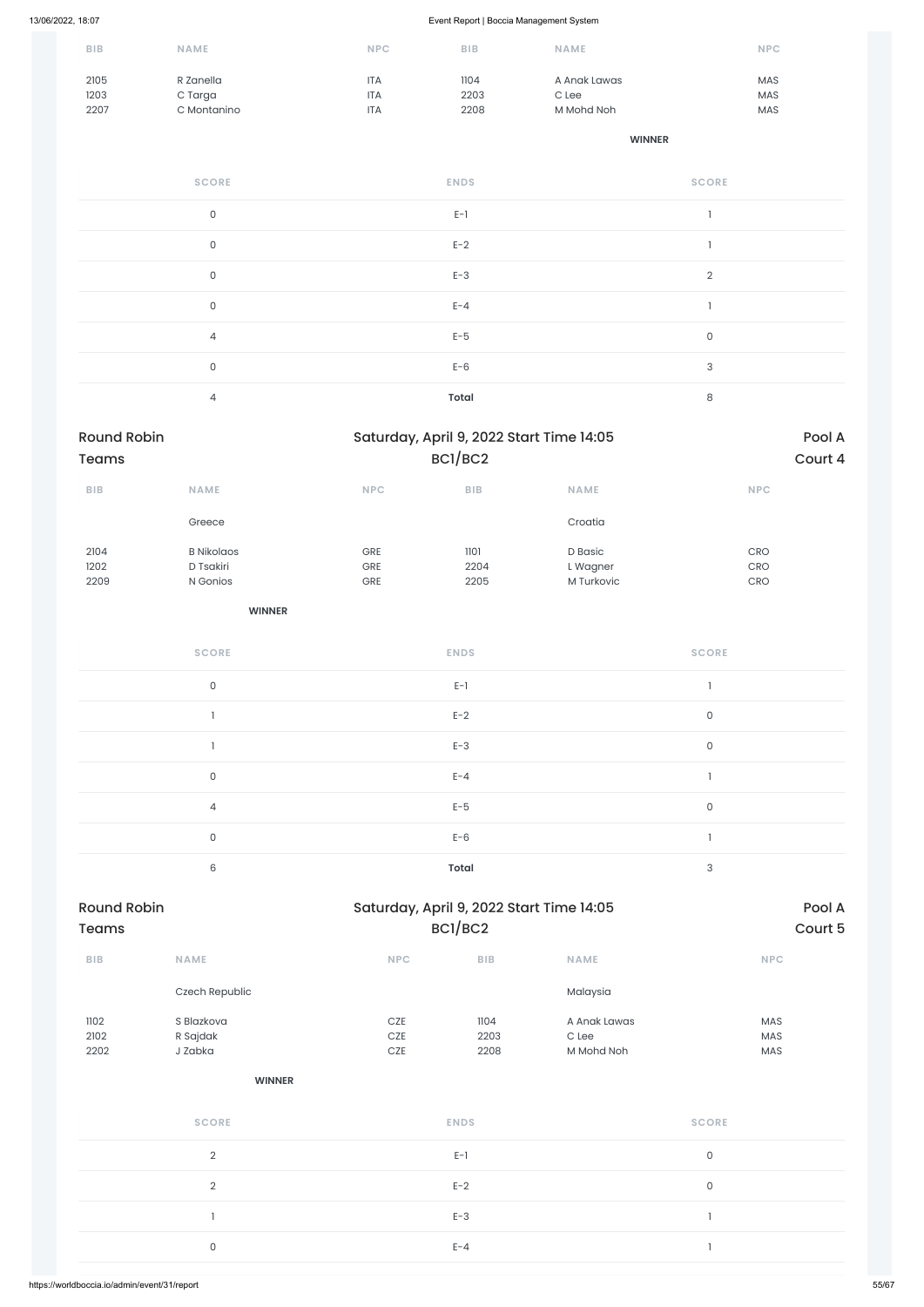| <b>SCORE</b> | <b>ENDS</b>  | <b>SCORE</b> |
|--------------|--------------|--------------|
|              | $E-5$        |              |
|              | $E-6$        |              |
| R            | <b>Total</b> |              |

### POOLS RESULTS SUMMARY

### FINAL STANDINGS

|                |                |                       |                | <b>POOL POINTS</b>   |                |                 | <b>KNOCKOUT POINTS</b> |                      |              |
|----------------|----------------|-----------------------|----------------|----------------------|----------------|-----------------|------------------------|----------------------|--------------|
| #              | <b>NAME</b>    | <b>COUNTRY</b>        | <b>POINTS</b>  | <b>NORMALIZATION</b> | <b>BONUS</b>   | <b>PROGRESS</b> | <b>KNOCKOUTS</b>       | <b>PARTICIPATION</b> | <b>TOTAL</b> |
|                | Czech Republic | <b>CZECH REPUBLIC</b> | $\overline{4}$ | 0                    | 3.5            | $\mathsf{O}$    | 0                      |                      | 8.5          |
| $\overline{2}$ | Greece         | <b>GREECE</b>         | 3              | 0                    | $\overline{2}$ | $\mathsf{O}$    | $\mathsf{O}$           |                      | 6            |
| 3              | Croatia        | <b>CROATIA</b>        |                | 0                    | 0              | $\mathsf{O}$    | $\mathbf 0$            |                      | 2            |
| 4              | Malaysia       | <b>MALAYSIA</b>       |                | 0                    | $\mathsf{O}$   | $\mathsf{O}$    | $\mathsf{O}$           |                      | 2            |
| 5              | Italy          | <b>ITALY</b>          |                | 0                    | $\mathsf{O}$   | $\mathsf{O}$    | 0                      |                      |              |

### Pool A

| #              | <b>ENTRANT</b>             | <b>WINS</b>             | <b>POINTS</b><br><b>DIFF</b> | <b>POINTS</b><br><b>FOR</b> | <b>ENDS</b><br><b>WON</b> | <b>PDIFF</b><br><b>MATCH</b> | <b>PDIFF</b><br><b>END</b> |      |                      | <b>VS RECORD</b>         |                 |                                   |                                                 |
|----------------|----------------------------|-------------------------|------------------------------|-----------------------------|---------------------------|------------------------------|----------------------------|------|----------------------|--------------------------|-----------------|-----------------------------------|-------------------------------------------------|
|                |                            |                         |                              |                             |                           |                              |                            | $\#$ | 503                  | 501                      | 502             | 504                               | 505                                             |
| 503            | <b>Czech Republic</b>      | $\overline{\mathbf{4}}$ | 12                           | 25                          | 13                        | ${\bf 5}$                    | $\mathsf 3$                | 503  | $\sim$               | 6 <sub>o</sub>           | $6\phantom{.}6$ | 6 <sub>1</sub>                    | $\begin{pmatrix} 7 \end{pmatrix}$               |
| 501            | 士三<br>Greece               | 3                       | 12                           | 26                          | 14                        | $\boldsymbol{9}$             | $\overline{\mathbf{4}}$    | 501  | $\left  \right $     | $\overline{\phantom{a}}$ | $6\phantom{.}6$ | 6 <sub>1</sub>                    | $\left( 10 \right)$                             |
| 502            | ∙<br>Croatia               | L                       | $-1$                         | $16\,$                      | 14                        | ${\bf 5}$                    | $\overline{\mathbf{2}}$    | 502  | $\mathbf{3}$         | $\mathbf{3}$             | $\sim$          | 6 <sup>7</sup>                    | $\begin{pmatrix} 4 \end{pmatrix}$               |
| 504            | $\circ \equiv$<br>Malaysia | L                       | $-5$                         | 17                          | $\mathbf{H}$              | $\overline{\mathbf{4}}$      | $\mathsf 3$                | 504  | $\blacktriangleleft$ | 4                        | $\mathbf{1}$    | $\sim$                            | $\left( \begin{array}{c} 8 \end{array} \right)$ |
| 505            | <u>Italy</u>               | 1.                      | $-18$                        | $\mathbf{11}$               | 5                         | $\pmb{0}$                    | $\overline{\mathbf{4}}$    | 505  | $\overline{2}$       |                          | 4               | $\begin{pmatrix} 4 \end{pmatrix}$ | $\sim$                                          |
| $\blacksquare$ |                            |                         |                              |                             |                           |                              |                            |      |                      |                          |                 |                                   | $\blacktriangleright$                           |

### BC4 Pairs

### **MATCHES**

| Pairs       |                     |            | BC4                     |                 | Court 3      |
|-------------|---------------------|------------|-------------------------|-----------------|--------------|
| ${\sf BIB}$ | NAME                | <b>NPC</b> | ${\sf B}{\sf I}{\sf B}$ | NAME            | <b>NPC</b>   |
|             | Slovenia            |            |                         | Hungary         |              |
| 1404        | N Bartol            | SLO        | 1401                    | A Szabo         | <b>HUN</b>   |
| 2408        | <b>B</b> Adamlje    | SLO        | 2407                    | <b>G</b> Berkes | <b>HUN</b>   |
|             |                     |            |                         | <b>WINNER</b>   |              |
|             | <b>SCORE</b>        |            | <b>ENDS</b>             |                 | <b>SCORE</b> |
|             | $\mathsf{O}$        |            | $E-1$                   |                 | $\sqrt{2}$   |
|             | $\mathsf{O}\xspace$ |            | $E-2$                   |                 | п.           |
|             | $\mathsf{O}\xspace$ |            | $E-3$                   |                 | 3            |
|             |                     |            |                         |                 |              |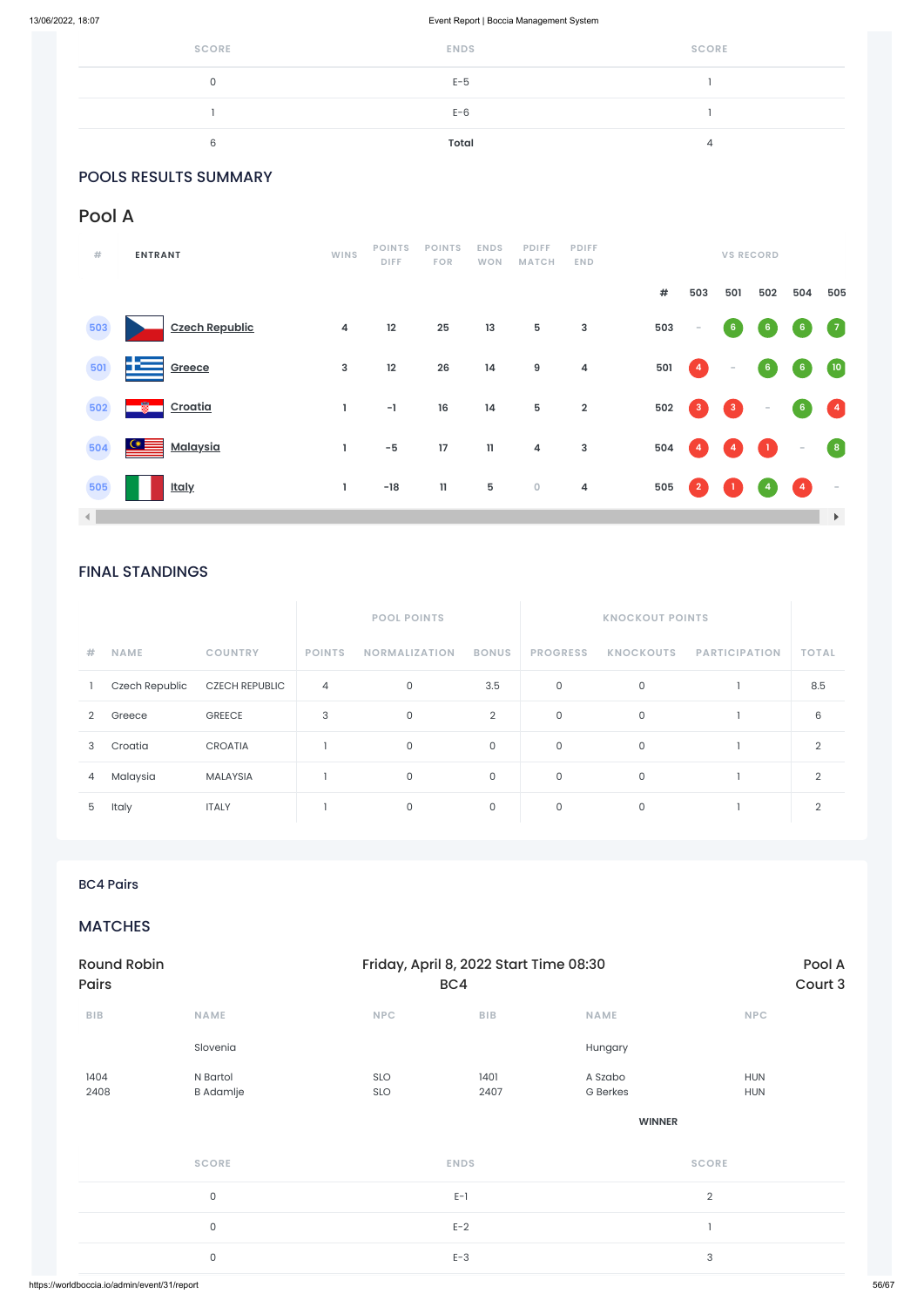| <b>SCORE</b> | <b>ENDS</b> | <b>SCORE</b> |
|--------------|-------------|--------------|
| ◡            | $E - 4$     |              |
|              | Total       | ັ            |

| <b>Round Robin</b><br><b>Pairs</b> |                        |                          | BC4          | Friday, April 8, 2022 Start Time 08:30 | Pool A<br>Court 4        |
|------------------------------------|------------------------|--------------------------|--------------|----------------------------------------|--------------------------|
| <b>BIB</b>                         | <b>NAME</b>            | <b>NPC</b>               | <b>BIB</b>   | <b>NAME</b>                            | <b>NPC</b>               |
|                                    | Croatia                |                          |              | Greece                                 |                          |
| 1403<br>2403                       | A Arambasic<br>D Komar | <b>CRO</b><br><b>CRO</b> | 1402<br>2409 | C Morfi Metzou<br>A Tsoukali           | <b>GRE</b><br><b>GRE</b> |

**WINNER**

| <b>SCORE</b>             | <b>ENDS</b>  | <b>SCORE</b>   |
|--------------------------|--------------|----------------|
| 2                        | $E-1$        | $\mathsf{O}$   |
| $\overline{2}$           | $E-2$        | $\mathsf{O}$   |
| 0                        | $E-3$        | $\overline{4}$ |
|                          | $E - 4$      |                |
| $\mathcal{D}$            | $TB-1$       | $\mathbf 0$    |
| $\overline{\phantom{1}}$ | <b>Total</b> | 5              |

| <b>Round Robin</b><br><b>Pairs</b> |                |            | Friday, April 8, 2022 Start Time 11:15 |                         |            |  |
|------------------------------------|----------------|------------|----------------------------------------|-------------------------|------------|--|
|                                    |                | BC4        |                                        |                         | Court 3    |  |
| <b>BIB</b>                         | <b>NAME</b>    | <b>NPC</b> | <b>BIB</b>                             | <b>NAME</b>             | <b>NPC</b> |  |
|                                    | Greece         |            |                                        | Hungary                 |            |  |
| 1402                               | C Morfi Metzou | <b>GRE</b> | 1401                                   | A Szabo                 | <b>HUN</b> |  |
| 2409                               | A Tsoukali     | <b>GRE</b> | 2407                                   | <b>G</b> Berkes         | <b>HUN</b> |  |
|                                    |                |            |                                        | <b><i>ALLAMATER</i></b> |            |  |

**WINNER**

| <b>SCORE</b>   | <b>ENDS</b>  | <b>SCORE</b>   |
|----------------|--------------|----------------|
| 0              | $E-1$        | 3              |
| $\overline{4}$ | $E-2$        | $\Omega$       |
| $\mathbf{0}$   | $E-3$        |                |
| 0              | $E - 4$      | $\overline{4}$ |
| 4              | <b>Total</b> | 8              |

### Round Robin **Round Robin** Friday, April 8, 2022 Start Time 11:15

| Pairs                   |                              |            | BC4                     |                          | Court 4      |
|-------------------------|------------------------------|------------|-------------------------|--------------------------|--------------|
| ${\sf B}{\sf I}{\sf B}$ | <b>NAME</b>                  | <b>NPC</b> | ${\sf B}{\sf I}{\sf B}$ | <b>NAME</b>              | <b>NPC</b>   |
|                         | Slovenia                     |            |                         | Spain                    |              |
| 1404<br>2408            | N Bartol<br><b>B</b> Adamlje | SLO<br>SLO | 1405<br>2404            | S Aller Mayo<br>V Agache | ESP<br>ESP   |
|                         |                              |            |                         | <b>WINNER</b>            |              |
|                         | <b>SCORE</b>                 |            | <b>ENDS</b>             |                          | <b>SCORE</b> |
|                         |                              |            | $E-1$                   |                          | $\mathsf 0$  |
|                         | $\mathsf{O}$                 |            | $E-2$                   |                          | $\sqrt{2}$   |
|                         |                              |            |                         |                          |              |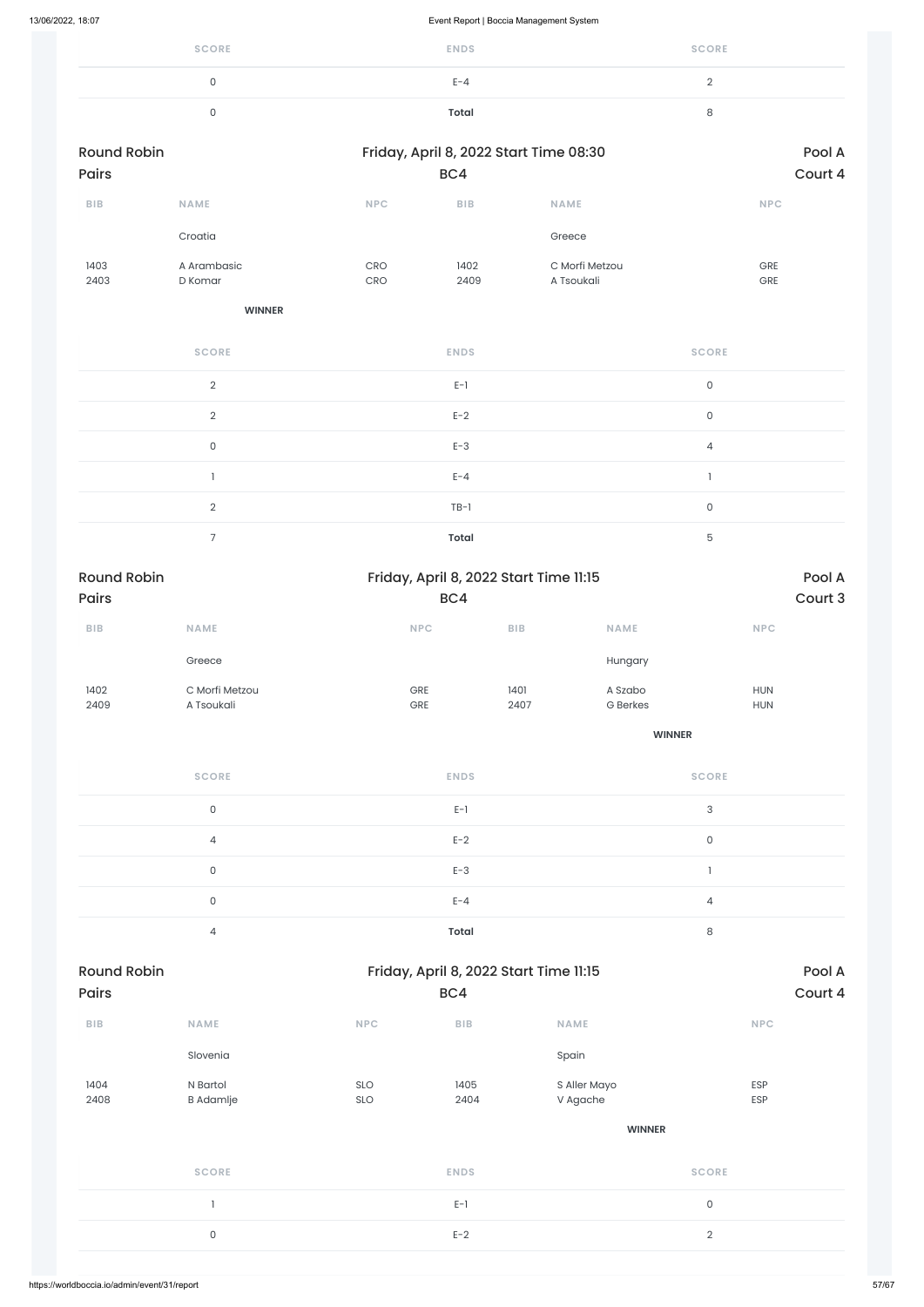| <b>SCORE</b> | <b>ENDS</b>  | <b>SCORE</b> |
|--------------|--------------|--------------|
|              | $E-3$        |              |
|              | $E - 4$      |              |
|              | <b>Total</b> |              |

| <b>Round Robin</b> |                 | Friday, April 8, 2022 Start Time 15:10 |            |              | Pool A     |  |
|--------------------|-----------------|----------------------------------------|------------|--------------|------------|--|
| <b>Pairs</b>       |                 | BC4                                    |            |              | Court 4    |  |
| <b>BIB</b>         | <b>NAME</b>     | <b>NPC</b>                             | <b>BIB</b> | <b>NAME</b>  | <b>NPC</b> |  |
|                    | Hungary         |                                        |            | Spain        |            |  |
| 1401               | A Szabo         | <b>HUN</b>                             | 1405       | S Aller Mayo | <b>ESP</b> |  |
| 2407               | <b>G</b> Berkes | <b>HUN</b>                             | 2404       | V Agache     | ESP        |  |

**WINNER**

| <b>SCORE</b> | <b>ENDS</b>  | <b>SCORE</b> |
|--------------|--------------|--------------|
|              | $E-1$        | $\mathbf{0}$ |
| $\Omega$     | $E-2$        |              |
| $\Omega$     | $E-3$        | $\mathbf{0}$ |
|              | $E - 4$      | $\mathbf{0}$ |
| 4            | <b>Total</b> |              |

| <b>Round Robin</b> |                     |     | Friday, April 8, 2022 Start Time 15:10 |               |                                       |  |
|--------------------|---------------------|-----|----------------------------------------|---------------|---------------------------------------|--|
| <b>Pairs</b>       |                     |     | BC4                                    |               | Court 3                               |  |
| ${\sf BIB}$        | <b>NAME</b>         | NPC | $B$   $B$                              | <b>NAME</b>   | <b>NPC</b>                            |  |
|                    | Slovenia            |     |                                        | Croatia       |                                       |  |
| 1404               | N Bartol            | SLO | 1403                                   | A Arambasic   | CRO                                   |  |
| 2408               | <b>B</b> Adamlje    | SLO | 2403                                   | D Komar       | CRO                                   |  |
|                    |                     |     |                                        | <b>WINNER</b> |                                       |  |
|                    | <b>SCORE</b>        |     | <b>ENDS</b>                            |               | <b>SCORE</b>                          |  |
|                    | $\mathsf{O}\xspace$ |     | $E-1$                                  |               | $\sqrt{3}$                            |  |
|                    | $\mathsf{O}\xspace$ |     | $E-2$                                  |               | $\overline{2}$                        |  |
|                    | $\mathsf{O}\xspace$ |     | $E-3$                                  |               | $\overline{2}$                        |  |
|                    | $\mathsf{O}\xspace$ |     | $E - 4$                                |               | $\begin{array}{c} \hline \end{array}$ |  |

0 **Total** 8

| Pairs                   |                        |            | BC4          |                          | Court 3      |
|-------------------------|------------------------|------------|--------------|--------------------------|--------------|
| ${\sf B}{\sf I}{\sf B}$ | <b>NAME</b>            | <b>NPC</b> | BIB          | <b>NAME</b>              | NPC          |
|                         | Croatia                |            |              | Spain                    |              |
| 1403<br>2403            | A Arambasic<br>D Komar | CRO<br>CRO | 1405<br>2404 | S Aller Mayo<br>V Agache | ESP<br>ESP   |
|                         | <b>WINNER</b>          |            |              |                          |              |
|                         | <b>SCORE</b>           |            | <b>ENDS</b>  |                          | <b>SCORE</b> |
|                         | $\mathbf{2}$           |            | $E-1$        |                          | $\mathsf{O}$ |
|                         | 5                      |            | $E-2$        |                          | $\mathsf O$  |
|                         |                        |            |              |                          |              |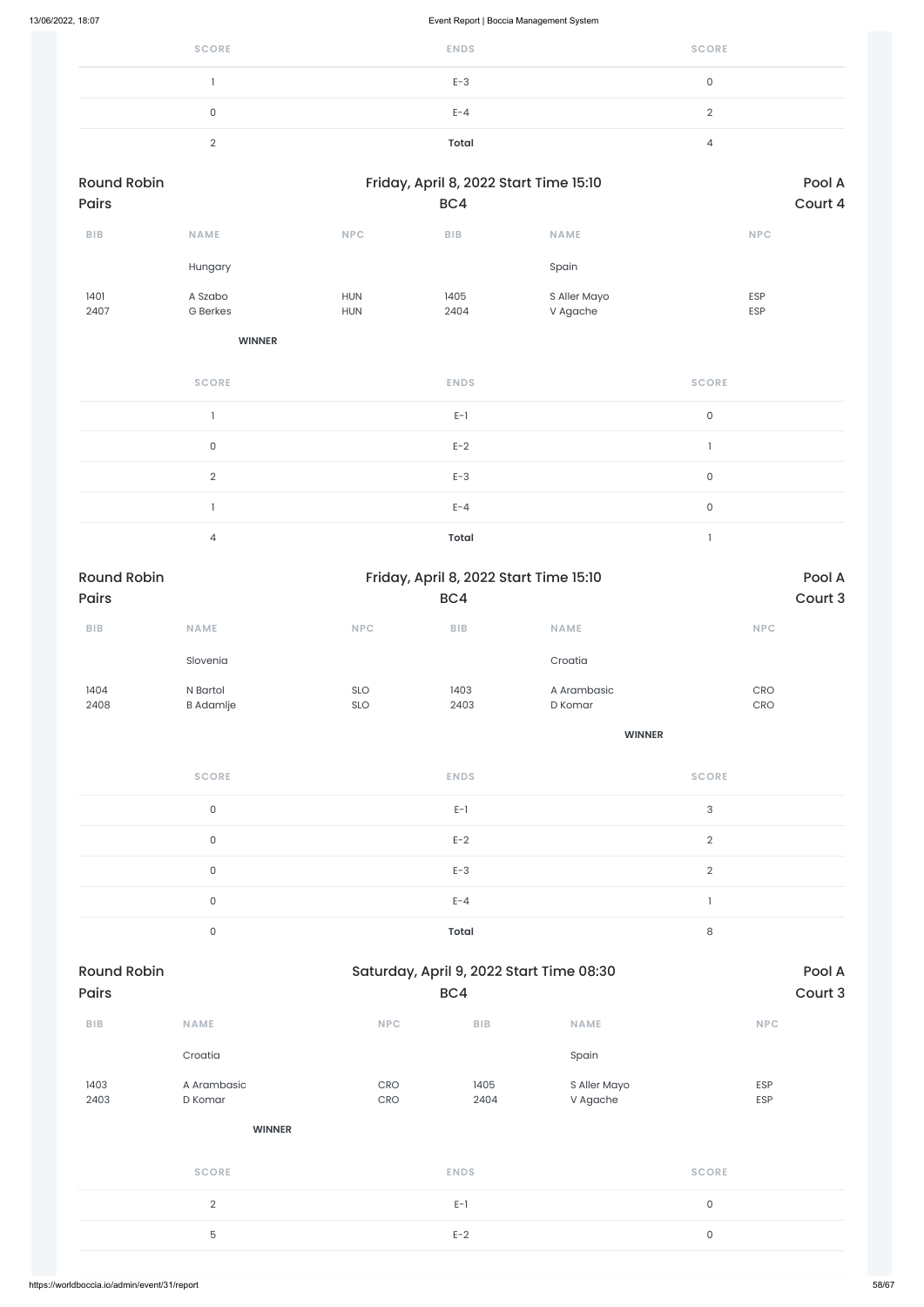| <b>SCORE</b> | <b>ENDS</b> | <b>SCORE</b> |
|--------------|-------------|--------------|
|              | $E-3$       |              |
|              | $E - 4$     |              |
|              | Total       |              |

| <b>Round Robin</b> |                  |            | Saturday, April 9, 2022 Start Time 08:30 | Pool A         |            |
|--------------------|------------------|------------|------------------------------------------|----------------|------------|
| <b>Pairs</b>       |                  |            | BC4                                      | Court 4        |            |
| <b>BIB</b>         | <b>NAME</b>      | <b>NPC</b> | <b>BIB</b>                               | <b>NAME</b>    | <b>NPC</b> |
|                    | Slovenia         |            |                                          | Greece         |            |
| 1404               | N Bartol         | <b>SLO</b> | 1402                                     | C Morfi Metzou | <b>GRE</b> |
| 2408               | <b>B</b> Adamlje | <b>SLO</b> | 2409                                     | A Tsoukali     | <b>GRE</b> |

**WINNER**

| <b>SCORE</b> | <b>ENDS</b>  | <b>SCORE</b> |
|--------------|--------------|--------------|
|              | $E-1$        | $\Omega$     |
| $\mathbf 0$  | $E-2$        | 3            |
| 0            | $E-3$        | 3            |
|              | $E - 4$      | $\Omega$     |
| $\Omega$     | <b>Total</b> | 6            |

| <b>Round Robin</b><br><b>Pairs</b> |                        | Saturday, April 9, 2022 Start Time 13:00<br>BC4 | Pool A<br>Court 3 |                            |                          |
|------------------------------------|------------------------|-------------------------------------------------|-------------------|----------------------------|--------------------------|
| <b>BIB</b>                         | <b>NAME</b>            | <b>NPC</b>                                      | <b>BIB</b>        | <b>NAME</b>                | <b>NPC</b>               |
|                                    | Croatia                |                                                 |                   | Hungary                    |                          |
| 1403<br>2403                       | A Arambasic<br>D Komar | <b>CRO</b><br><b>CRO</b>                        | 1401<br>2407      | A Szabo<br><b>G</b> Berkes | <b>HUN</b><br><b>HUN</b> |
|                                    |                        |                                                 |                   | <b>WINNER</b>              |                          |
|                                    |                        |                                                 |                   |                            |                          |

| <b>SCORE</b> | <b>ENDS</b>  | <b>SCORE</b> |
|--------------|--------------|--------------|
| $\Omega$     | $E-1$        |              |
| $\cap$       | $E-2$        | $\sim$       |
| 0            | $E-3$        |              |
| ∩            | $E - 4$      | $\Omega$     |
|              | <b>Total</b> | 6            |

| Pairs                   |                              | BC4                   |              |                          | Court 4        |
|-------------------------|------------------------------|-----------------------|--------------|--------------------------|----------------|
| ${\sf B}{\sf I}{\sf B}$ | NAME                         | <b>NPC</b>            | BIB          | <b>NAME</b>              | <b>NPC</b>     |
|                         | Greece                       |                       |              | Spain                    |                |
| 1402<br>2409            | C Morfi Metzou<br>A Tsoukali | GRE<br>GRE            | 1405<br>2404 | S Aller Mayo<br>V Agache | ESP<br>ESP     |
|                         |                              |                       |              | <b>WINNER</b>            |                |
|                         | <b>SCORE</b>                 |                       | <b>ENDS</b>  |                          | <b>SCORE</b>   |
|                         | 6                            | $\mathsf{O}$<br>$E-1$ |              |                          |                |
|                         | $\mathsf O$                  |                       | $E-2$        |                          | $\overline{5}$ |
|                         |                              |                       |              |                          |                |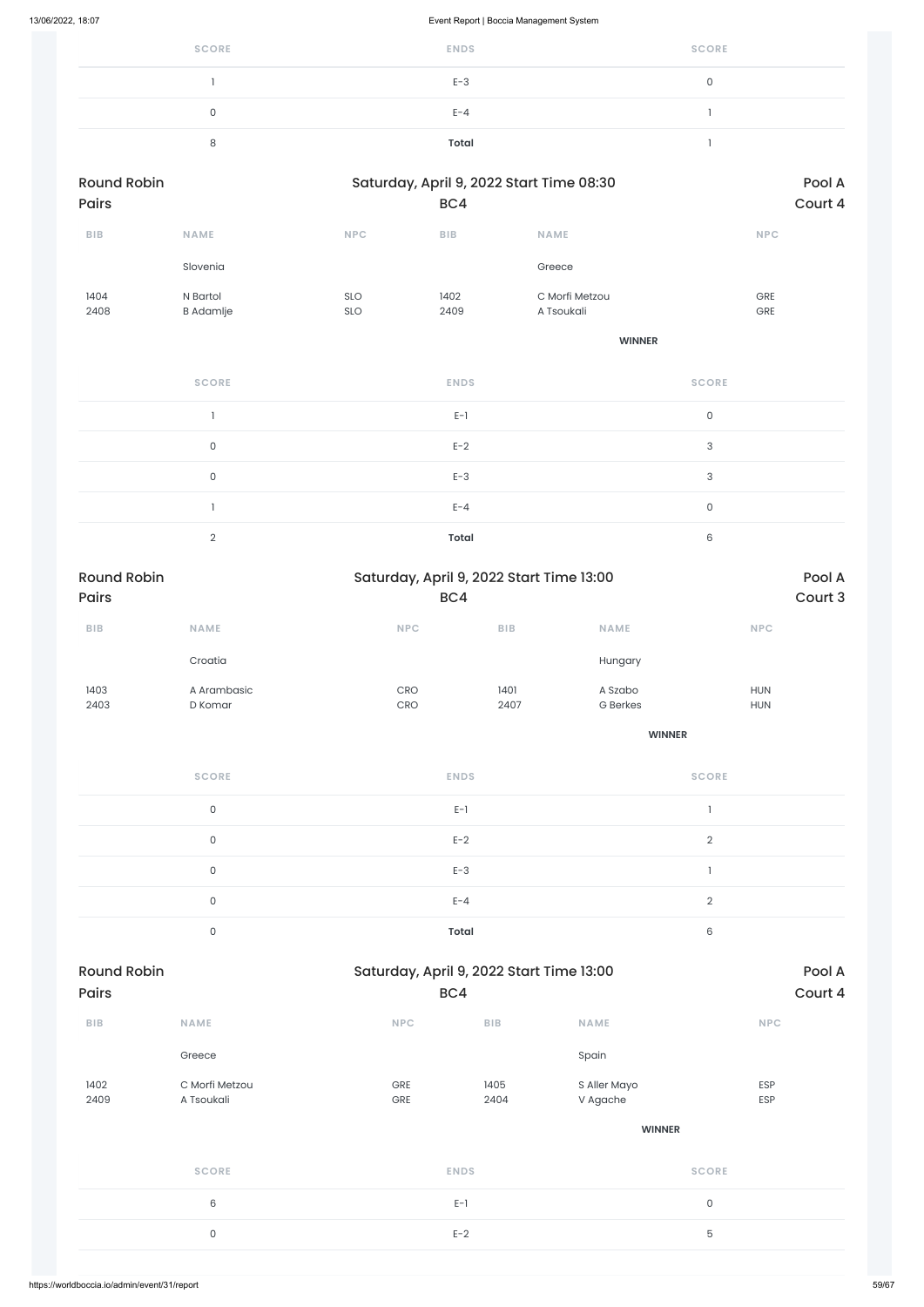| <b>SCORE</b> | <b>ENDS</b> | <b>SCORE</b> |
|--------------|-------------|--------------|
|              | $E-3$       |              |
|              | $E - 4$     |              |
|              | Total       |              |

### POOLS RESULTS SUMMARY

### FINAL STANDINGS

|   |             |                 | <b>POOL POINTS</b> |                      |                |                 |                  |                      |              |
|---|-------------|-----------------|--------------------|----------------------|----------------|-----------------|------------------|----------------------|--------------|
| # | <b>NAME</b> | <b>COUNTRY</b>  | <b>POINTS</b>      | <b>NORMALIZATION</b> | <b>BONUS</b>   | <b>PROGRESS</b> | <b>KNOCKOUTS</b> | <b>PARTICIPATION</b> | <b>TOTAL</b> |
|   | Hungary     | <b>HUNGARY</b>  | $\overline{4}$     | $\mathsf{O}$         | 3.5            | 0               | 0                |                      | 8.5          |
| 2 | Croatia     | <b>CROATIA</b>  | 3                  | $\mathbf 0$          | $\overline{2}$ | $\mathbf 0$     | 0                |                      | 6            |
| 3 | Spain       | SPAIN           | $\overline{2}$     | $\mathbf 0$          | $\mathsf O$    | $\mathsf{O}$    | $\mathbf 0$      |                      | 3            |
| 4 | Greece      | <b>GREECE</b>   |                    | $\mathbf 0$          | $\mathsf{O}$   | 0               | 0                |                      | 2            |
| 5 | Slovenia    | <b>SLOVENIA</b> | 0                  | 0                    | $\mathsf{O}$   | $\mathbf 0$     | 0                |                      |              |

### Pool A

| #              | <b>ENTRANT</b>          | WINS                    | <b>POINTS</b><br>DIFF. | <b>POINTS</b><br><b>FOR</b> | <b>ENDS</b><br><b>WON</b> | <b>PDIFF</b><br><b>MATCH</b> | <b>PDIFF</b><br><b>END</b> |      |                          |                | <b>VS RECORD</b>                  |                                   |                                                 |
|----------------|-------------------------|-------------------------|------------------------|-----------------------------|---------------------------|------------------------------|----------------------------|------|--------------------------|----------------|-----------------------------------|-----------------------------------|-------------------------------------------------|
|                |                         |                         |                        |                             |                           |                              |                            | $\#$ | 701                      | 702            | 703                               | 704                               | 706                                             |
| 701            | <b>Hungary</b>          | $\overline{\mathbf{4}}$ | 21                     | 26                          | 14                        | ${\bf 8}$                    | $\overline{\mathbf{4}}$    | 701  | $\overline{\phantom{a}}$ | 6 <sub>o</sub> | 4                                 | $\boldsymbol{8}$                  | $\left( \begin{array}{c} 8 \end{array} \right)$ |
| 702            | $\mathbf{T}$<br>Croatia | $\mathbf{3}$            | 9                      | 21                          | $\boldsymbol{9}$          | $\bf 8$                      | ${\bf 5}$                  | 702  | $\bullet$                | $\sim$         | $\boldsymbol{8}$                  | $\sqrt{5}$                        | $\left( \begin{array}{c} 8 \end{array} \right)$ |
| 703            | <u>Spain</u><br>癫       | $\overline{2}$          | $-5$                   | 15                          | $\overline{7}$            | $\mathsf 3$                  | $\sqrt{5}$                 | 703  |                          | $\mathbf{1}$   | $\sim$                            | $\overline{\mathbf{9}}$           | $\begin{pmatrix} 4 \end{pmatrix}$               |
| 704            | æ<br>Greece             | L                       | $-3$                   | 21                          | 5                         | $\overline{\mathbf{4}}$      | $6\phantom{1}6$            | 704  | $\sqrt{4}$               | $\sqrt{5}$     | $\begin{pmatrix} 6 \end{pmatrix}$ | $\sim$                            | $\left( 6\right)$                               |
| 706            | <b>Slovenia</b>         | $\mathsf O$             | $-22$                  | 4                           | 4                         | $\mathbf 0$                  | 1                          | 706  | $\overline{\mathbf{0}}$  | $\circ$        | $\overline{2}$                    | $\begin{pmatrix} 2 \end{pmatrix}$ | $\sim$                                          |
| $\blacksquare$ |                         |                         |                        |                             |                           |                              |                            |      |                          |                |                                   |                                   | $\blacktriangleright$                           |

### BC3 Pairs

### MATCHES

| <b>UND</b>   |                                                 |                          | ◡◡           |                                         | COULLZ     |
|--------------|-------------------------------------------------|--------------------------|--------------|-----------------------------------------|------------|
| BIB          | <b>NAME</b>                                     | <b>NPC</b>               | BIB          | <b>NAME</b>                             | <b>NPC</b> |
|              | Italy                                           |                          |              | Czech Republic                          |            |
| 1307<br>2304 | G Marchisio / Roberto<br>M Garavaglia / Martino | <b>ITA</b><br><b>ITA</b> | 1302<br>2301 | M Cermakova / Zuzana<br>A Peska / Ivana | CZE<br>CZE |
|              |                                                 |                          |              | <b>WINNER</b>                           |            |
|              | <b>SCORE</b>                                    |                          | <b>ENDS</b>  | <b>SCORE</b>                            |            |
|              | $\mathsf{O}\xspace$                             |                          | $E-1$        | $\ensuremath{\mathsf{3}}$               |            |
|              | $\mathsf{O}\xspace$                             |                          | $E-2$        |                                         |            |
|              | $\mathsf{O}\xspace$                             |                          | $E-3$        | $\ensuremath{\mathsf{3}}$               |            |
|              |                                                 |                          |              |                                         |            |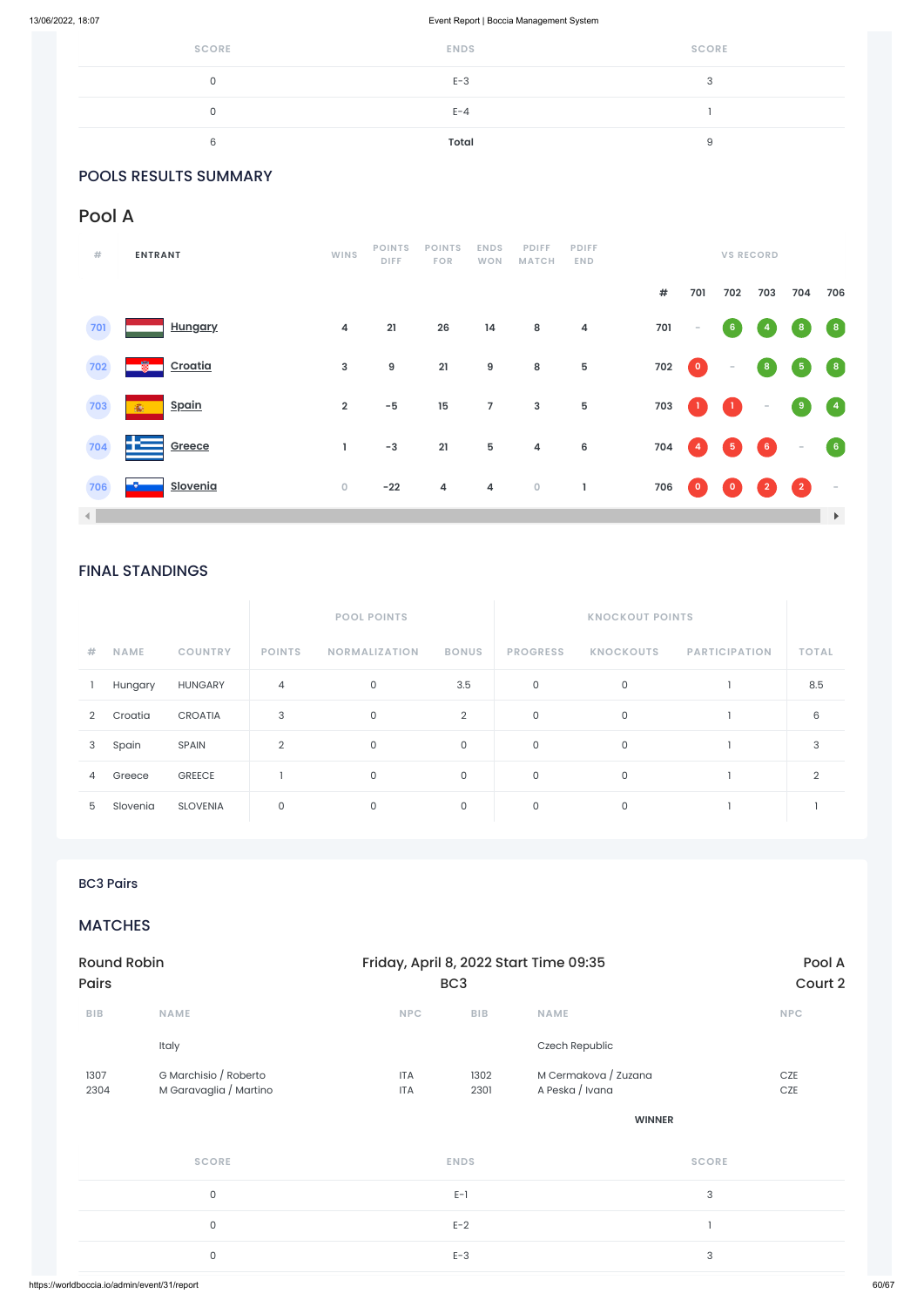| <b>SCORE</b> | <b>ENDS</b> | <b>SCORE</b> |
|--------------|-------------|--------------|
|              | $E - 4$     | ⌒            |
|              | Total       | 10           |

| <b>Round Robin</b>          |                                             |                |                 | Friday, April 8, 2022 Start Time 09:35         |                     | Pool A                                                               |
|-----------------------------|---------------------------------------------|----------------|-----------------|------------------------------------------------|---------------------|----------------------------------------------------------------------|
| Pairs                       |                                             |                | BC <sub>3</sub> |                                                |                     | Court 3                                                              |
| ${\sf B}{\sf I}{\sf B}$     | <b>NAME</b>                                 | NPC            | BIB             | <b>NAME</b>                                    |                     | $\ensuremath{\mathsf{NPC}}$                                          |
|                             | Croatia                                     |                |                 | Sweden                                         |                     |                                                                      |
| 1306<br>2312                | D Lovrić / BRANKO<br>M Arambasic / Tomislav | CRO<br>CRO     | 1301<br>2302    | M Bjurstrom / Ann-Christine<br>C Hagdahl / Dan |                     | SWE<br>SWE                                                           |
|                             |                                             |                |                 | <b>WINNER</b>                                  |                     |                                                                      |
|                             | <b>SCORE</b>                                |                | <b>ENDS</b>     |                                                | <b>SCORE</b>        |                                                                      |
|                             | $\mathsf{O}$                                |                | $E-1$           |                                                | 5                   |                                                                      |
|                             | $\overline{2}$                              |                | $E-2$           |                                                | $\mathsf{O}\xspace$ |                                                                      |
|                             | $\mathsf{O}\xspace$                         |                | $E-3$           |                                                | 5                   |                                                                      |
|                             | $\mathsf{O}$                                |                | $E - 4$         |                                                | 3                   |                                                                      |
|                             | $\sqrt{2}$                                  |                | <b>Total</b>    |                                                | 13                  |                                                                      |
| <b>Round Robin</b><br>Pairs |                                             |                | BC <sub>3</sub> | Friday, April 8, 2022 Start Time 13:30         |                     | Pool A<br>Court 2                                                    |
| ${\sf B}{\sf I}{\sf B}$     | <b>NAME</b>                                 | NPC            | BIB             | <b>NAME</b>                                    |                     | NPC                                                                  |
|                             | Czech Republic                              |                |                 | Croatia                                        |                     |                                                                      |
| 1302<br>2301                | M Cermakova / Zuzana<br>A Peska / Ivana     | $CZE$<br>$CZE$ | 1306<br>2312    | D Lovrić / BRANKO<br>M Arambasic / Tomislav    |                     | $\mathsf{C}\mathsf{R}\mathsf{O}$<br>$\mathsf{C}\mathsf{R}\mathsf{O}$ |
|                             | <b>WINNER</b>                               |                |                 |                                                |                     |                                                                      |
|                             |                                             |                |                 |                                                |                     |                                                                      |
|                             | <b>SCORE</b>                                |                | <b>ENDS</b>     |                                                | <b>SCORE</b>        |                                                                      |
|                             | $\overline{2}$                              |                | $E-1$           |                                                | $\mathsf{O}\xspace$ |                                                                      |
|                             | $\sqrt{3}$                                  |                | $E-2$           |                                                | $\mathsf{O}\xspace$ |                                                                      |
|                             | $\mathbf{I}$                                |                | $E-3$           |                                                | $\mathsf{O}$        |                                                                      |
|                             | $\sqrt{3}$                                  |                | $E - 4$         |                                                | $\mathsf{O}$        |                                                                      |
|                             | $\hbox{9}$                                  |                | <b>Total</b>    |                                                | $\mathsf{O}$        |                                                                      |

| <b>BIB</b>   | <b>NAME</b>                                     | <b>NPC</b>               | <b>BIB</b>   | <b>NAME</b>                                    | <b>NPC</b> |
|--------------|-------------------------------------------------|--------------------------|--------------|------------------------------------------------|------------|
|              | Italy                                           |                          |              | Sweden                                         |            |
| 1307<br>2304 | G Marchisio / Roberto<br>M Garavaglia / Martino | <b>ITA</b><br><b>ITA</b> | 1301<br>2302 | M Bjurstrom / Ann-Christine<br>C Hagdahl / Dan | SWE<br>SWE |
|              |                                                 |                          |              | <b>WINNER</b>                                  |            |
|              | <b>SCORE</b>                                    |                          | <b>ENDS</b>  | <b>SCORE</b>                                   |            |
|              | $\mathsf{O}$                                    |                          | $E-1$        |                                                |            |
|              | $\mathsf{O}\xspace$                             |                          | $E-2$        | $\sqrt{3}$                                     |            |
| $\mathsf O$  |                                                 |                          | $E-3$        |                                                |            |
|              |                                                 |                          |              |                                                |            |
|              | https://worldboccia.io/admin/event/31/report    |                          |              |                                                |            |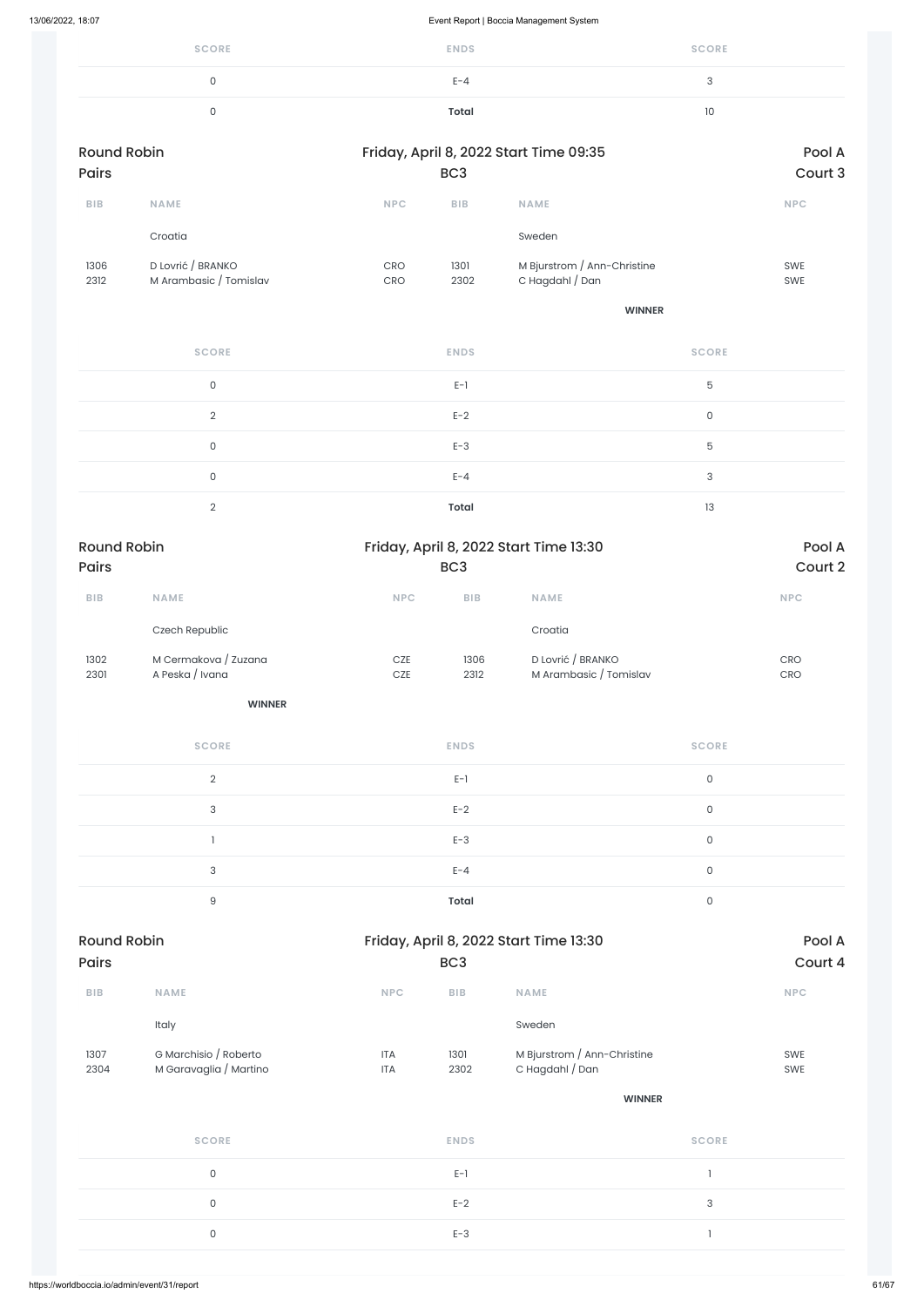| <b>SCORE</b> | <b>ENDS</b> | <b>SCORE</b> |
|--------------|-------------|--------------|
|              | $E - 4$     |              |
|              | Total       | h            |

| <b>Round Robin</b>          |                                                | Friday, April 8, 2022 Start Time 16:20                               |                         |                                                 |                     | Pool A                   |
|-----------------------------|------------------------------------------------|----------------------------------------------------------------------|-------------------------|-------------------------------------------------|---------------------|--------------------------|
| Pairs                       |                                                | BC <sub>3</sub>                                                      |                         |                                                 |                     | Court 5                  |
| ${\sf B}{\sf I}{\sf B}$     | NAME                                           | NPC                                                                  | BIB                     | NAME                                            |                     | NPC                      |
|                             | Sweden                                         |                                                                      |                         | Czech Republic                                  |                     |                          |
| 1301<br>2302                | M Bjurstrom / Ann-Christine<br>C Hagdahl / Dan | SWE<br>SWE                                                           | 1302<br>2301            | M Cermakova / Zuzana<br>A Peska / Ivana         |                     | $CZE$<br>$CZE$           |
|                             |                                                |                                                                      |                         | <b>WINNER</b>                                   |                     |                          |
|                             | <b>SCORE</b>                                   | <b>ENDS</b>                                                          |                         |                                                 | <b>SCORE</b>        |                          |
|                             | $\mathsf{O}\xspace$                            | $E-1$                                                                |                         |                                                 | 1                   |                          |
|                             | $\mathsf{O}\xspace$                            | $E-2$                                                                |                         |                                                 | $\mathbf{I}$        |                          |
|                             | $\mathsf{O}\xspace$                            | $E-3$                                                                |                         |                                                 | $\sqrt{2}$          |                          |
|                             | $\mathbf{I}$                                   | $E - 4$                                                              |                         |                                                 | $\mathsf{O}\xspace$ |                          |
|                             | $\mathbbm{1}$                                  | <b>Total</b>                                                         |                         |                                                 | $\overline{4}$      |                          |
| <b>Round Robin</b><br>Pairs |                                                | Friday, April 8, 2022 Start Time 16:20<br>BC <sub>3</sub>            |                         |                                                 | Pool A<br>Court 3   |                          |
| ${\sf B}{\sf I}{\sf B}$     | NAME                                           | NPC                                                                  | ${\sf B}{\sf I}{\sf B}$ | NAME                                            |                     | NPC                      |
|                             | Croatia                                        |                                                                      |                         | Italy                                           |                     |                          |
| 1306<br>2312                | D Lovrić / BRANKO<br>M Arambasic / Tomislav    | $\mathsf{C}\mathsf{R}\mathsf{O}$<br>$\mathsf{C}\mathsf{R}\mathsf{O}$ | 1307<br>2304            | G Marchisio / Roberto<br>M Garavaglia / Martino |                     | <b>ITA</b><br><b>ITA</b> |
|                             |                                                |                                                                      | <b>WINNER</b>           |                                                 |                     |                          |
|                             | <b>SCORE</b>                                   | <b>ENDS</b>                                                          |                         |                                                 | <b>SCORE</b>        |                          |
|                             | $\mathsf{O}\xspace$                            | $E-1$                                                                |                         |                                                 | $\mathbf{1}$        |                          |
|                             | $\mathsf{O}\xspace$                            | $E-2$                                                                |                         |                                                 | $\overline{4}$      |                          |
|                             | $\mathsf{O}\xspace$                            | $E-3$                                                                |                         |                                                 | $\mathbf{I}$        |                          |
|                             | $\mathsf{O}\xspace$                            | $E - 4$                                                              |                         |                                                 | $\mathbf{1}$        |                          |
|                             | $\mathsf{O}\xspace$                            | <b>Total</b>                                                         |                         |                                                 | $\overline{7}$      |                          |
|                             |                                                |                                                                      |                         |                                                 |                     |                          |

| BIB                                          | <b>NAME</b>                      | <b>NPC</b>  | BIB          | <b>NAME</b>                        | NPC          |       |
|----------------------------------------------|----------------------------------|-------------|--------------|------------------------------------|--------------|-------|
|                                              | Singapore                        |             |              | Germany                            |              |       |
| 1303<br>2313                                 | S Toh / Chew<br>A Kai Hong / Gan | SGP<br>SGP  | 1304<br>2310 | C Fink / Lindt<br>I Icöz / Tröndle | GER<br>GER   |       |
|                                              | <b>WINNER</b>                    |             |              |                                    |              |       |
|                                              | <b>SCORE</b>                     | <b>ENDS</b> |              |                                    | <b>SCORE</b> |       |
| $\overline{2}$                               |                                  | $E-1$       |              |                                    | $\mathsf O$  |       |
|                                              |                                  | $E-2$       |              |                                    | $\mathsf O$  |       |
|                                              | $\overline{2}$                   | $E-3$       |              |                                    | $\mathsf O$  |       |
|                                              |                                  |             |              |                                    |              |       |
| https://worldboccia.io/admin/event/31/report |                                  |             |              |                                    |              | 62/67 |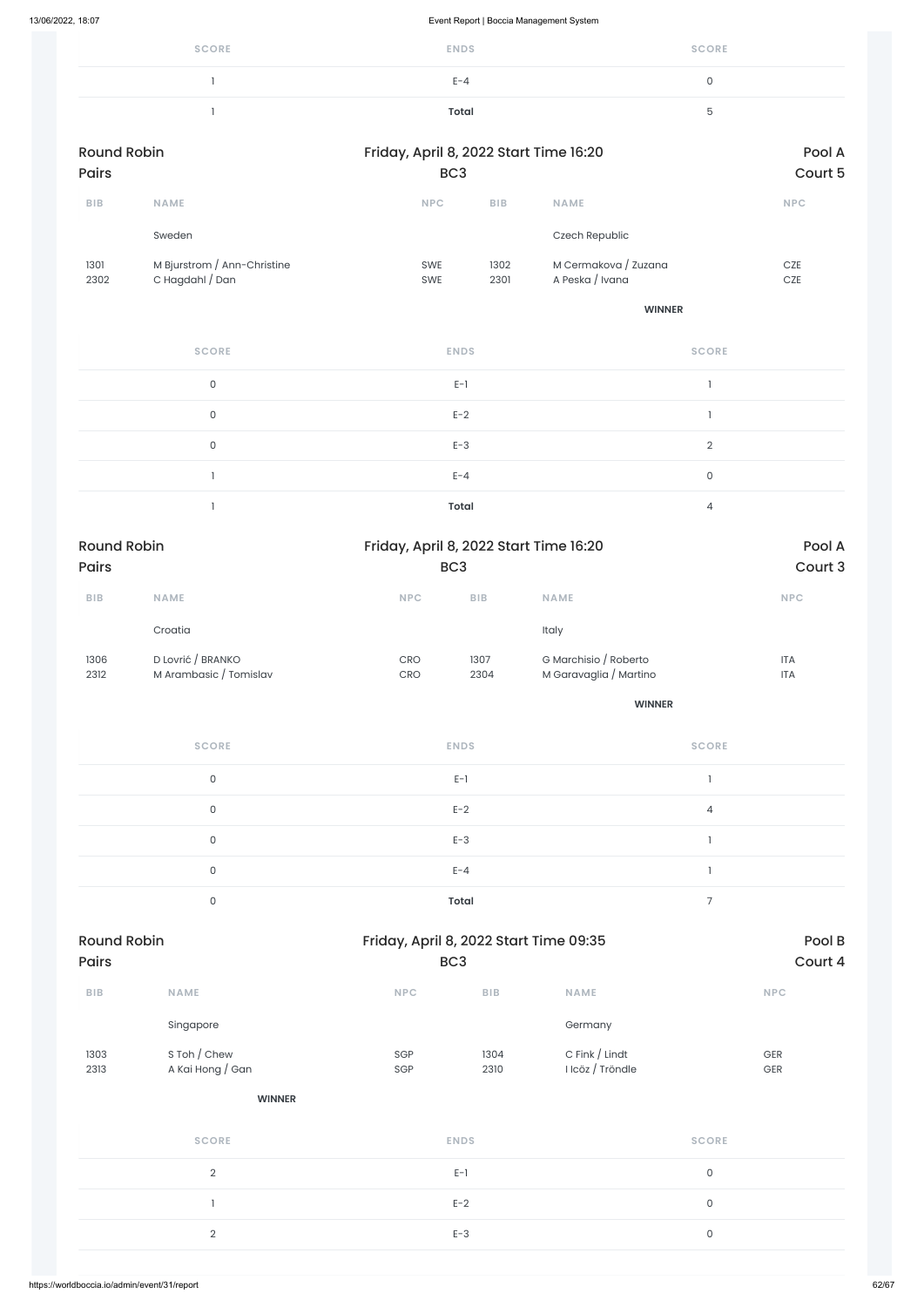| <b>SCORE</b> | <b>ENDS</b> | <b>SCORE</b> |
|--------------|-------------|--------------|
| ∸            | $E - 4$     |              |
| -            | Total       |              |

| <b>Round Robin</b><br><b>Pairs</b> |                                            |                          | Friday, April 8, 2022 Start Time 13:30<br>BC <sub>3</sub> |                                      |                          |
|------------------------------------|--------------------------------------------|--------------------------|-----------------------------------------------------------|--------------------------------------|--------------------------|
| <b>BIB</b>                         | <b>NAME</b>                                | <b>NPC</b>               | <b>BIB</b>                                                | <b>NAME</b>                          | <b>NPC</b>               |
|                                    | Slovakia                                   |                          |                                                           | Germany                              |                          |
| 1305<br>2306                       | L Skvarnova / Juliana<br>B Klohna / Michal | <b>SVK</b><br><b>SVK</b> | 1304<br>2310                                              | C Fink $/$ Lindt<br>I Icöz / Tröndle | <b>GER</b><br><b>GER</b> |

#### **WINNER**

| <b>SCORE</b> | <b>ENDS</b>  | <b>SCORE</b> |
|--------------|--------------|--------------|
| $\Omega$     | $E-1$        | 0            |
|              | $E-2$        | 0            |
| 3            | $E-3$        | 0            |
|              | $E - 4$      | $\mathbf{0}$ |
|              | <b>Total</b> | ∩            |

| <b>BIB</b>                                   | <b>NAME</b>                             | <b>NPC</b>          | <b>BIB</b>   | <b>NAME</b>                      | <b>NPC</b>   |       |
|----------------------------------------------|-----------------------------------------|---------------------|--------------|----------------------------------|--------------|-------|
|                                              | Czech Republic                          |                     |              | Singapore                        |              |       |
| 1302<br>2301                                 | M Cermakova / Zuzana<br>A Peska / Ivana | <b>CZE</b><br>$CZE$ | 1303<br>2313 | S Toh / Chew<br>A Kai Hong / Gan | SGP<br>SGP   |       |
|                                              | <b>WINNER</b>                           |                     |              |                                  |              |       |
|                                              | <b>SCORE</b>                            | <b>ENDS</b>         |              |                                  | <b>SCORE</b> |       |
|                                              | $\sqrt{2}$                              | $E-1$               |              |                                  | $\mathsf O$  |       |
|                                              |                                         | $E-2$               |              |                                  | $\mathsf O$  |       |
|                                              | $\overline{2}$                          | $E-3$               |              |                                  | $\mathsf O$  |       |
|                                              |                                         |                     |              |                                  |              |       |
| https://worldboccia.io/admin/event/31/report |                                         |                     |              |                                  |              | 63/67 |

| <b>Round Robin</b> |                  |            | Friday, April 8, 2022 Start Time 16:20 | Pool B                |            |
|--------------------|------------------|------------|----------------------------------------|-----------------------|------------|
| <b>Pairs</b>       |                  |            | BC <sub>3</sub>                        |                       | Court 2    |
| <b>BIB</b>         | <b>NAME</b>      | <b>NPC</b> | <b>BIB</b>                             | <b>NAME</b>           | <b>NPC</b> |
|                    | Singapore        |            |                                        | Slovakia              |            |
| 1303               | S Toh / Chew     | SGP        | 1305                                   | L Skvarnova / Juliana | <b>SVK</b> |
| 2313               | A Kai Hong / Gan | SGP        | 2306                                   | B Klohna / Michal     | <b>SVK</b> |
|                    |                  |            |                                        | <b>WINNER</b>         |            |

| <b>SCORE</b> | <b>ENDS</b>  | <b>SCORE</b> |
|--------------|--------------|--------------|
| 0            | $E-1$        | 4            |
| 0            | $E-2$        | $\Omega$     |
| 0            | $E-3$        |              |
|              | $E - 4$      | 0            |
|              | <b>Total</b> | -            |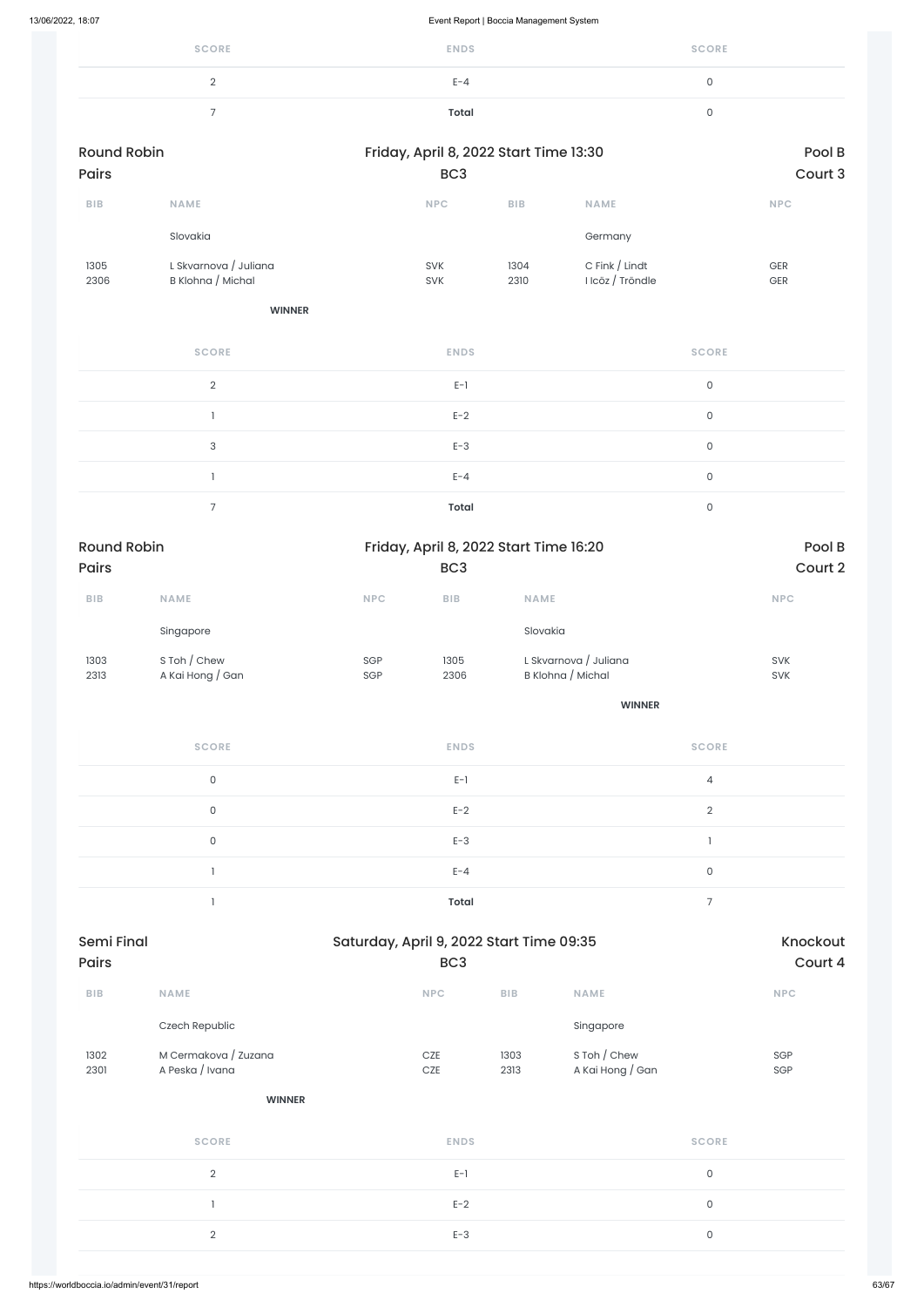| <b>SCORE</b> | <b>ENDS</b> | <b>SCORE</b> |
|--------------|-------------|--------------|
|              | $E - 4$     |              |
| $\sim$       | Total       |              |

| <b>Semi Final</b><br>Pairs |                                            |            | BC <sub>3</sub>         | Saturday, April 9, 2022 Start Time 09:35       |                     | Knockout<br>Court 5 |
|----------------------------|--------------------------------------------|------------|-------------------------|------------------------------------------------|---------------------|---------------------|
| ${\sf B}{\sf I}{\sf B}$    | <b>NAME</b>                                | NPC        | ${\sf B}{\sf I}{\sf B}$ | <b>NAME</b>                                    |                     | NPC                 |
|                            | Slovakia                                   |            |                         | Sweden                                         |                     |                     |
| 1305<br>2306               | L Skvarnova / Juliana<br>B Klohna / Michal | SVK<br>SVK | 1301<br>2302            | M Bjurstrom / Ann-Christine<br>C Hagdahl / Dan |                     | SWE<br>SWE          |
|                            | <b>WINNER</b>                              |            |                         |                                                |                     |                     |
|                            | <b>SCORE</b>                               |            | <b>ENDS</b>             |                                                | <b>SCORE</b>        |                     |
|                            | $\overline{2}$                             |            | $E-1$                   |                                                | 0                   |                     |
|                            | $\overline{2}$                             |            | $E-2$                   |                                                | $\mathsf{O}\xspace$ |                     |
|                            | $\mathsf{O}\xspace$                        |            | $E-3$                   |                                                | $\mathbf{I}$        |                     |
|                            | $\mathsf{O}\xspace$                        |            | $E - 4$                 |                                                | $\mathbf{1}$        |                     |
|                            | $\overline{4}$                             |            | <b>Total</b>            |                                                | $\overline{2}$      |                     |
| <b>Third Place</b>         |                                            |            |                         | Saturday, April 9, 2022 Start Time 14:05       |                     | <b>Third Place</b>  |
| Pairs                      |                                            |            | BC <sub>3</sub>         |                                                |                     | Court 2             |
| ${\sf B}{\sf I}{\sf B}$    | <b>NAME</b>                                | <b>NPC</b> | ${\sf B}{\sf I}{\sf B}$ | <b>NAME</b>                                    |                     | NPC                 |
|                            | Singapore                                  |            |                         | Sweden                                         |                     |                     |
| 1303<br>2313               | S Toh / Chew<br>A Kai Hong / Gan           | SGP<br>SGP | 1301<br>2302            | M Bjurstrom / Ann-Christine<br>C Hagdahl / Dan |                     | SWE<br>SWE          |
|                            | <b>WINNER</b>                              |            |                         |                                                |                     |                     |
|                            | <b>SCORE</b>                               |            | <b>ENDS</b>             |                                                | <b>SCORE</b>        |                     |
|                            | $\mathbf{1}$                               |            | $E-1$                   |                                                | $\mathsf{O}\xspace$ |                     |
|                            | $\mathsf 3$                                |            | $E-2$                   |                                                | $\mathsf{O}\xspace$ |                     |
|                            | 1                                          |            | $E-3$                   |                                                | $\mathsf{O}\xspace$ |                     |

| Final |  |
|-------|--|
| Pairs |  |

 $E-A$  0

6 **Total** 0

| <b>BIB</b>   | <b>NAME</b>                             | <b>NPC</b> | BIB          | <b>NAME</b>                                |                     | <b>NPC</b>               |
|--------------|-----------------------------------------|------------|--------------|--------------------------------------------|---------------------|--------------------------|
|              | Czech Republic                          |            |              | Slovakia                                   |                     |                          |
| 1302<br>2301 | M Cermakova / Zuzana<br>A Peska / Ivana | CZE<br>CZE | 1305<br>2306 | L Skvarnova / Juliana<br>B Klohna / Michal |                     | <b>SVK</b><br><b>SVK</b> |
|              | <b>WINNER</b>                           |            |              |                                            |                     |                          |
|              | <b>SCORE</b>                            |            | <b>ENDS</b>  |                                            | <b>SCORE</b>        |                          |
|              | $\mathsf{O}\xspace$                     |            | $E-1$        |                                            | $\sqrt{2}$          |                          |
|              | 3                                       |            | $E-2$        |                                            | $\mathsf{O}\xspace$ |                          |
|              |                                         |            | $E-3$        |                                            | $\mathsf{O}\xspace$ |                          |
|              |                                         |            |              |                                            |                     |                          |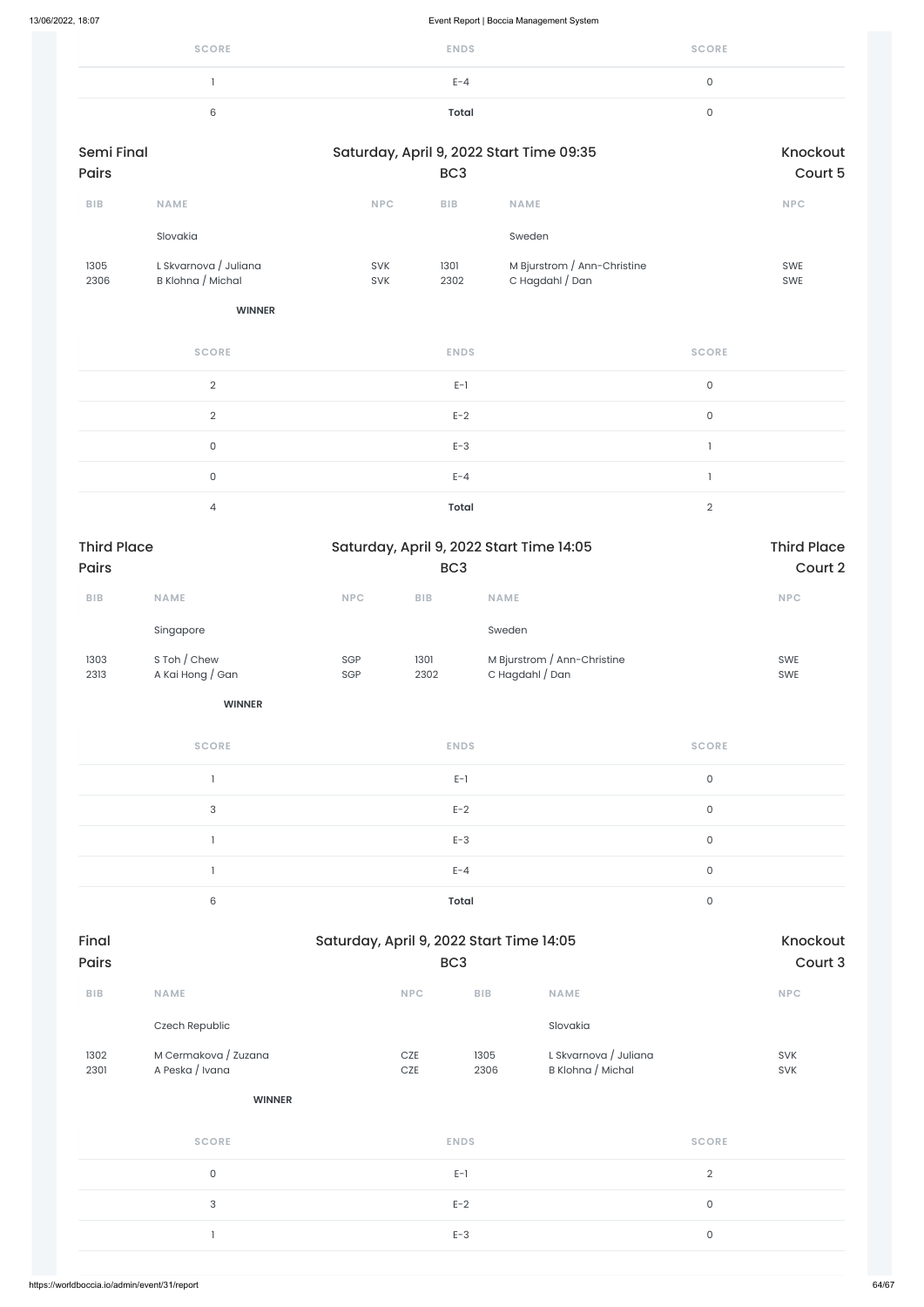| <b>SCORE</b> | <b>ENDS</b> | <b>SCORE</b> |
|--------------|-------------|--------------|
|              | $E - 4$     |              |
| 5            | Total       | $\sim$       |

### POOLS RESULTS SUMMARY

### Pool A

| #   | <b>ENTRANT</b>        | <b>WINS</b>    | <b>POINTS</b><br><b>DIFF</b> | <b>POINTS</b><br><b>FOR</b> | <b>ENDS</b><br><b>WON</b> | <b>PDIFF</b><br><b>MATCH</b> | <b>PDIFF</b><br><b>END</b> | <b>VS RECORD</b> |                          |                |                                         |                                   |
|-----|-----------------------|----------------|------------------------------|-----------------------------|---------------------------|------------------------------|----------------------------|------------------|--------------------------|----------------|-----------------------------------------|-----------------------------------|
|     |                       |                |                              |                             |                           |                              |                            | $\#$             | 601                      | 603            | 607                                     | 606                               |
| 601 | <b>Czech Republic</b> | 3              | 22                           | 23                          | $\mathbf{11}$             | 10                           | $\mathbf{3}$               | 601              | $\overline{\phantom{a}}$ | $\overline{4}$ | $\begin{array}{ c } \hline \end{array}$ | $\begin{pmatrix} 9 \end{pmatrix}$ |
| 603 | <b>Sweden</b>         | $\overline{2}$ | 12                           | 19                          | $\overline{7}$            | $\mathbf{11}$                | $\overline{5}$             | 603              | $\bf{1}$                 | $\sim$         | $\sqrt{5}$                              | $\left(13\right)$                 |
| 607 | <b>Italy</b>          |                | $-7$                         | 8                           | 5                         | $\overline{7}$               | 4                          | 607              | 이                        | $\blacksquare$ | $\overline{\phantom{a}}$                | $\begin{pmatrix} 7 \end{pmatrix}$ |
| 606 | 瓥<br>Croatia          | $\mathbf 0$    | $-27$                        | $\overline{2}$              | L                         | $\mathsf{O}\xspace$          | $\overline{2}$             | 606              | $\circ$                  | $\overline{2}$ | $\begin{bmatrix} 0 \end{bmatrix}$       | $\sim$                            |

### Pool B

| #   | <b>ENTRANT</b>                   | <b>WINS</b>    | <b>POINTS</b><br><b>DIFF</b> | <b>POINTS</b><br><b>FOR</b> | <b>ENDS</b><br><b>WON</b> | <b>PDIFF</b><br><b>MATCH</b> | <b>PDIFF</b><br><b>END</b> |      |                                                                              | <b>VS RECORD</b>         |            |
|-----|----------------------------------|----------------|------------------------------|-----------------------------|---------------------------|------------------------------|----------------------------|------|------------------------------------------------------------------------------|--------------------------|------------|
|     |                                  |                |                              |                             |                           |                              |                            | $\#$ | 604                                                                          | 602                      | 605        |
| 604 | <u>Slovakia</u><br>JŦ.           | $\overline{2}$ | 13                           | 14                          | 7 <sup>7</sup>            | $7\overline{ }$              | $\overline{4}$             | 604  | $\overline{\phantom{a}}$                                                     | $\overline{7}$           | $\sqrt{7}$ |
| 602 | $\mathbb{G}$<br><b>Singapore</b> |                |                              | 8                           | 5                         | $7\overline{ }$              | $\overline{2}$             | 602  | $\begin{array}{c} \begin{array}{c} \begin{array}{c} \end{array} \end{array}$ | $\overline{\phantom{a}}$ | $\sqrt{7}$ |
| 605 | Germany                          | $\mathbf 0$    | $-14$                        | $\overline{0}$              | $\overline{0}$            | $\overline{0}$               | $\overline{0}$             | 605  | $\circ$                                                                      | $\mathbf 0$              | $\sim$     |

| <b>BIB</b>             | <b>SIDE</b>    | <b>NPC</b>         | <b>RESULT</b> | <b>BIB</b> | <b>SIDE</b>            | <b>NPC</b> |  |  |  |  |
|------------------------|----------------|--------------------|---------------|------------|------------------------|------------|--|--|--|--|
| 601                    | Czech Republic | CZE                | $5* - 2$      | 604        | Slovakia               | <b>SVK</b> |  |  |  |  |
| <b>Third Place</b>     |                |                    |               |            |                        |            |  |  |  |  |
| <b>BIB</b>             | <b>SIDE</b>    | <b>NPC</b>         | <b>RESULT</b> | <b>BIB</b> | <b>SIDE</b>            | <b>NPC</b> |  |  |  |  |
| 602                    | Singapore      | SGP                | $6* - 0$      | 603        | Sweden                 | SWE        |  |  |  |  |
| <b>FINAL STANDINGS</b> |                |                    |               |            |                        |            |  |  |  |  |
|                        |                | <b>POOL POINTS</b> |               |            | <b>KNOCKOUT POINTS</b> |            |  |  |  |  |

## ROUNDS RESULTS SUMMARY Pairs - BC3 Pairs

### Semi-Final

| <b>BIB</b> | <b>SIDE</b>    | <b>NPC</b> | <b>RESULT</b> | <b>BIB</b> | <b>SIDE</b> | <b>NPC</b> |
|------------|----------------|------------|---------------|------------|-------------|------------|
| 601        | Czech Republic | <b>CZE</b> | $6* - 0$      | 602        | Singapore   | SGP        |
| 604        | Slovakia       | <b>SVK</b> | $4^* - 2$     | 603        | Sweden      | SWE        |

### Final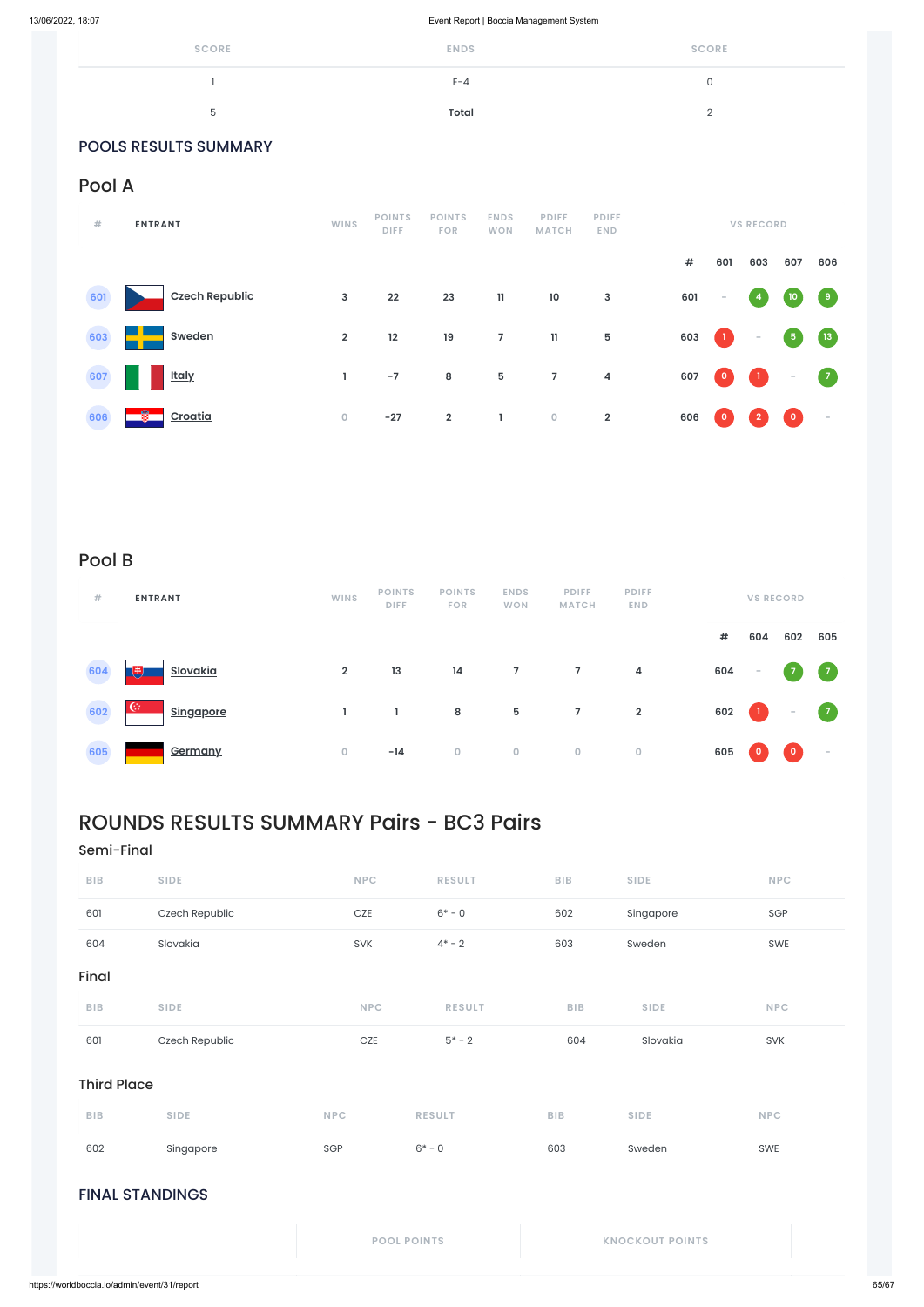#### $\mathcal{G}_\mathcal{G}$  Germany Germany Germany Germany Germany Germany Germany Germany Germany Germany Germany Germany Germany Germany Germany Germany Germany Germany Germany Germany Germany Germany Germany Germany Germany German MEDALLISTS BY EVENT

| #              | <b>NAME</b>    | <b>COUNTRY</b>        | <b>POINTS</b> | <b>NBQ MAPIZIAMTION</b> | <b>BONUS</b> | <b>PROGRESS</b> |                  | KNOOXOUTBOINPARTICIPATION | <b>TOTAL</b> |
|----------------|----------------|-----------------------|---------------|-------------------------|--------------|-----------------|------------------|---------------------------|--------------|
| #              | <b>NAME</b>    | <b>COUNTRY</b>        | <b>POINTS</b> | <b>NORMALIZATION</b>    | <b>BONUS</b> | <b>PROGRESS</b> | <b>KNOCKOUTS</b> | <b>PARTICIPATION</b>      | <b>TOTAL</b> |
|                | Czech Republic | <b>CZECH REPUBLIC</b> | 3             | 0                       | 0            | 2               | 7                |                           | 13           |
| $\overline{2}$ | Slovakia       | <b>SLOVAKIA</b>       | 2             |                         | 0            | $\overline{2}$  | 4                |                           | 10           |
| 3              | Singapore      | <b>SINGAPORE</b>      |               | 0.5                     | 0            | $\overline{2}$  | $\overline{2}$   |                           | 6.5          |
| 4              | Sweden         | <b>SWEDEN</b>         | 2             | $\mathsf O$             | $\mathbf 0$  | $\overline{2}$  | 0                |                           | 5            |
| 5              | Italy          | <b>ITALY</b>          |               | $\mathbf 0$             | 0            | 0               | 0                |                           | 2            |

| <b>EVENT NAME</b> | <b>DATE</b> | <b>MEDAL</b>  | <b>NAME</b>                           | <b>NPC CODE</b> |
|-------------------|-------------|---------------|---------------------------------------|-----------------|
|                   |             | Gold          | Sona Aghayeva                         | AZE             |
| <b>BC2 Female</b> | 06 Apr 2022 | Silver        | Ana Correia                           | POR             |
|                   |             | <b>Bronze</b> | Claudia Targa                         | ITA             |
|                   |             | Gold          | Sze Ning Toh                          | SGP             |
| <b>BC3 Female</b> | 06 Apr 2022 | Silver        | <b>Christine Fink</b>                 | GER             |
|                   |             | <b>Bronze</b> | Marcela Cermakova                     | $CZE$           |
|                   |             | Gold          | Chee Hoong Lee                        | MAS             |
| <b>BC2 Male</b>   | 06 Apr 2022 | Silver        | Francis Rombouts                      | <b>BEL</b>      |
|                   |             | <b>Bronze</b> | Orkhan Karimov                        | AZE             |
|                   |             | Gold          | Marcela CermakovaAdam Peska           | $CZE$           |
| <b>BC3 Pairs</b>  | 08 Apr 2022 | Silver        | Luba Skvarnova<br>Boris Klohna        | SVK             |
|                   |             | <b>Bronze</b> | Sze Ning Toh<br>Aloysius Gan Kai Hong | SGP             |
|                   |             | Gold          | Alexandra Szabo                       | <b>HUN</b>      |
| <b>BC4 Female</b> | 06 Apr 2022 | Silver        | Chrysi Morfi Metzou                   | GRE             |
|                   |             | <b>Bronze</b> | Natasa Bartol                         | SLO             |
|                   |             | Gold          | <b>Bahruz Mirzayev</b>                | AZE             |
| <b>BC4 Male</b>   | 06 Apr 2022 | Silver        | Artem Kolinko                         | <b>UKR</b>      |
|                   |             | <b>Bronze</b> | Radek Prochazka                       | $CZE$           |
|                   |             | Gold          | Adam Peska                            | $CZE$           |
| <b>BC3 Male</b>   | 06 Apr 2022 | Silver        | Mirco Garavaglia                      | <b>ITA</b>      |

|                           | <b>Bronze</b> | Arno Van Praet |                |               |                | <b>BEL</b>     |                                |
|---------------------------|---------------|----------------|----------------|---------------|----------------|----------------|--------------------------------|
|                           |               |                |                |               |                |                |                                |
| <b>MEDAL STANDINGS</b>    |               |                |                |               |                |                |                                |
| <b>RANK</b><br><b>NPC</b> |               |                | GOLD           | <b>SILVER</b> | <b>BRONZE</b>  | <b>TOTAL</b>   | <b>RANK BY</b><br><b>TOTAL</b> |
| CZE<br>$\mathbf{I}$       |               |                | $\overline{2}$ | $\mathsf{O}$  | $\overline{2}$ | $\overline{4}$ |                                |
| $\overline{2}$<br>AZE     |               |                | $\overline{2}$ | $\mathsf O$   | $\mathbf{1}$   | $\mathbf{3}$   | $\overline{2}$                 |
| SGP<br>3                  |               |                | $\mathbf{I}$   | $\mathsf{O}$  | $\mathbf{1}$   | $\overline{2}$ | $\sqrt{3}$                     |
|                           |               |                |                |               |                |                |                                |